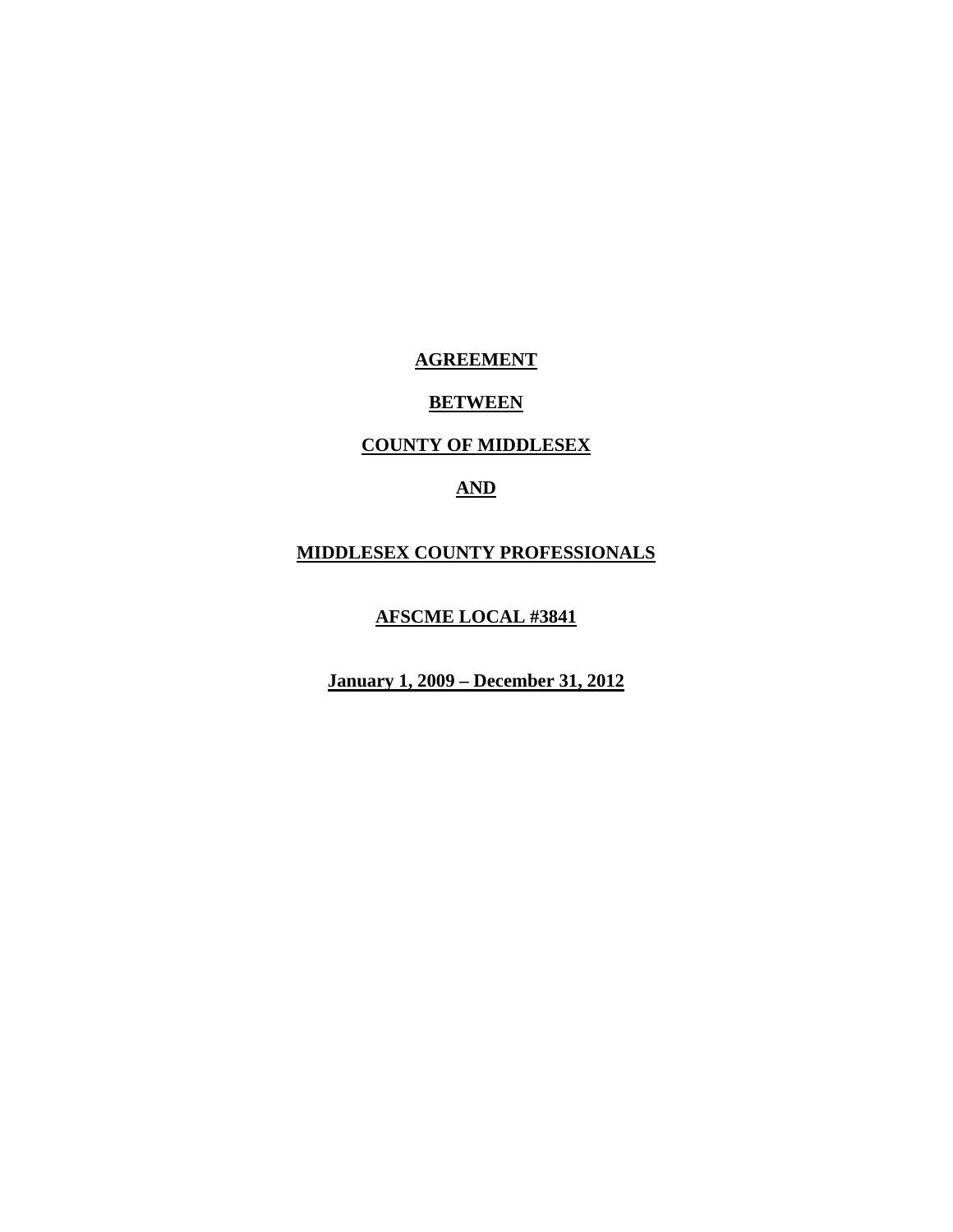# **TABLE OF CONTENTS**

| Article 1  | 1              |
|------------|----------------|
| Article 2  | $\overline{2}$ |
| Article 3  | 3              |
| Article 4  | $4 - 7$        |
| Article 5  | $8 - 11$       |
| Article 6  | 12             |
| Article 7  | $13 - 18$      |
| Article 8  | 19-20          |
| Article 9  | $21 - 25$      |
| Article 10 | 26             |
| Article 11 | $27 - 27a$     |
| Article 12 | 28-32          |
| Article 13 | 33-34          |
| Article 14 | $35 - 37$      |
| Article 15 | 38             |
| Article 16 |                |
|            | 40             |
| Article 18 |                |
| Article 19 |                |
| Article 20 |                |
| Article 21 |                |
|            |                |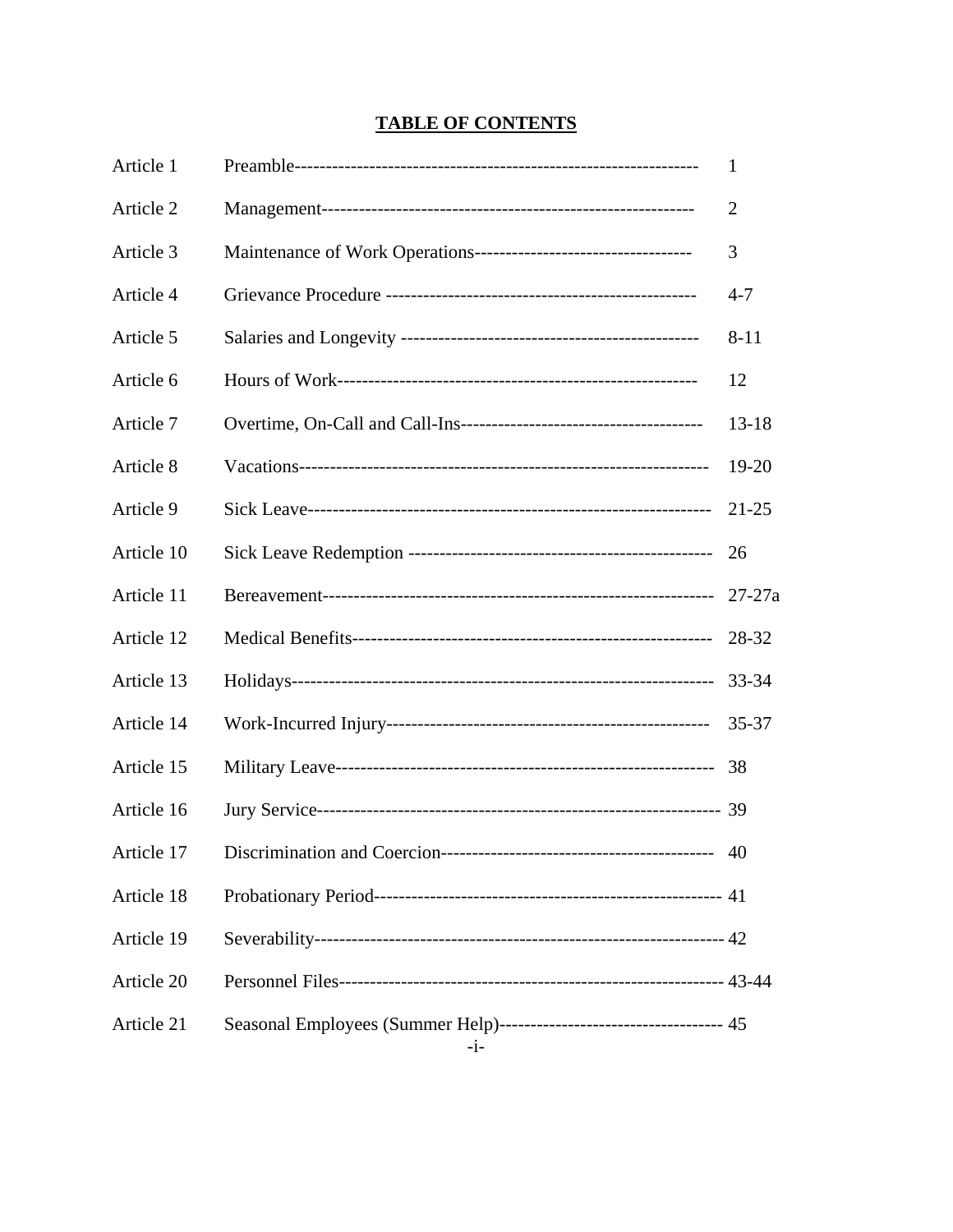| Article 22 |                                                                        | 48-49 |    |
|------------|------------------------------------------------------------------------|-------|----|
| Article 23 |                                                                        | 47-48 |    |
| Article 24 |                                                                        | 49    |    |
| Article 25 |                                                                        |       |    |
| Article 26 |                                                                        |       |    |
| Article 27 |                                                                        |       |    |
| Article 28 |                                                                        |       |    |
| Article 29 |                                                                        |       |    |
| Article 30 |                                                                        |       |    |
| Article 31 |                                                                        |       |    |
| Article 32 |                                                                        |       |    |
| Article 33 |                                                                        |       |    |
| Article 34 |                                                                        |       |    |
| Article 35 |                                                                        |       |    |
| Article 36 |                                                                        |       |    |
| Article 37 | WMD and Extraordinary Health Emergencies ----------------------- 80-85 |       |    |
| Article 38 | $---86$                                                                |       |    |
| Article 39 |                                                                        |       |    |
|            |                                                                        |       |    |
|            |                                                                        |       |    |
|            |                                                                        |       |    |
|            |                                                                        |       |    |
|            |                                                                        |       | 97 |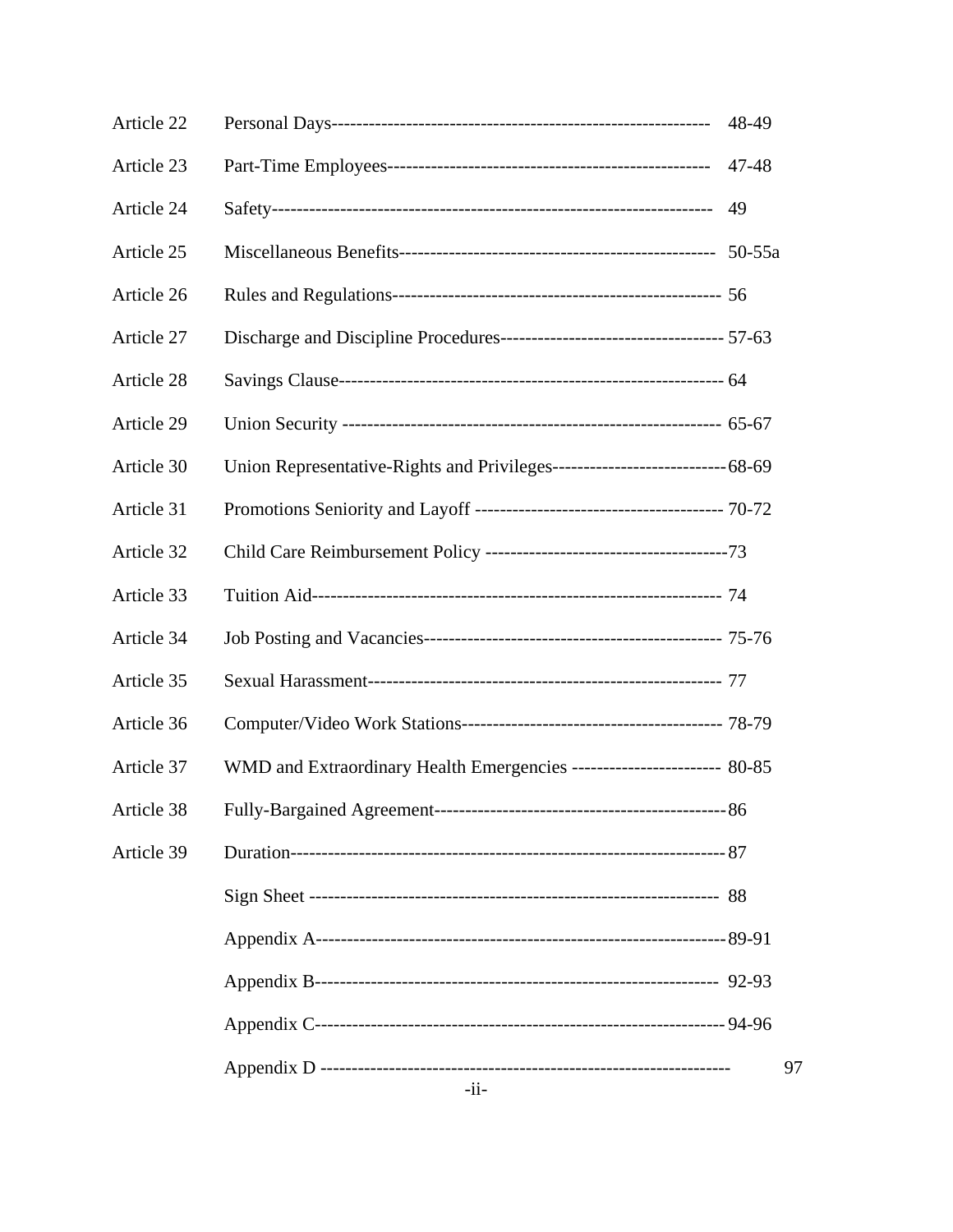#### **ARTICLE I**

#### **PREAMBLE**

 THIS AGREEMENT made the 8th day of April 2010, between the COUNTY OF MIDDLESEX, a municipal corporation, by its Board of Chosen Freeholders (hereinafter referred to as the "Employer, and AFSCME, Local #3841 hereinafter referred to as the "Union";

 WHEREAS, the Union has been selected as the bargaining agent for the employees defined in accordance with the Public Employer-Employee Relations Act as amended, and said Union has been certified as such by the Public Employment Relations Commission; and

 WHEREAS, the Union and the Employer have engaged in negotiations; Now, therefore, subject to law as herein provided and in consideration of the following mutual promises, covenants, and agreements contained herein, the parties agree as follows: The County hereby recognized A.F.S.C.M.E. Local #3841 as the exclusive bargaining representative for all employees, in all departments, whose classifications are covered in PERC, Docket No. regardless of employee's permanent or provisional status, except for exclusions either negotiated or determined by PERC to be ineligible titles.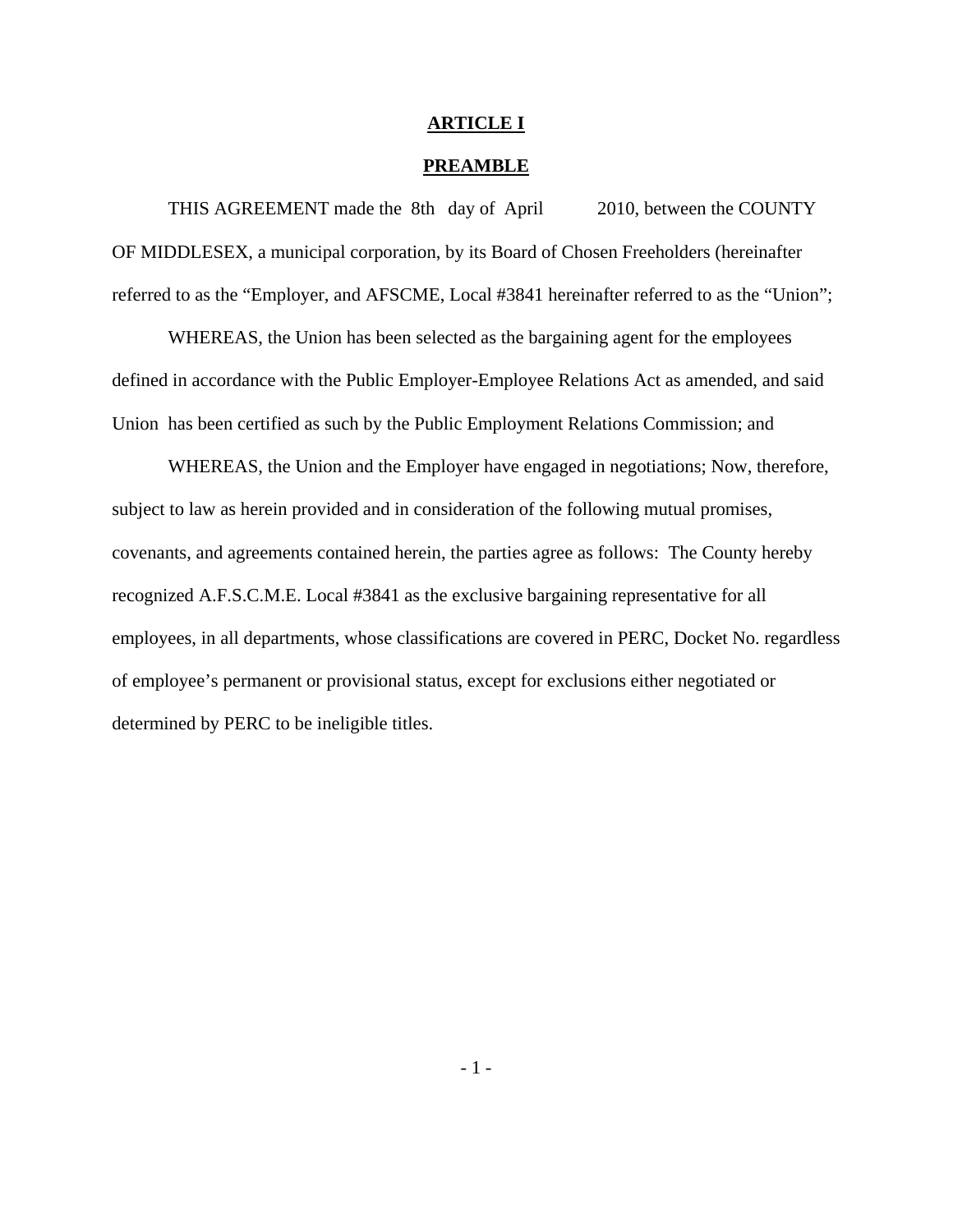### **MANAGEMENT RIGHTS**

 A. Middlesex County hereby reserves to itself, without limitation, all powers rights, authority, duties and responsibilities vested in it prior to the signing of this Agreement by the laws and Constitution of the State of New Jersey and of the United States, including, without limitation the following: The executive, management and administrative control of the County Government and its properties, facilities and activities of its employees utilizing personnel methods in the most appropriate and efficient manner possible as may be determined by the County; to make rules of conduct, to use improved methods and equipment, as well as duties, to decide the number of employees needed for any particular assignment or task and to be in sole charge of the quality and quantity of work required; to hire all employees, whether permanent, temporary or seasonal, to promote, transfer, assign or retain employees in positions with the County subject to Department of Personnel Rules.

 B. In the exercise of the foregoing powers, rights, authority, duties, and responsibilities of the County, it shall adopt policies, rules, regulations, and practices and use its judgment and discretion in connection therewith to be limited only by the specific and expressed terms hereof in conformity with all applicable laws of this State and the United States.

 C. The County agrees to apply all rules and regulations promulgated by the New Jersey State Department of Personnel concerning any matter not specifically covered by this Agreement.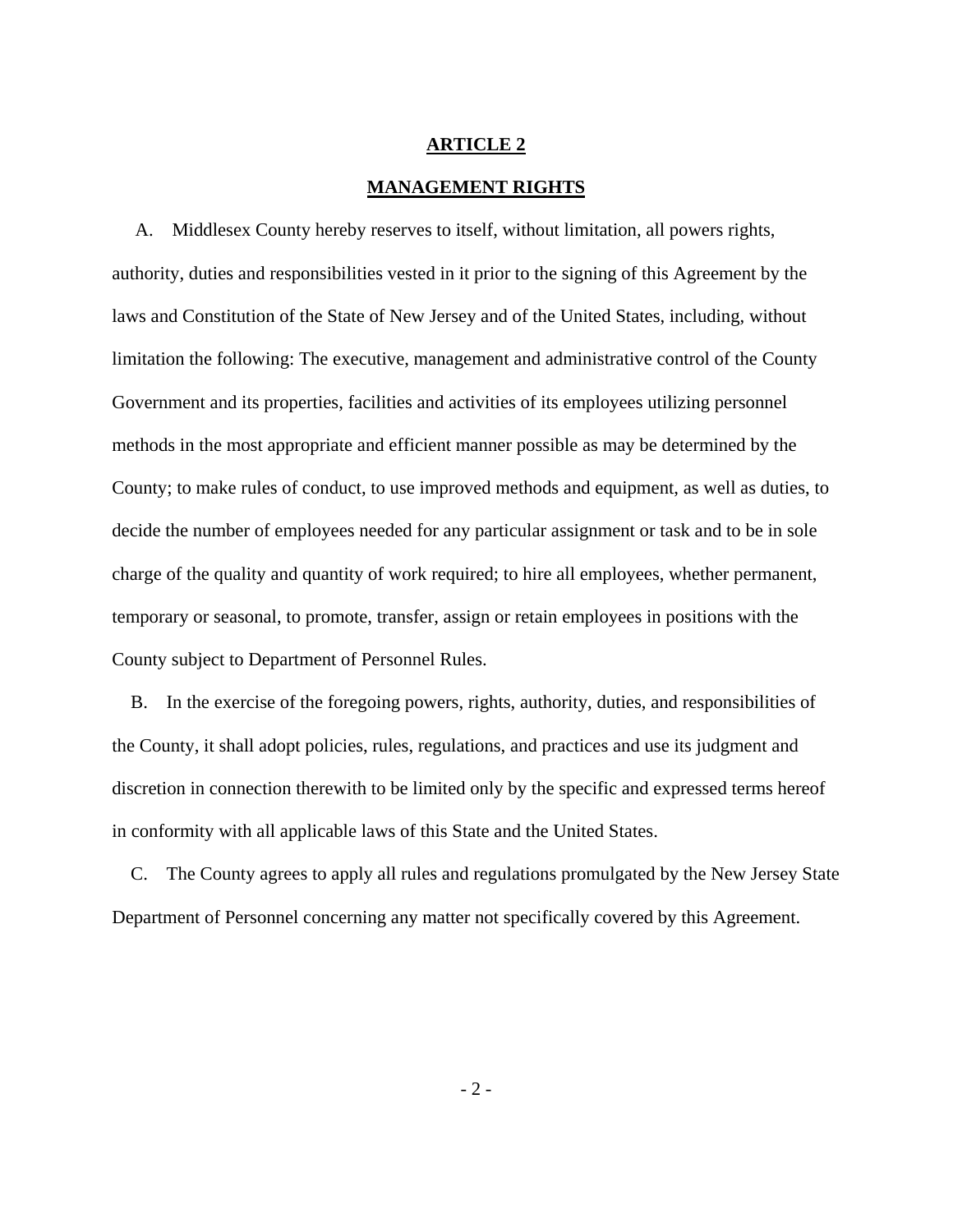#### **MAINTENANCE OF WORK OPERATIONS**

A. The Union hereby covenants and agrees that during the term of this Agreement, neither the Union nor any person acting in its behalf will cause, authorize or support, nor will any of its members take part in any strike. A strike is understood to include any concerted failure to report for duty, work stoppage, slow-down, walk-out or other illegal job action against the County.

 B. In the event of a strike, slow-down, walk-out or job action, it is covenanted and agreed that participation in any or all such activity by any Union member shall entitle the County to seek all appropriate disciplinary remedies and such other action permitted by law.

 C. The Union agrees that it will make every reasonable effort to prevent its members from participating in any strike, work stoppage, slowdown, or other activity aforementioned or from supporting any such activity by any other employee or group of employees of the County and that the Union will publicly disavow each action and order all such members who participate in such activities to cease and desist from same immediately and to return to work, and take such other steps as may be necessary under the circumstances to bring about compliance with the Union order.

 D. Nothing contained in this Agreement shall be construed to limit or restrict the County in its right to seek and obtain such judicial relief as it may be entitled to have in law or in equity for injunction or damages, or both, in the event of such breach of the Union by its members.

E. The County agrees not to lock-out its employees.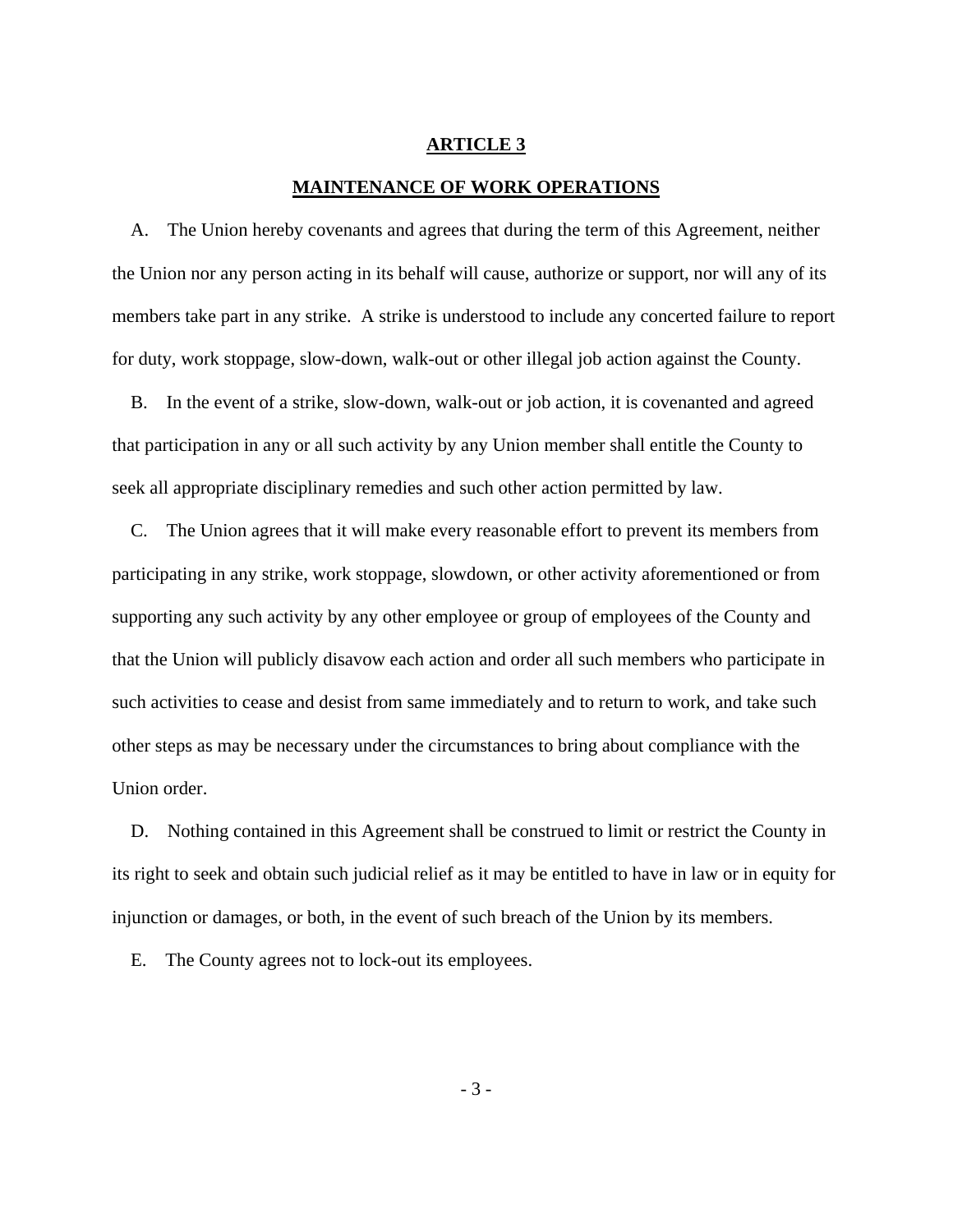### **GRIEVANCE PROCEDURE**

 A. The purpose of this procedure is to secure, at the lowest possible level, an equitable solution to any problem which may arise affecting the terms and conditions of employment under this Agreement.

 B. Nothing herein shall be construed to limiting the right of any employee having a grievance to discuss or resolve the matter informally with any appropriate member of the Department. Nothing contained herein shall prohibit the parties from raising a timeliness argument under this Article. The local Union President or designee, steward or Council #73 shall be recognized as the representative for presenting an employee grievance from initial filing to conclusion of the grievance in accordance with following procedure:

 C. With regard to employee, the term "grievance" as used herein means an appeal by an individual employee or group of employees, from the interpretation, application, or violation of this Agreement.

 D. The following constitutes the sole and exclusive method for resolving grievances between the parties covered by this Agreement, and shall be followed in its entirety unless any step is waived by mutual consent:

 Step One: The Union shall present the employee grievance or dispute to the employee's immediate supervisor within ten (10) working days of its occurrence, or within ten (10) working days after the employee knew or should have known of its occurrence. Failure to act within said time period shall be deemed to constitute an abandonment of grievance. The supervisor should respond in writing within five (5) working days.

- 4 -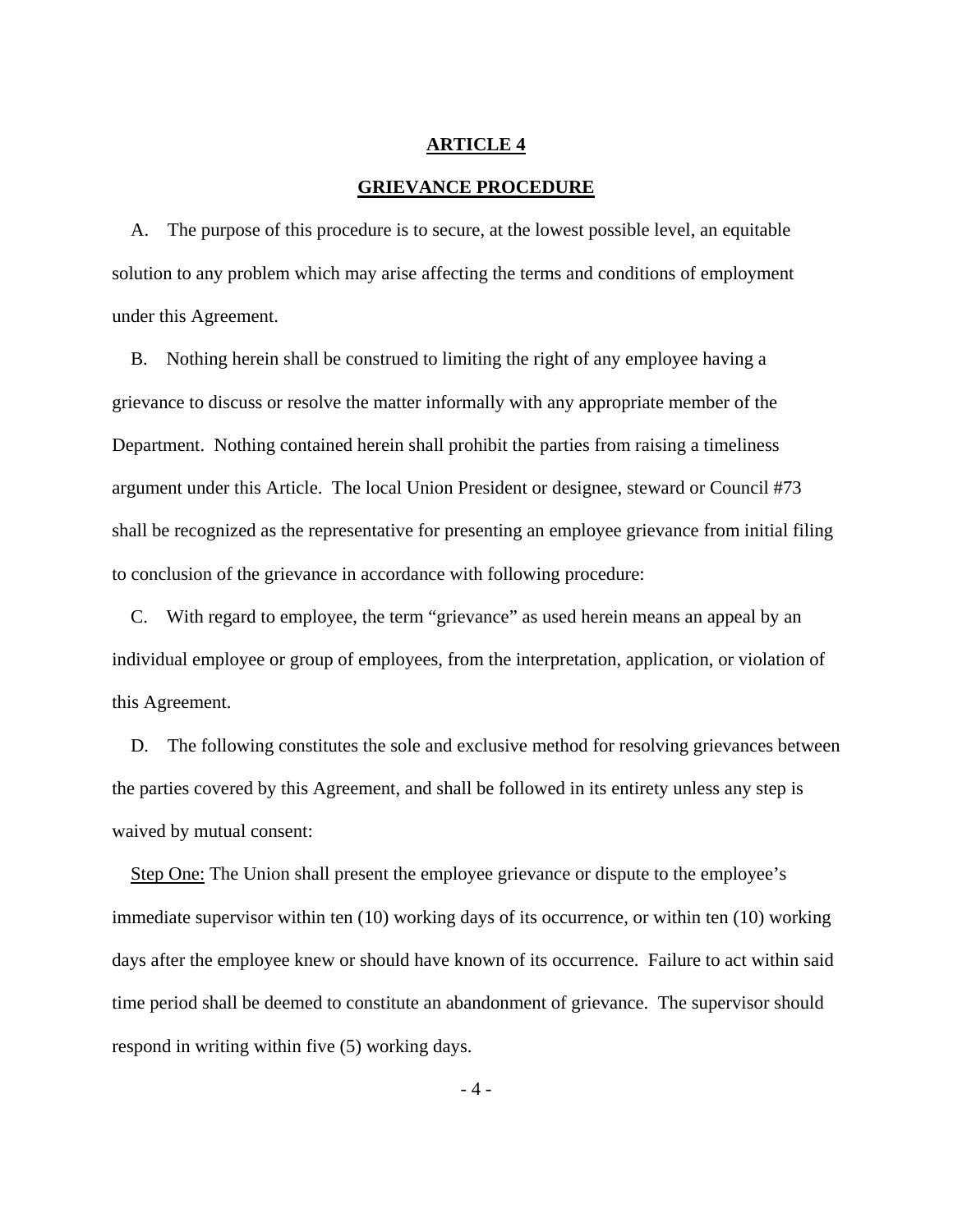Step Two: If the grievance has not been settled, it shall be presented in writing by the Union to the Department Head within five (5) working days after the supervisor's response is due in Step One. The Department Head or designated representative shall attempt to adjust the matter and shall respond to the Union in writing within five (5) working days thereafter. The written grievance at this Step shall contain the relevant facts and a summary of the applicable Section of the contract violated, and the remedy requested by the grievant.

 Step Three: If the Union wishes to appeal the decision of the immediate supervisor, such appeal shall be presented in writing to the Personnel Director or designee within six (6) working days thereafter. This presentation shall include copies of all previous correspondence relating to the matter in dispute. The Personnel Director or designee agrees to meet if requested in writing within ten (10) working days of the request. The Personnel Director or designee shall respond in writing to the grievance within ten (10) working days of the submission or meeting, whichever is later.

## 1. Specific Issue Arbitration

 It is agreed to that either the Union or the County may petition for a binding principle decision on the specific issue through the Arbitrator, which shall be a final and binding decision on the specific issue addressed. The cost of the Arbitrator's fee shall be shared equally by the Employer and the Union. Any other expenses incurred shall be paid by the party incurring same. The decision of the Arbitrator shall be in writing with reasons set forth, time extensions may be mutually agreed to by the Employer and the Union.

#### 2. Procedures

a. The parties direct the arbitrator to decide as a preliminary question whether he has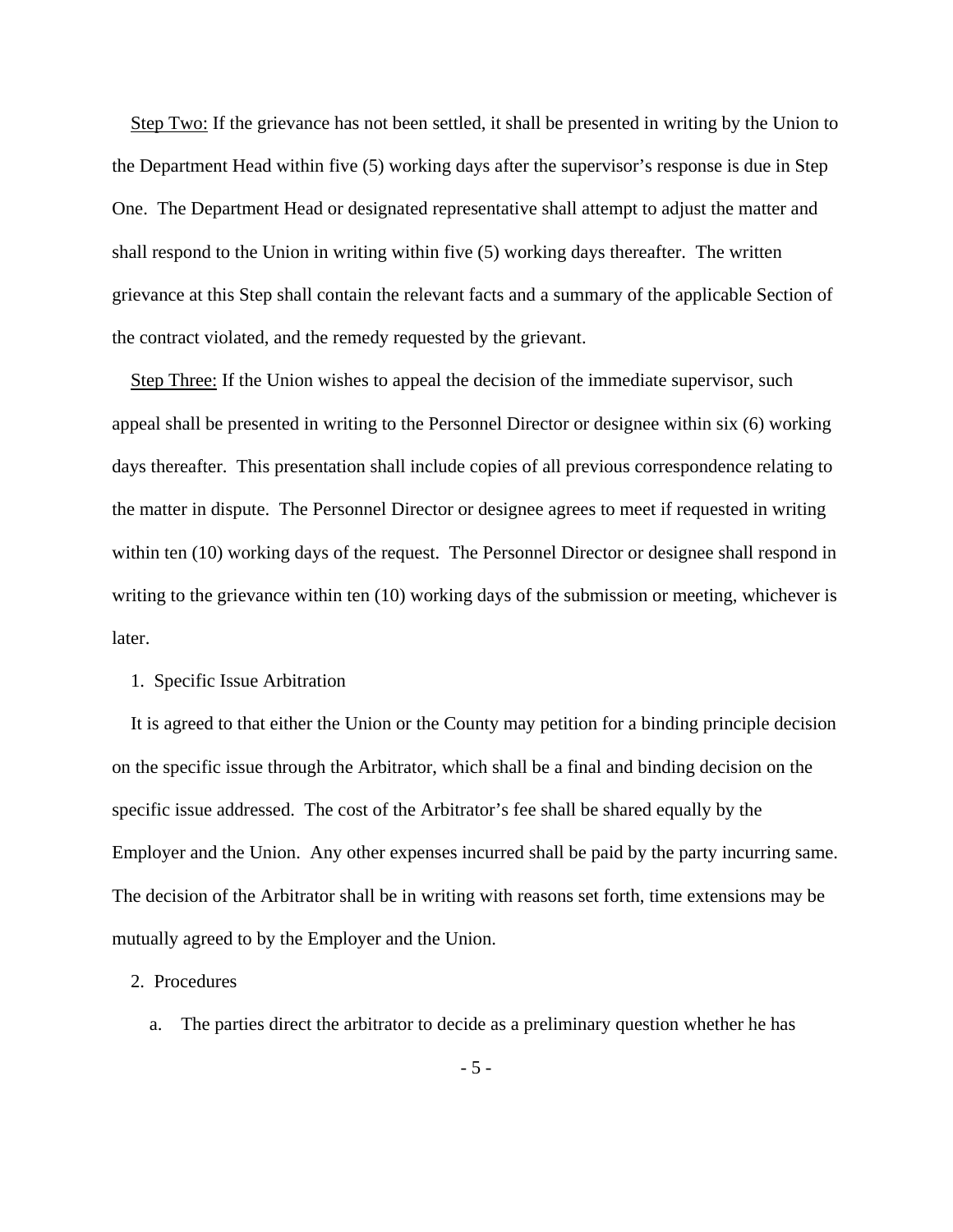jurisdiction to hear and decide the matter in dispute.

b. Only one grievance at a time may be submitted to arbitration under Section 1.

 c. The Arbitrator shall be bound by the provisions of this Agreement and the Constitution and Laws of the State of New Jersey, and be restricted to the application of the facts presented to the Arbitrator or selected for the grievance. The Arbitrator shall not have the authority to add to, modify, detract from, or alter, in any way, the provisions of this Agreement or any amendment or supplement thereto.

 E. Upon prior notice and authorization of the Personnel Director, the designated Union Representative shall be permitted to confer with employees and the County on a specific written grievance in accordance with the grievance procedure set forth herein during work hours of employees, without loss of pay, provided the conduct of said business does not diminish the effectiveness of the County.

 F. The time limits expressed herein shall be strictly adhered to. Since it is important that a grievance be processed as rapidly as possible, the number of days indicated at each level shall be considered as a maximum, and every effort will be made to expedite the processing of the grievance. Failure to move a grievance to the next step will be considered a withdrawal of the grievance. The Employer's failure to respond to a grievance shall be considered a denial of the grievance at that step. Nothing herein shall prevent the parties from mutually agreeing to extend or lessen the time limits for the grievance at any step in the grievance procedure.

G. Employee grievances shall be presented on the existing approved grievance forms.

- 6 -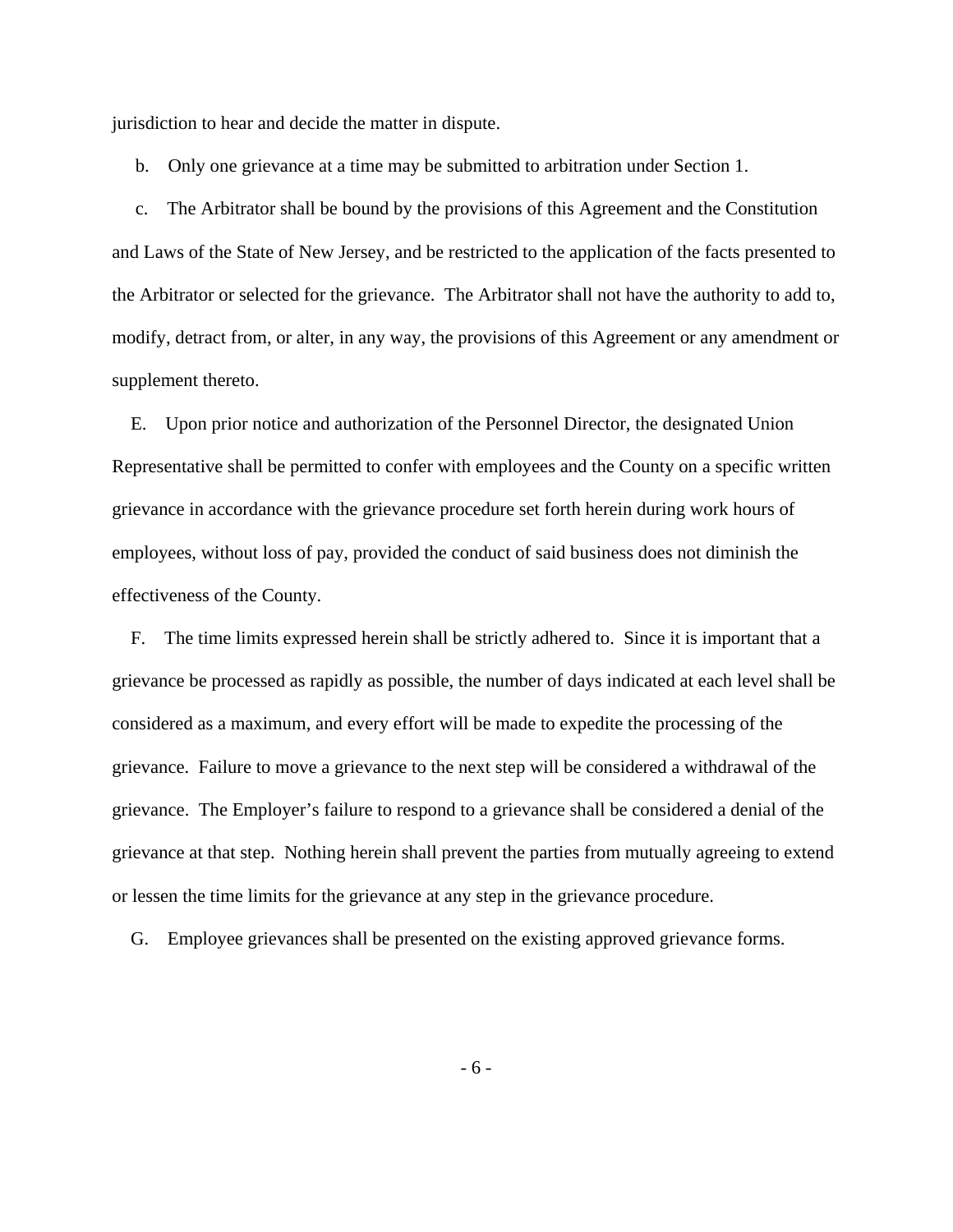H. It is understood that the employees must sign their individual grievances. Grievances without an employee's signature shall not be accepted or processed.

 I. A group or policy grievance shall be directly submitted at the Step Three level to the Personnel Director or a designee.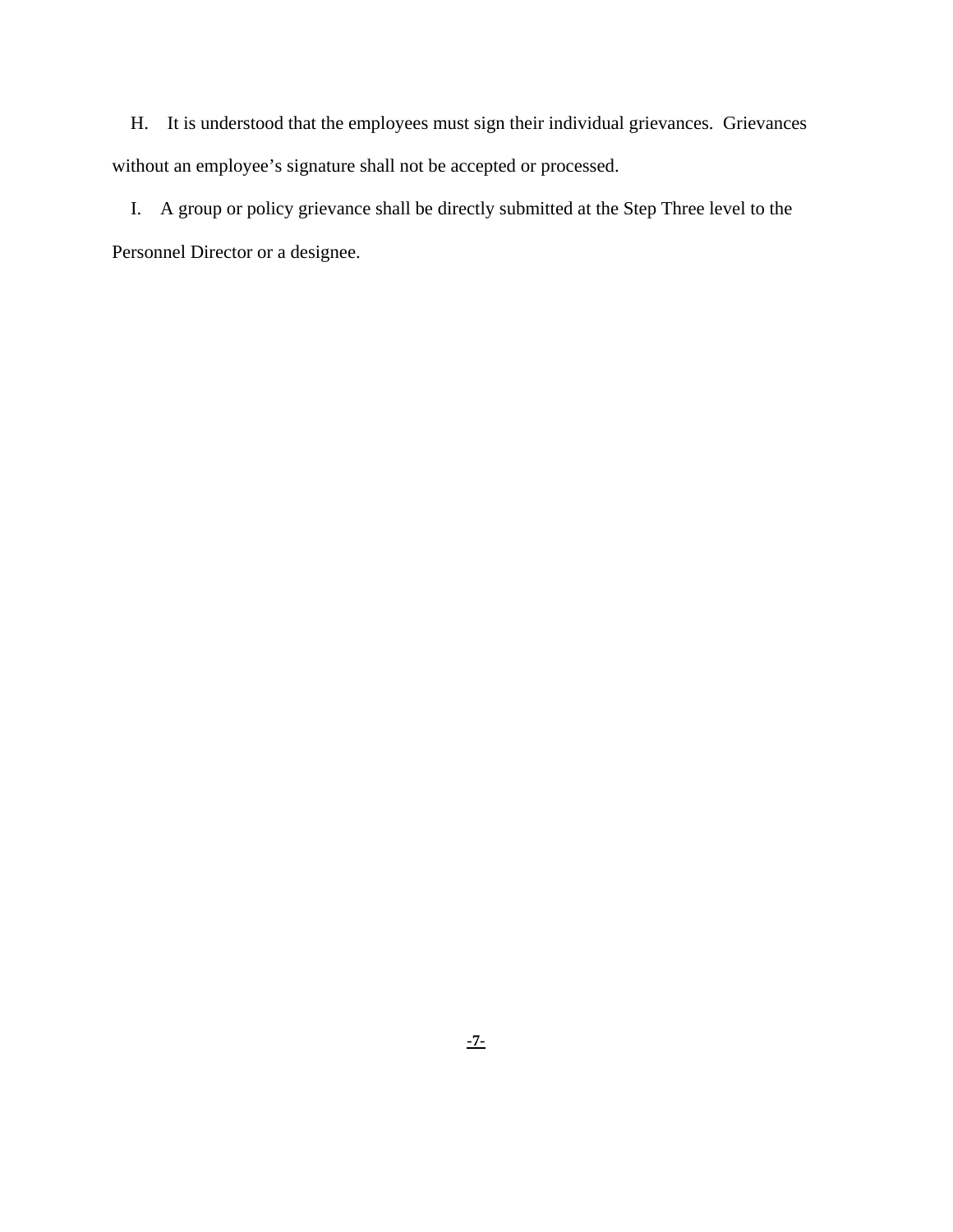## **ARTICLE 5 SALARIES AND LONGEVITY**

A. Longevity

1. Effective **January l, 2009** all employees carried on the County payroll as of

December 31, 2008 shall be entitled to longevity payments as follows based upon their salary as

of December 31, 2008 before the Negotiated Wage Increases are applied:

- a. Upon completion of 8 years of service and less than 15 years 4% of base salary.
- b. Upon completion of 15 years of service and less than 20 years 6% of base salary.
- c. Upon completion of 20 years of service and thereafter 8% of base salary.
- 2. Effective **January 1, 2010** all eligible employees shall be entitled to longevity

payments as follows based upon their salary as of December 31, 2009 before Negotiated Wage

Increases are applied:

- a. Upon completion of 8 years of service and less than 15 years 4% of base salary.
- b. Upon completion of 15 years of service and less than 20 years 6% of base salary.
- c. Upon completion of 20 years of service and thereafter 8% of base salary.
- 3. Effective **January 1, 2011** all eligible employees shall be entitled to longevity

payments as follows based upon their salary as of December 31, 2010 before Negotiated Wage Increases are applied:

- a. Upon completion of 8 years of service and less than 15 years 4% of base salary.
- b. Upon completion of 15 years of service and less than 20 years 6% of base salary.
- c. Upon completion of 20 years of service and thereafter 8% of base salary.

 4. Effective **January 1, 2012**, all eligible employees shall be entitled to longevity payments as follows based upon their salary as of December 31, 2011 before Negotiated Wage increases are applied:

- a. Upon completion of 8 years of service and less than 15 years 4% of base salary.
- b. Upon completion of 15 years of service and less than 20 years 6% of base salary.
- c. Upon completion of 20 years of service and thereafter 8% of base salary.

 5. Longevity payments shall not be payable on that portion of the base salary that exceeds \$30,000 per annum.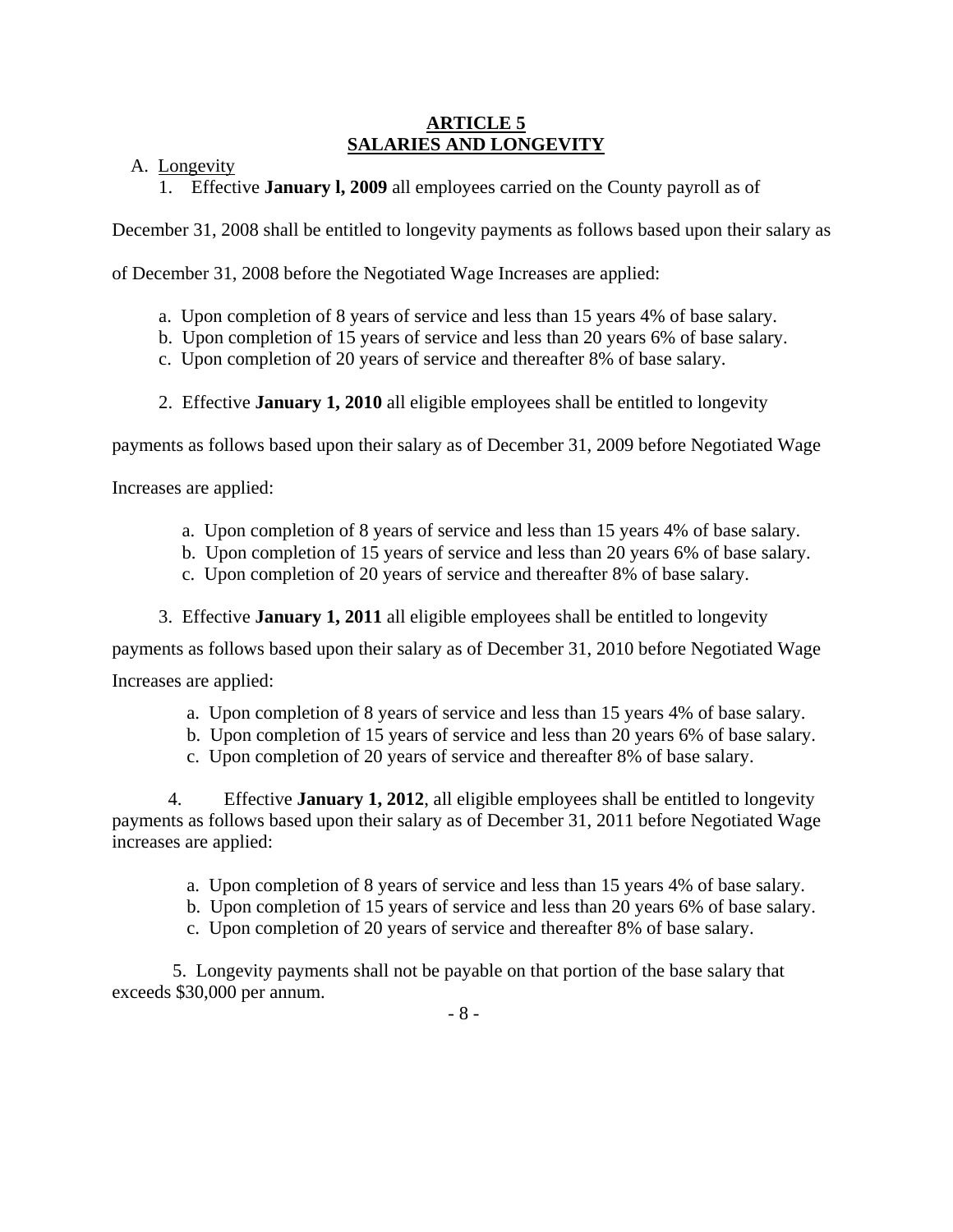#### B. Work Assignment in Higher Title

 **Any white collar or blue collar employee who is assigned to work in a higher title by a Department Head or their designee shall in 2009 be paid an additional seventy-five cents (\$.75) per hour over his/her existing salary, and effective 1/1/10 the rate shall be raised by \$.25 per hour to \$1.00 per hour, or the minimum hourly compensation of the higher title, whichever greater,** for each hour worked in the higher title. Providing there is an eligible departmental list available for a vacancy selection an employee may not continue in a higher title for a period exceeding three (3) continuous weeks, with the following exceptions: such work in a higher title is because another employee is on sick leave, vacation leave, or leave of absence. Any other unforeseen circumstance requiring additional time shall be discussed with the Union President or a designee. The Union President or a designee shall not unreasonably withhold approval for additional time.

### C. Annual Salary Increases

1. Eligibility

 a. Annual salary increases provided for herein shall be effective on January l, of each calendar year covered by this Agreement and shall be calculated based on an employee's base salary as of December 31, of the previous year.

 b. All employees in the bargaining unit on the County payroll as of January 1, of each year shall receive the wage increase described below except any employee on leave of absence shall not receive such increase until their return to active services and commencing from such return.

 c. Employees who sever employment with the County prior to the execution of this Agreement will not be included in the wage increase, with the exception of retirees or deceased employees, in which case payment will be made to their estate.

**-9-**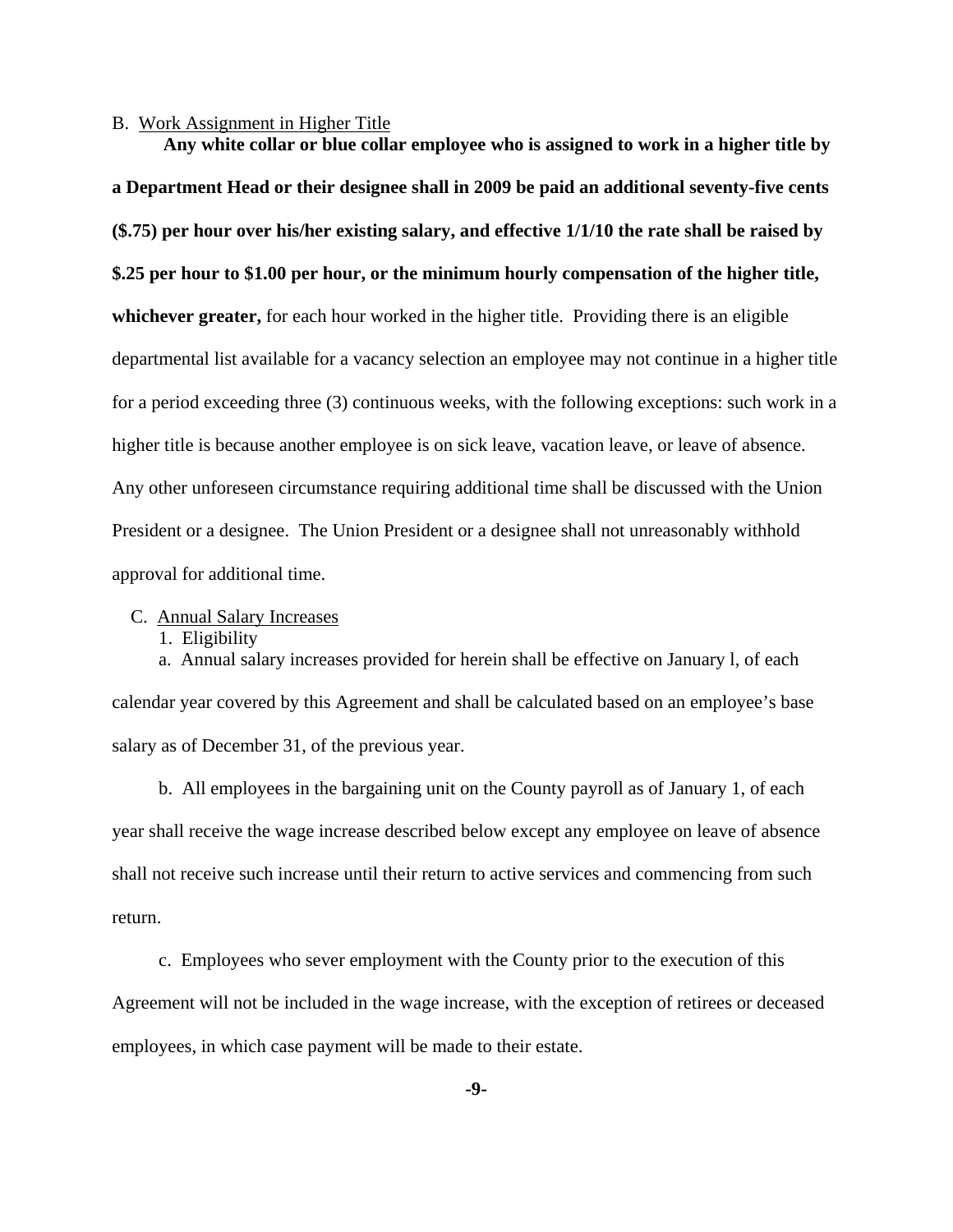### 2. Amount

Each employee as defined in Article 5, Section C, Subsection l shall be subject to this Agreement shall receive the following annual increases in the manner previously described.

| $2009 - 0\%$    |  |
|-----------------|--|
| $2010 - 2\%$    |  |
| $2011 - 3\%$    |  |
| $2012 - 3.75\%$ |  |

D. Performance Evaluation

 The parties shall continue their performance incentive policy in place as of December 31, 2001, to be referred to hereafter as "Performance Evaluation." Any change, improvement or amendment of such policy shall be made only after negotiation and agreement of the parties.

 1. All performance evaluations shall have prospective application based upon the previous year's 12 month evaluation and shall be payable in the first full pay period of the following calendar year and calculated as base salary.

| Performance evaluation schedule is as follows:                                                |                                                             |
|-----------------------------------------------------------------------------------------------|-------------------------------------------------------------|
| <b>Evaluation Period</b>                                                                      | <b>Payment Schedule</b>                                     |
| October $2007 -$ October $2008*$<br>(*Employee must have been hired by<br>December 31, 2006). | \$0.00 added to base salary on<br><b>January 1, 2009.</b>   |
| October $2008 -$ October $2009*$<br>(*Employee must have been hired by<br>December 31, 2007). | \$400.00 added to base salary on<br><b>January 1, 2010.</b> |
| October $2009 -$ October $2010*$<br>(*Employee must have been hired by<br>December 31, 2008). | \$500.00 added to base salary on<br><b>January 1, 2011.</b> |
| October $2010 -$ October $2011*$<br>(*Employee must have been hired by<br>December 31, 2009). | \$500.00 added to base salary on<br><b>January 1, 2012.</b> |

 2. In the event an employee is on authorized leave during the rating period, they shall be rated as soon as practible after their return to active employment and any performance evaluation increase shall be pro-rated upon the completion of the evaluation process.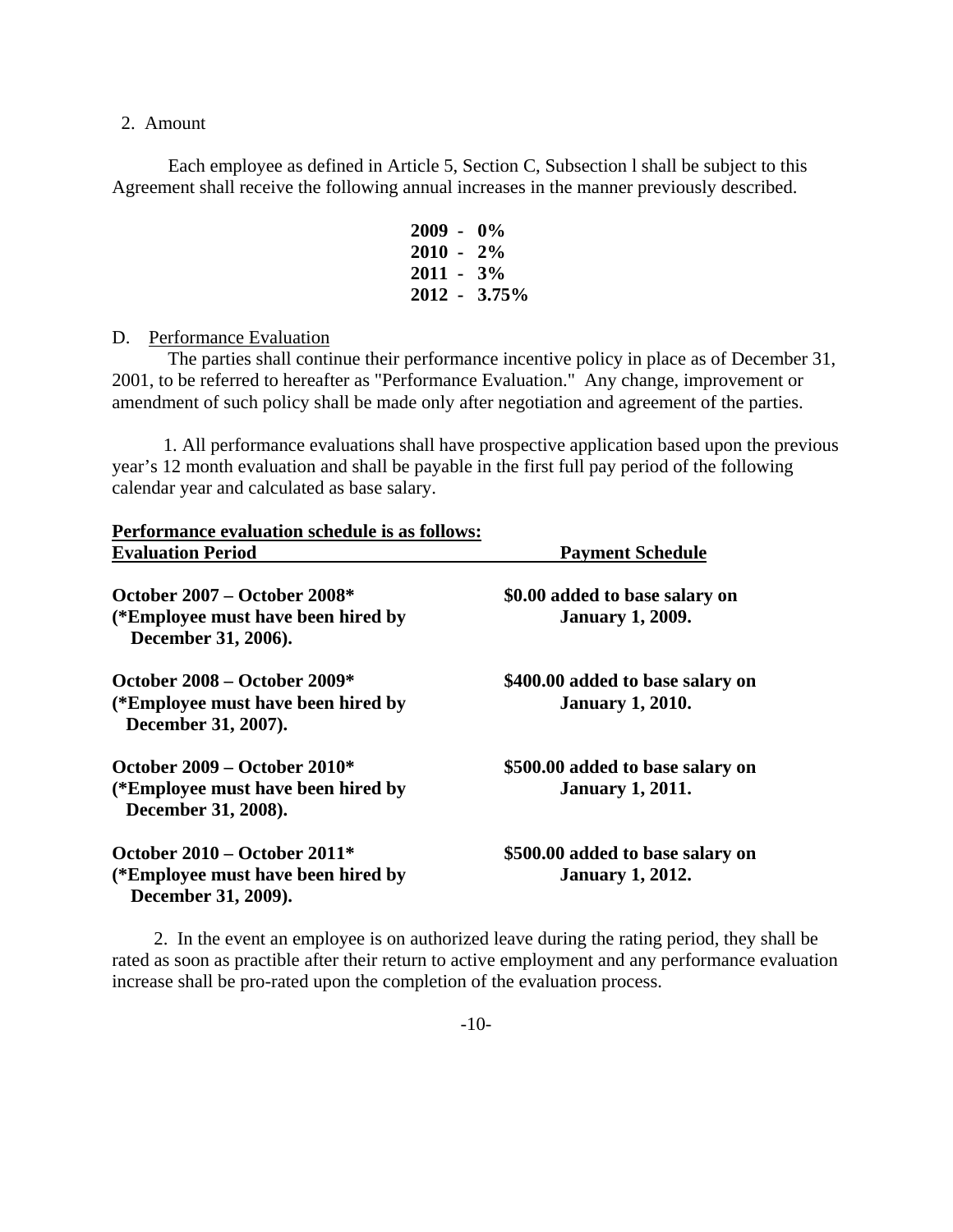#### E. **Compensatory Time**

 Comp-time utilization must be approved by the Department Head. Comp-time must be utilized within one year of accrual. No employee may carry over comp-time.

 Compensatory time shall be paid to an employee upon separation of employment from the County. The only comp-time eligible for payment must be approved time accrued during a period of 365 days prior to separation.

#### F. **Parity Provision**

 The County agrees to extend any voluntary salary agreement (wages only) in excess of that agreed to by AFSCME (based on increases on base during a contract year) to include Local #3841. This clause specifically excludes arbitration awards, settlements which are Court ordered, or settlements which are not approved by the Board of Freeholders.

### G. **Salary Scales and Guides**

 The parties agree that they shall be bound by the title, grade and salary guides attached hereto as Appendix "A" to this contract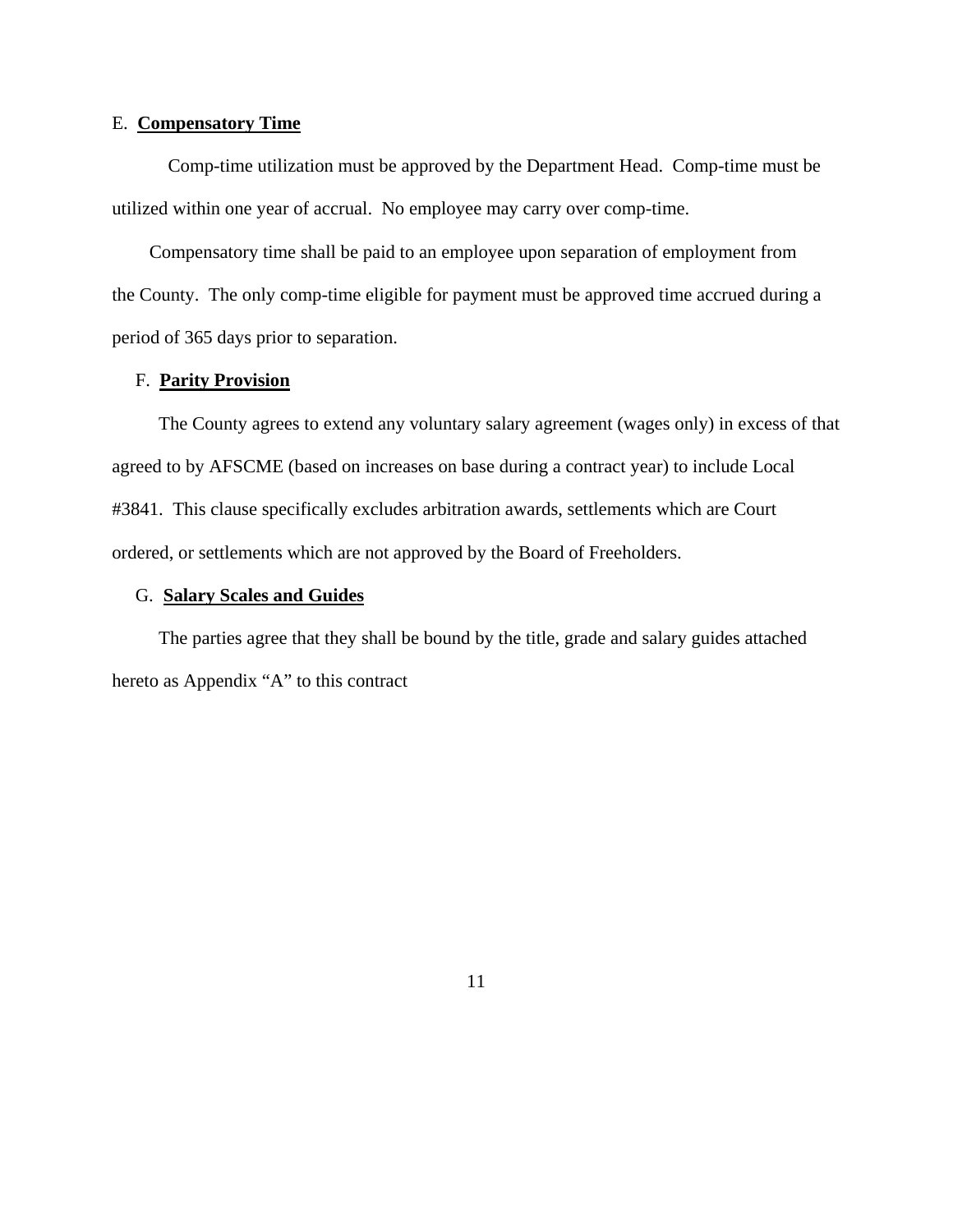## **HOURS OF WORK**

 A. The normal work hours for the bargaining unit for a 35 hour work week shall be 8:30 a.m. to 4:15 p.m. with a 45 minute lunch period. Such schedule shall remain in effect unless adjusted by mutual agreement between the Union and the employer.

### B. Medical Examiner's Office

 (1) Attached hereto, incorporated herein and made a part of hereof as if repeated fully below in its entirety, is Appendix D. It is in full force and effect through the course of this Agreement and until amended or replaced any successor Agreement in writing by the union and the County.

 (2) The standard work day for all full time employees in the Medical Examiner's Office is an eight (8) hour workday, and forty (40) hour work week; and Article 23 vacation leave, paid sick leave, and personal days benefits for all part-time employees in this office will be computed on an eight (8) hour workday basis – forty (40) hour work week.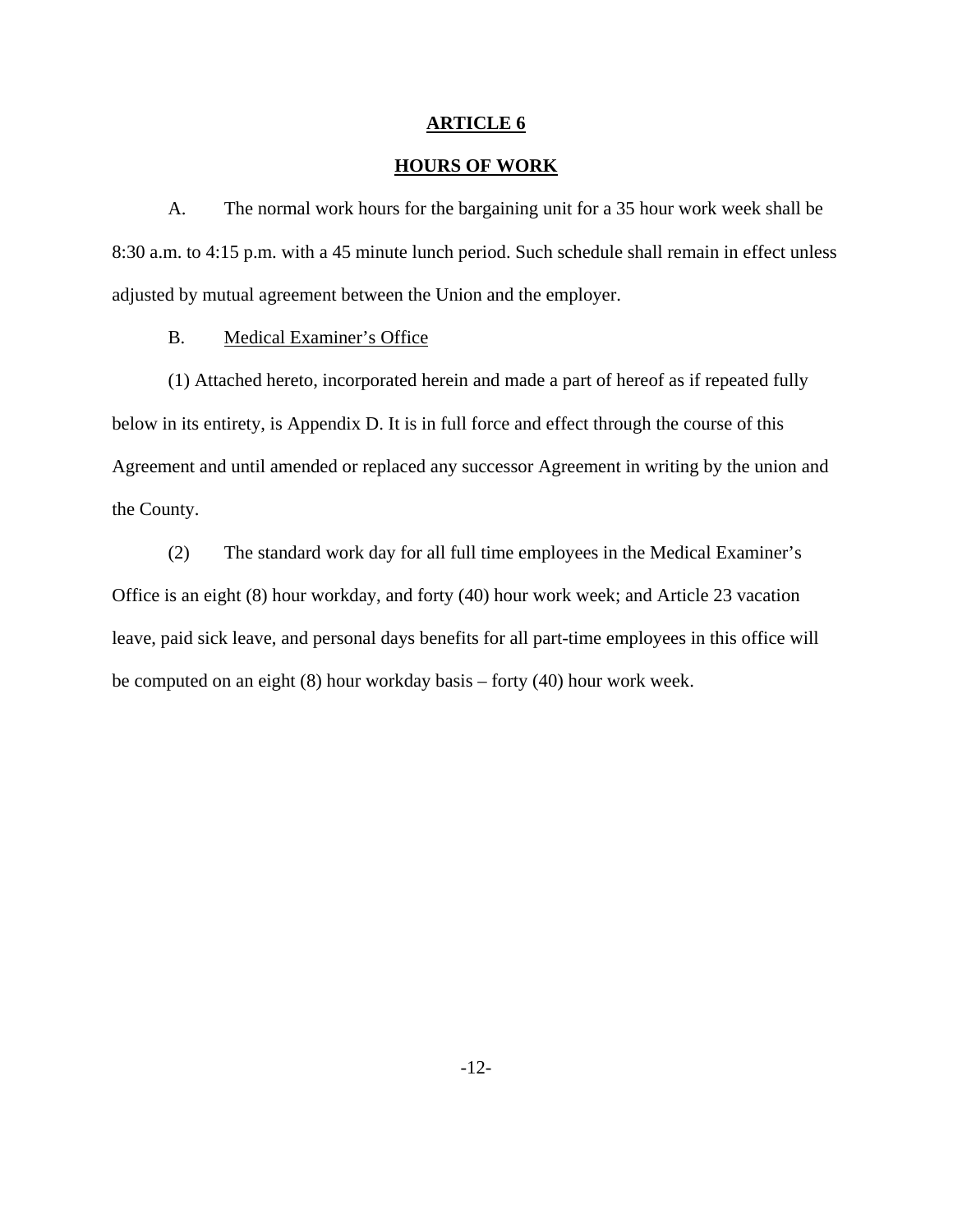## **OVERTIME ON-CALL AND CALL-INS**

A. Overtime work will be kept to a minimum, except in cases of emergency, and must be authorized in advance by the Department Head. The reasons for the granting of overtime shall be noted by management on the time report along with the amount of overtime (time-in-time-out) and certified by the Department Head.

B. Overtime will be calculated on a weekly rather than daily basis. Time-and-a-half will begin after the  $40<sup>th</sup>$  hour for 40-hour per week employees and after the  $35<sup>th</sup>$  hour for 35-hour per week employees. Authorized, paid time-off (holidays, vacation, bereavement, personal) shall count toward the 35 or 40-hour calculation. Unpaid or unauthorized leave shall not be counted. Paid sick-time taken or scheduled in advance of an employee's overtime, or sick-time accompanied by a doctor's note or otherwise authorized by the employee's supervisor or designee pursuant to N.J.A.C.  $4A:6-1.3 \text{ g} \& \text{h}$  shall also count toward the calculation of overtime.

C. Employee shall be paid at a rate of time and one-half (1-1/2) in pay when employee works a sixth consecutive day except when employee, after being scheduled to work the sixth consecutive day, requests a personal day or a vacation day to be taken during the five days immediately prior to the sixth consecutive day. Employee shall be paid at a rate of time and onehalf for the first four (4) hours worked during a seventh consecutive day. After employee works the second four (4) hours during the seventh consecutive day, he shall be paid double (2) time for the second four (4) hours work during the seventh consecutive day.

-13-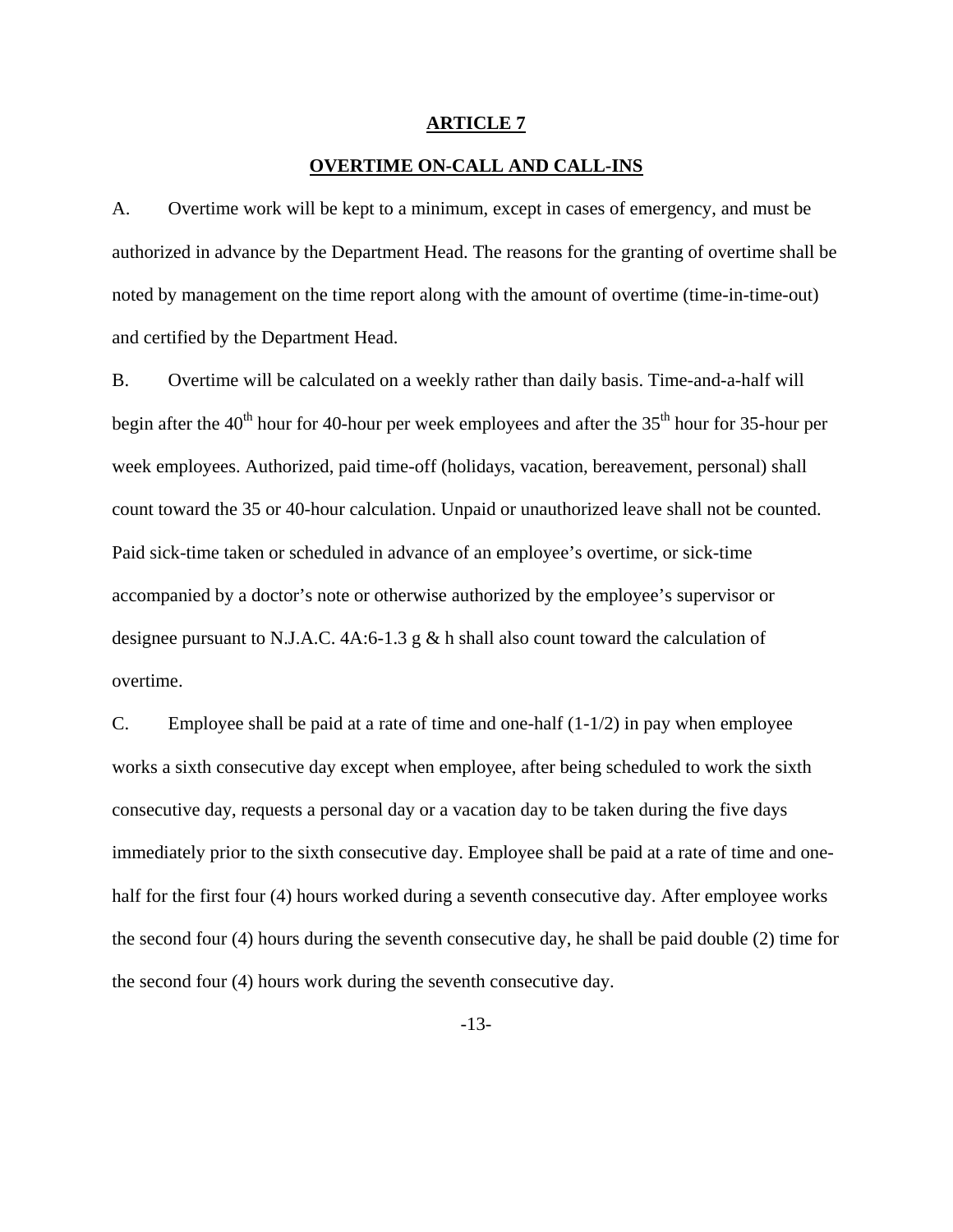D. If an employee is called in or back to work by any Department Head or his/her designee, non-contiguous with his or her regularly scheduled work day, the employee shall receive a minimum of four (4) hours pay at the rate of time and one-half  $(1-1/2)$  in pay, regardless of the actual time worked. If the "call-in" occurs on a holiday, the employee also shall receive a minimum of four (4) hours pay at the applicable holiday rate of pay, regardless of the actual time worked. The Employer shall have the right to retain the employee for the full call out period. Time is calculated from the time the employee reports to the job. An employee is entitled to only one call-out payment for every four (4) hour period.

 All employees currently required to work a seven (7) night per week "on-call" assignment will receive a two hundred --- dollar (\$200.00) stipend for the week.

 1. Employees who are called and report in to work for a period of up to two (2) hours prior to the commencement of their normal shift shall be paid time and one-half  $(1-1/2)$  for the time worked and not be entitled to a minimum of four (4) hours. If called in more than two (2) hours prior to the commencement of the shift, the employee shall be entitled to the minimum of four (4) hours regardless of time worked. If the "call-in" occurs on a holiday, the employee also shall receive a minimum of four (4) hours pay at the applicable holiday rate of pay, regardless of the actual time worked. The Employer shall have the right to retain the employee for the full call-out period. Time is calculated from the time the employee reports to the job. An employee is entitled to only one call out payment for every four (4) hour period.

 2. If the employee "call-in" occurs on a Sunday, the employee shall receive a minimum of four (4) hours pay at the applicable Sunday rate of pay regardless of the actual time worked. If the "call-in" occurs on a holiday, the employee also shall receive a minimum of four (4) hours pay at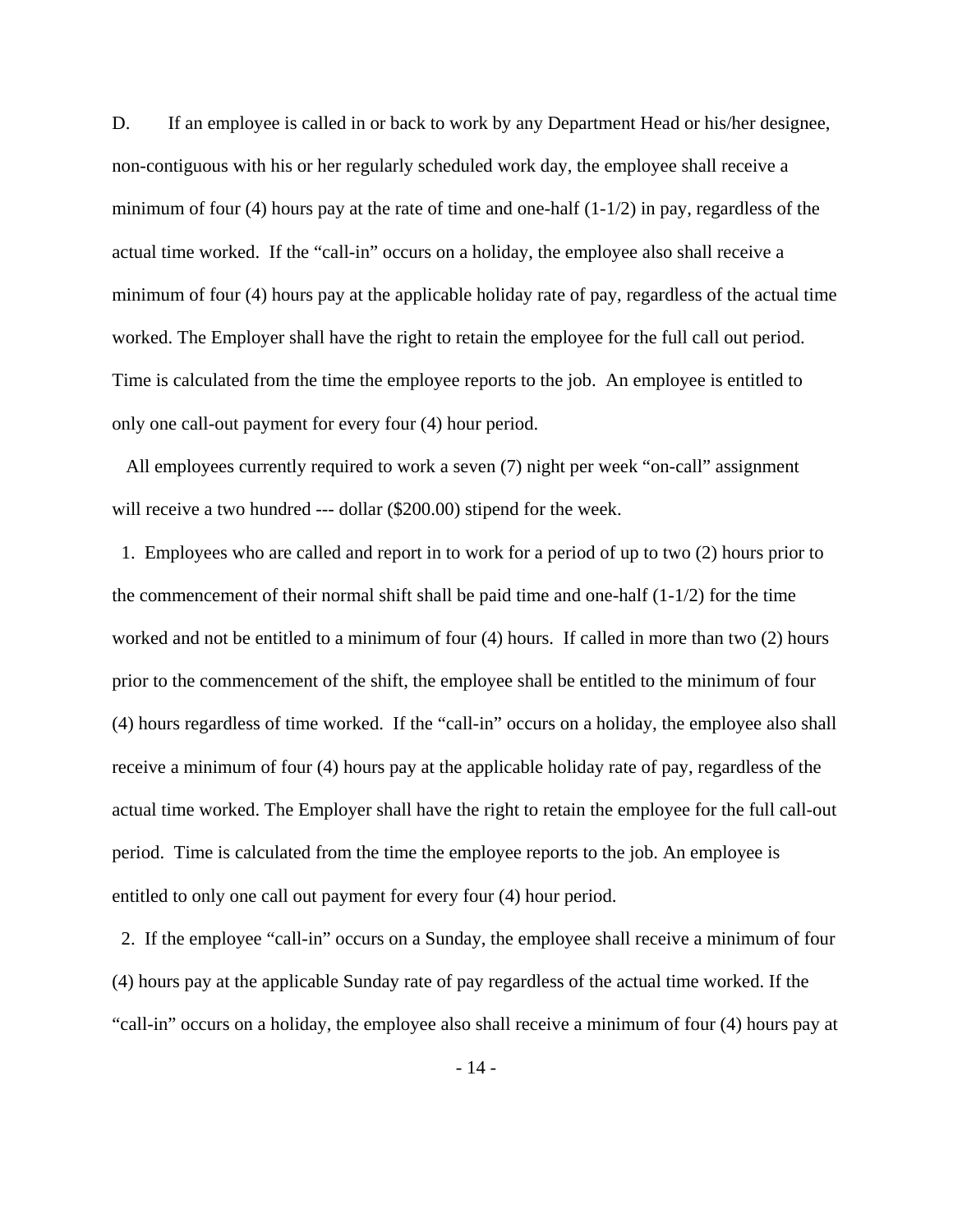the applicable holiday rate of pay, regardless of the actual time worked. All "call-ins" other than the above mentioned shall receive time-and-one-half  $(1 \frac{1}{2})$  in pay for all hours worked.

 E. Employees requested or scheduled to work in excess of the normal work week and/or the sixth consecutive day, shall be paid at the rate of time and one-half (1-1/2) in pay for all overtime hours worked. Employees working a seventh consecutive day will be paid at the rate of time and one-half (1-1/2) for the first four (4) hours of work. The second four (4) hours worked will be paid at a double time (2) rate of pay. Employees working a thirty-five (35) hour week will be subject to and receive pay equivalents based on the said rates of pay for a seventh  $(7<sup>th</sup>)$ consecutive day of work.

 F. Except as provided in Section G, employees scheduled to work on a holiday shall be paid their regular days pay plus an additional rate of time and one-half  $(1 - \frac{1}{2})$  in pay for all hours worked on the holiday, but shall not also receive a compensatory day.

 G. Not withstanding any other provisions of this Agreement to the contrary, employees in five (5) day single shift operations scheduled to work on a new Year's Day, July  $4<sup>th</sup>$ , Christmas Day, or Memorial Day, or the days which these holidays are officially observed, shall be paid their regular day's pay plus an additional rate of double time in pay for all hours worked on these holidays, but shall not also receive a compensatory day.

 H. Overtime shall be on an equalized basis provided the employee has the ability to perform the overtime assignment as solely determined by management. There is no guarantee of overtime. However, when overtime is required or available, such overtime will be assigned to those employees in the department who normally perform said work.

I. Any hour worked and paid for at an overtime rate shall not be pyramided or used again for

- 15 -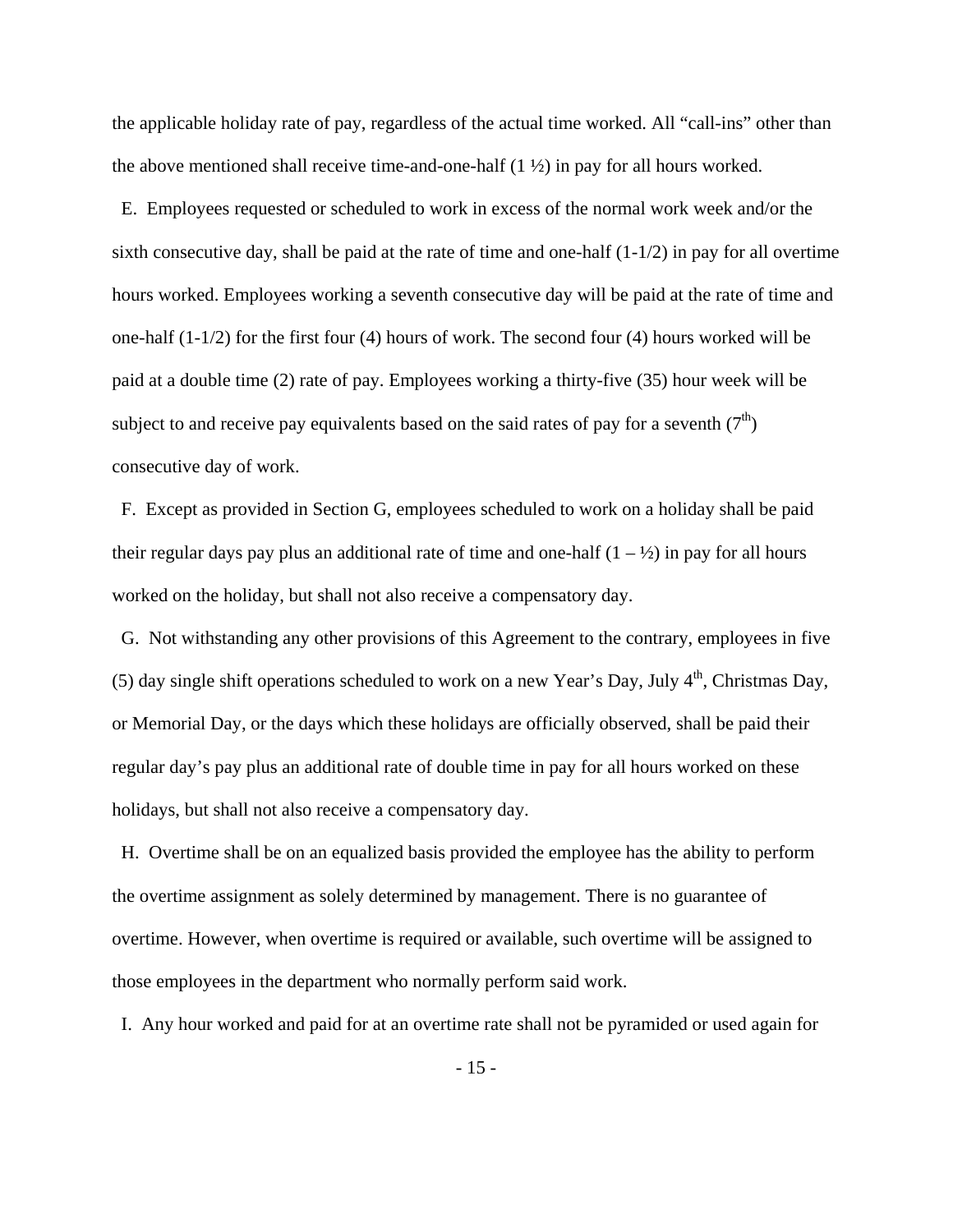computing pay in excess of the normal work week or for any other pay.

 J. written schedule shall be posted at all times, and kept current indicating the overtime hours worked by each employee in the respective departments.

 K. Each employee shall be entitled to one (1) fifteen (15) minute break for each half-day period of work (morning and afternoon). Equivalent periods for shift work shall be also considered halfday periods of work.

 L. An employee may request to receive compensatory time for overtime hours worked in lieu of overtime compensation. Compensatory time shall be computed on the same basis as overtime or holiday compensation (example: If an employee is entitled to one and one-half times in pay, then the compensatory time off shall equal one and one-half times the number of overtime hours worked). However, the employee's Department Head shall retain the final authority whether to grant compensatory time. Such practice shall be in accordance with the Fair Labor Standards Act.

 M. Any employee who works emergency work as determined by management will be subject to and receive payment of wages in the following manner: employees working twenty-four (24) continuous hours shall receive a rate of pay at time and one half  $(1-1/2)$  for the first twenty (20) hours worked. The remaining four (4) hours shall be paid at a double time rate of pay. If any employee continues to work beyond a continuous twenty-four (24) hour period, the rate of pay will revert back to previous twenty-four  $(24)$  hour rate of pay cycle.

N. Flex-Time – It is agreed that flex-time is to be a fixed schedule for the period of time agreed to for not less than a three (3) month period. However, it is further agreed that there will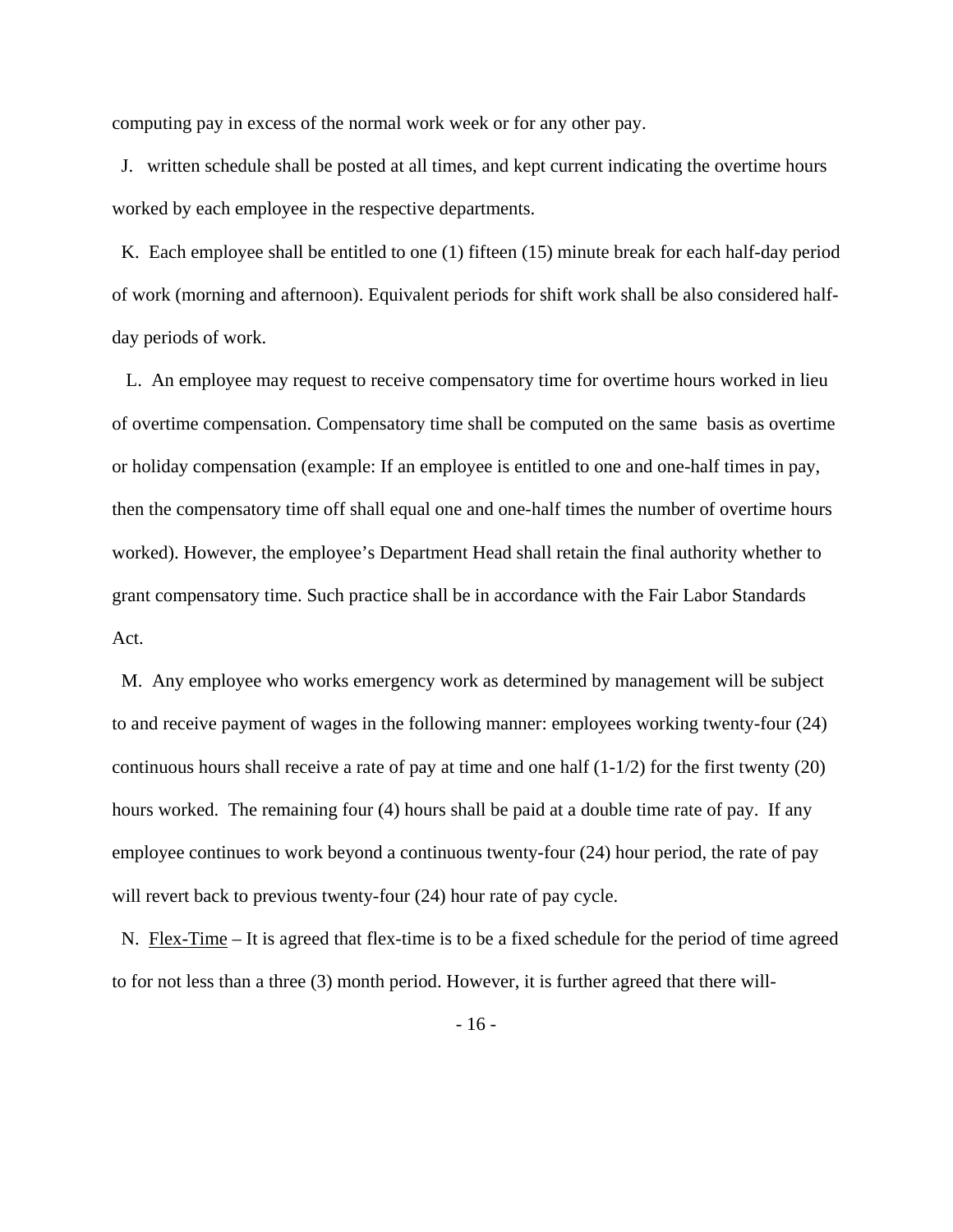be no alteration of scheduled hours after flex-time selection. The following rules will be strictly adhered to:

 1. Proper employee grouping as designated by the Department Head, Director, or his/her designee shall be maintained.

2. Work schedules and assignments are to be met within required time frames.

 3. Working hours: Starting and finishing times are to be observed in accordance with flex-time scheduling.

 It is further agreed that flex-time work schedules will be based on and consist of a five (5) day work week.

 4. It is further agreed that the change, cancellation or discontinuance of flex-time by the Department Head or his/her designee shall be affected after a prior one (1) month notice to the Union.

 5. Flex-time starting shall originate and coincide with Department starting times and quitting times. Hours of work shall be as indicted in Article 6 of this contract.

6. All employee participation in flex-time scheduling shall be voluntary.

 7. An employee may request a temporary change in working hours for a specific purpose, during a given week, or longer period, with authorization from the Department Head and/or designee to facilitate the proper carrying out of employee's needs. Denial of such request by management will not be arbitrary or capricious.

 O. Four-Day Work Week – The County shall have the right to establish four (4) days work schedules, at its option, to overlap existing shifts. Management has the right to assign titles to the four (4) day schedule. Within title, employees will either bid on a seniority basis or work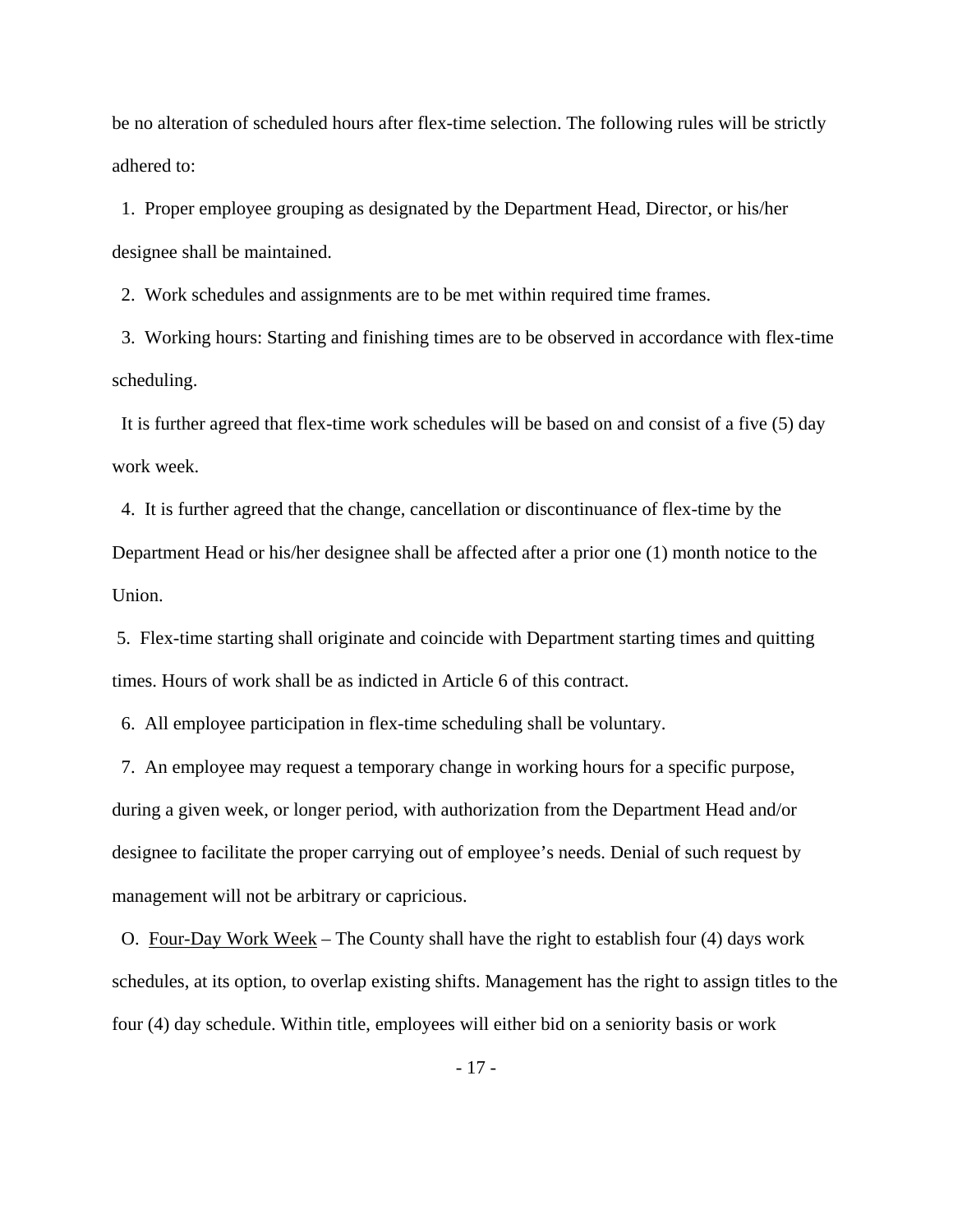rotating shifts at the Union's option. Management agrees, to the extent possible, to make the new schedule voluntary but has the right to assign appropriate employees. There will be no shift differential.

 P. Emergency Closing –The parties agree that they shall be bound by the comply with the official County emergency closing policy attached hereto as Appendix "B" and which is deemed as part of this contract as if set forth at length herein subject to the following terms>

1. Essential employees are to be defined by title rather than by name.

2. Employees shall be required to remain on duty as long as required.

 3. If an employee is called in at a time other than their ordinary or regular shift they shall be entitled to overtime or premium for such assignment.

 4. Pre approval vacation or sick time may be utilized if accompanied by a physician's note or approved by the employee's supervisor or designee pursuant to  $N.J.A.C.$  4A:6-1.3 (g) and (h).

 5. As necessary employees are not needed for an emergency those who remain or are released shall be determined by seniority.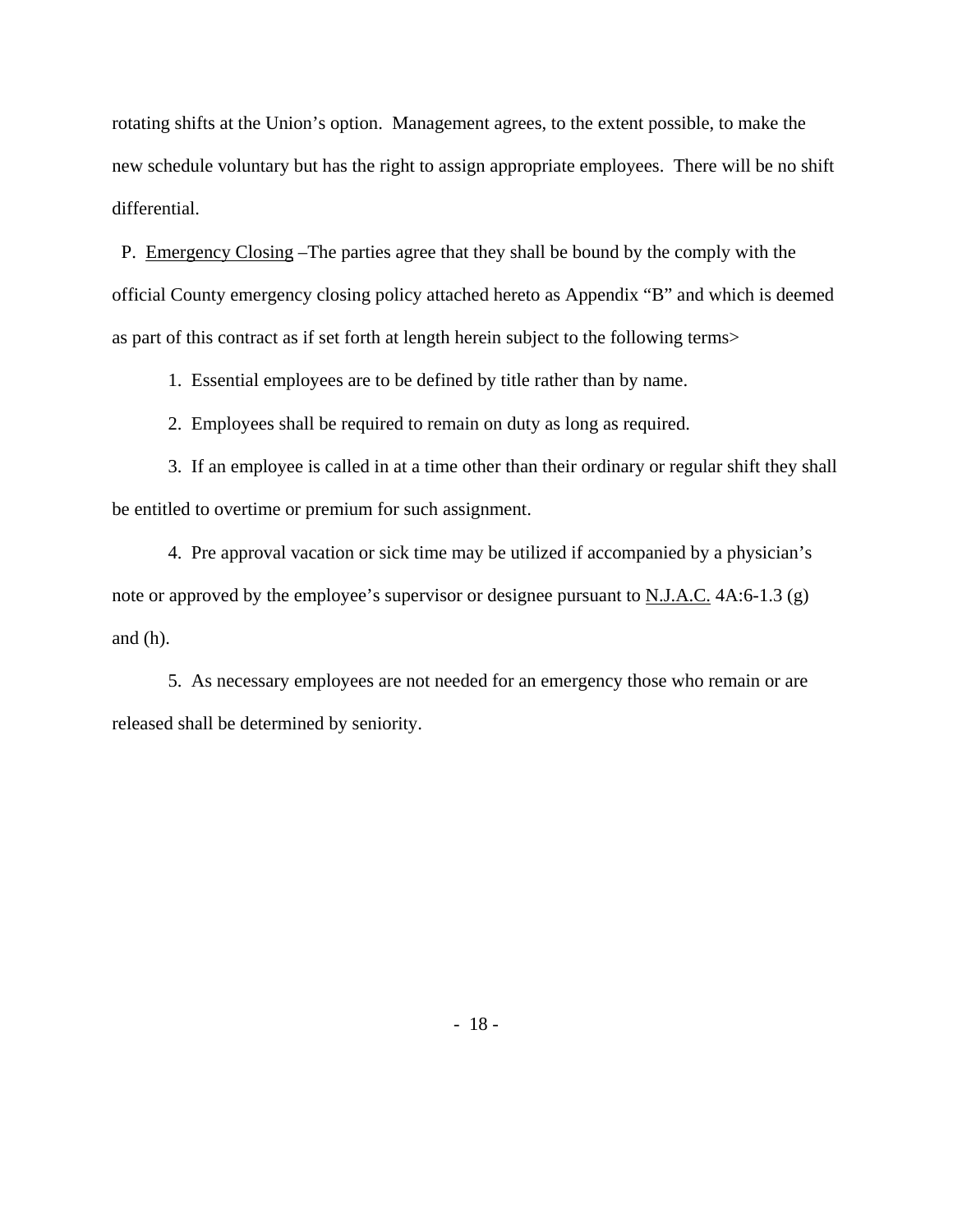#### **VACATIONS**

1. One day per month in first calendar year for each month of service.

2. Completion of one (1) year through completion of five (5) years...12 days.

3. From completion of five (5) years through completion of nine (9) years...15 days.

4. From completion of nine (9) years through completion of twelve (12) years...16 days.

5. From completion of twelve (12) years through completion of twenty (20) years...20 days.

6. More than twenty-one (21) years ...25 days.

 A. All vacation time shall be used in the current year and shall not be accumulated without the prior approval of the Department Head with a cap of one (1) calendar year's allotment and further subject to any special provisions. The Department Head shall not be arbitrary and capricious in applying the provisions of this paragraph.

 B. Employees must submit vacation preferences by April 1st of each year with first and second choices. Failure to timely submit such request shall result in the employee receiving leftover vacation time. Timely requests for the same vacation shall be resolved by seniority and staffing needs.

 C. When an employee requests permission to use an individual vacation day or part thereof, such requests shall be granted at the discretion of the Department Head and shall not be unreasonably denied. Employee may request use of individual vacation days, or part thereof, on short notice to employer, in matter considered a verifiable emergency.

 D. Changes in the scheduling of vacations will not be permitted without the prior approval of the Department Head but shall not be unreasonably denied.

- 19 -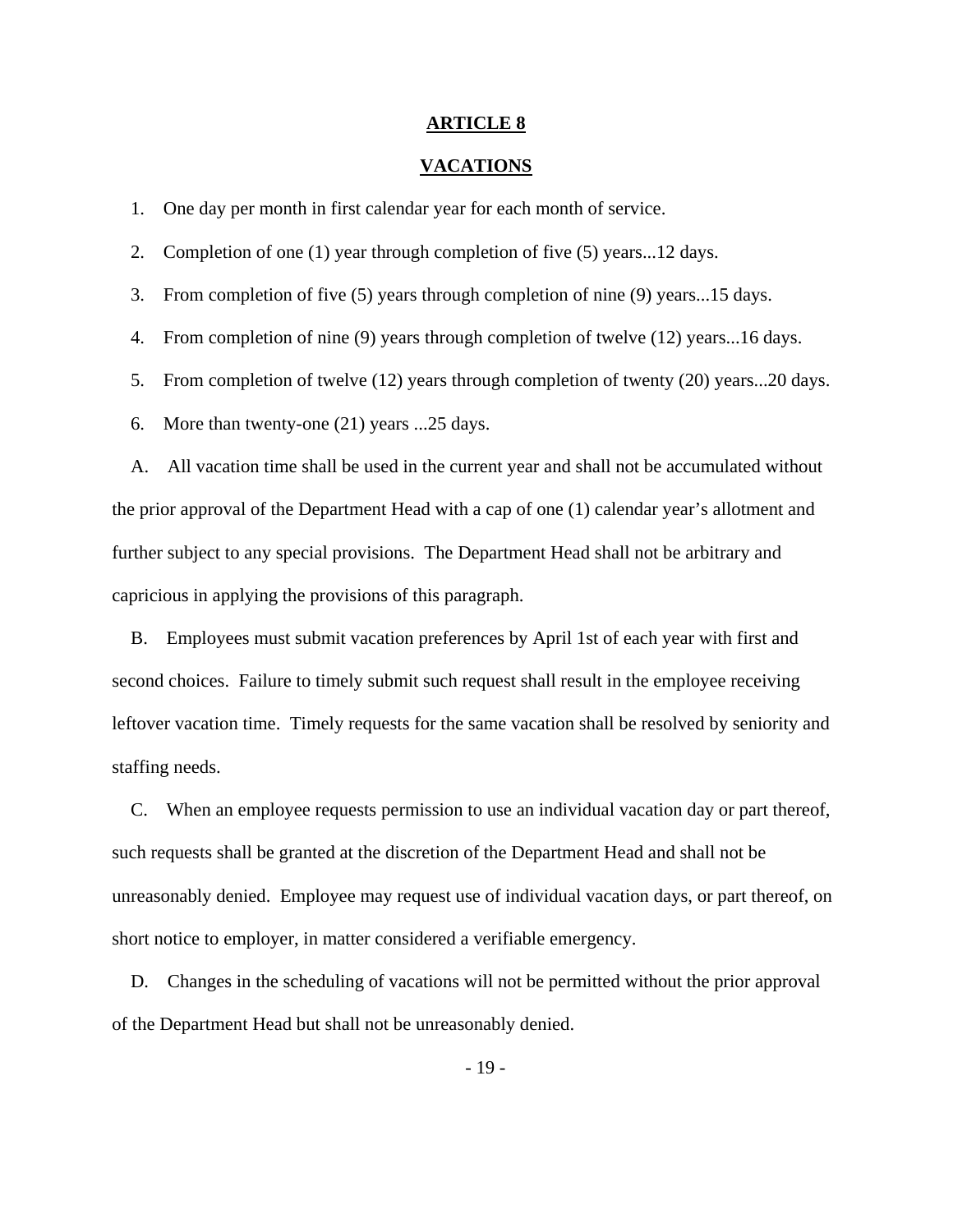E. If, for any reason, an employee's vacation is canceled by management, the vacation may be rescheduled in accordance with Section B.

 F. Vacation leave shall be prorated for the last calendar year of employment. It shall be assumed than an employee shall remain in the service of the Employer for the full calendar year or portion thereof from date of hire and is entitled to use all vacation time for that calendar year. If separation of employment occurs before the end of the calendar year and the employee has used more than his or her pro-rata number of vacation days, the per diem rate of pay for the excess vacation days shall be deducted from the separated employee's last paycheck(s). If separation of employment occurs before the end of the calendar year and the employee has used less than his or her pro- rata number of vacation days, the per diem rate of pay for all unused vacation days shall be added to the employee's last paycheck(s). The Comptroller upon receiving notification of overpayment shall pursue reimbursement of the overpayment from the former employee.

 G. Employees may elect to be paid in advance for vacation time provided fourteen (14) days prior written request is given to the Employer's designee. Payment shall be made on the last payday prior to the vacation. An employee may request an advance only twice a year, except in the event of a verifiable emergency. A minimum of five (5) continuous vacation days must be taken, one day of which must include the scheduled payday.

 H. Unused vacation days may be carried over for one (1) calendar year at management's discretion or where a vacation request had been denied by management during the calendar year, subject to the approval of the Board of Chosen Freeholders.

 $-20-$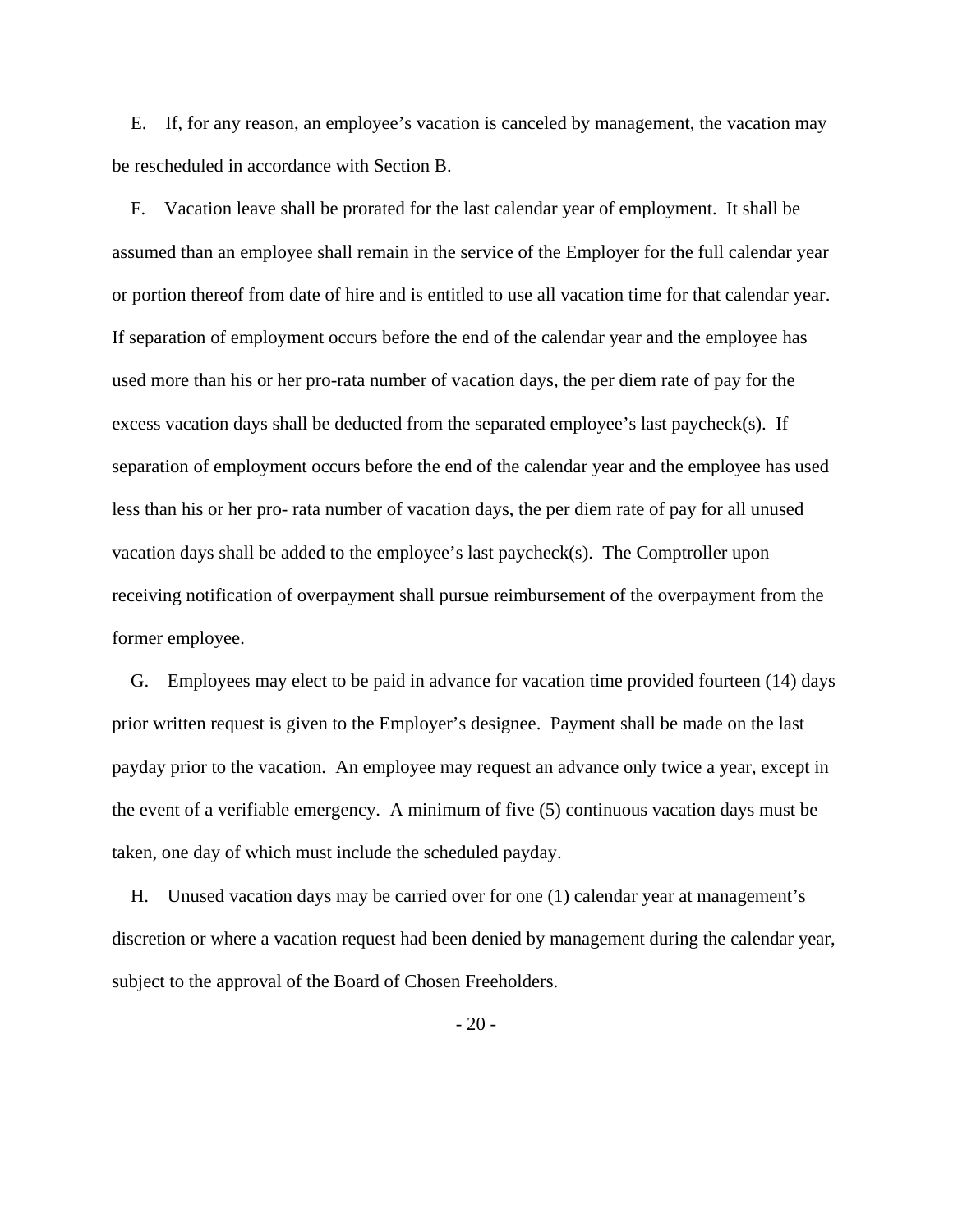### **SICK LEAVE**

 A. General Policy - Sick leave is hereby defined to mean: Absence from post or duty because of illness which makes it impossible for the employee to perform the duties of the position; accident or exposure to a contagious disease requiring isolation or attendance upon a member of an immediate family member in the employee's household who requires care. An employee may request sick leave to attend for family member residing outside of the home and approval by the Department Head shall not be unreasonably denied.

 B. Accrual - A new employee shall earn sick leave at the rate of one and one-quarter (1- 1/4) days per month on a monthly basis until the completion of one (1) full year of employment. Upon completion of said year, a pro-rata number of sick days shall be credited to the employee for the balance of the calendar year ending December 31st, based upon the above formula of one and one-quarter (1-1/4) days per month. Thereafter, on January lst of each year, all employees shall be credited with fifteen (15) days for that calendar year.

 C. Verification - The County may require proof of illness of an employee on sick leave, whenever such requirement appears reasonable. Such request shall not be arbitrary nor capricious. Abuse of sick leave may be cause for disciplinary action. In the event the County requires a doctor's certificate to verify an illness, the County will reimburse the employee half (½) the cost incurred in obtaining said verification.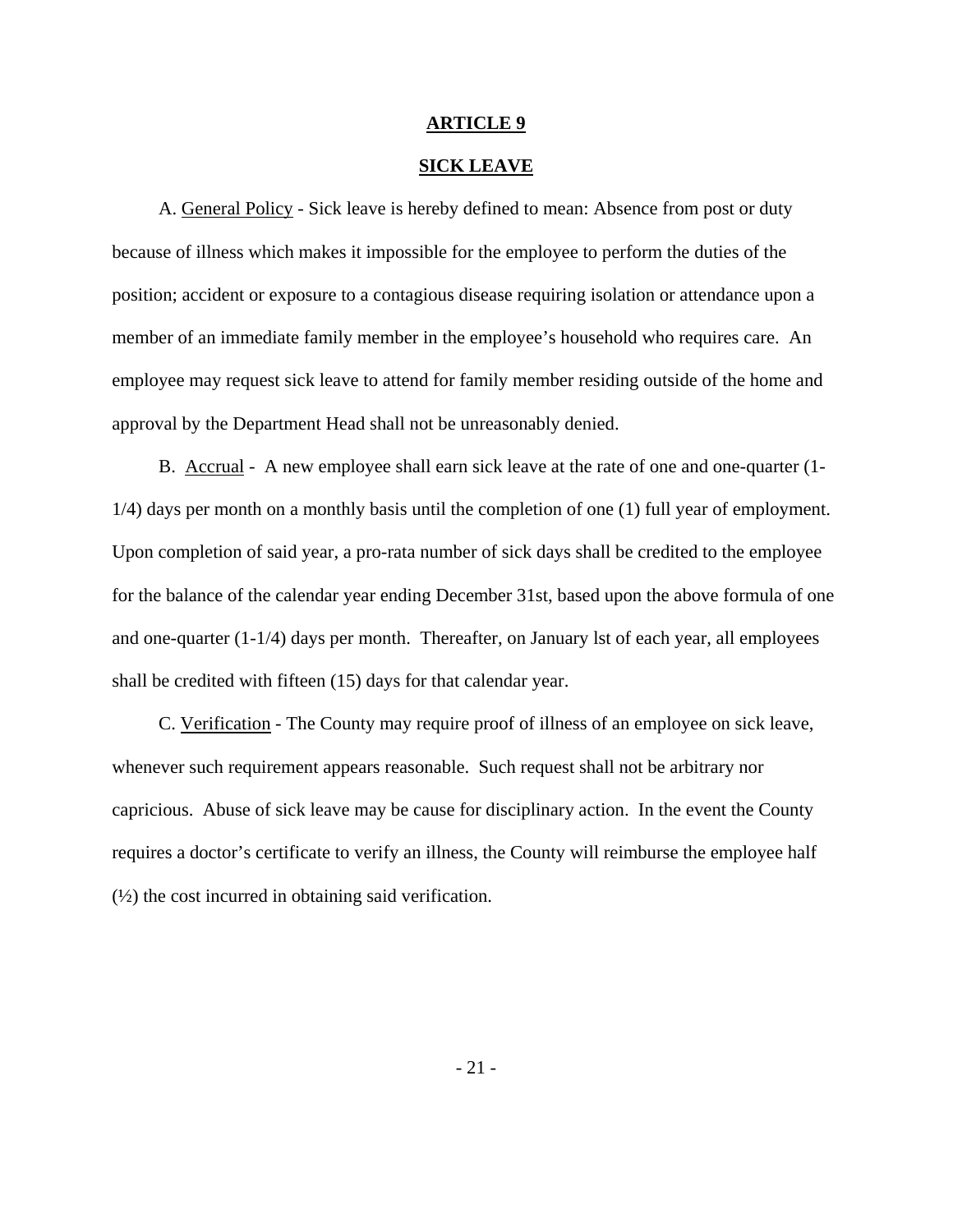### D. Extended Sick Leave -

 1. In all cases of reported illness or disability suffered by an employee, the County reserves the right to request a medical physician to examine the reports on the condition of the patient and to comment on them to the Department Head.

 2. During protracted periods of illness or disability of an employee, the Department Head may require interim reports at County expense on the condition of the patient at weekly or biweekly periods, from the attending physician and/or a County medical physician. The Department Head shall not be arbitrary and capricious in making such requests. When under medical care, employees are expected to conform to the instructions of the attending physician.

 E. The rules which follow apply to the payment of salaries during periods of illness or disability for regular permanent full-time employees. Temporary and seasonal employees are not entitled to compensation for such absences.

 F. The recommendation of the County appointed medical physician as well as those of the employee's personal physician as to the justification for the absence from duty on account of disability or illness or of the fitness of the employee to return to duty shall be considered by the Department Head. The Department Head reserves the right in such cases where there is a difference of professional opinion between the County medical physician and the employee's personal physician, to require the employee to submit to an examination by a third doctor at County expense.

G. In charging an employee with sick leave, the smallest unit to be considered is one-half  $(\frac{1}{2})$ of a working day.

- 22 -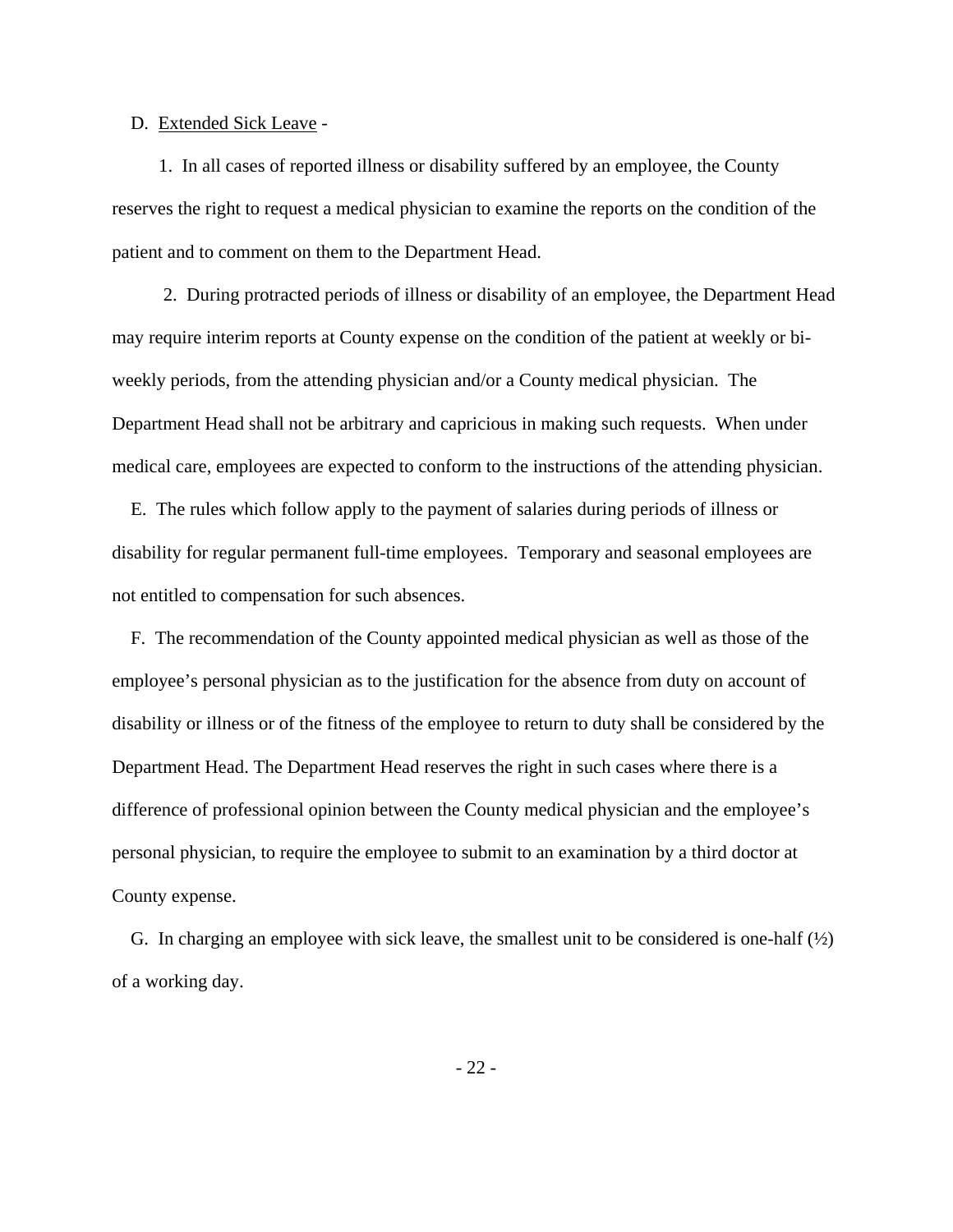H. If an employee is absent from work for reasons that gives rise to entitlement to sick leave, the Department Head or a designated representative shall be notified as early as possible, but no later than one hour prior to the start of the effected scheduled work shift from which the employee is absent. Failure to notify the Department Head or his designated representative may be cause for denial of the use of sick leave for that absence and constitute cause for disciplinary action. An employee who is absent for five (5) consecutive days or more and does not notify his Department Head or some other responsible representative of the County during any of the first five (5) days will be subject to dismissal.

 I. Habitual absenteeism or tardiness may be cause for discipline up to and including discharge.

 J. Any employee who calls in sick for the purpose of engaging in outside employment may be subject to immediate discharge.

 K. Any employee who engages in outside employment while on sick leave without the permission of the Department Head shall be subject to disciplinary action up to and including discharge.

 L. Sick leave shall be pro-rated for the last calendar year of employment. It shall be assumed that an employee shall remain in the service of the Employer for the full calendar year; or portion thereof from date of hire and is entitled to use all sick time for that calendar year. If separation of employment occurs before the end of the calendar year and the employee has used more than his or her pro- rata number of sick days, the per diem rate of pay for the excess sick days shall be deducted from the separated employee's last paycheck(s). The Comptroller upon receiving

- 23-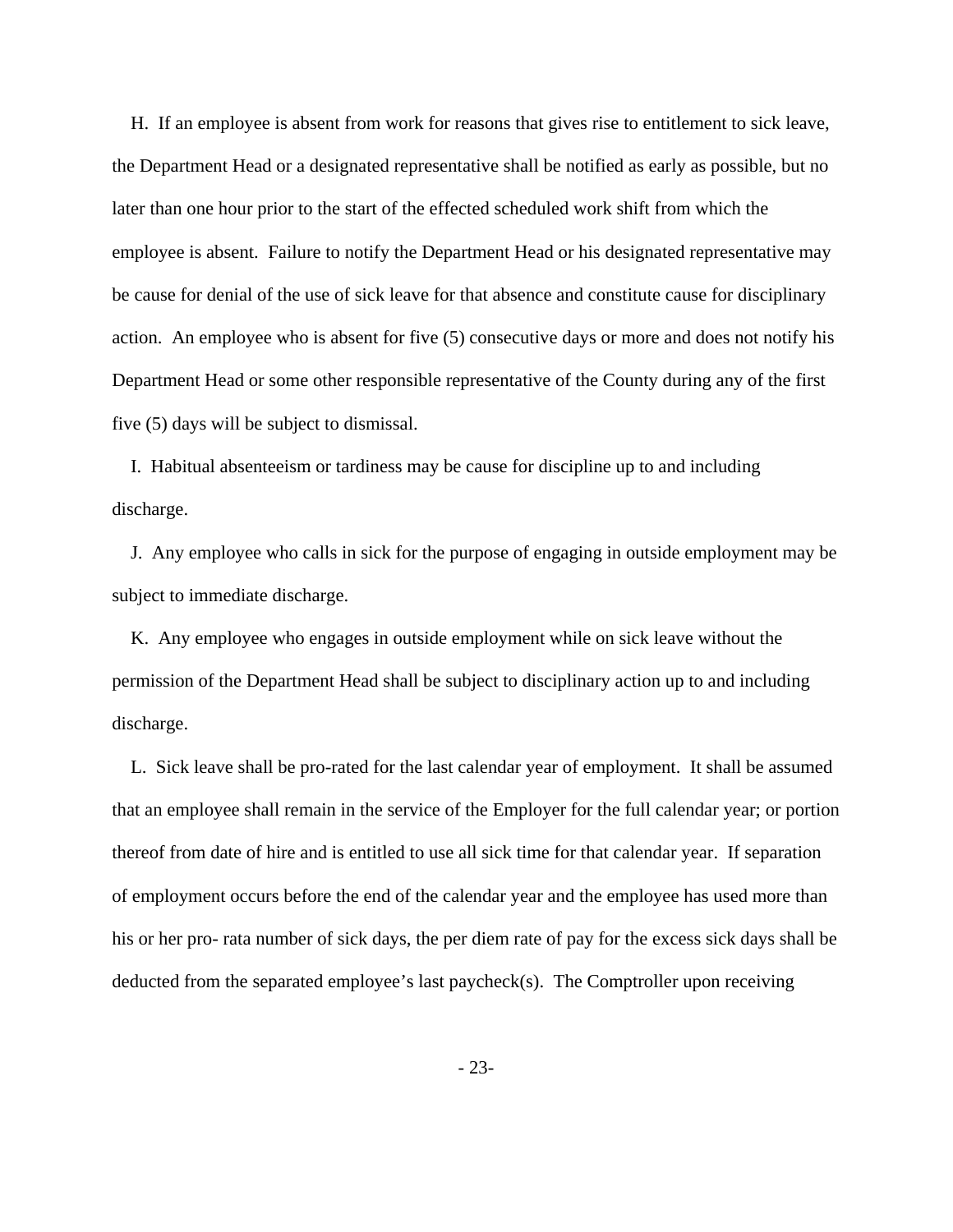notification of overpayment shall write to the former employee to secure reimbursement of the overpayment.

 M. Whenever the County is paying for medical reports pursuant to this Article, the employee agrees to submit to their insurance company a claim for reimbursement, and such monies being received shall be remitted to the County.

 N. Following the employee's receipt of the County's sick leave verification policy (Appendix "C" annexed), and made a part of this contract, the Union agrees to abide by said policy for any position required to be filled with an overtime slot if the employee is absent. The existing sick time verification policy will remain in effect for positions which need not be filled when employee is out.

O. Sick leave shall accumulate year-to-year without limitation except as noted above.

 P. Sick-Time Leave of Absence – Permanent employees may request, in writing, a leave of absence without pay if temporarily mentally or physically incapacitated from performing their duties, or to attend to a member of immediate family who is seriously ill. Na immediate family member shall include the following: (Mother, Father, Spouse, Child, Brother, Sister, Aunt, Uncle, Granparents, Grandchildren, current Mother-in-Law, current Father-in-Law, current Brother-in-law, current Sister-in-law, and current Daughter-in-law, Son-in-law or other relative continuously residing in the employee's house). Such leaves shall be granted by the Employer for an initial period of six (6) months, not to exceed a total of one (1) year.

It is understood that this leave is subject to the approval of the Board of Chosen Freeholders.

 Q. Leaves of Absence – A leave of absence without pay may be granted to an employee for up to six (6) months for legitimate personal reasons. Such leave may be extended for additional six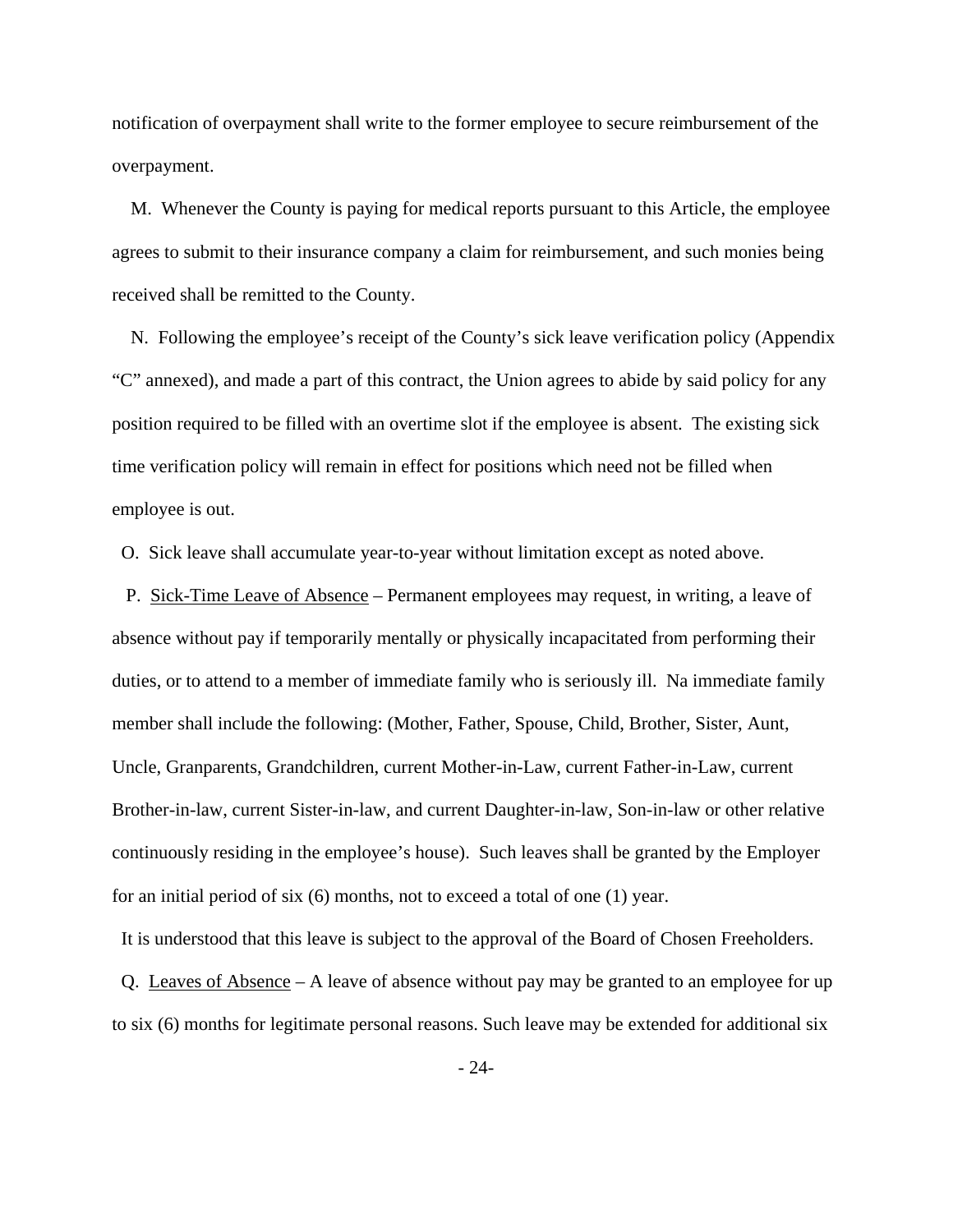(6) months at the request of the employee and upon consent of the County Board of Chosen Freeholders. Legitimate personal reasons shall include, but not limited to, educational leaves, union leave, maternity, paternity leave, family leave, or adoption leave.

 Employees who return to their position after authorized leave shall suffer n loss of seniority or pay upon their return to active work.

**Q-1 In the event of a County employee's death prior to the effective date of their retirement, if the person has been a County employee for a continuous and uninterrupted period of at least 15 years immediately prior to their death and has remaining on the County's books unused accumulated earned paid sick time, the deceased employee's estate shall be entitled to receive the decedent's unused accumulated earned paid sick leave computed at the rate of one-half (1/2) of the eligible deceased employee's daily rate of pay for each day of earned unused accumulate sick leave based on the average annual compensation received during the last year of the employee's employment prior to the date of the employee's death, provided, however, that no such lump sum payment shall exceed \$15,000.00. This sum may be subject to adjustment for taxes, federal and state withholdings, and any financial obligations that the deceased employee may have to the County. Annual compensation is defined to be the annual base pay and longevity at the time of death.** 

-25-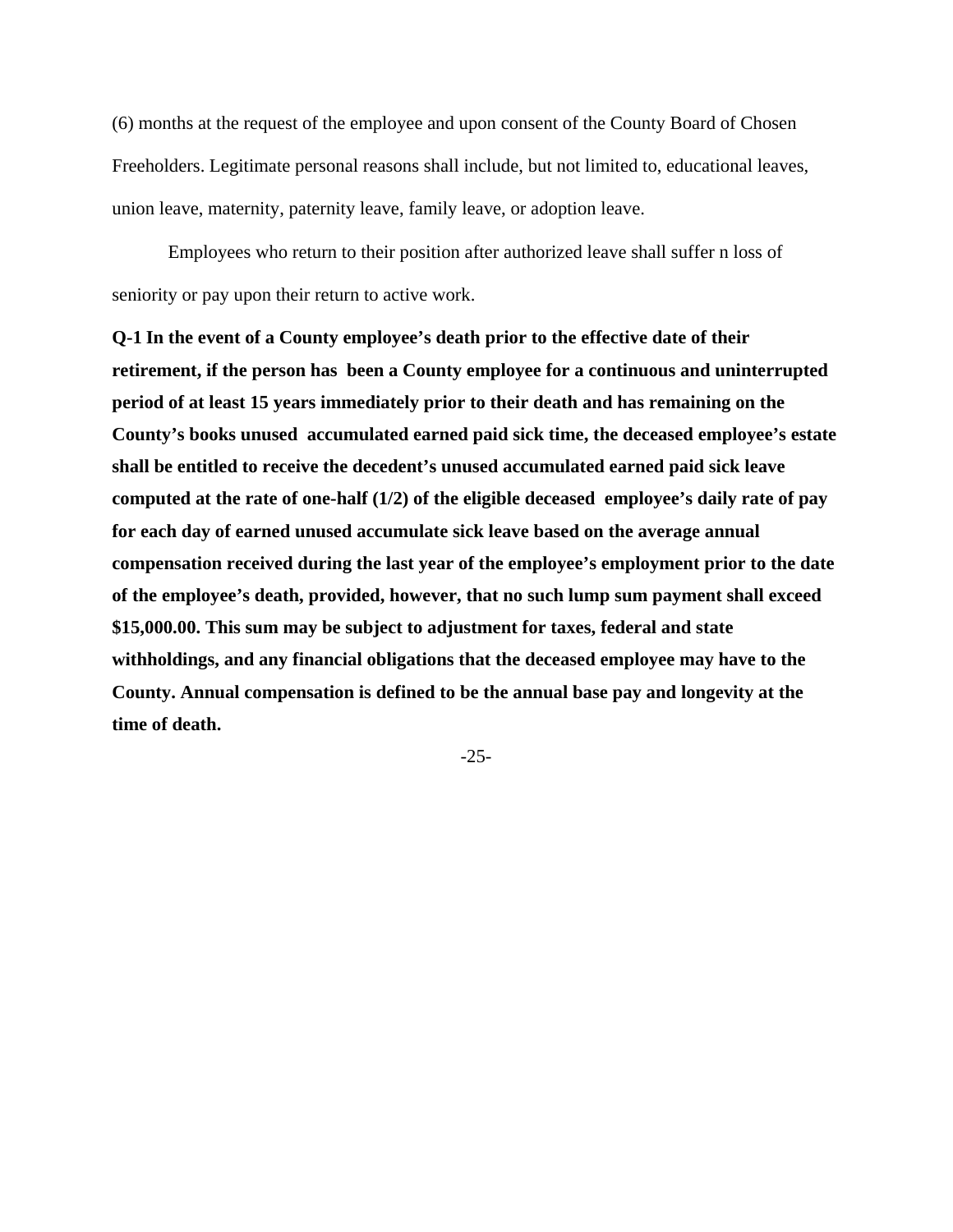## **SICK LEAVE REDEMPTION**

 A. At the end of each contract year, an employee may elect to apply for and receive cash payment for sick days credited and not used during the current year in the amount of one (1) day's pay for every three (3) days credited and not used to a maximum of five (5) days. Only employees having used five (5) days of sick leave or less out of fifteen (15) sick days credited per current year qualify for participation. Eligible employees applying for sick leave buy-out will do so on December 15<sup>th</sup> of each current year by signing an authorization card provided by the County. Payment will be made in the second payroll of the succeeding year.

B. Paid holidays occurring during a period of sick leave shall not be charged to sick leave.

 C. Employees covered under the terms of this Agreement shall be entitled, upon retirement as defined by PERS to receive a lump sum payment, as supplemental compensation which sum shall be computed at the rate of one-half (1/2) of the employee's daily rate of pay for every full day at the time earned of unused accumulated sick leave (not to exceed \$15,000) certified by the Personnel Office on the effective date of his/her retirement.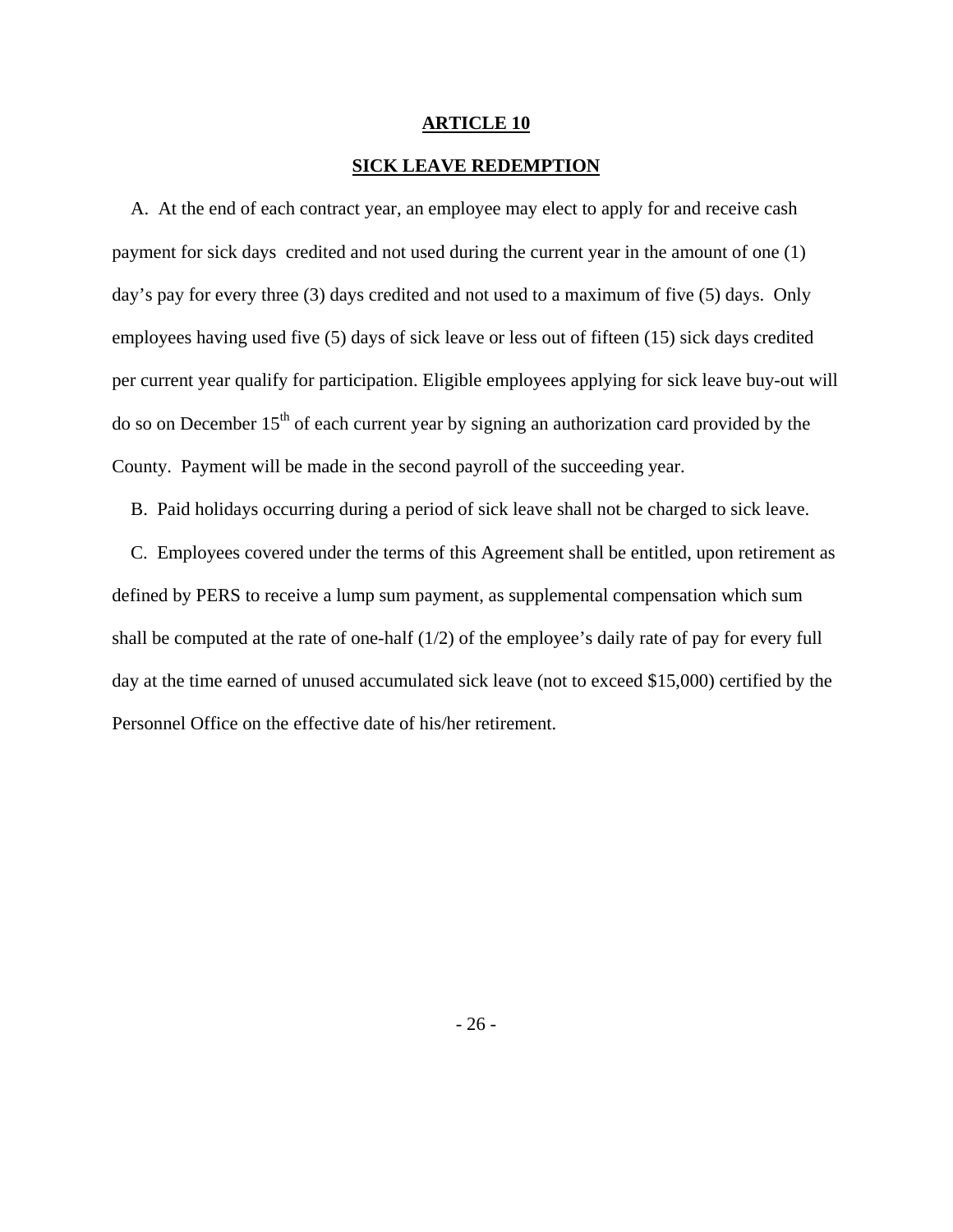### **BEREAVEMENT LEAVE**

A. In the event of death of:

 (1) the employee's spouse, child, parents or persons in a spousal relationship, the employee shall be granted time off without loss of pay from the day next following the day of death, but in no event shall said leave exceed four (4) working days;

 (2) the employee's Brother, Sister, Grandparents, Grandchildren, or other relative continuously residing in the employee's household, the employee shall be granted time off without loss of pay from the next following day of death, but in no event shall said leave exceed three (3) working days;

 (3) the employee's current in-laws, aunts, uncles, nieces and nephews, the employee shall be granted time off without loss of pay for the day next following the day of death, but in no event shall said leave exceed one (1) working day.

B. Reasonable verification of the event may be required by the County.

 C. An employee may make a request of the Department head or his designated representative for time off to attend a funeral separate and distinct from bereavement leave to be charged as sick, personal or vacation time.

 D. If an employee is on vacation leave or sick leave, and an eligible death occurs, the vacation leave or sick leave shall terminate and bereavement leave shall apply.

E. There shall be no annual cap for bereavement leave.

- 27 –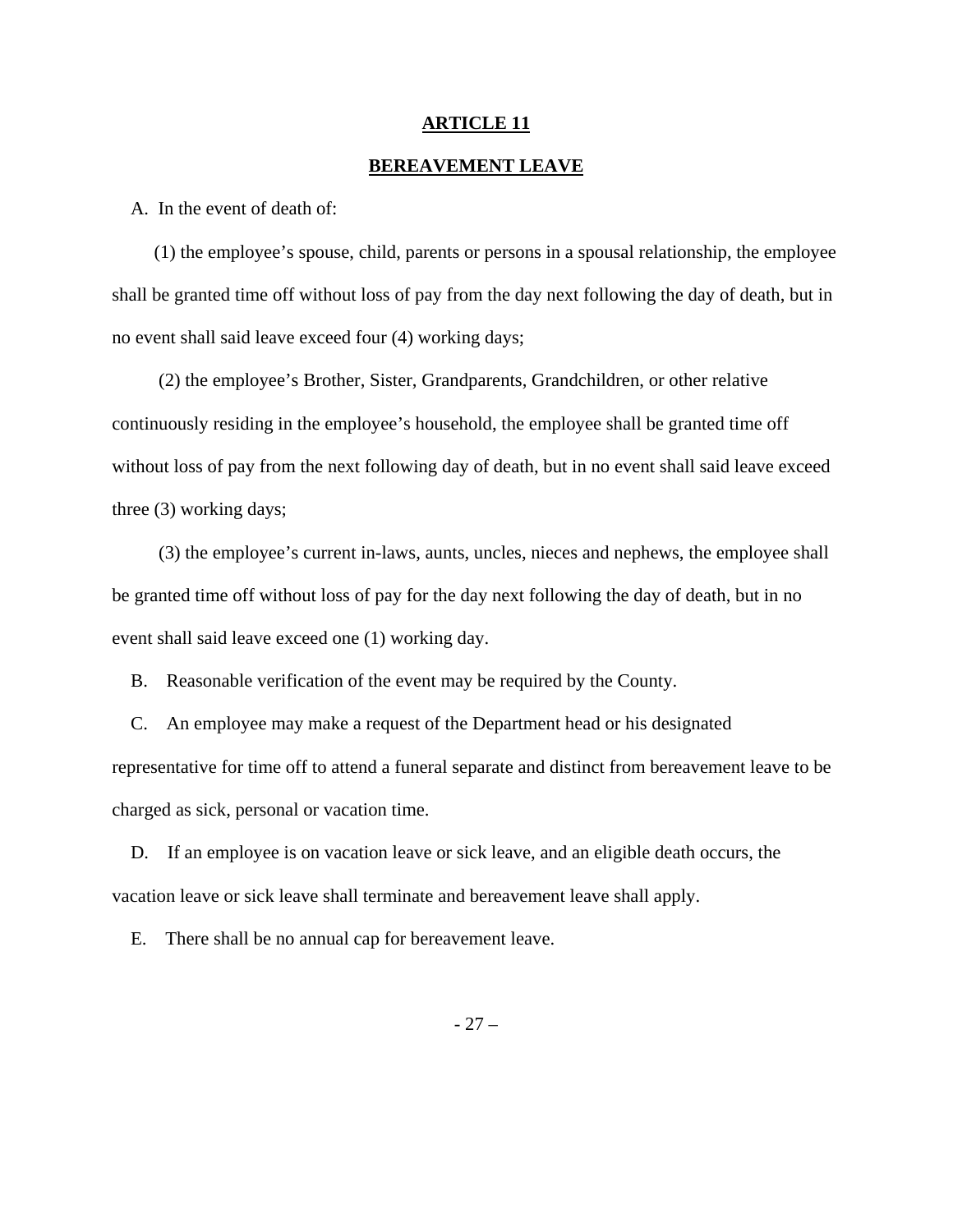F. The time of bereavement leave will be allowed to be taken within a ten (10) day period from the death at the discretion of the employee with a prior notification to the Department Head. It is further understood that there will be no fragmentation of the bereavement leave. The leave must be taken by the allotted days sequentially once the option is taken.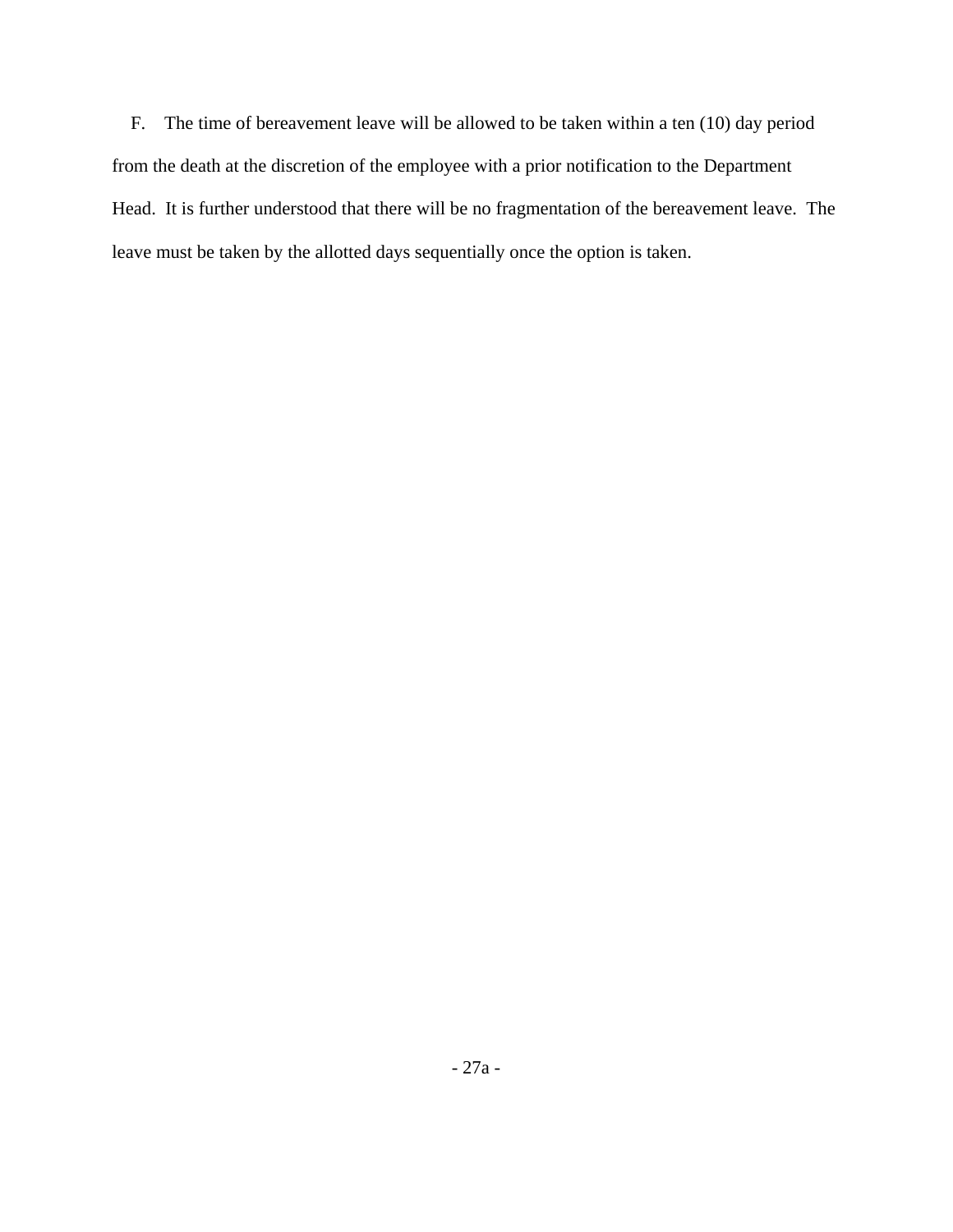### **MEDICAL BENEFITS**

#### A. Vision Care

 The County shall reimburse costs of vision care for its employees who have been continuously employed for more than sixty (60) days to the extent set forth below. The vision care allowance shall be limited to payments every other year or not more than once every two calendar years. This benefit shall not be cumulative.

| Eye Examination   | \$50.00  |
|-------------------|----------|
| Lenses and Frames | \$90.00  |
| Maximum           | \$140.00 |

### B. Dental Coverage

 The County shall provide, an appropriate dental care plan whose benefits and provisions shall be the substantial equivalent of the dental care plan in place for employees as of December 31, 1998. In the event the County wishes to alter, amend or replace the current dental care plan it shall give thirty days notice to the Union representative of such proposed change and make available to such representative a full schedule of benefits and costs of the proposed program. In the event of objection to such County action the parties shall enter into good faith negotiations regarding the adoption of any new dental plan with due regard for competitive availability of equivalent plans, relative costs and benefits and ease of administration of benefits.

 1. Employee contributions to premiums for the approved dental care plan shall continue at the same level and frequency as provided for in the collective bargaining contract in effect on December 31, l998. Any annual increase in said contributions shall not exceed 14.99% of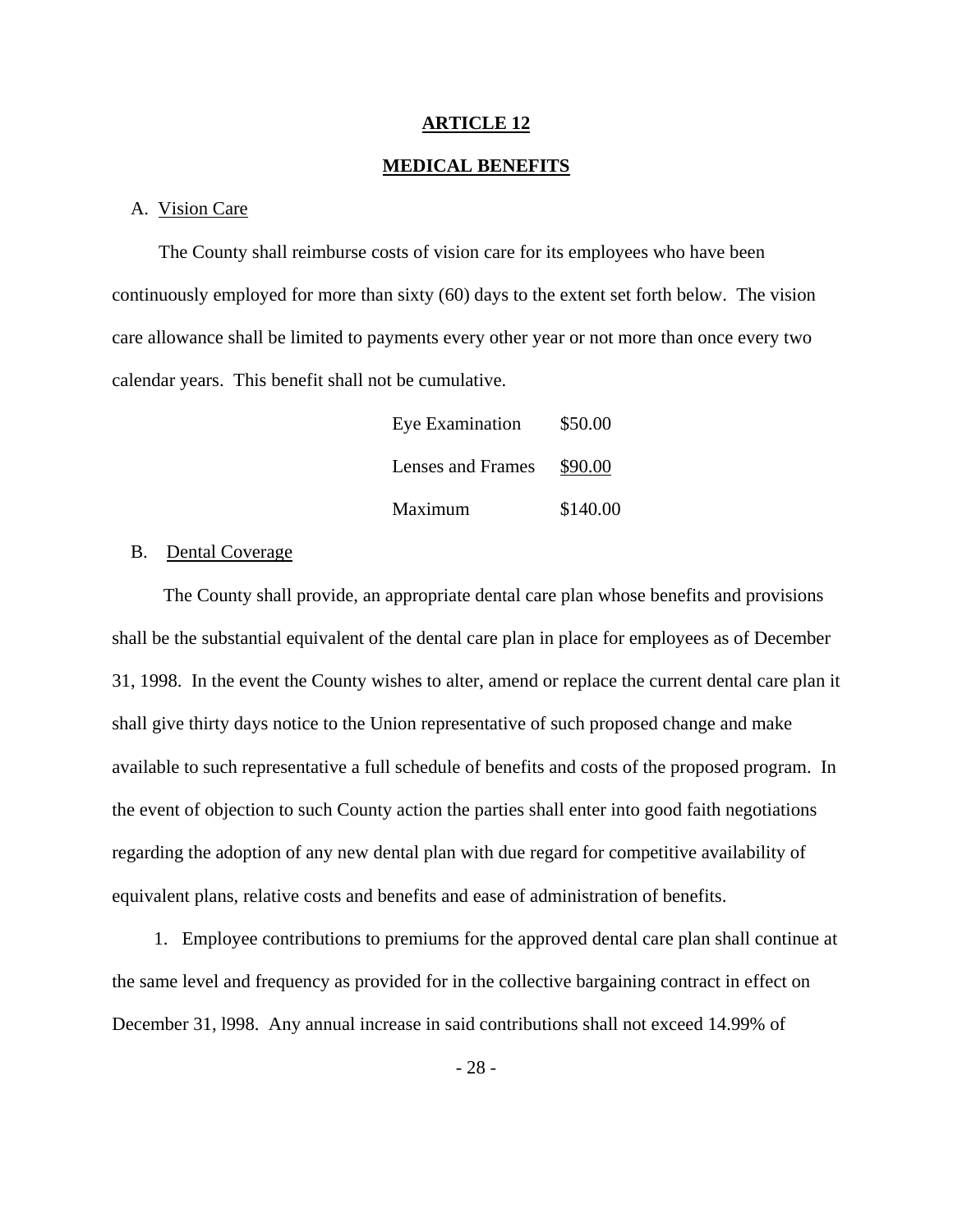previous annual premium.

 2. The County is not and shall not be required to provide Dental Expense Coverage to current or future retirees unless otherwise agreed to by a collective bargaining agreement.

#### C. Health and Hospitalization Insurance

#### 1. Eligibility

 All County employees on the County payroll for not less than sixty (60) days or on July l, 1999 whichever shall be later, and their eligible dependents shall be eligible to enroll in any of the County offered medical insurance plans subject only to the provisions and limitations specifically set out in this contract. Employees who enroll in any medical insurance program shall do so in writing on a form promulgated by the Personnel Department acknowledging the offered programs and their selection of a specific plan.

### 2. Level of Benefits

 The County, through the Middlesex County Joint Insurance Fund, MCJIF, shall continue to provide to all eligible employees and qualified dependants on the payroll as of September 22, 1999 the (3) HMO options, as available on January 1, 1999 equivalent to the preexisting plans, a POS and Traditional Indemnity Coverage. The parties recognize the significantly greater premium costs of Traditional Indemnity Coverage and thereby agree that only employees and their dependents who are enrolled in the Traditional Indemnity Plan as of September 22, 1999, shall be permitted to continue such coverage. If any such employee or eligible subscriber shifts medical coverage to any other plan they shall not be permitted subsequently to re-enter the Traditional Indemnity plan at a later date. Employees and their eligible dependents enrolled as of September 22, 1999 in any other medical care plan may not subsequently enroll in the Traditional Indemnity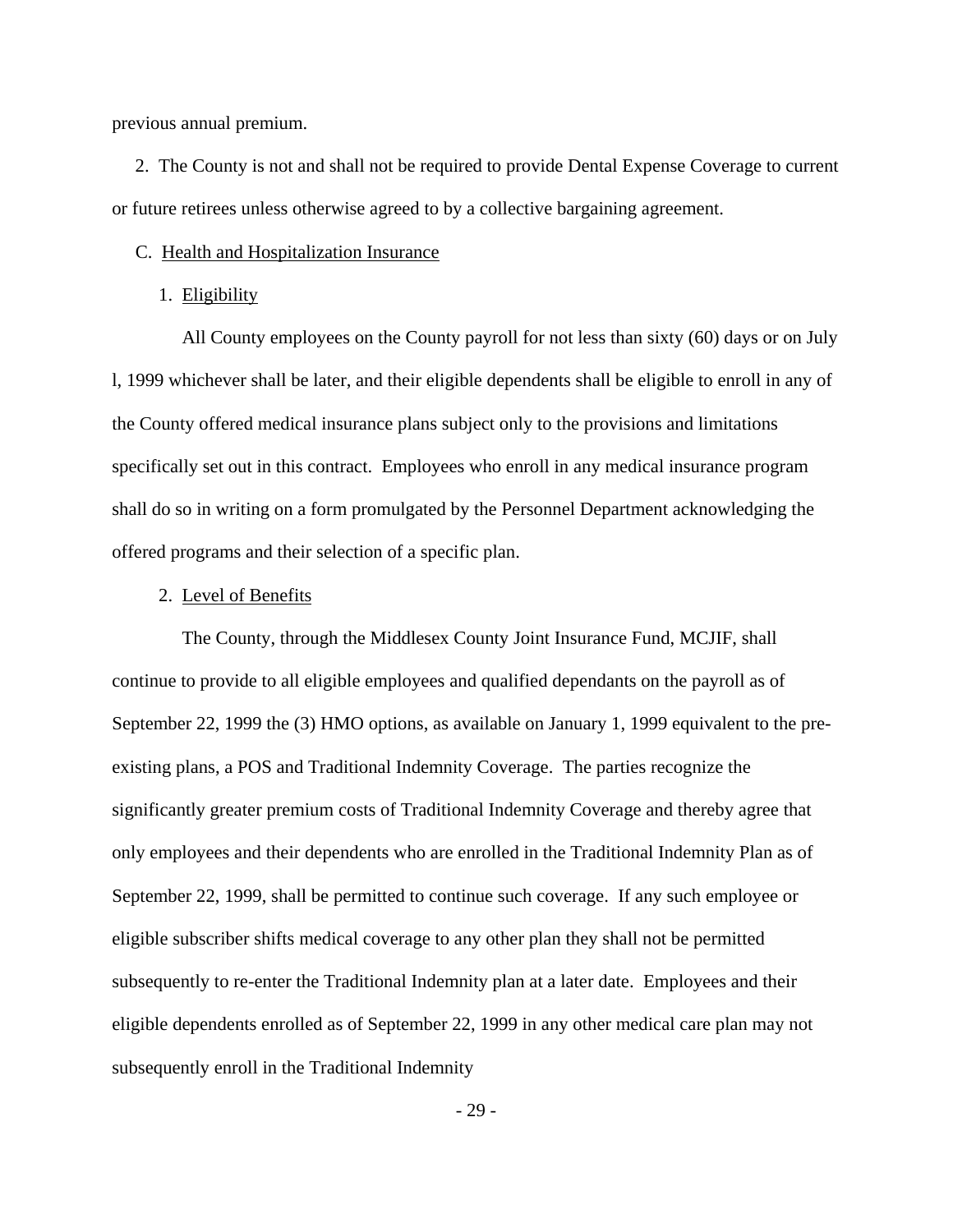Plan. In the event the County desires to re-enter the State Health Benefits plan (SHBP) of New Jersey it must provide thirty (30) days notice to the Union and enter into negotiations regarding the applications of this contract.

#### 3. Employee Contribution to Premium Costs

 a. All eligible County employees on the payroll or on authorized leave as of September 22, 1999 shall continue to receive medical insurance benefits at full cost to the County without contribution of payment by the employee for as long as they are continuously so employed. Employees who separate from County service other than through approved or contractual leave forfeit such entitlement should they, at some later date, re-enter County service. Technical terminations because of reassignment, title change, promotion or department transfers shall not constitute a forfeiture of entitlement as long as the new County service shall be consecutive and without actual interruption of service.

 b. Employees who enter County service or become eligible for medical insurance coverage after September 22, 1999 (referred to as "new employees" and "new hires") shall be entitled to the same level of benefits and will be permitted to enroll in all available health care options described in C., 2 above except new hires may not enroll in the Traditional Indemnity Coverage plan which shall not be offered to new employees.

 c. New employees, as defined above, whose annual base salary is \$25,000 or less shall not be required to contribute to premium payment for health insurance coverage.

 d. New employees, as defined above earning an annual base salary in excess of \$25,000 shall be required to contribute towards premiums paid on their behalf upon the following schedule during the term of this contract. The only exception shall be in a case where an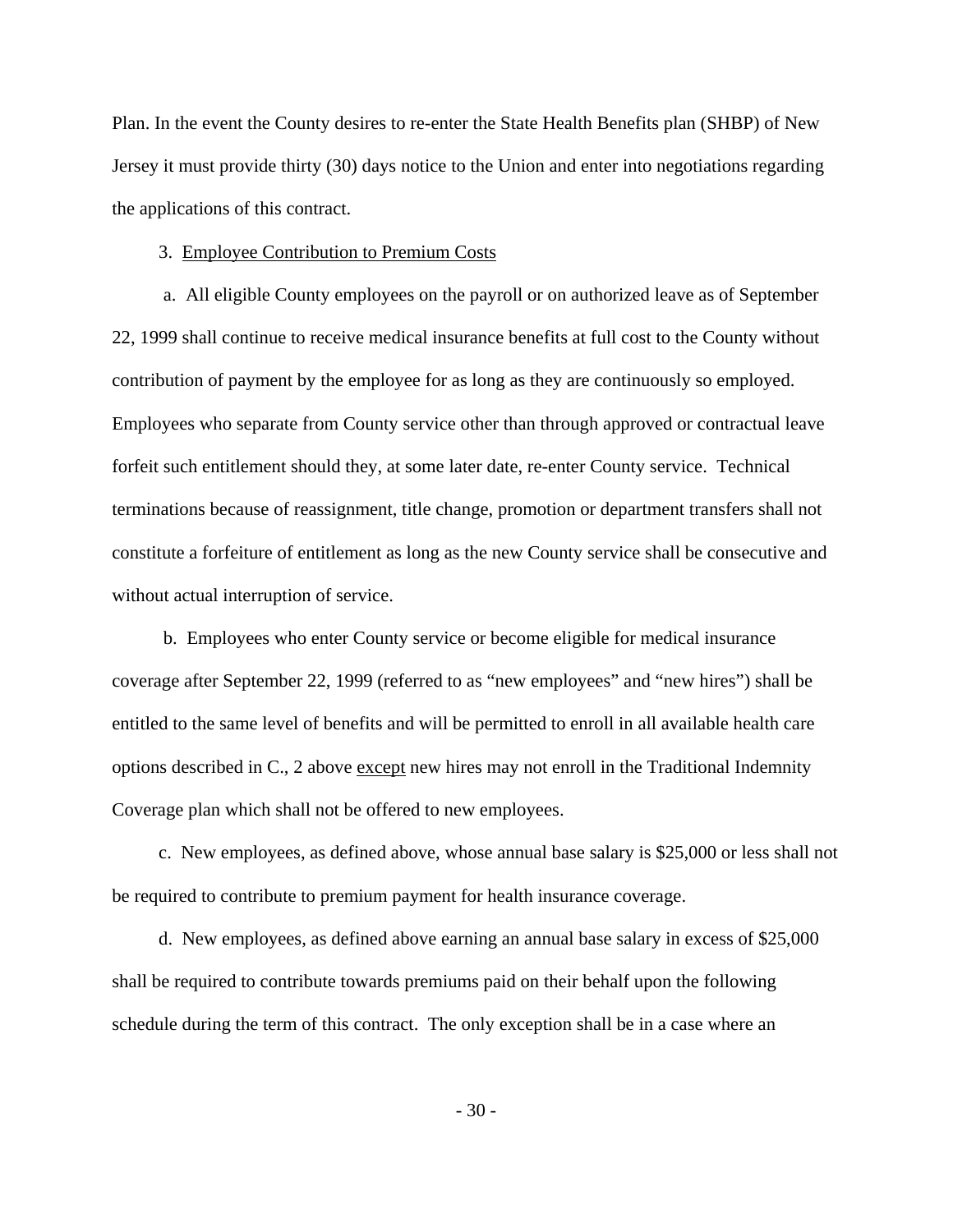employee's raise or promotion moves them beyond \$25,000 but less than the amount of the required premium contribution in which case their net pay shall not be less than their pay prior to the pay increase or promotion.

| Salary Level      | % of Costs<br>of Selected Plan | <b>Annual Ceiling</b><br>of Contributions |
|-------------------|--------------------------------|-------------------------------------------|
| \$25,001-\$30,000 | 25%                            | \$400                                     |
| \$30.001-\$35,000 | 35%                            | \$650                                     |
| \$35,001-\$40,000 | 45%                            | \$900                                     |
| \$40,001-\$45,000 | 55%                            | \$1,250                                   |
| \$45,001-\$50,000 | 65%                            | \$1,500                                   |
| $$50.001 +$       | 75%                            | \$1,750                                   |

 e. The costs of premiums for the respective plans selected by the employee and their eligible dependents shall be determined by the County on an annual basis with notice to each effected employee with the first paycheck of each calendar year. Such computations shall be based on rated costs provided by the plan administration. Employee contributions shall be determined and any adjustment thereto shall be made annually as of the first pay period of each calendar year. The County may not increase or alter an employee's required contribution at any other time.

## 4. Prescription Coverage

**For 2009, the County shall continue its 1998 level of prescription coverage for all present and future employees for the term of this contract. Eligible employees and their dependents shall not be required to make co-payment for generic drugs prescribed by duly licensed physician. Eligible employees and their dependents who desire or require brand name prescription drugs shall be required to make a co-payment of three (\$3.00) dollars.** 

**Effective upon approval of this Agreement by the Board of Chosen Freeholders, the prescription for co-pay shall be increased to \$3.00 for generic drugs prescribed by a duly licensed physician, and \$5.00 for name brand drugs prescribed by a duly licensed physician. Co-pay for current retires and retirees during the term of this contract shall remain \$.0 for generic and \$3.00 for brand name drugs prescribed by a duly licensed physician.**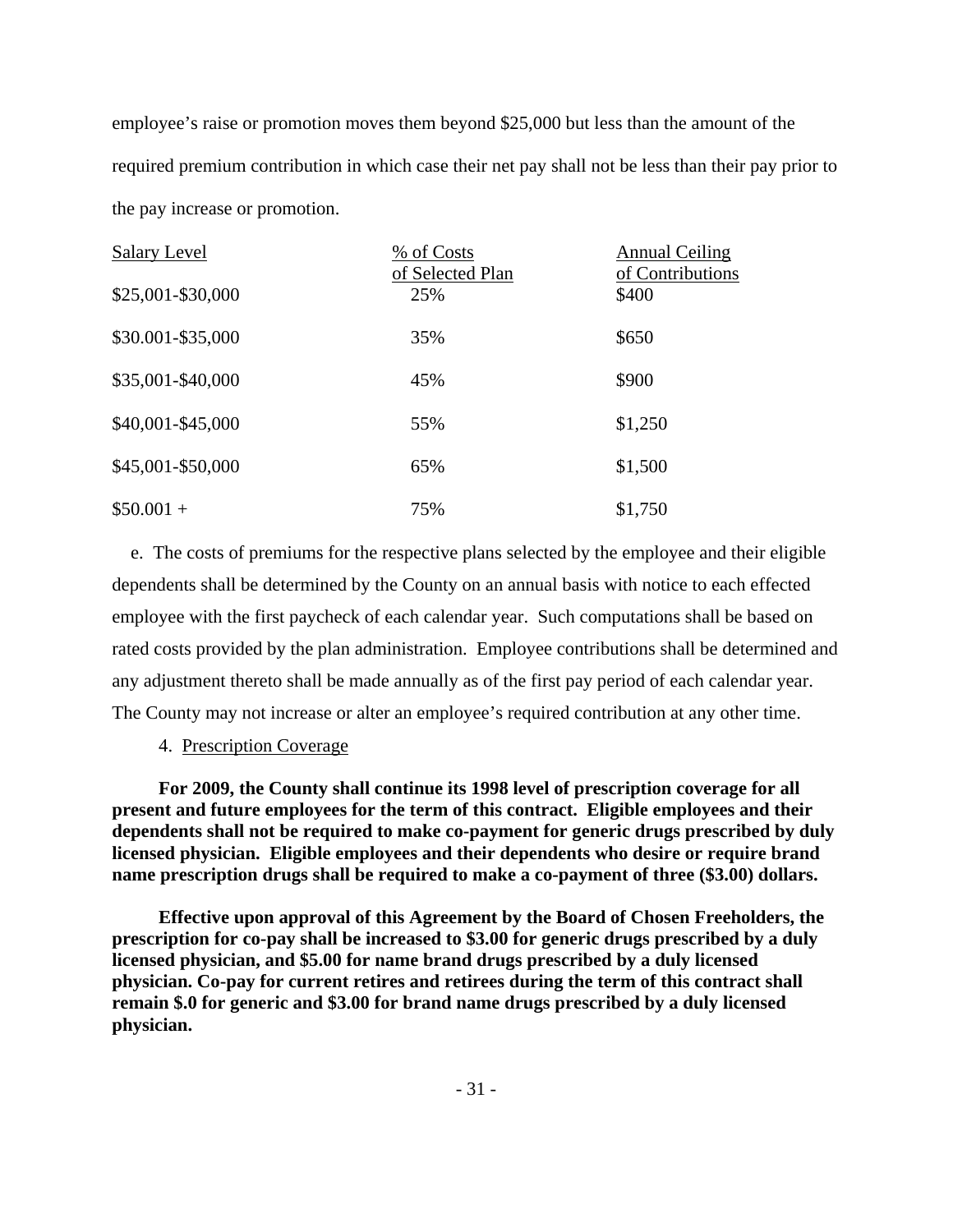#### Retirement Benefits

 a. Retired County employees and qualified dependents shall continue all benefits due them under the terms of the contract in force as of December 31, l998 including prescription coverage as herein defined. Retired County employees may not have their benefits reduced or costs increased except upon some act of the Legislature of New Jersey, the Congress of the United States or an order of a Court of competent jurisdiction.

 b. The County shall continue to provide fully paid medical benefits to employees who honorably retire after twenty five (25) years of credited public service as described by state statutes and criteria of the New Jersey Department of Personnel; and employees who qualify for and are approved by New Jersey Dept. of Personnel for receipt of disability retirement benefits.

 c. Retired employees as described in paragraph 2 above shall be entitled to the same level of prescription benefits as active employees. Retired employees shall not be entitled to dental benefit unless so offered by the County at some later date at the County's discretion and terms.

#### 6. Administration

 In the event a third party administrator fails to pay any appropriate and fully completed claim for a covered service within sixty (60) days the effected employee may apply to the County to pay such claim upon adequate submission of supporting documentation. When the County deems such claim properly completed it shall make payment therein within an additional thirty (30) days. As part of such application the County may require the execution of binding assignment or subrogation agreement from the employee to the extent of payments made on the employee's behalf.

-32-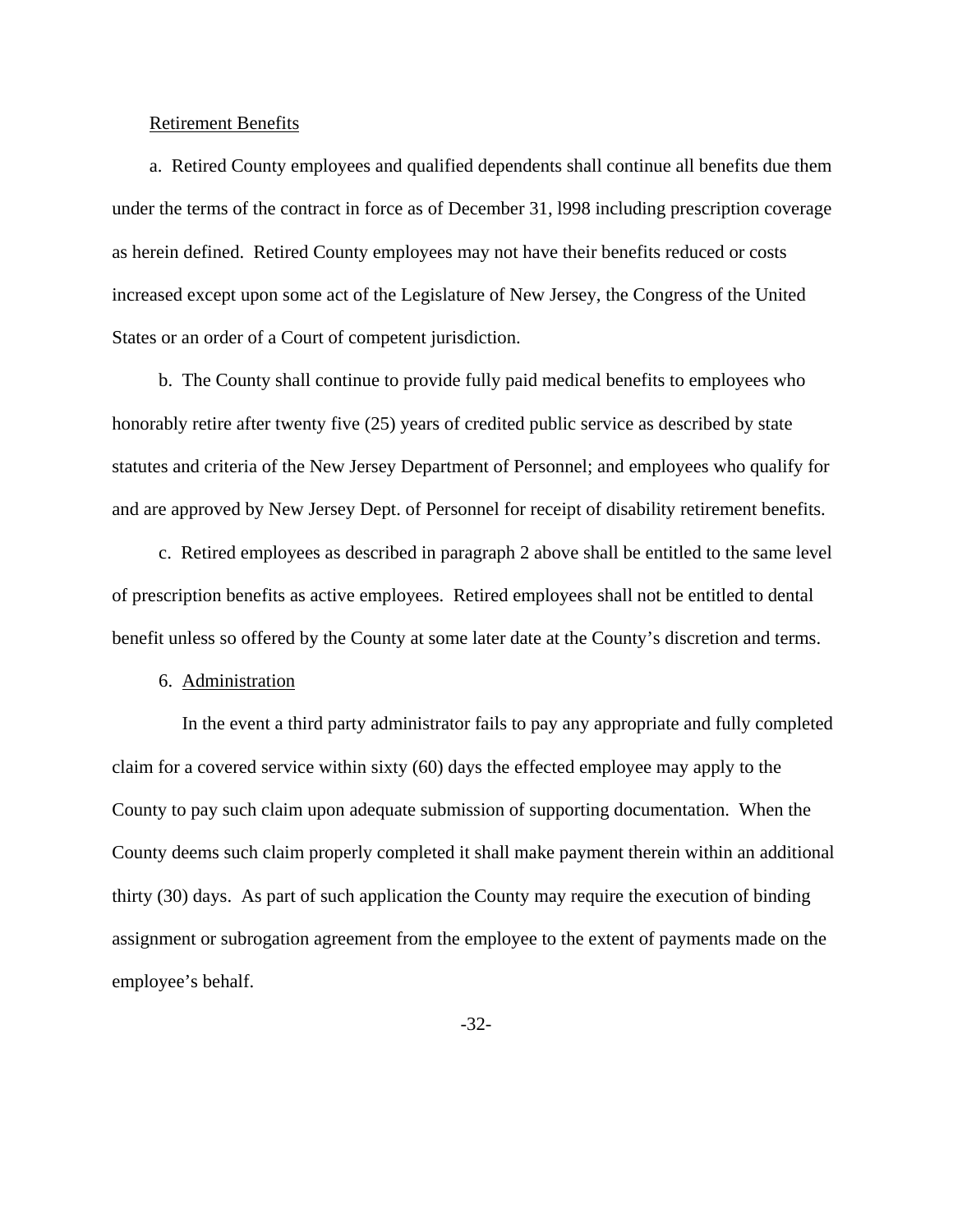# **HOLIDAYS**

 A. All employees and part-time employees as defined in this contract shall receive the following fourteen (14) holidays:

- 1. New Year's Day
- 2. Martin Luther King Day
- 3. Lincoln's Birthday
- 4. Washington's Birthday
- 5. Good Friday
- 6. Memorial Day
- 7. Independence Day
- 8. Labor Day
- 9. Columbus Day
- 10. General Election Day
- 11. Veteran's Day
- 12. Thanksgiving Day
- 13. Day after Thanksgiving
- 14. Christmas Day

 B. Any employee who is on an unpaid leave of absence shall not be eligible for paid holidays which fall during the employee's leave of absence.

- 33 -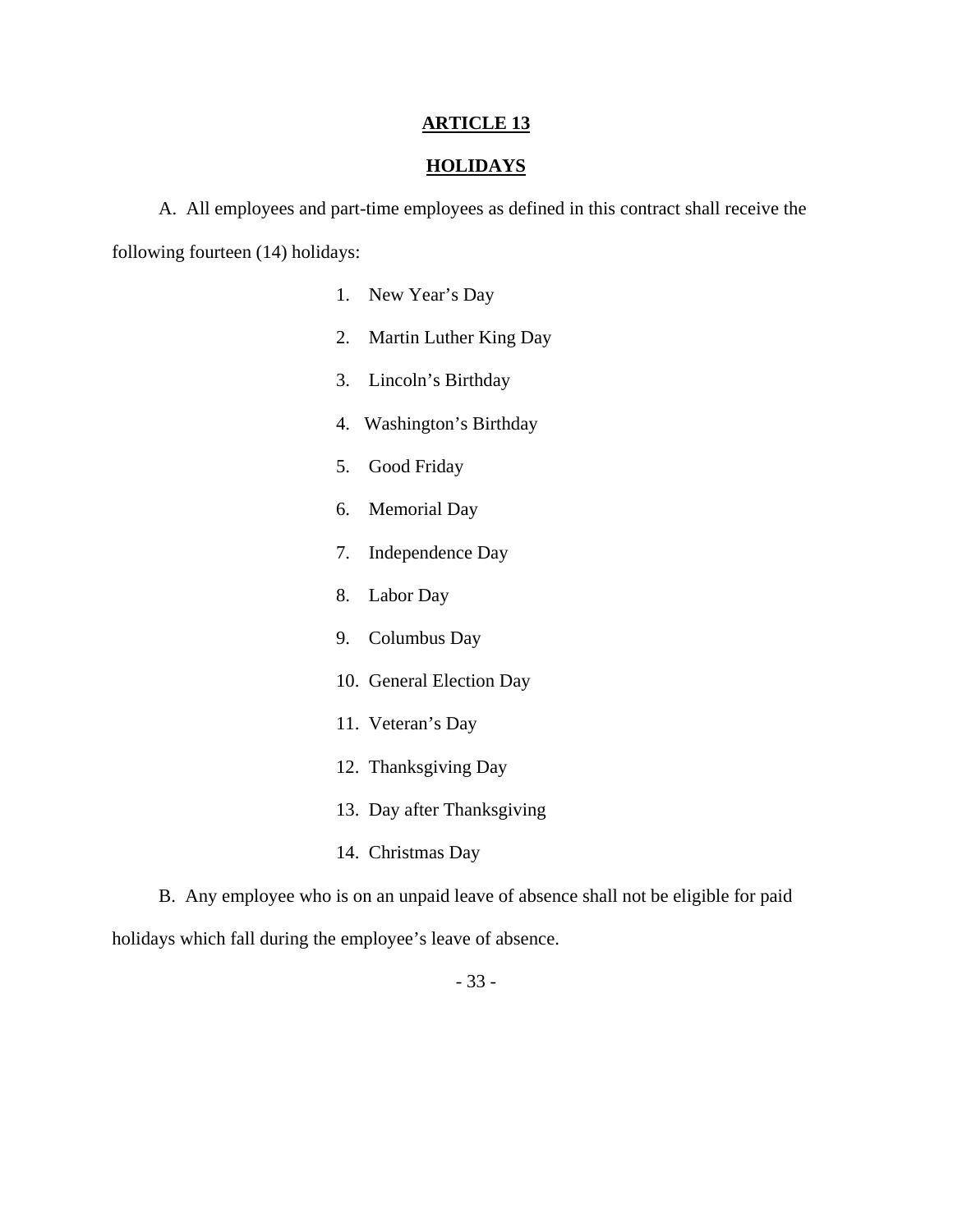C. Any holiday which falls on Saturday shall be celebrated the preceding Friday. Any holiday which falls on Sunday shall be celebrated the following Monday. If a holiday falls on a day during an employee's vacation or bereavement leave, he/she shall be granted an additional day off with pay.

 D. All full-time employees scheduled off on a holiday shall receive their regular time rate and no compensatory day.

 E. Those employees with no credited sick, vacation, or personal time who are absent without pay, prior to or the day after a holiday will not be compensated for that said holiday.

 F. In order to be eligible for holiday pay, an employee shall work his/her last scheduled work day prior to the holiday and the next scheduled work day following the holiday. This provision shall not be applied to authorized absences or verifiable illnesses if requested.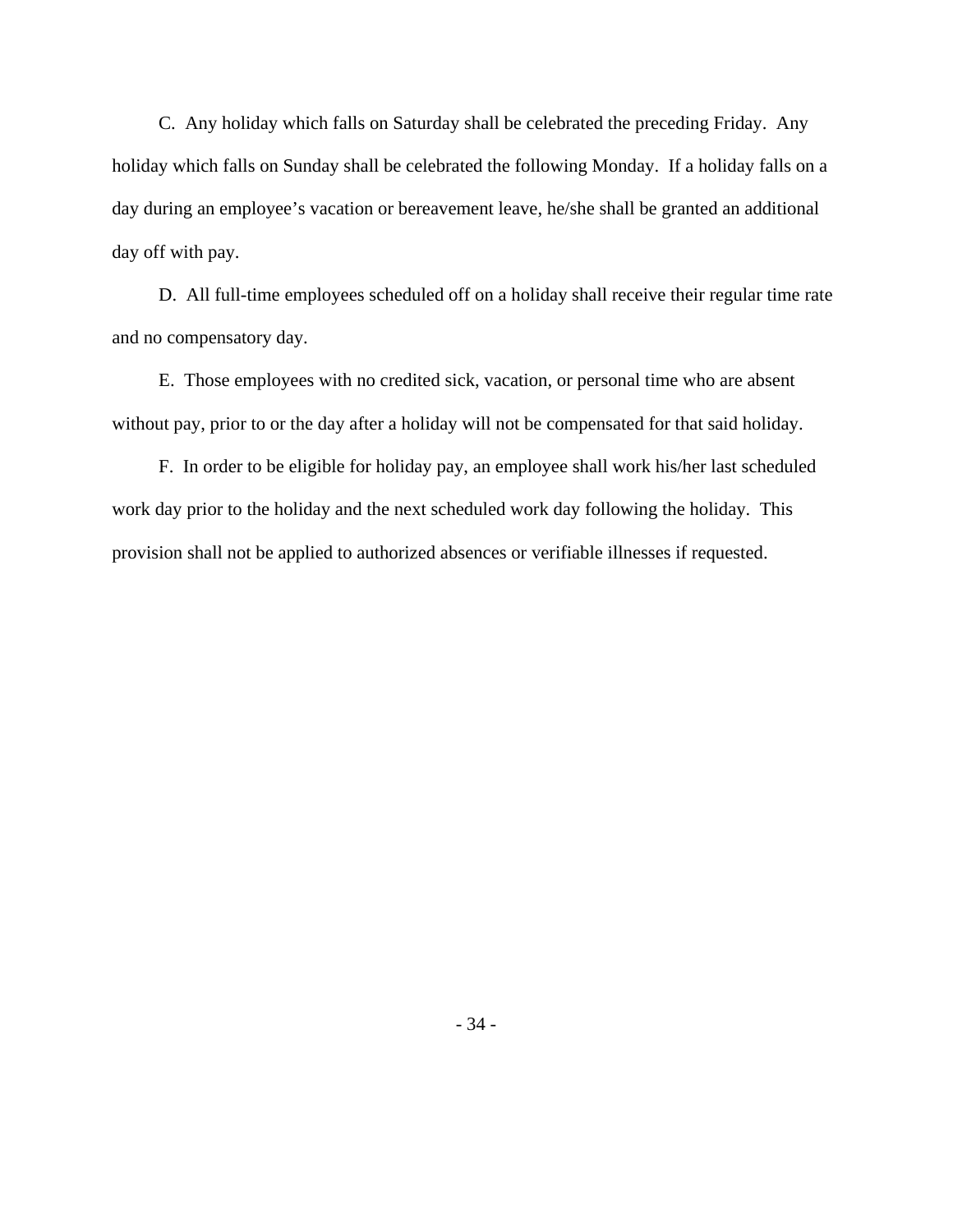#### **WORK-INCURRED INJURY**

 A. Employees who are injured, in the course of employment, must make an immediate report within forty- eight (48) hours thereof to the Department Head.

 B. Employees may not return to work without a certification from the designated compensation physician that they are capable of returning to work. Should the County seek an additional opinion, it may order the employee to be examined by a medical physician for a certification to return to work at County expense. Should there be a difference of opinion between the two doctors, the County may send the employee to a third doctor at County expense.

 C. Whenever an employee is injured or disabled as a result of or arising out of their employment and is physically unfit for duty, said employee shall be entitled to injury leave for a period not to exceed one (1) year in accordance with N.J.S.A. 40A:9-7. Such leave shall not be chargeable to sick leave. In each instance of injury leave, the Board of Chosen Freeholders shall adopt a resolution provided that the examining physician appointed by the County shall certify to such injury or disability and provided further that the employee shall comply with the provisions of this section. Before such injury leave shall commence, the employee shall enter into a contract with the County to reimburse the County out of the monies they may receive as Workers' Compensation award for temporary disability or settlements arising for such injury.

 D. For the purpose of compliance with the requirements of N.J.S.A. 34:15-1 et seq., the procedure outlined below shall be followed:

 1. No later than forty-eight (48) hours after the occurrence of an injury covered by this section, the injured employee shall complete the customary injury report(s) required by the State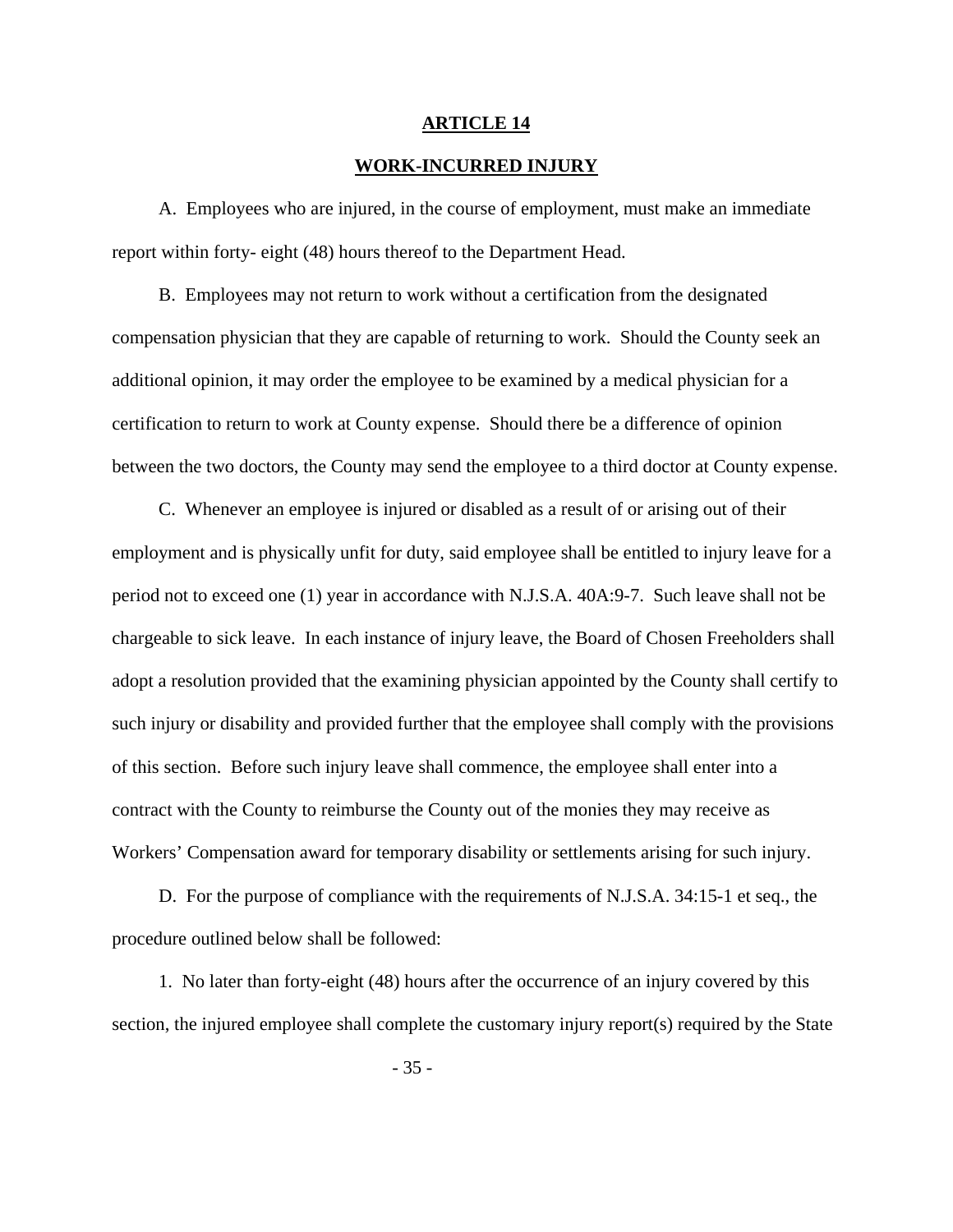of New Jersey Department of Labor and Industry. Such forms may be obtained from the Director of Personnel and Employee Relations.

 2. Within 48 hours of the occurrence of an injury described above, the Department Head shall furnish required information on the forms supplied by the Director of Personnel and Employee Relations to the Director of Personnel. One copy of said report shall be submitted to the Clerk of the Board of Chosen Freeholders by the Director of Personnel.

 3. The Director of Personnel and Employee Relations shall cause an investigation to be made to said injury and upon completion of said investigation shall recommend to the Board of Chosen Freeholders any action to be taken pursuant to Paragraph C of this section and pursuant to the requirements of N.J.S.A. 34:14-1 et seq.

 4. The Director of Personnel and Employee Relations shall cause to be filed with the Clerk of the Board of Chosen Freeholders a semi-monthly report list setting forth the agreements and terms for reimbursements.

 5. An employee of the County of Middlesex who is on injury leave shall be credited with sick and vacation leave and personal days at the same rate as if he were working.

 6. In the event an employee exhausts his one year of injury leave before he is capable of returning to work, he may continue on the payroll by using his accumulated sick and vacation time. After accumulated time has been used, the employee, if permanent, has the option of applying for a leave without pay. Non-permanent employees are terminated after using accumulated sick and vacation time.

 7. If the injury leave is declared non-compensable, an employee may use any accumulated sick, vacation, or personal days. If the employee does not have any accumulated time, the

- 36 -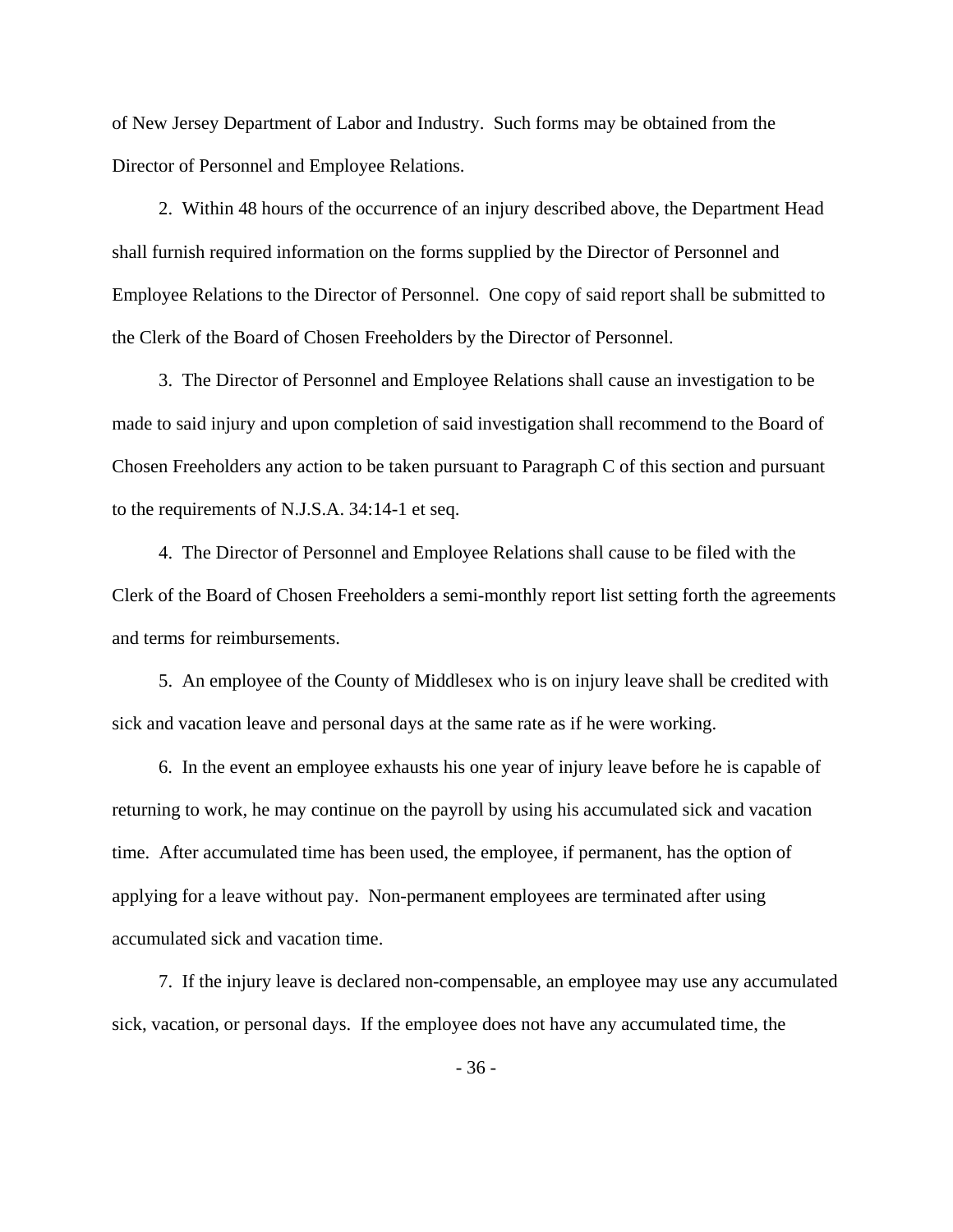County shall be reimbursed for injury leave declared non-compensable.

 E. Paid holidays occurring during a period of injury leave shall not be charged to injury leave.

 F. All of the requirements of N.J.S.A. 34:15-1 shall govern and control the Injury Leave and Compensation Benefits including the requirements for reimbursement and the basis for not granting an Injury Leave as more fully set forth in the Codified General Resolutions of the County of Middlesex 4A:12.6 or any amendment or supplement thereto.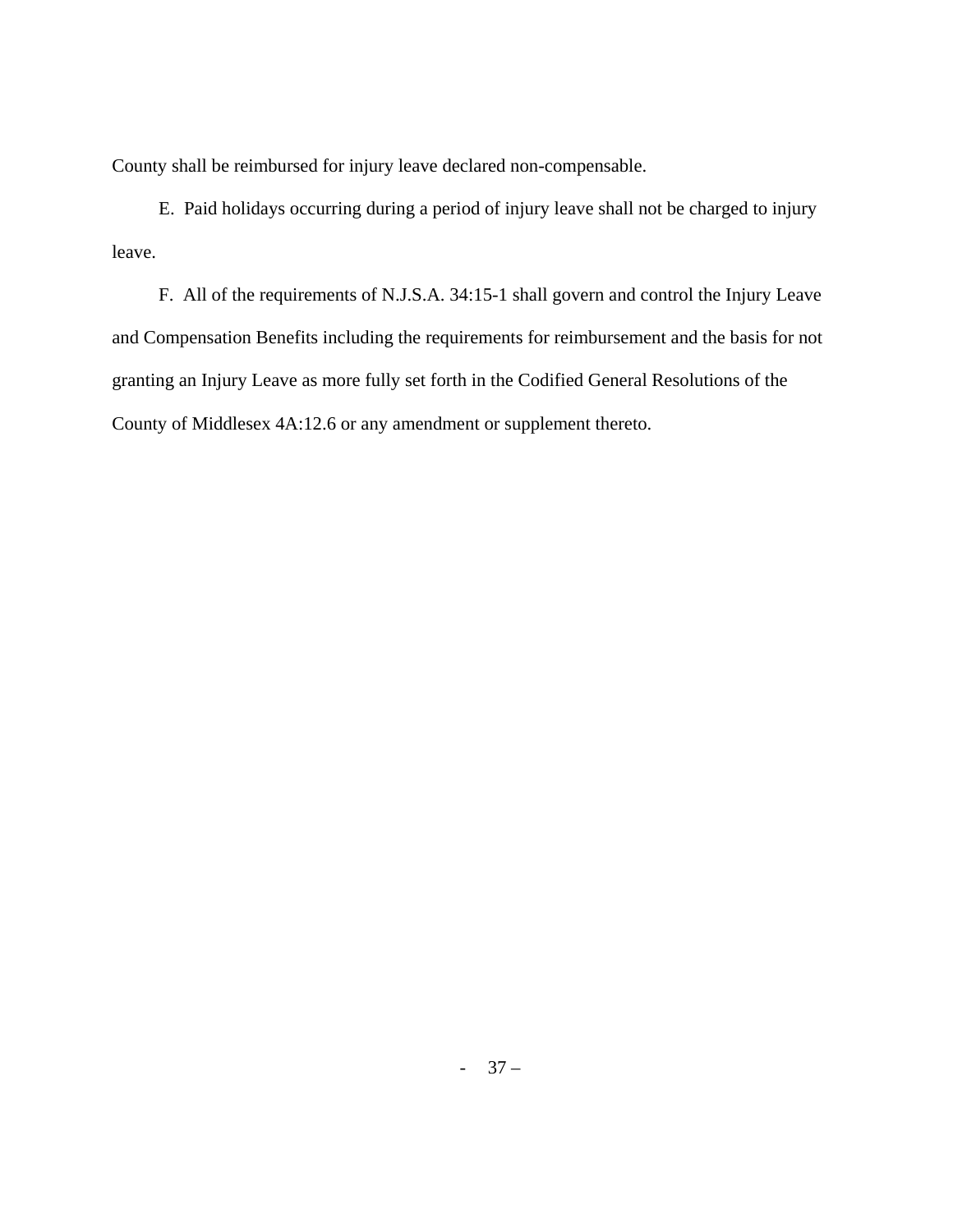## **MILITARY LEAVE**

 A. Any full-time employee who is a member of the National Guard, Naval Militia, Air National Guard or a Reserve component of any of the armed forces of the United States and who is required to engage in field training shall be granted a military leave of absence with pay for the period of such training as is authorized by law. This paid leave of absence shall be in addition to his vacation.

 B. When an employee not on probation has been called to active duty or inducted into the military forces of the United States, the employee shall automatically be granted an indefinite leave of absence without pay for the duration of such active military service and all employee benefits shall cease. Such employee may be reinstated without loss of privileges or seniority accrued to the last day worked, provided he reports for duty with the County within sixty (60) days following his honorable discharge from the military service and provided he has not voluntarily extended the length of his military service.

 C. If the military service occurs during time of war, reinstatement will be allowed up to three (3) months after the date of honorable discharge unless the employee is incapacitated at the time of discharge, in which case reinstatement will be allowed up to three (3) months following his recovery so long as the recovery occurs within two (2) years from the date of discharge.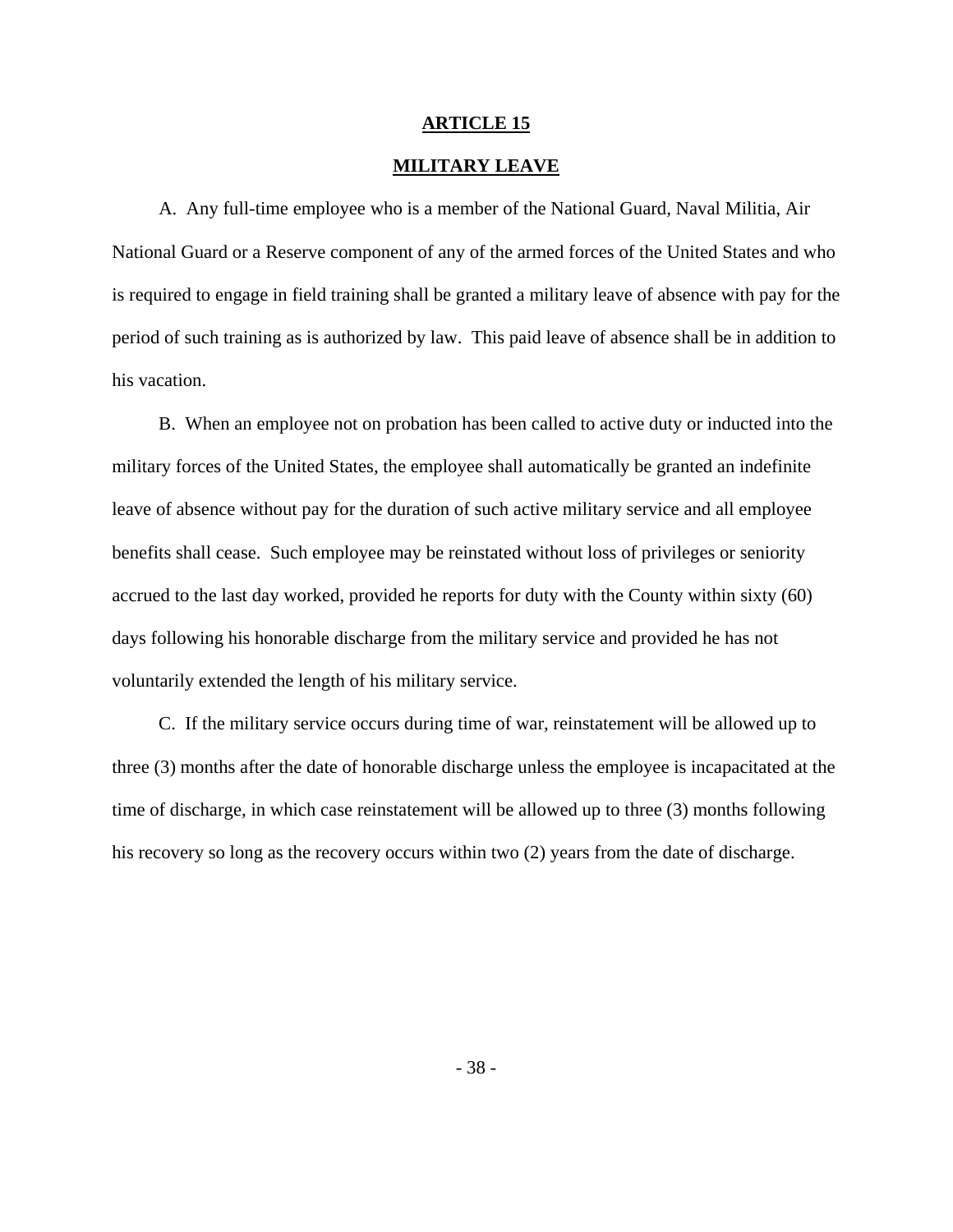## **JURY SERVICE**

 A. A regular full-time employee who loses time from his job because of jury service as certified by the Jury Commissioner shall be paid by the County his full daily base rate of pay (up to a maximum of eight (8) hours), subject to the following conditions.

 1. The employee must notify the Department Head immediately upon receipt of a summons for jury service.

 2. The employee submits adequate proof of the time served on the service and the amount received for such service.

 B. If on any given day an employee is attending jury service he or she is released by the Court prior to twelve o'clock p.m., that employee shall be required to return to work subject to work schedule of each department that day in order to receive pay for that day.

 C. The employee shall surrender to the County such money received for such jury service that may exceed ten (\$10) dollars.

- 39 -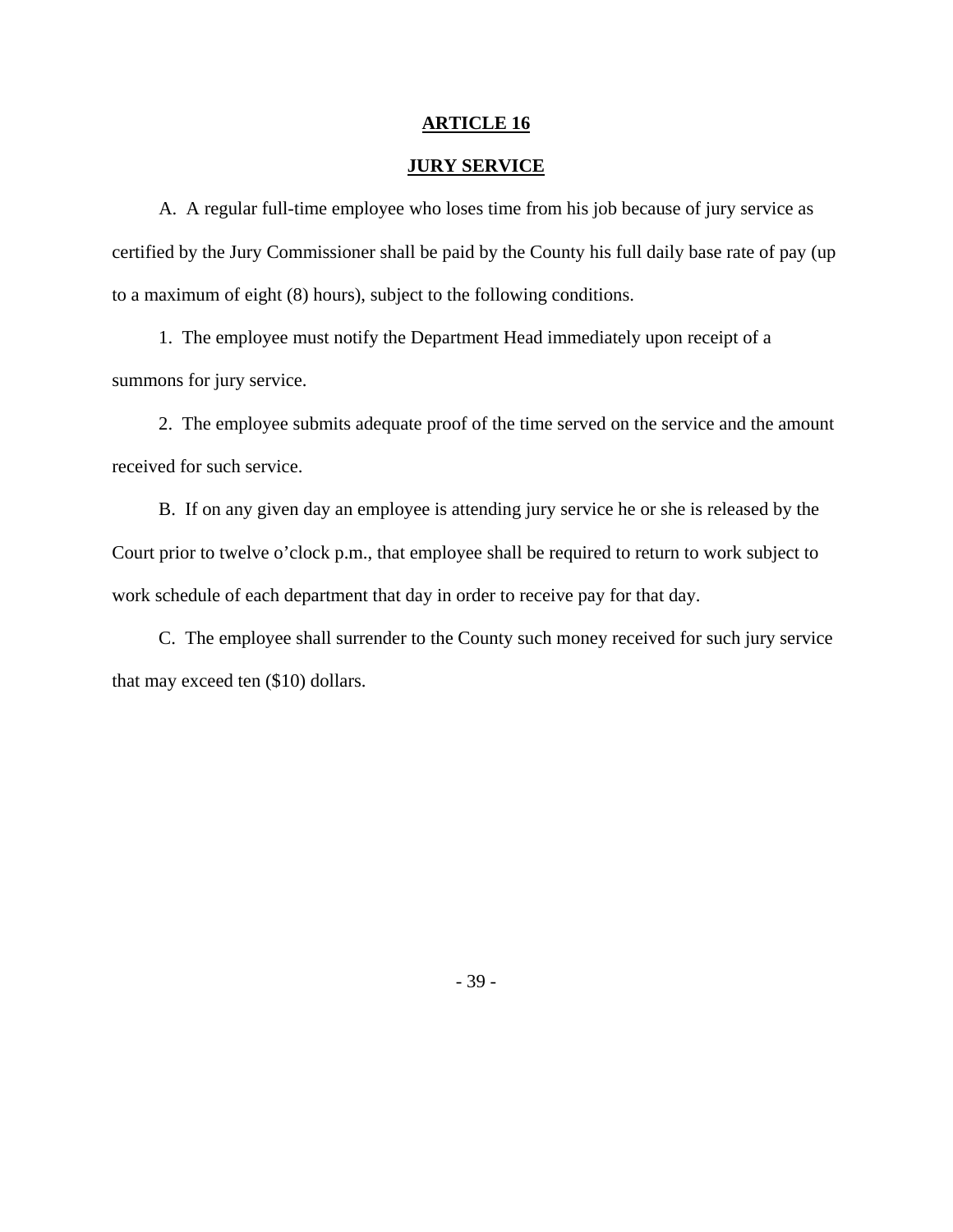# **DISCRIMINATION AND COERCION**

 A. The Employer and the Union agree that there shall be no discrimination against any employee because of age, race, creed, color, religion, marital status, sex, national origin, political affiliation, sexual preference and physical or mental handicap.

 B. The Employer and the Union agree that all employees covered under this Agreement have the right without fear of penalty or reprisal to form, join, and assist any employee organization or to refrain from any such activity. There shall be no discrimination by the Employer or the union against any employee because of the employee's membership or nonmembership or activity or non-activity in the Union.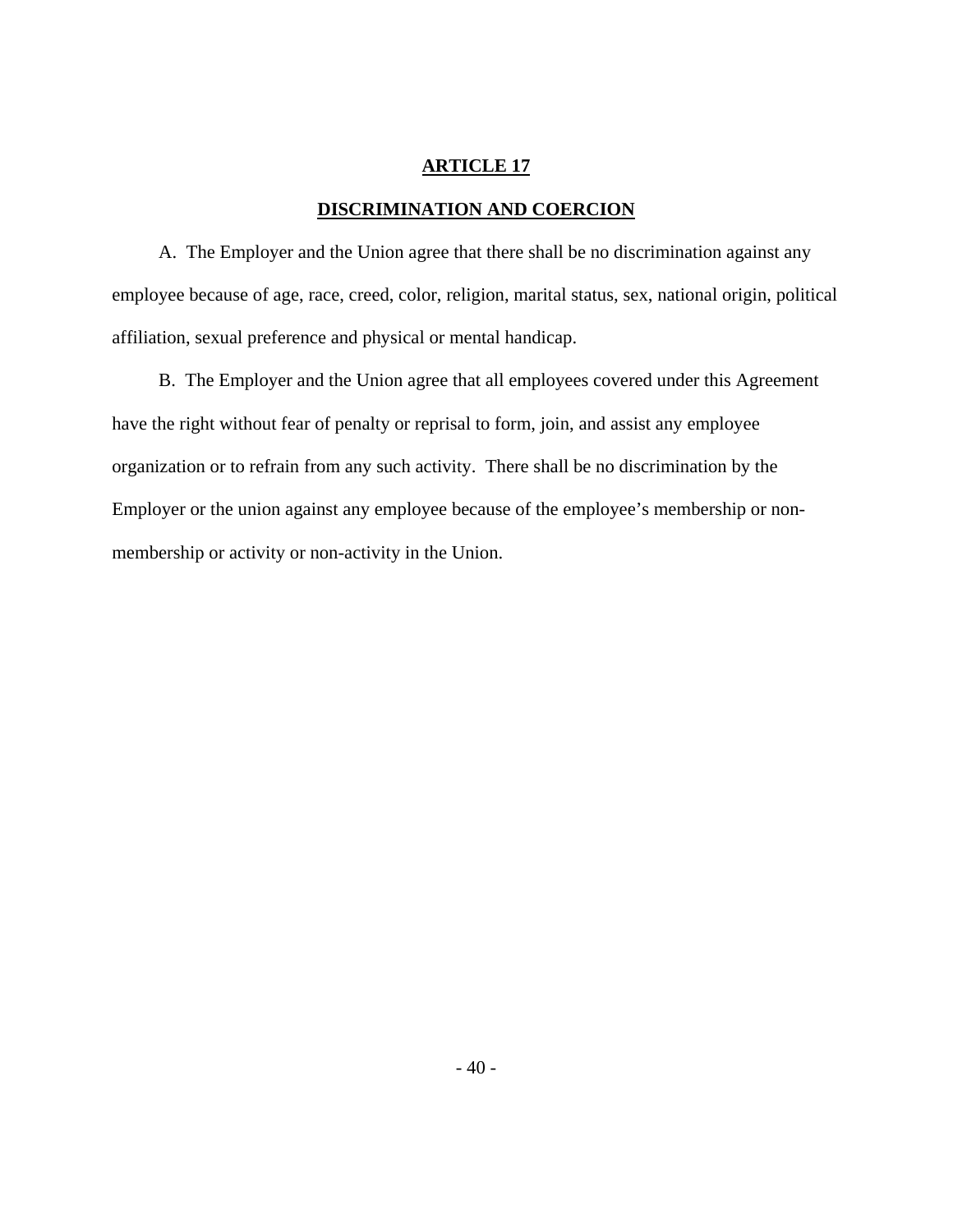## **PROBATIONARY PERIOD**

 A. All employees hired during the term of this Agreement shall serve a probationary period of three (3) months from the date of hire. During this probationary period, the County reserves the right to terminate a probationary employee for any reason. An employee if terminated shall not have recourse through the grievance procedure set forth in this Agreement.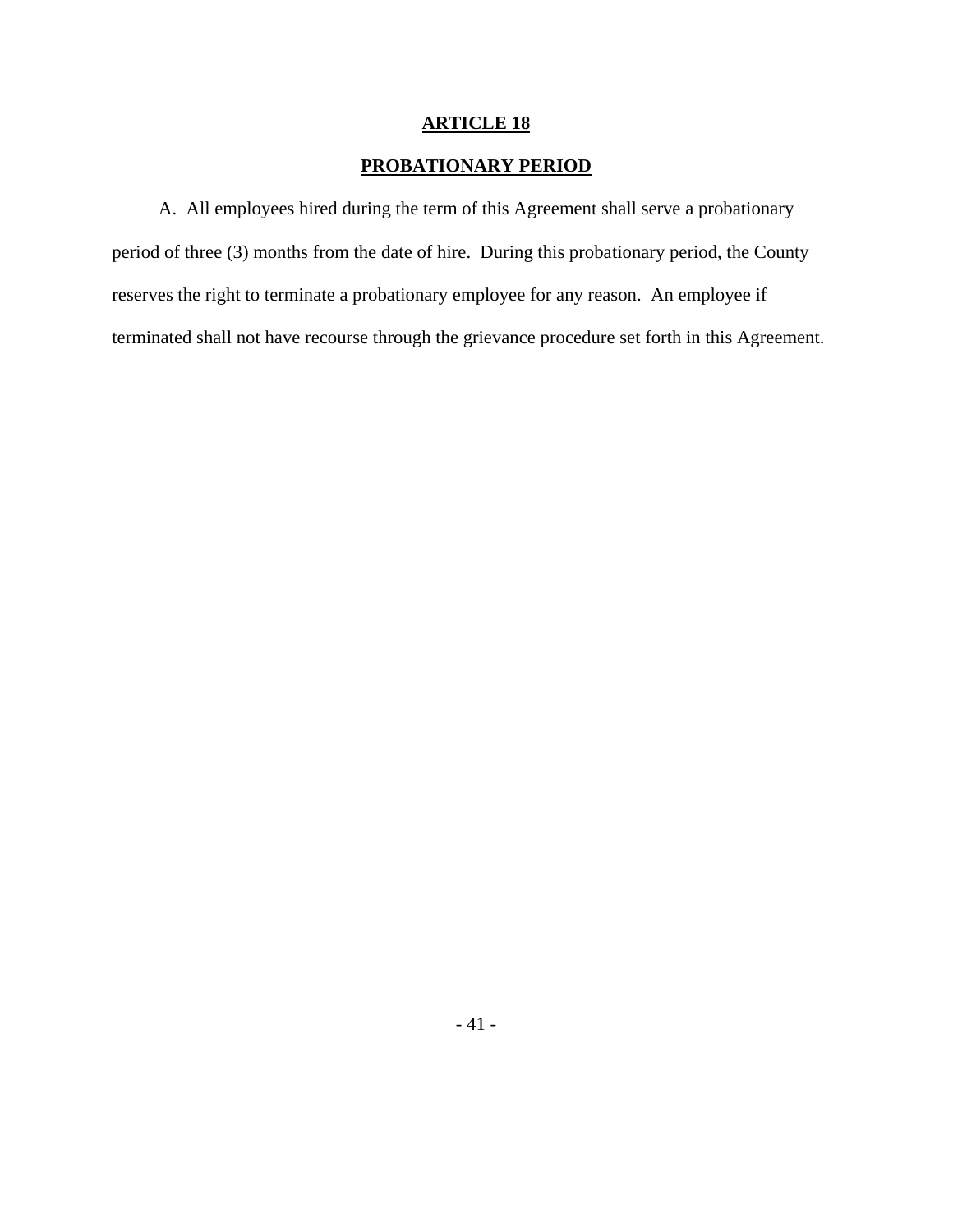# **SEVERABILITY**

 A. If any provision of this Agreement or any application of this Agreement to any employee or group of employees is held to be contrary to law, then such provision or application shall not be deemed valid and subsisting, except to the extent permitted by law, but all other provisions or applications shall continue in full force and effect.

 B. If any provisions of this Agreement are subsequently declared to be unlawful by a proper legislative, Administrative authority or court of competent jurisdiction the parties agree to negotiate an appropriate resolution of such issues within the law.

- 42 -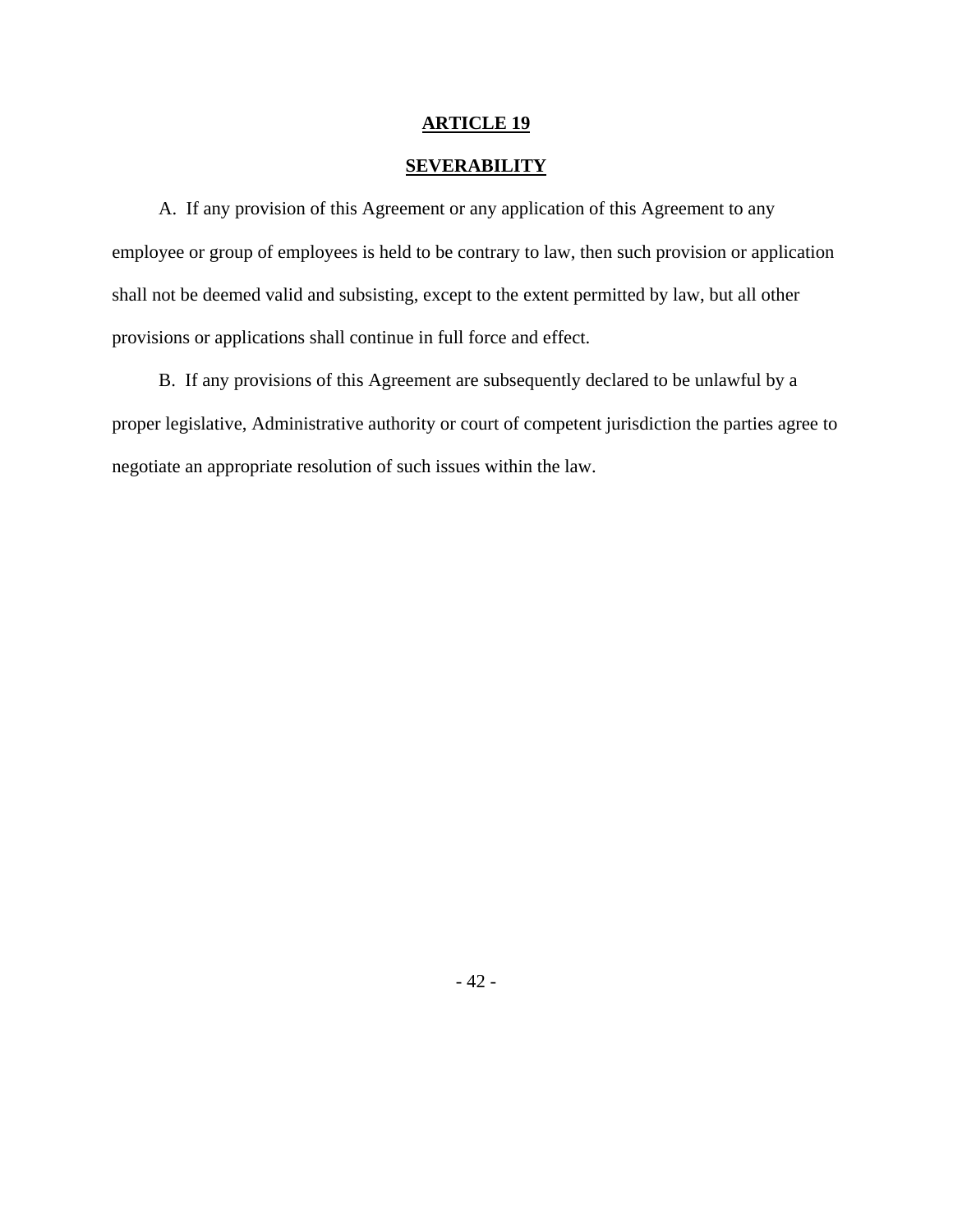#### **PERSONNEL FILES**

 A. A separate personnel history file shall be established and maintained for each employee covered by this Agreement. Personnel history files are confidential records and shall only be maintained in the Middlesex County Personnel Director's offices. Documents or records held within a department are not part of the official personnel record unless the originals or true copies thereof are filed with the County Personnel Director with notice thereof to the employee.

 B. Each employee shall have the right to inspect and review his or her own individual personnel file, upon request to the Employer. The Employer recognized and agrees to permit this review and examination at any reasonable time. Employees shall have the right to photocopy at the employee expense, define, explain, or object to in writing to anything found in his or her personnel file, and this writing shall become a part of the employee's personnel file. Such response must occur within ten (10) days of discovery in the file or be waived.

C. All personnel history files shall be carefully maintained and safeguarded.

 D. Employees shall receive a copy of each derogatory or disciplinary document being placed in his or her personnel file within ten (10) days of its filing. The employee shall sign off and date any document given to them, and have the right to place a written rebuttal response to any and all disciplinary documents contained in the personnel file. All warnings and minor reprimands over one (1) year old shall be deleted from the County's personnel file on the employee's written demand provided there are no subsequent reprimands, warnings, corrected and/or disciplinary actions of the same nature in the employee's file. All major disciplinary actions will remain in the employee's file.

- 43 -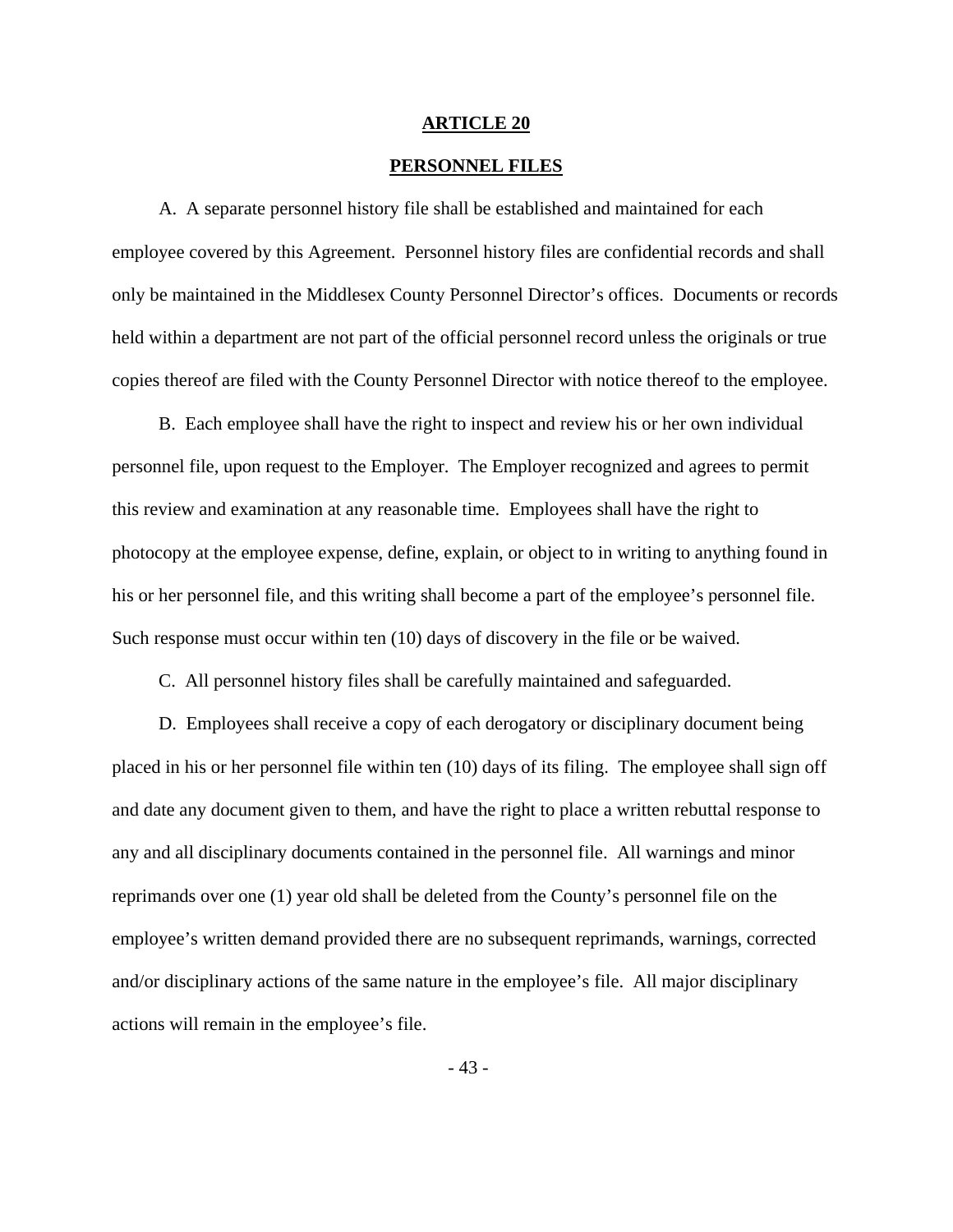E. The files maintained by the County Personnel Director are the official personnel files for all employees. No other official file or personnel record will be maintained. However, it is agreed that a departmental reference file will be maintained for day-to-day reference.

- 44 -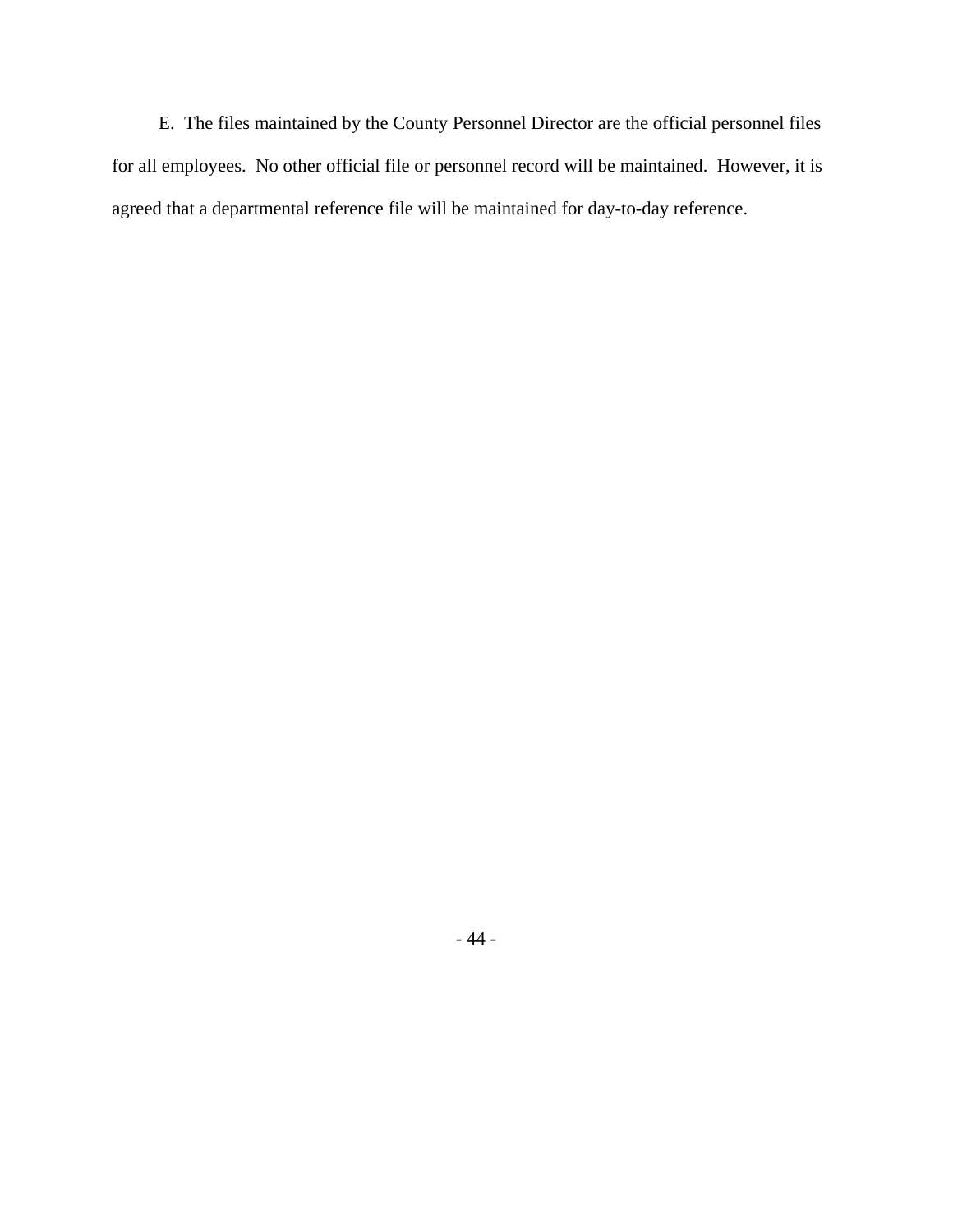#### **SEASONAL EMPLOYEES (SUMMER HELP)**

 A. Indirect benefits for seasonal employees will be limited to Workmen's Compensation and those other benefits provided by law. Employees in this category will not receive vacation days, sick days, holidays, personal days, bereavement days, hospitalization and dental benefits or any other indirect contractual benefits.

 B. Seasonal employees shall not work more than four (4) months per year, with exceptions where it may be necessary to extend the seasonal employee's work period for limited amounts of time in order to complete the summer work schedules wherever necessary. The Union shall receive notice as to who these employees are and the months they shall work.

 C. Employees on lay-off shall be hired as seasonal employees first, prior to hiring new personnel.

 D. Seasonal employees may not be hired above the salary of any bargaining unit member within the salary range of the appropriate job title they are hired into.

 E. Seasonal employees who work in a seven-day work operation will be permitted to fill scheduled shortcomings when and if they occur regardless of overtime work.

 F. The Union President or his/her designee shall receive a list of seasonal employees within ten (10) working days after employment commences.

- 45 -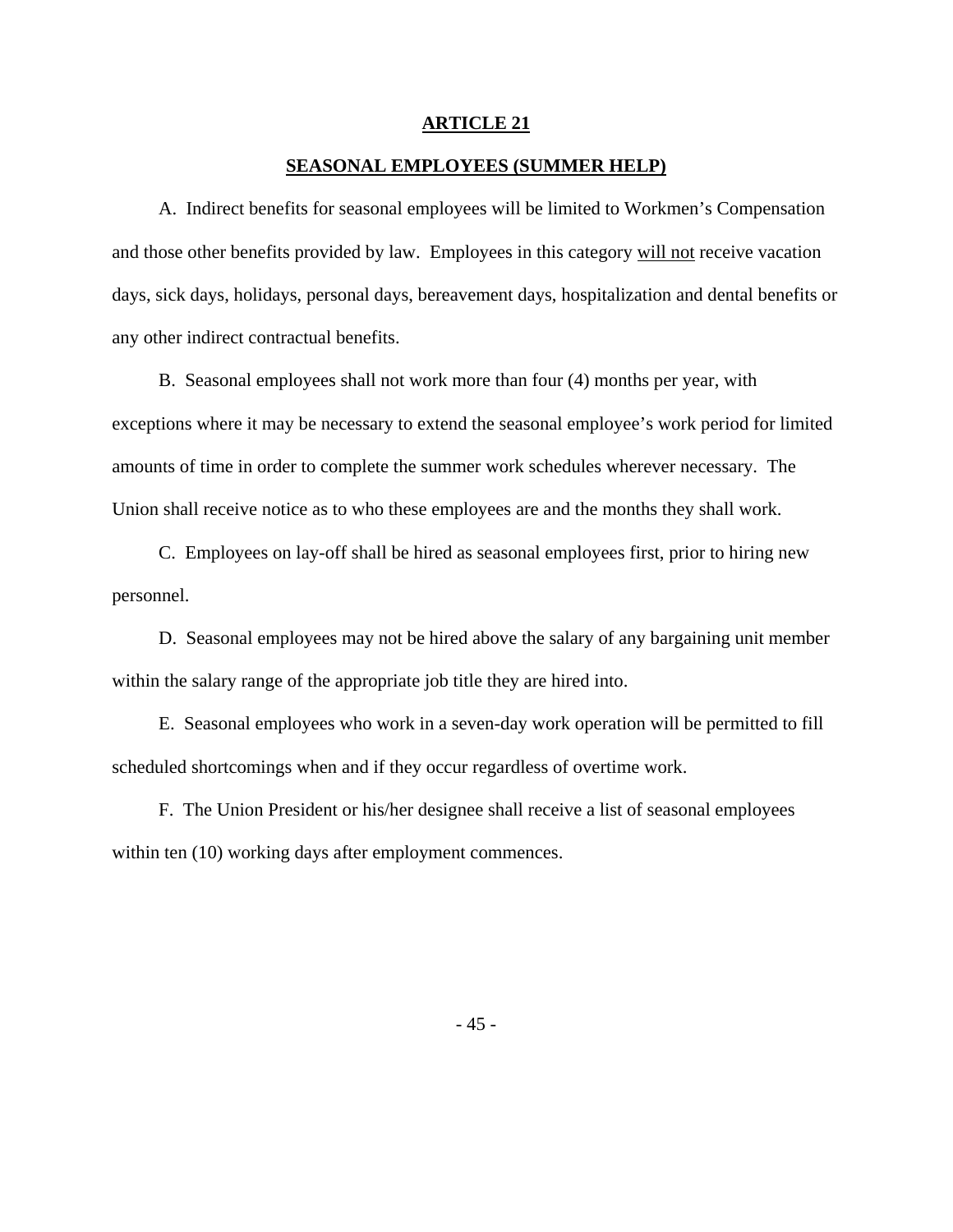## **PERSONAL DAYS**

 A. Employees covered under this Agreement shall be allowed four (4) days of personal leave annually. Such leave shall be noncumulative.

 B. The previous forty-eight (48) hour notice of this section is now eliminated for the life of this Agreement. However, the forty-eight (48) notice provision will remain in effect when personal days are used in conjunction with other leave (i.e., vacation, holiday, etc.). Employees shall make every effort to use personal days before using vacation days.

 C. New employees shall accrue one (1) personal day at the end of each third month of employment. Thereafter, each employee shall be credited with four (4) personal days on January 1st of each year. Payment for personal days shall be calculated on the basis of one (1) accrued personal day for each three (3) months of employment completed in the year said employment is terminated.

D. Personal days may be taken on separate days or consecutively.

- 46 -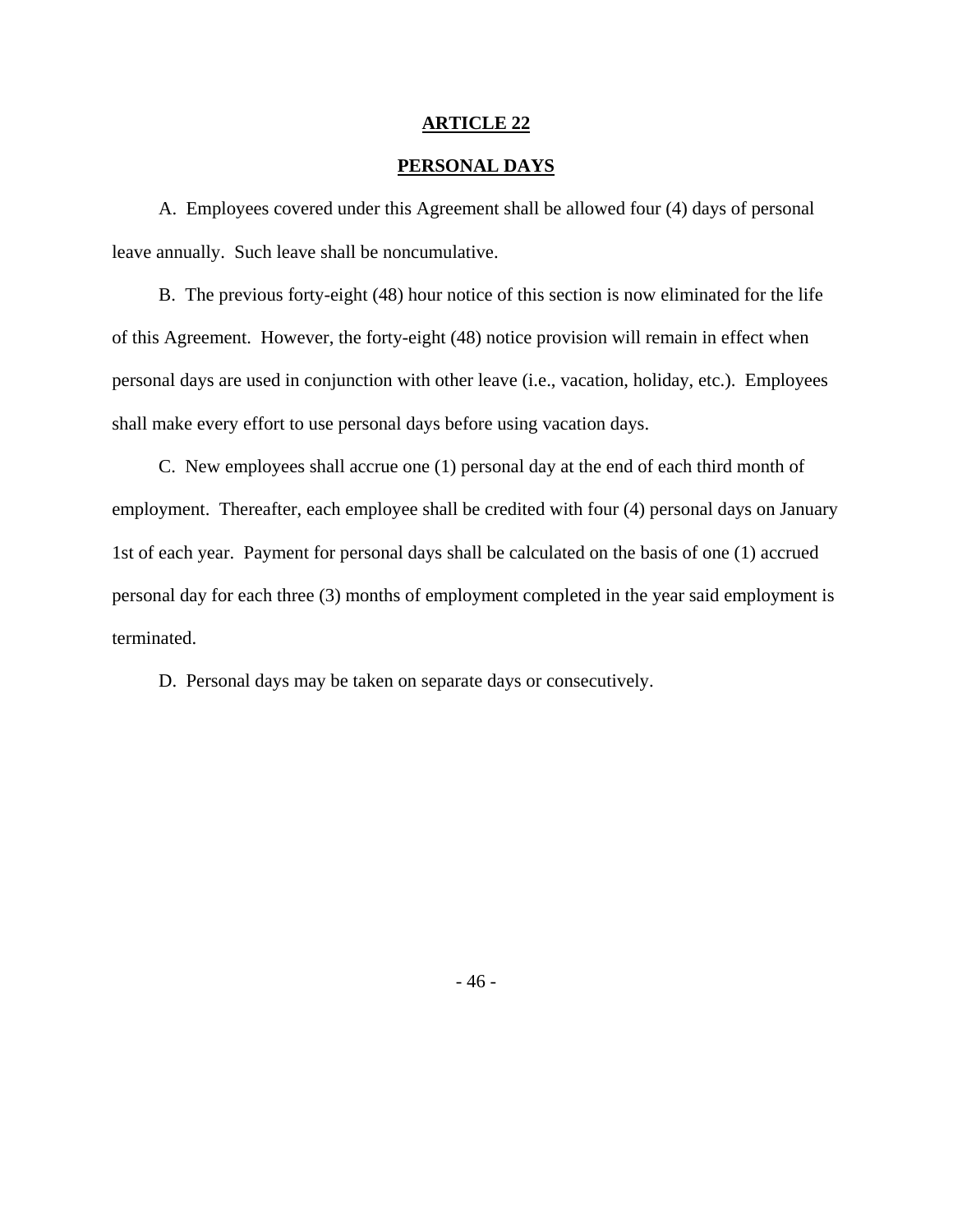#### **PART-TIME EMPLOYEES**

 A. All regular part-time employees, whether permanent or provisional awaiting examination, (but not seasonal employees) shall be paid on an hourly basis based on the annual wage for the appropriate job classification as set forth in the adopted salary schedule, pro-rata.

 B. Each County part-time employee shall earn only (1) day of paid vacation leave for each 173 hours worked by each eight (8) hour per day employee and, each 152 hours worked by a seven (7) hour a day employee.

 C. Each regular County part-time employee shall earn one and one-quarter (1-1/4) days of paid sick leave for every 173 hours worked by each eight (8) hour pay day employee and, each 152 hours worked by a seven (7) hour day employee.

 D. Each regular part-time employee shall be paid for that portion of each holiday that he or she would have been scheduled to work on that day.

 E. Each regular part-time employee shall be covered for all of the medical benefits included in this Agreement, except for vision care, if they area scheduled for and normally work twenty (20) hours or more each week.

 F. Part-time employees shall have their personal days and vacation days pro-rated, and be granted that portion related to t heir actual hours worked providing the said employee works twenty (20) hours or more per week. Such leave shall not be cumulative.

## **F1. Effective 1/1/10, part time employees working at least 20 hours per week, after two continuous full years of part time employment of at least 20 hours per week, shall be entitled to proportional paid jury duty leave and proportional paid bereavement leave.**

G. If an employee earns \$1,500.00 per year and is paid in each quarter of the year, then the employee shall be enrolled into PERS immediately if they are a permanent employee or after one year continuous service if provisionally appointed.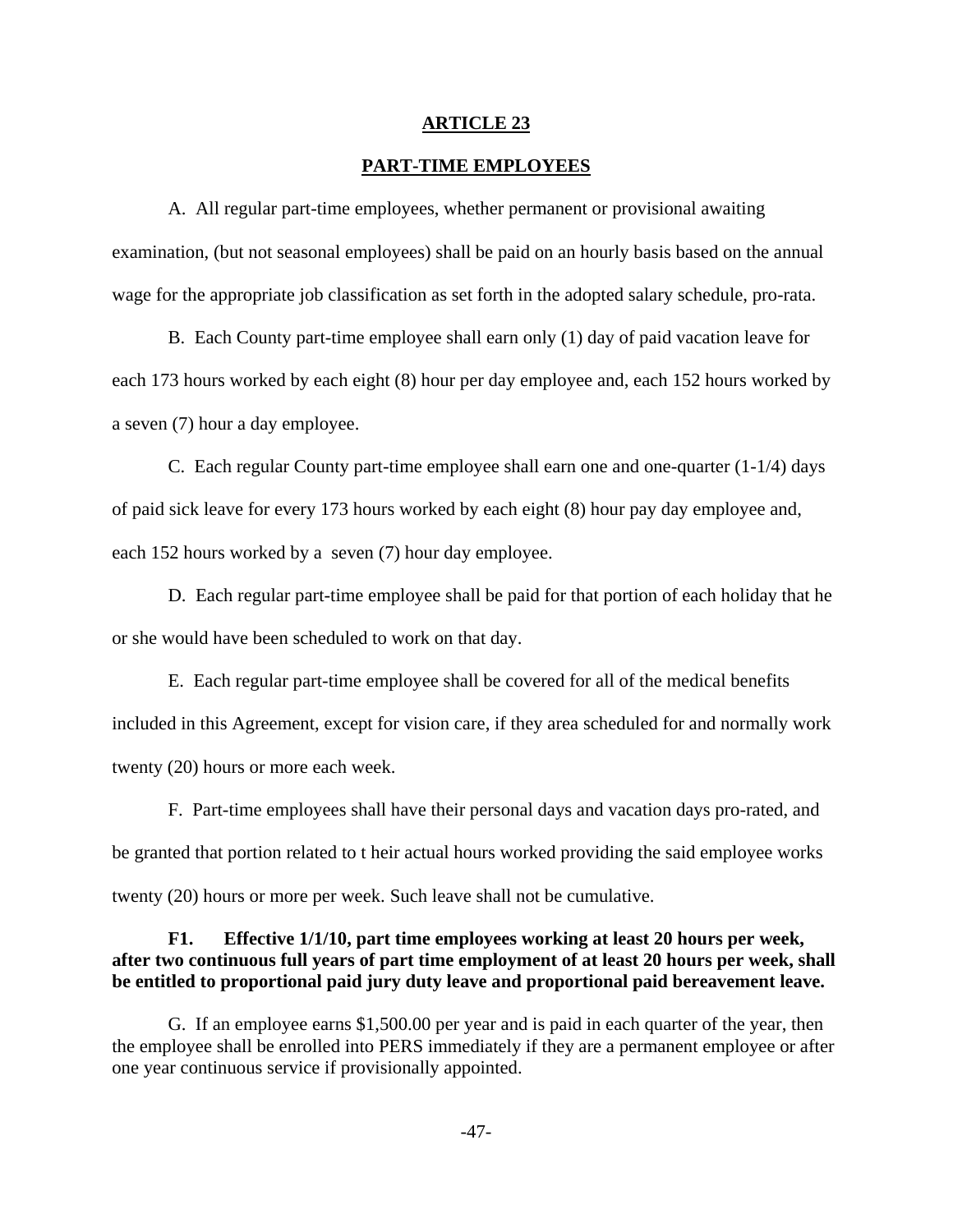H. It is understood that part-time employees shall not be entitled to any other benefits not enumerated in this Article.

-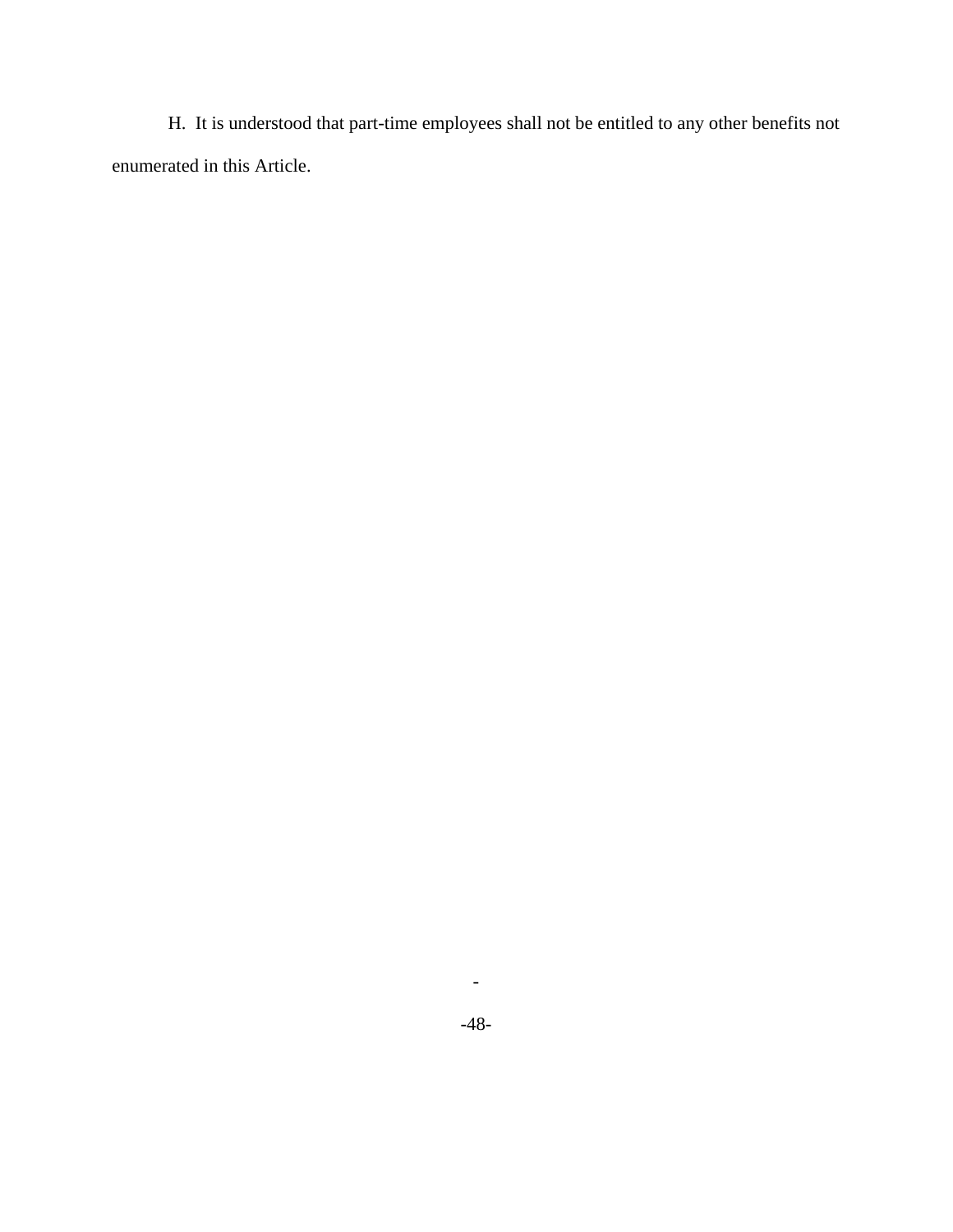#### **SAFETY**

 A. The employee, upon discovering an unsafe or hazardous condition, will as soon as possible tell his supervisor and put such complaint in writing. The supervisor shall investigate said complaint and report on his investigation to both the employee and the Department Head in writing.

 B. All County employees are required to have a high regard for personal safety and the safety of others.

 C. The Employer agrees to comply with O.S.H.A. standards for safety. The Union and an employee will give the County written notice of an alleged safety problem. The County will be given a reasonable period of time to investigate and/or correct the alleged safety problem prior to the employee or Union filing a complaint with O.S.H.A.

 D. The Union shall have the right to appoint with confirmation by the County three members to a safety committee who shall have the authority to review alleged safety complaints with approval and prior notice to the County.

E. Failure to use safety equipment may subject the employee to disciplinary action.

- 49 -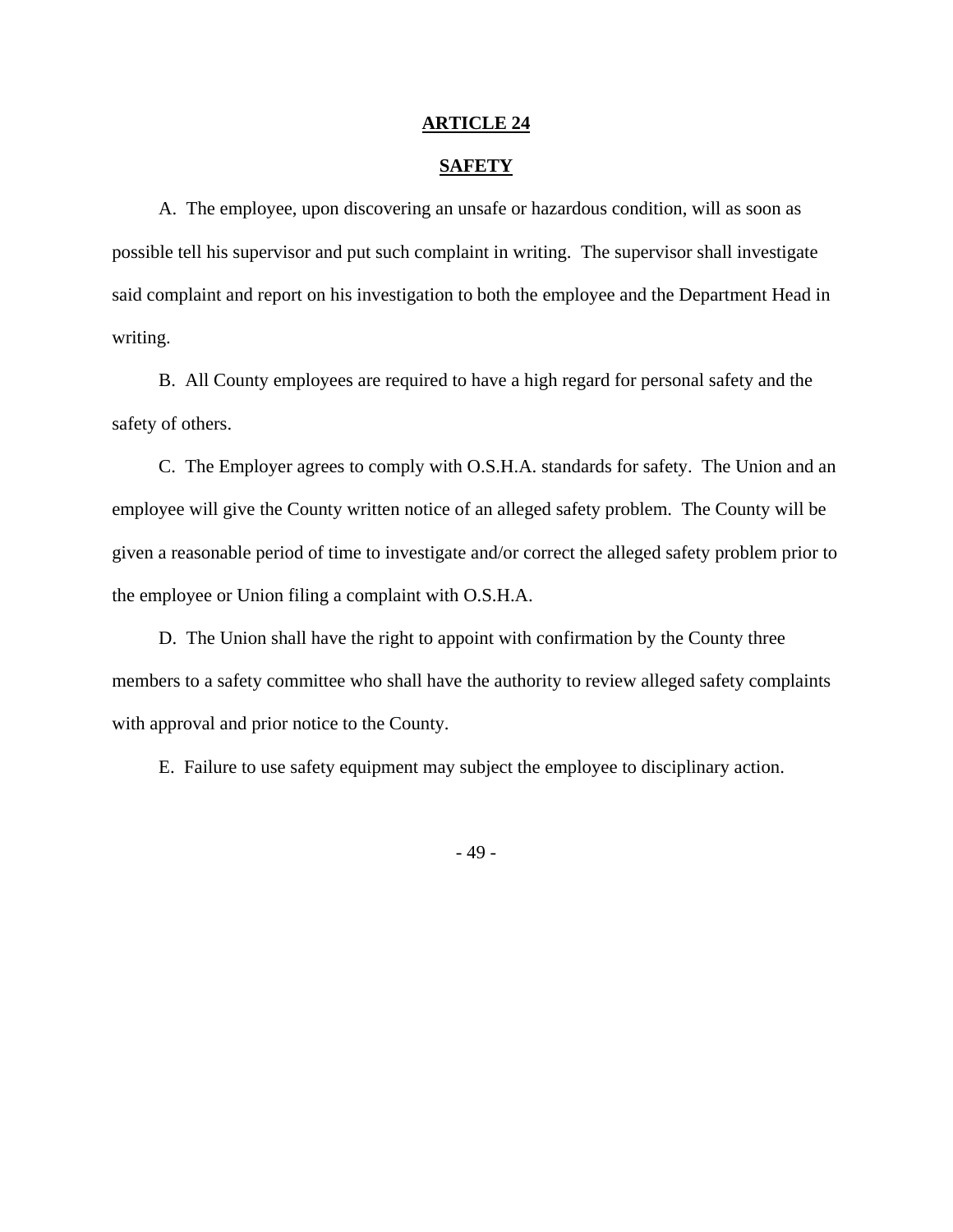#### **MISCELLANEOUS BENEFITS**

#### A. Meal Expenses

 1. Any employee required to work through a meal hour shall be entitled to reimbursement up to the maximum amount set forth in the schedule in paragraph four (4) of this Article. A meal allowance shall be deemed to accrue when the employee has worked at least 1-1/2 hours past the conclusion of their normal shift assignment.

2. Entitlement to meal expenses shall be calculated as follows.

 $1-1/2$  hours but less than  $7-1/2$  hours  $= 1$  meal

 $7-1/2$  hours but less than  $13-1/2$  hours  $= 2$  meals

More than 13-1/2 hours of continuous overtime shall entitle the employee to one meal allowance every six (6) hours.

 3. Any employee who is required to work through his/her regular lunch period shall be paid at the rate of time and one-half (1-1/2) for lunch time worked. Employees who are called in to work not connected with their regular hours of work for a period of time exceeding two (2) hours will receive a paid lunch after six (6) hours of work. Employees called in for a period of two (2) hours connected with their regular shift will not be subject to receiving a paid lunch until after completing their regular shift hours of work.

#### **4. Meal allowances shall be paid during the term of the contract as follows:**

**2009 - \$8.00 2010 - \$10.00 2011 - \$10.00 2012 - \$10.00** 

 $-50$  -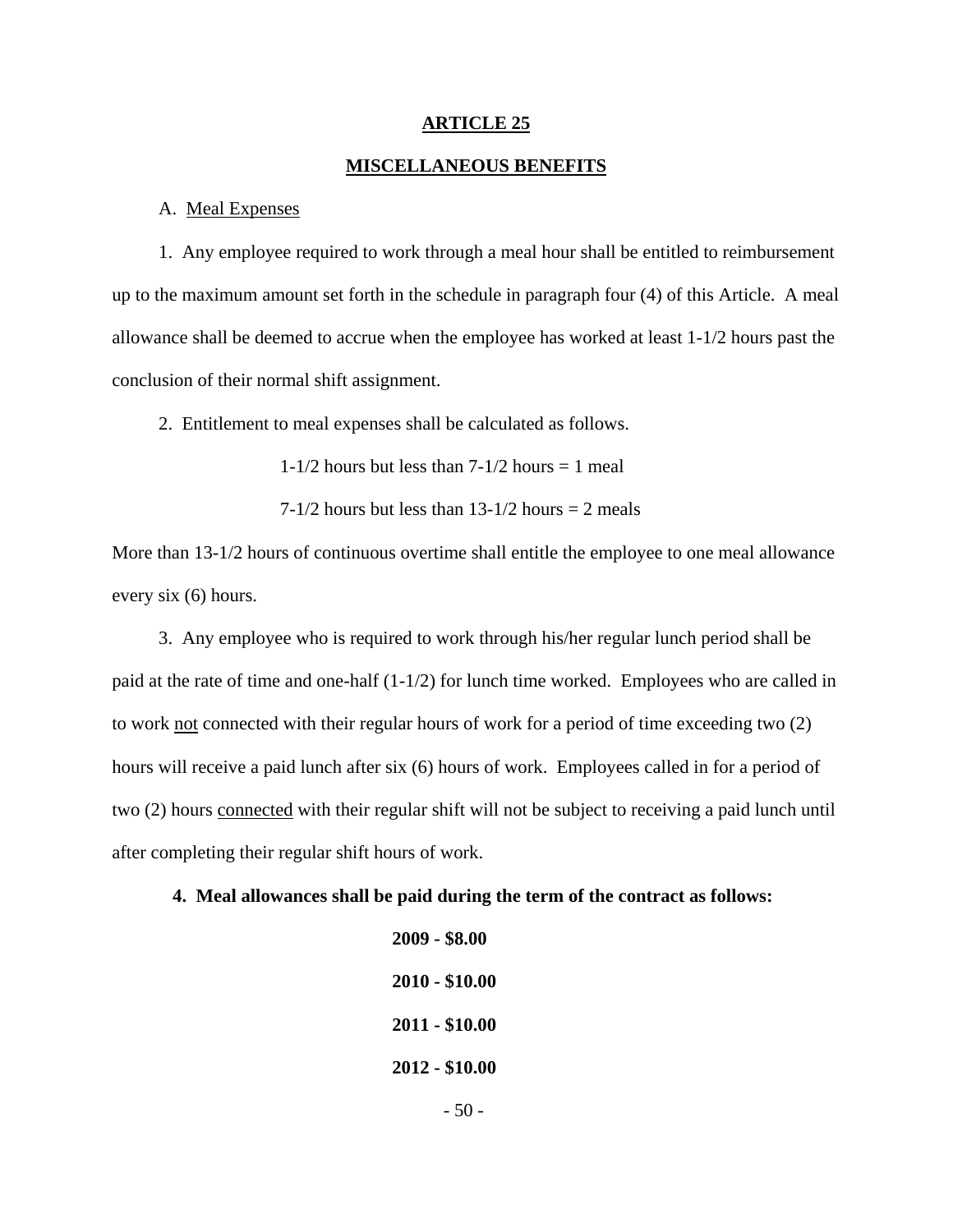## B. Uniforms

#### 1. Policy

 Public Health unit nurses shall be required to wear uniform attire as directed in writing by the department head subject to the approval of the said department head. The parties to this contract recognize the utility and advantage of a readably identifiable appearance in executing the unit's assigned tasks and gaining the confidence and cooperation of their clientele.

## 2. Requirements

 Unless otherwise directed in writing by the department head upon reasonable advance notice the required uniform of a Public Health Unit Nurse while on duty shall consist of a white blouse or shirt and navy blue skirt or pants. Each member of the unit shall maintain an adequate inventory of wardrobe so as to have available neat, clean and pressed garments consisting of:

- a. Long sleeved white shirts or blouses
- b. Short sleeve white shirts or blouses
- c. Navy blue skirts or pants
- d. Lab coats

#### Reimbursement

 It shall be the responsibility of each member of the Public Health Unit to purchase, maintain and replace their own uniform wardrobe which shall be approved by the department head as to appearance and compliance with acceptable standards. Each such employee shall be entitled to be reimbursed for such costs in the annual amount of \$400 to be paid without voucher and bi-annually.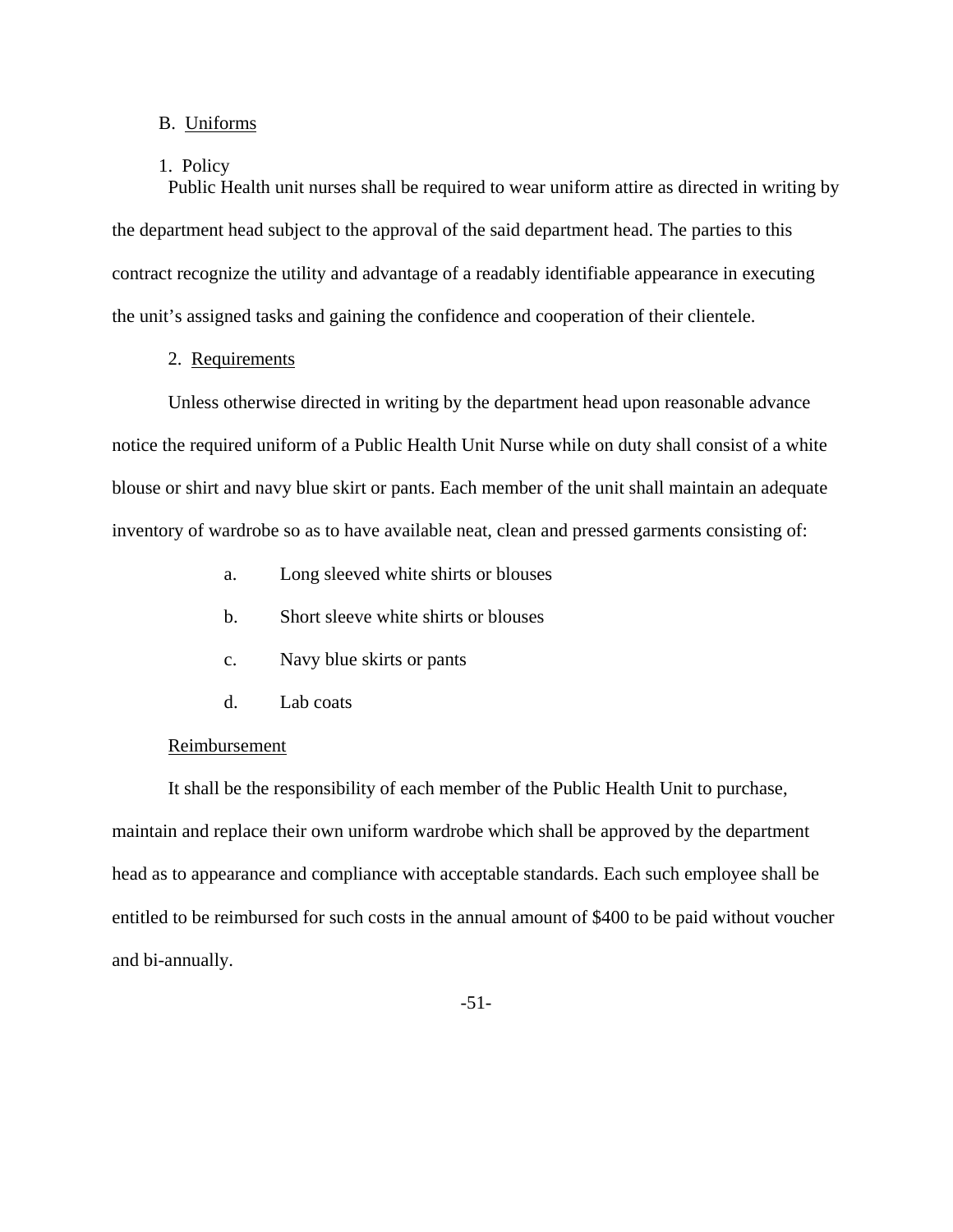## C. Employee Expenses

 1. When the performance of any job requires the use of specialized equipment, such as rain gear, coveralls, and/or safety equipment, they shall be provided by the Employer at no expense to the employee. Those mechanics and repairmen who provide their own tools for use on County jobs shall receive a comparable tool or cost replacement if their own personal tool is damaged or destroyed, or stolen due to verifiable break-in, or is unusable because of fair wear and tear.

#### D. Vehicle Assignments and Mileage Allowance

 1. General Policy - The County shall, as far as practicable, make a County vehicle available for use by County employees to accomplish assigned public tasks which require travel. In the event it is impossible to provide a County vehicle to an employee, said employee may use a private vehicle and be reimbursed for out of pocket expenses such as tolls and parking fees evidenced by receipts, as well as such mileage rate as is adopted in the County Personnel Policy.

 2. Specific Standards - All applicable provisions of the County personnel policy regarding operation, maintenance and service of County vehicles shall apply to an employee's operation of any County vehicle.

3. Full time assignment of County vehicles -

 a. Rights and Prerogatives - The parties to this contract agree that the County has the right to enlarge, decrease or alter its vehicle fleet at any time as a budgetary and management prerogative. No employee has a perpetual expectation or right to a vehicle assignment notwithstanding prior vehicle assignment or length of time of such vehicle assignment subject to the provisions set out below. Notwithstanding this management prerogative the County agrees to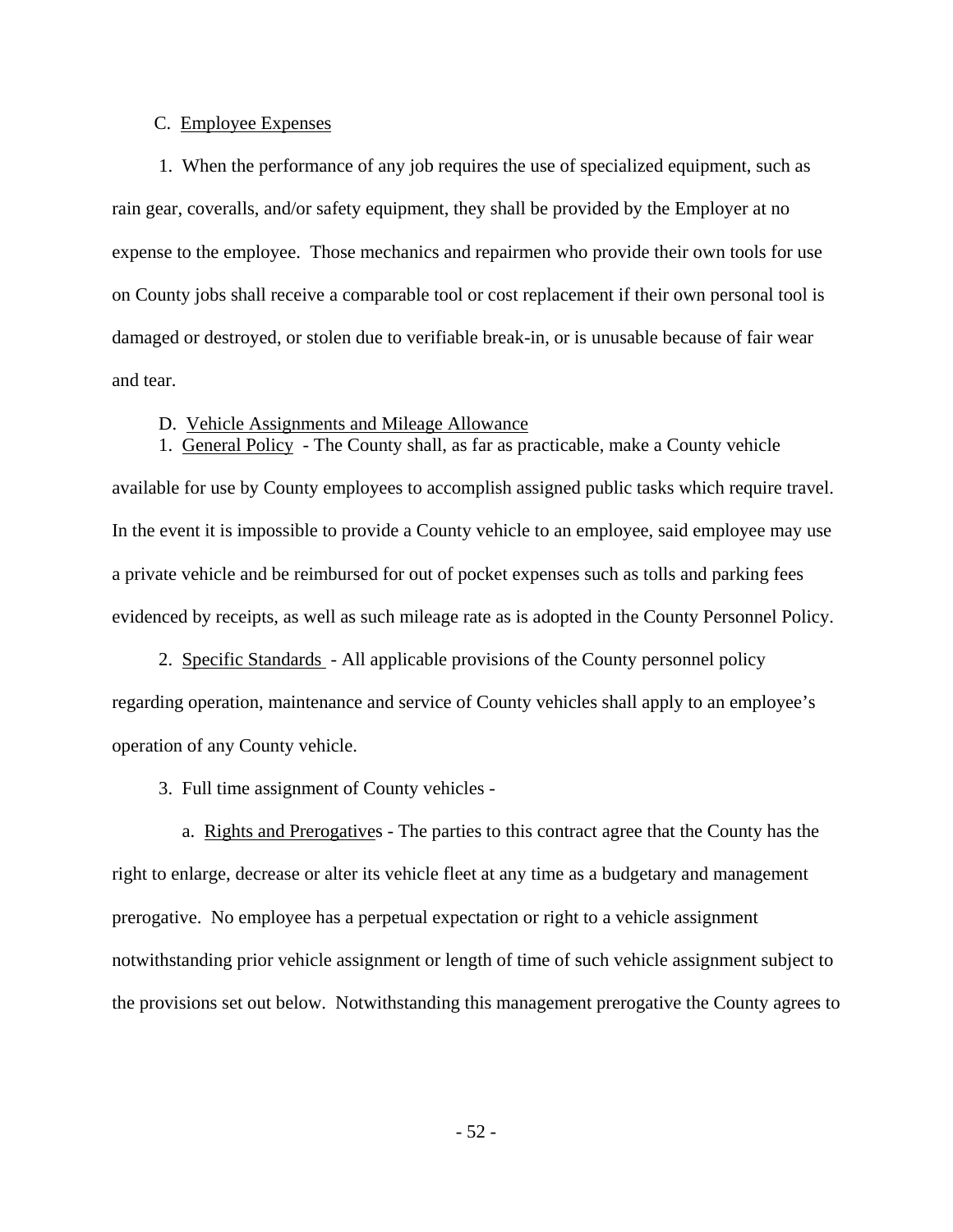provide not less than thirty (30) days notice to any affected employee if an impending action to withdraw an assigned vehicle from around the clock availability. Such notice shall be in writing receipted for by the employee. It shall be the employee's responsibility to notify the Union of such action should they so desire.

 b. Criteria and Purpose - The County may from time to time assign County vehicles to specific job titles as appears in the best interest of the County to further the efficient accomplishment of assigned tasks, on call status, restricted off hour parking and off hour vehicle security. The County may review the exercise of its discretion on these issues at any time and alter its assignments as it sees fit with notice as described above in (a.) to the individuals as outlined above.

 c. Effect of Reassignment - The County recognizes that a vehicle assignment which provides free commutation to an employee, while not the primary purpose of such assignment, nonetheless is a secondary benefit conferred those employees. Accepting that premise the parties agree that if as a result of economies, realignment of duties, or reevaluation of priorities the County withdraws the assignment of a vehicle from a particular employee, that employee shall be entitled to replacement compensation as described hereafter. Since the only permissible use of a County vehicle is for a public purpose or commutation said compensation shall be calculated on a mileage reimbursement formula as set forth in Paragraph l of this section multiplied by the shortest road distance from the employee's residence to his assigned work station and return on a five day a week basis. Said compensation shall be paid to such effected employee for a period of one year, **except as set forth below:**

**If the County gives an employee one year of notice that the County intends to recall, or not replace, a vehicle that an employee has been assigned at work, and has used to commute between work and their residence, domicile, or other place of rest, at the expiration of one year from said notice if the vehicle assignment or use is recalled or discontinued by the County, the County shall have no obligation to the affected employee to replace it, nor shall the County have any financial obligation to the employee for the recall, or discontinuance of the use of such vehicle, or its nonreplacement, and it is agreed that the provision of such a vehicle both prior to this agreement, and subsequent to it, is not a term, benefit or condition of employment, but has been and continues to be, if provided to an employee, merely an incidental convenience for the employee that does not entitle an employee to any monetary compensation for removal, or discontinuance, of a vehicle, provided that they receive one year advance notice as set forth above. Any provision in the contract inconsistent with any of the foregoing shall be superseded by the foregoing.**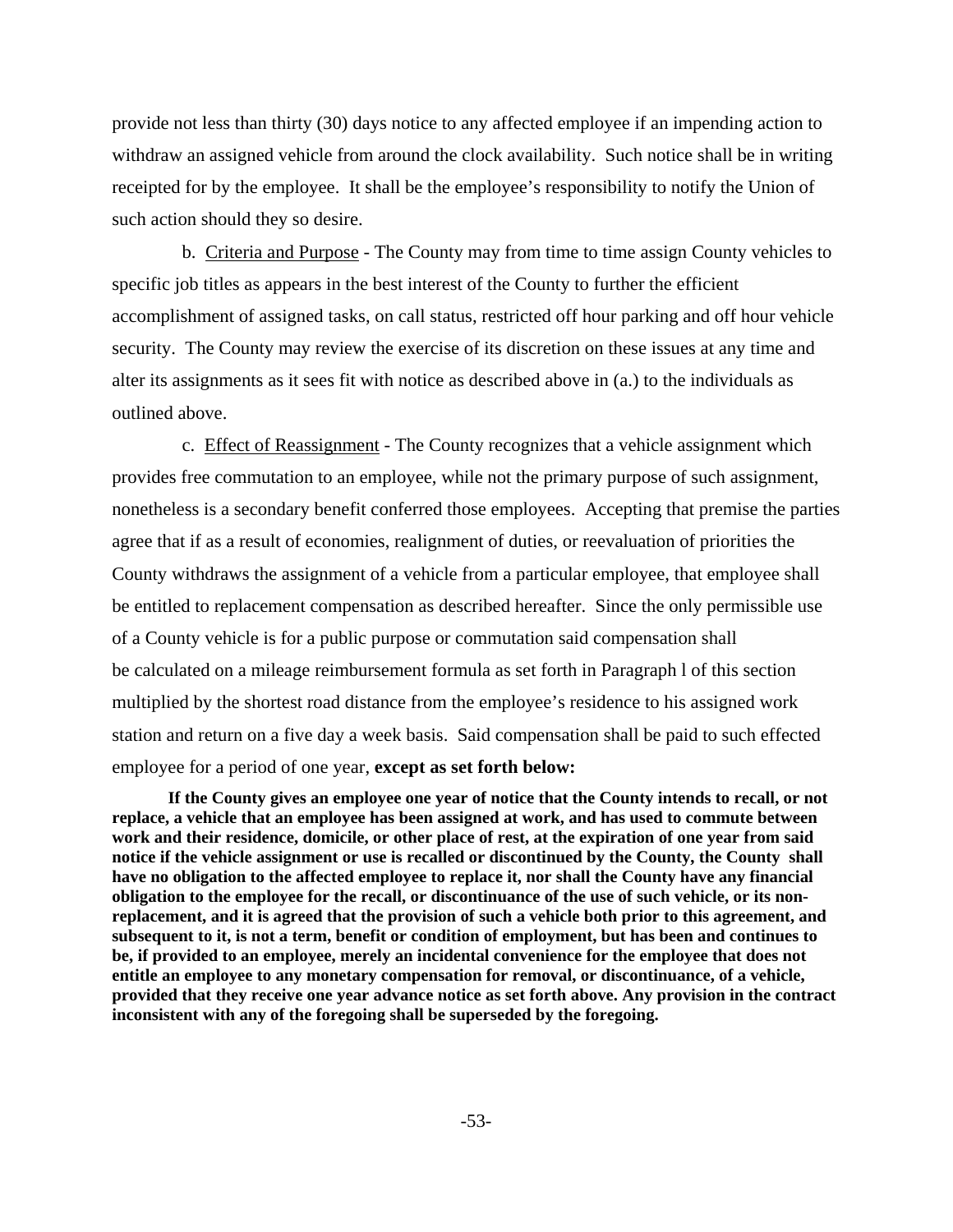## E. New Hire and Retention Policy

 1. The County shall attempt in all cases to begin new employees at the minimum salary for the particular title and range for the position at issue. Where such a hiring is not possible or not in the best interest of the efficient management of the County's business, the County may hire above the minimum starting salary. Further, if the appropriate department head is satisfied that it is in the best interests of the County to retain current professional staff that department head may in his/her discretion and subject to the budgetary availability of funds, grant a one time increase of salary not to exceed \$2000.00 to such staff member. Said discretion in both hiring and retention shall be based upon objectively demonstrable criteria including but not limited to the following:

- a. Special training, education or academic accomplishments.
- b. Special job- related experience or professional achievements.
- c. Previous employment in a related field.
- d. A limited field of qualified job applicants.

 The parties agree that in the event of such an exception to the minimum hiring provision the appropriate Department Head and/or Personnel Director shall provide written notice of such hiring to the Union President or designee within ten (10) days or one working week from the start of said employees actual beginning of employment setting forth the criteria of Article 24, E.

 2. As to all employees beginning County service at the minimum salary rate for a particular title the Personnel Director shall notify the Union President or designee with 15 days or two working weeks of such hiring.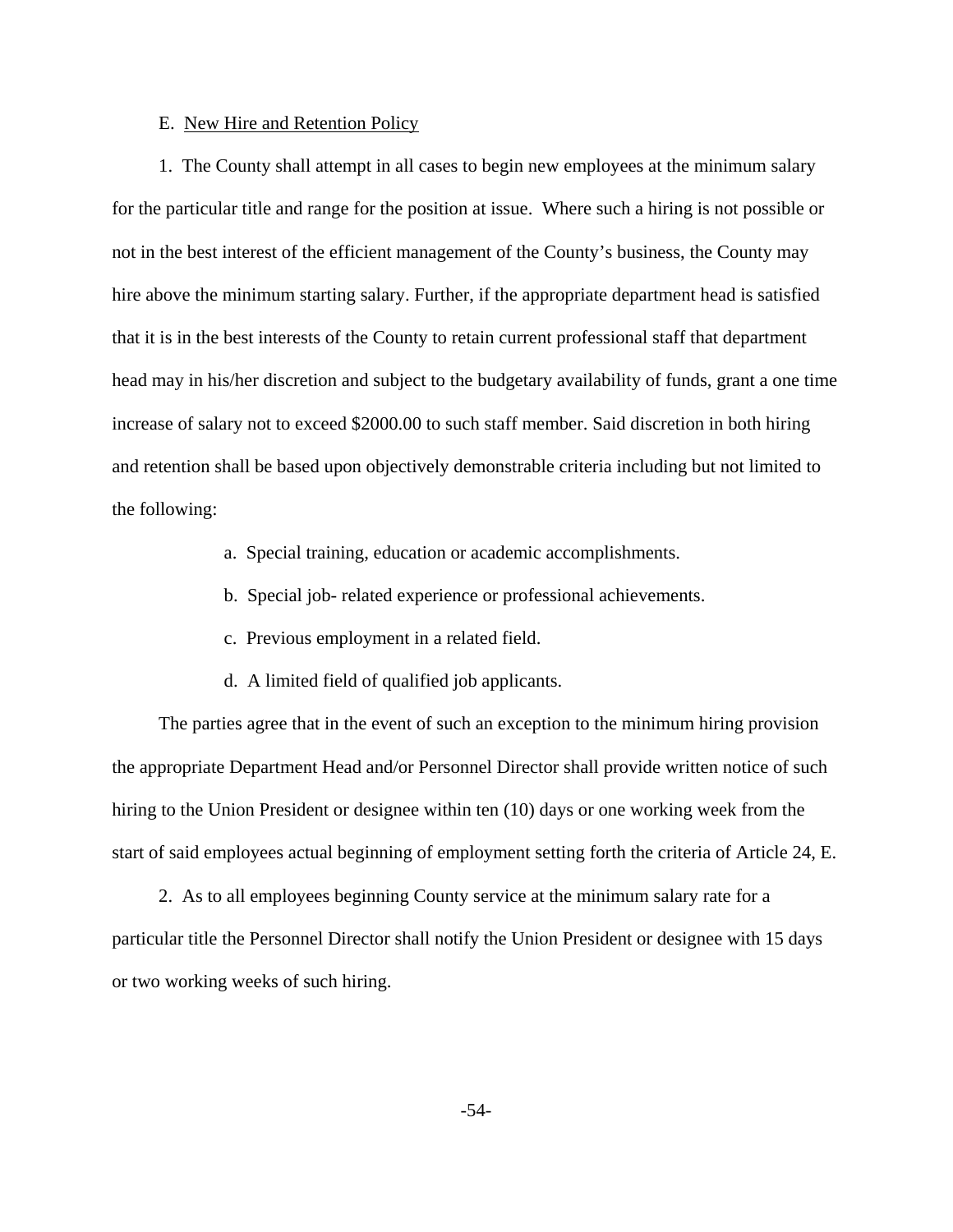## F. Reclassification Survey

 If the Employer requests a complete job title survey or reclassification survey of any job title covered by this Agreement from the Department of Personnel the Union shall be permitted to take an active part in the survey. The Employer shall notify the Union that a survey shall take place, and shall request recommendations from the Union, and cooperate with the Union regarding said survey.

#### G. Corrections of Paycheck Errors

 The County shall correct and adjust any errors in any employee's paycheck within the immediately succeeding pay period after appropriate notice is received in the Payroll Section. The "immediately succeeding pay period" will be determined giving due consideration to regular payroll processing cut-off dates. A list of these dates will be made available to the Union.

#### H. Consolidation of Departments

 The impact of any consolidation of any Departments shall be discussed with the Union President or his/her designee.

## I. Driver's License

 The County shall have the right to check valid driver's licenses of employees operating County vehicles or operating personal vehicles in performance of job duties at any time. Such employees are obligated immediately to report loss, revocation or suspension of driving privileges by the State of New Jersey.

#### J. Licensure, Training and Examination Fees

 Employees who are required to maintain specific licenses or certificates as a condition of a particular title in which they serve shall be responsible at their own cost to maintain and renew such licenses  $-55$  -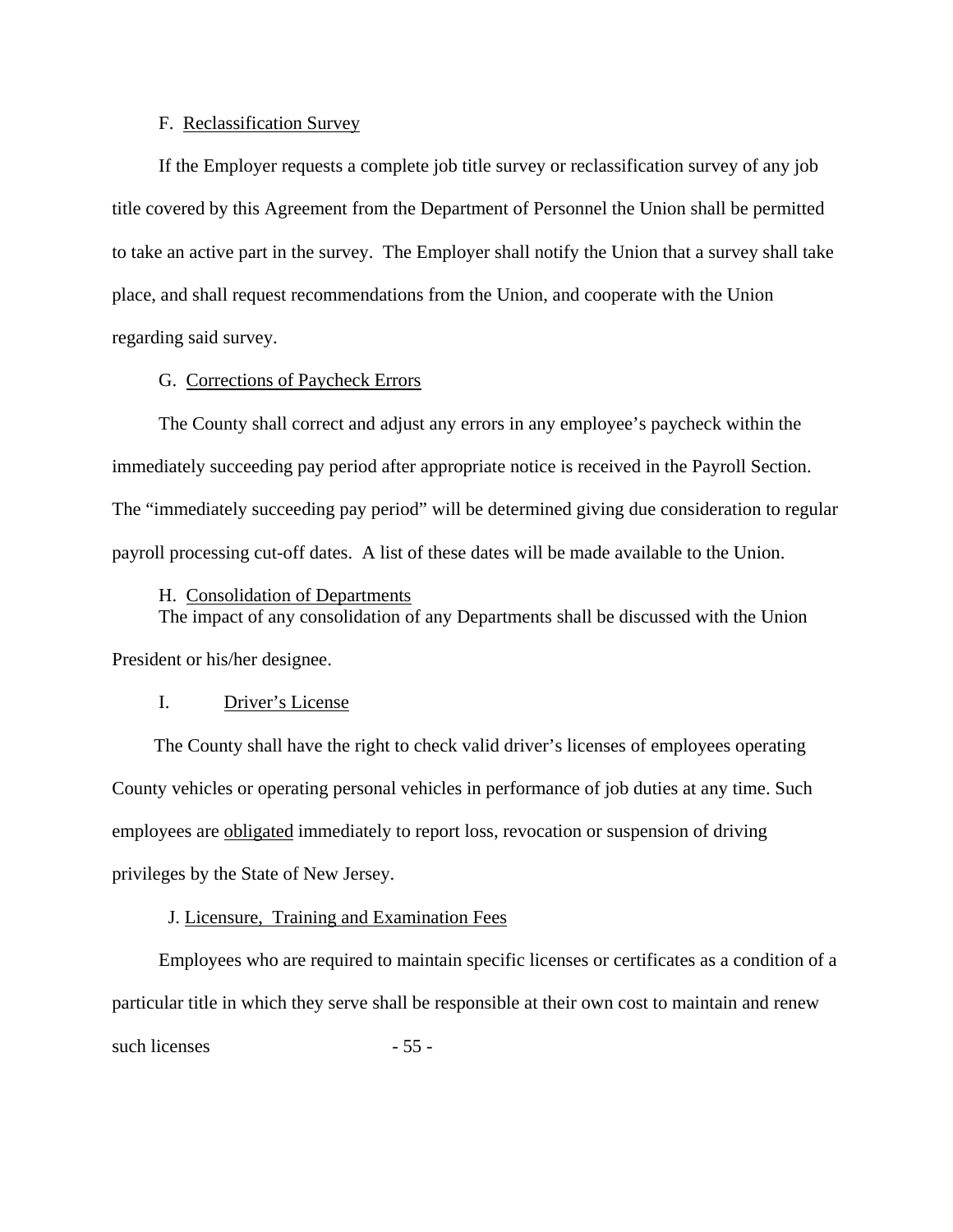If by reason of any legislation, regulation or personnel directive any employee shall be required to take any mandatory additional training, examination or licensure as a new or additional job requirement they shall be reimbursed for all reasonable out of pocket costs to pursue and obtain such certification or licensure.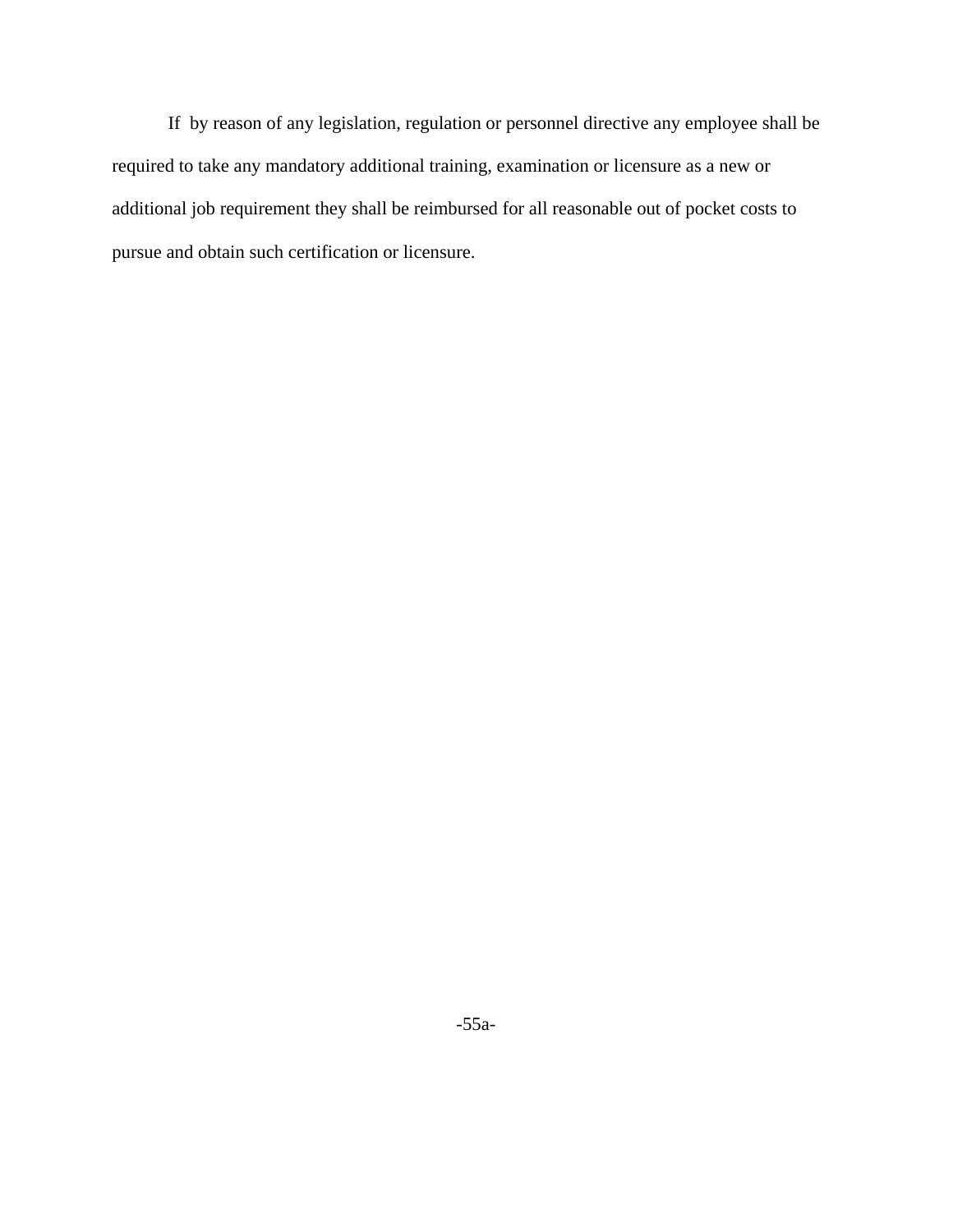# **RULES AND REGULATIONS**

 Proposed new rules or modifications of existing rules governing working conditions shall be negotiated with the Union before they are established, as same is provided for by N.J.S.A. 34:13A-5.3.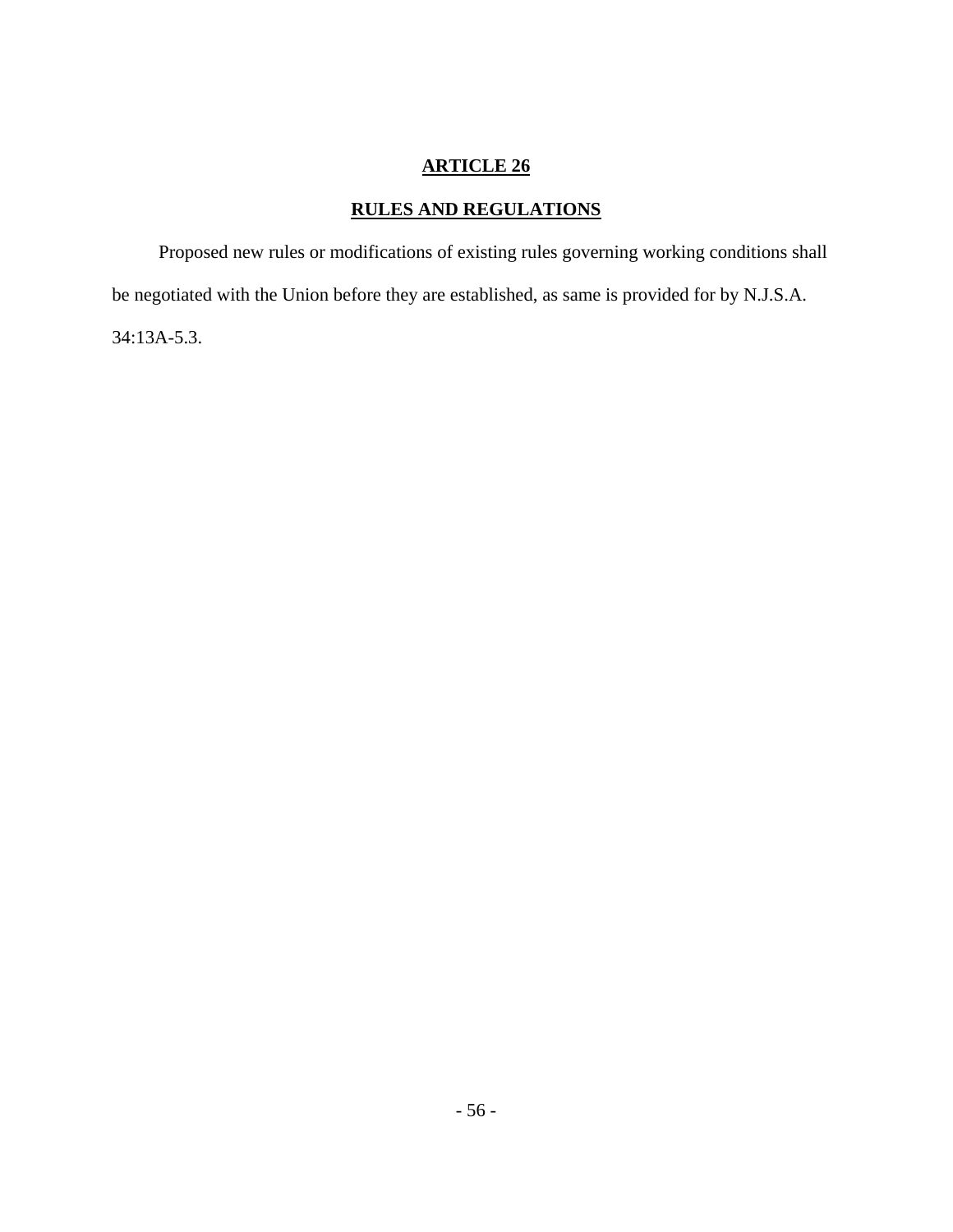## **DISCHARGE AND DISCIPLINE PROCEDURES**

 A. 1. It is expressly understood that the Employer shall have the right to discipline or discharge any employee; however, the Employer agrees that it shall not discipline or discharge any employee covered by the terms of this Agreement without just cause.

 2. The Employer shall apply the following principles of progressive discipline for employees covered under the terms of this Agreement with respect to recurring minor offenses of the same nature as more fully set forth in N.J.A.C. 4A:2-2.1 et seq.. All written discipline shall be copied to the appropriate Union representative.

 **3. NOTICES OF MINOR DISCIPLINARY ACTION. Employees shall be served with notices of minor disciplinary matters within 45 days of when a superior has sufficient basis to charge an employee with minor discipline, unless an extension is mutually agreed to between the County and either the employee or the union, except that the 45 day provision shall not apply to matters involving minor discipline for discrimination or harassment claims for review by the County Personnel Department or Office of County Counsel**.

## First Offense: Oral Warning

 Given by a supervisor to the employee in the presence of a Union representative, and clearly stating all the reasons for the warning. Notation of this warning shall be made in the employee's personnel file.

## Second Offense: Written Warning

 Given by a supervisor with agreement of the employee's Department Head or next higher level of authority. One copy of the written warning shall be given to the employee, one to the Union representative, and one copy shall be placed in the employee's personnel file.

## Third Offense: Written Warning

 Given by the supervisor with agreement of the Department Head or next higher level of authority. The notice shall clearly state all the reasons for the warning. One copy of the written warning shall be given to the employee, one copy supplied to a Union representative, and one copy shall be placed in the employee's personnel file.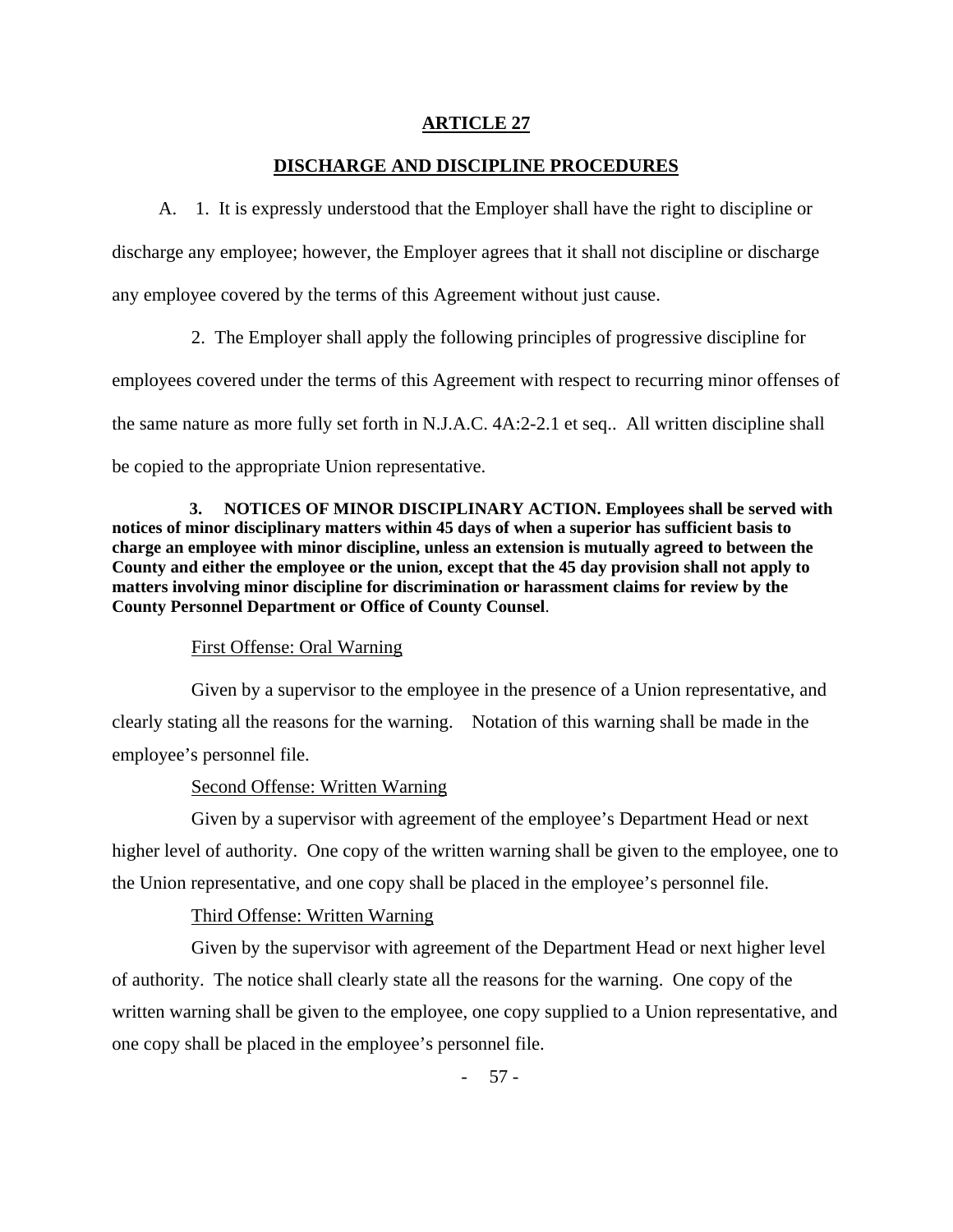#### Fourth Offense: One Day Suspension

 Given by the employee's Department Head based on recommendation of the supervisor. A one-day suspension without pay shall serve as a warning to the employee of the seriousness of the situation, and that corrective action is needed by the employee. Written notice of suspension shall be supplied to the employee using New Jersey Department of Personnel Form 31A to a Union representative and one copy shall be placed in the employee's personnel file.

#### Fifth Offense: Three Day Suspension

 Given by the employee's Department Head. A three-day suspension without pay shall serve as a further warning to the employee of the seriousness of the situation, and that corrective action is needed by the employee. Written notice of suspension shall be supplied to the employee using New Jersey Department of Personnel Form 31A to a Union representative and one copy shall be placed in the employee's personnel file.

#### Sixth Offense: Five Day Suspension

 Given by the Department Head. A five day suspension without pay will serve as a final warning to the employee of the continued seriousness of the situation, and that corrective action is needed by the employee. Written notice of suspension shall be supplied to the employee using New Jersey Department of Personnel Form 31A to a Union representative and one copy shall be placed in the employee's personnel file.

 3. Any employee who receives a written warning for a minor offense or who is given a suspension for a minor offense shall have a copy of the action taken placed in their personnel file where it will be kept for a period of one (1) year next following the action taken, providing that no reoccurring minor disciplinary action was taken within the same one (1) year period. If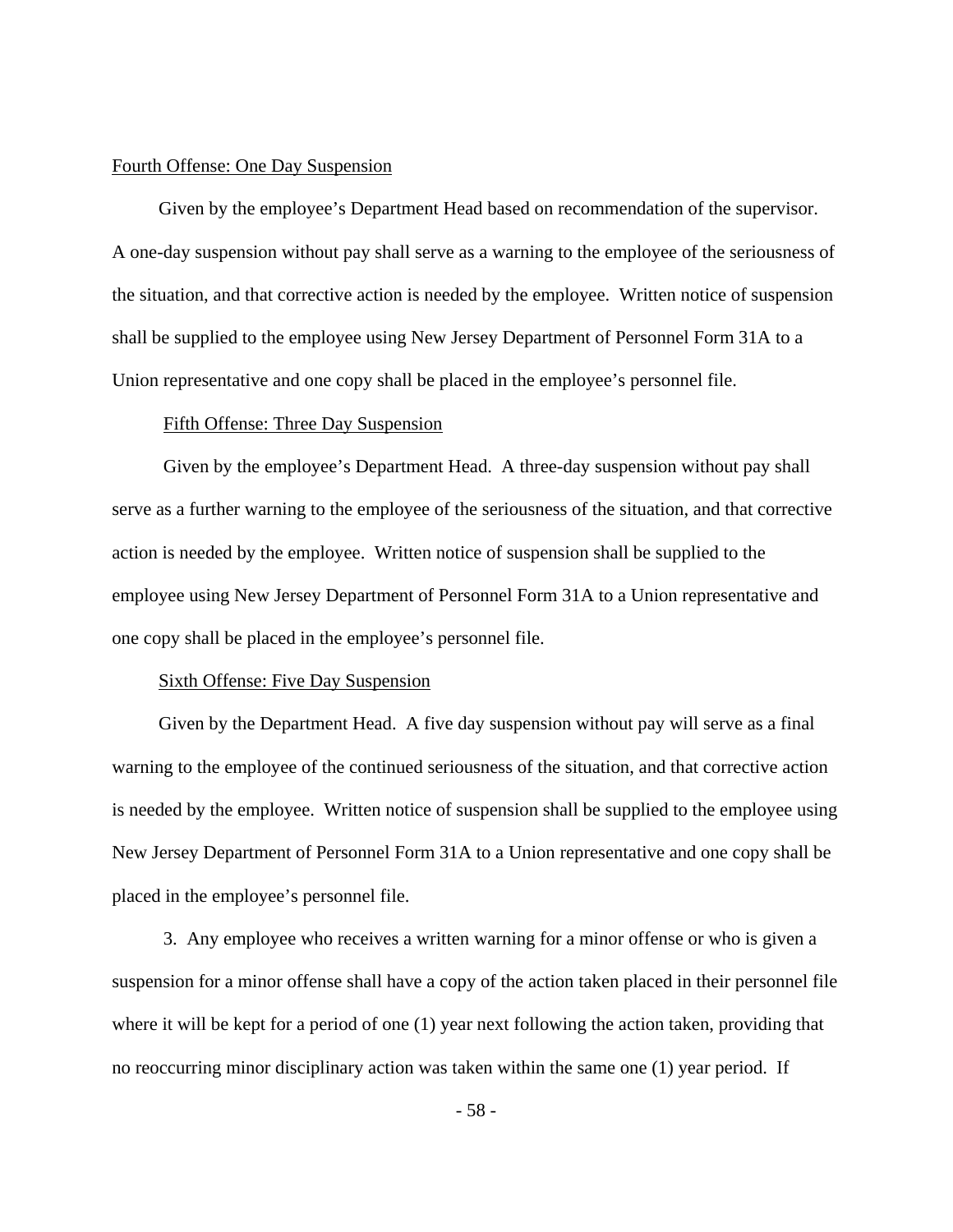there is another minor disciplinary action taken within the same one (1) year period, the copy of the action taken shall remain in the employee's file until such time that there is a period of one (1) year without minor disciplinary action being taken, at which time the record of minor discipline shall be removed from his/her personnel file.

 4. The Employer may suspend without pay or with reduced pay, or demote an employee due to inefficiency, incompetency, misconduct, negligence, insubordination, or for other sufficient cause; however:

 (A) An employee who shall be suspended, or demoted more than three (3) times in any one year (one year being from date of first suspension, fine, or demotion to one year therefrom), or more than five (5) days at one time, or for a period of more than fifteen (15) days in the aggregate in any one (1) year shall be served with written charges and have the right to appeal the last disciplinary action to the Department of Personnel;

 (B) The Commission shall have the power to revoke or modify that action of the Employer except that removal from service shall not be substituted for a lesser penalty;

 (C) The Employer shall notify the employee and the State Department of Personnel (Civil Service) of the reasons for the suspension, fine, or demotion regardless of the extent or duration of the disciplinary action;

 (D) No suspension shall exceed six (6) months except for suspensions pending criminal compliant or indictment, which shall be in accordance with N.J.A.C. 4A:2-2.7.

 5. A permanent employee in the classified service may not be removed except for just cause upon written charges. Notice of the removal shall be sent to the employee on the form prescribed by the Department of Personnel, and a copy of said notice shall be sent to the Union

- 59 -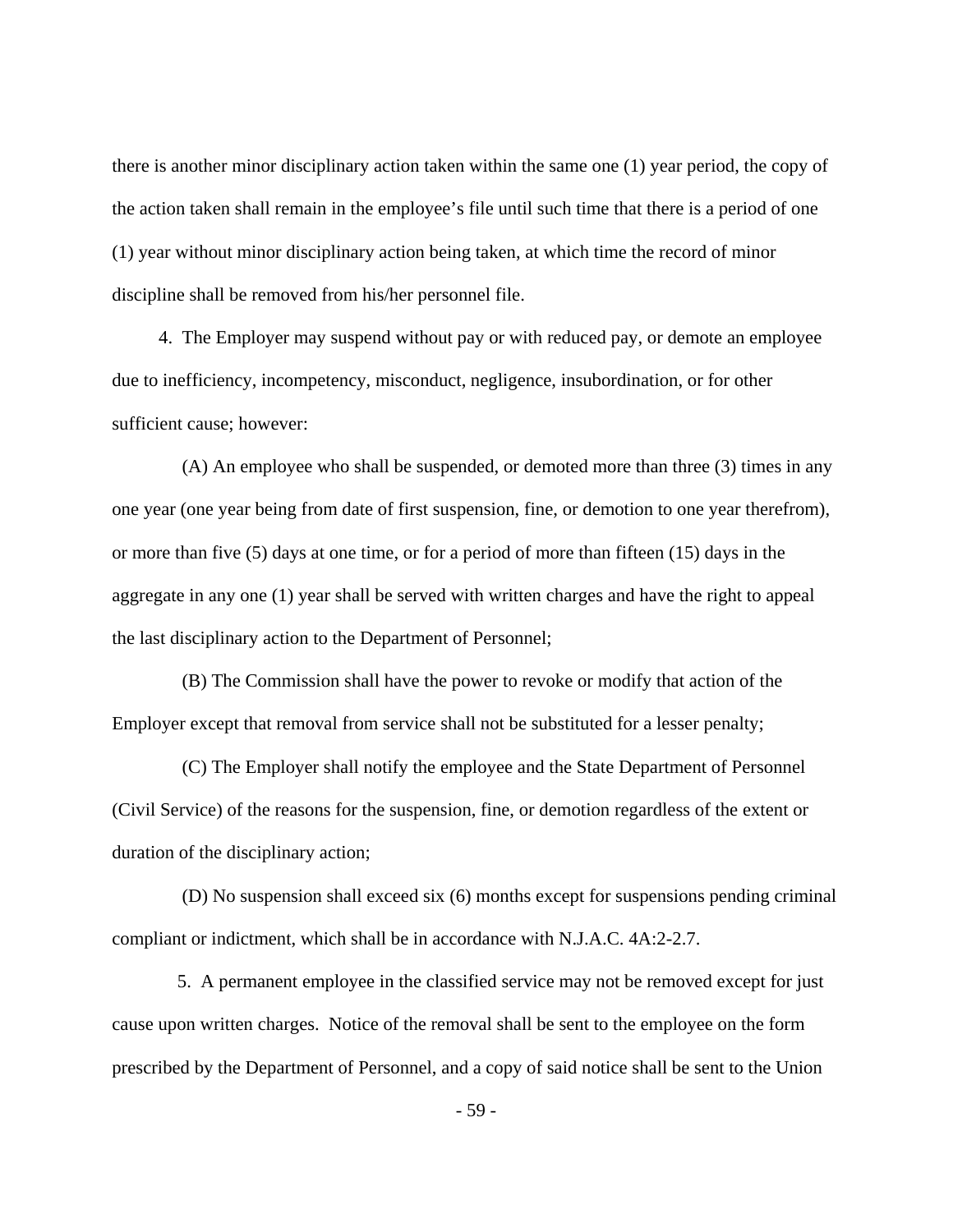representative at the same time. A provisional or temporary employee who has been terminated shall have no right of appeal to the Department of Personnel.

6. Involuntary transfers or reassignments shall not be utilized as an alternative form of

disciplinary action.

7. Any of the following shall be cause for removal from the Employer's service, although

removals may be made for sufficient causes other than those listed below:

- a) Incompetency, inefficiency or failure to perform duties;
- b) Insubordination;
- c) Inability to perform duties;
- d) Chronic or excessive absenteeism or lateness;
- e) Conviction of a crime;
- f) Conduct unbecoming a public employee;
- g) Neglect of duty;
- h) Misuse of public property, including motor vehicles;
- i) Discrimination that affects equal employment opportunities including sexual harassment;
- j) Other sufficient cause.

8. Any suspension, demotion, or disciplinary act taken against an employee consisting of

five (5) days or less shall be subject to the grievance and arbitration procedures herein.

9. When a temporary or provisional employee is released due to unsatisfactory

performance during their 90-day probationary period, unless extended in writing with mutual

consent of the parties for an additional specific time period, a departmental hearing shall not be

required and the employee may directly appeal their termination to the Merit System Board.

10. Permanent employees, members of the bargaining unit and employees in their work test

period beyond ninety (90) days shall have the right to departmental hearing in every disciplinary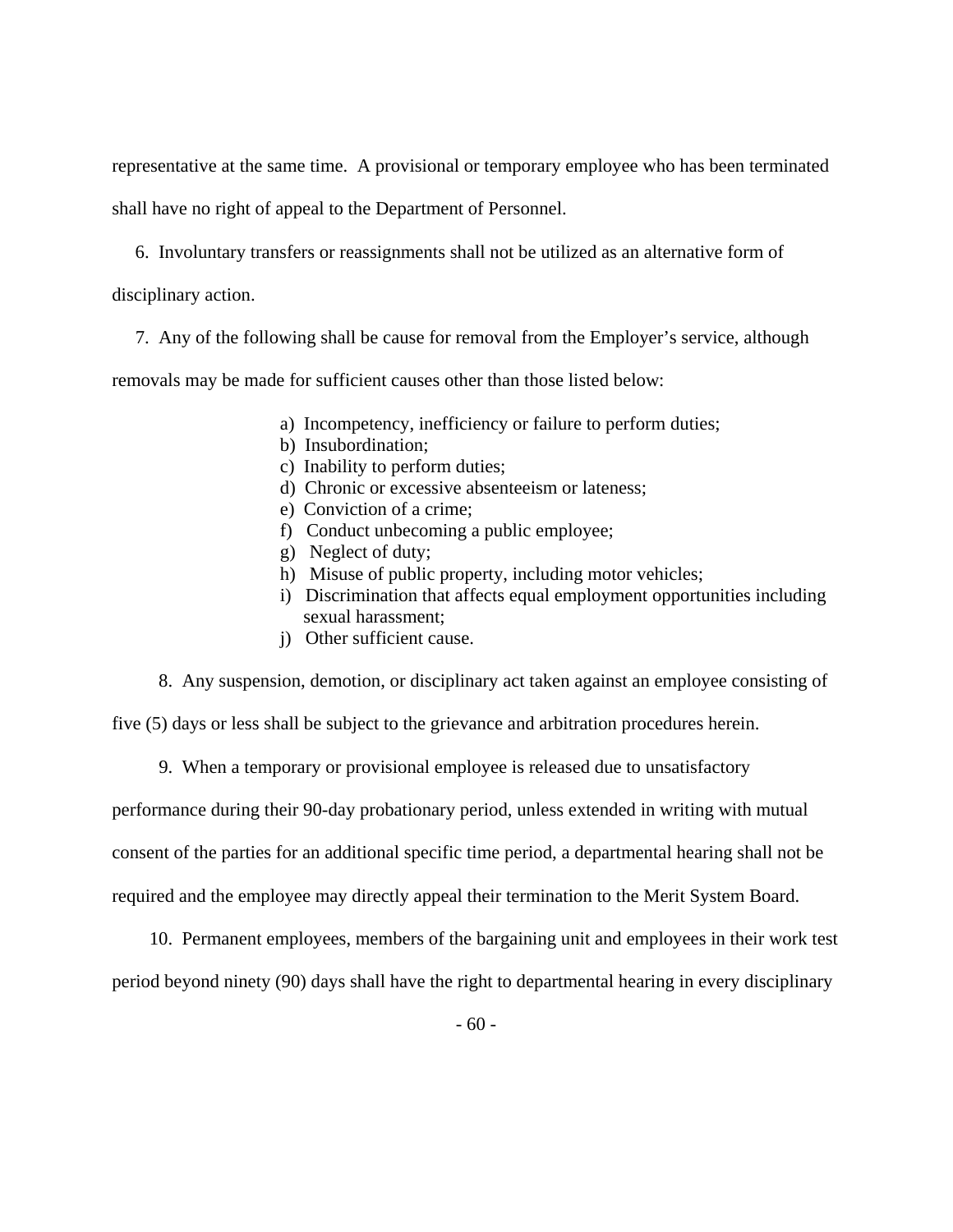action involving a member of the bargaining unit, where the contemplated penalty may be:

a) Removal;

b) Suspension of more than five (5) days at one time. The last suspension or fine of an employee for five (5) days or less shall be reviewable where an employee's aggregate number of days suspended or fined in any one (1) calendar year is fifteen (15) days or more. Where an employee receives more than three (3) suspensions or fines of five (5) or less days in a calendar year, the last suspension or fine is reviewable.

c) Disciplinary demotion;

- d) Good faith layoff;
- e) Release at the end of the work test period for unsatisfactory

performance.

 11. Such departmental hearings shall be commenced as soon as possible and not later than thirty (30) days after service of a copy of the charges upon the employee.

 B. In any disciplinary action against an employee, regardless of whether that employee is permanent or provisional, said employee shall be entitled to written notice of the charges and specifications and a hearing. Further, the charged employee shall have the right to Union representation at this disciplinary hearing.

 C. The Department of Personnel shall select a hearing officer for the departmental hearings provided for in this Article and shall conduct such hearings in a fair and equitable manner including presentation of witnesses, cross-examination of witnesses, and a written decision stating findings of fact and conclusions.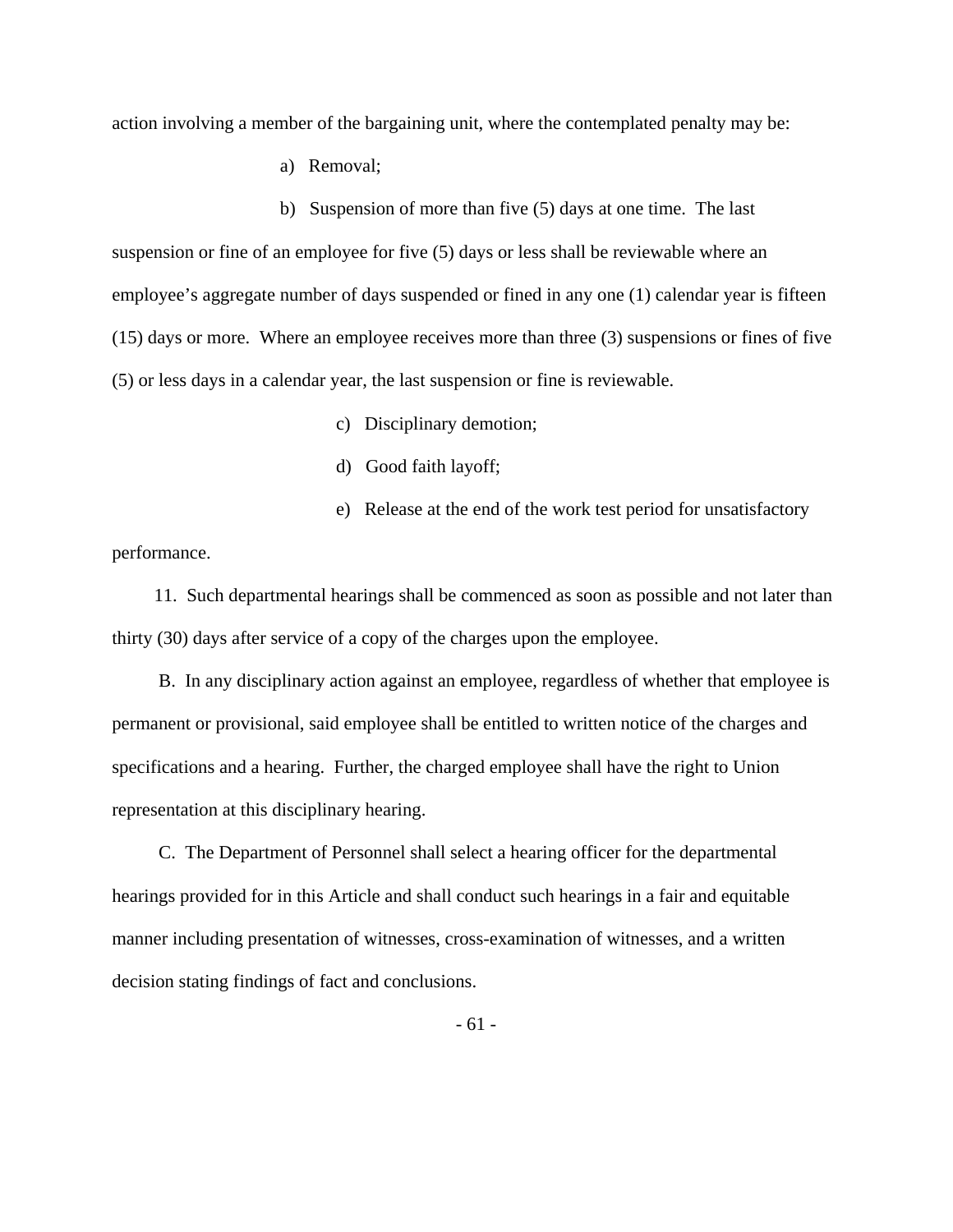D. Any employee who is disciplined or discharged shall have the right to appeal this disciplinary action. It is expressly understood that an employee shall only be entitled to one (1) course of appeal.

- 62-63 -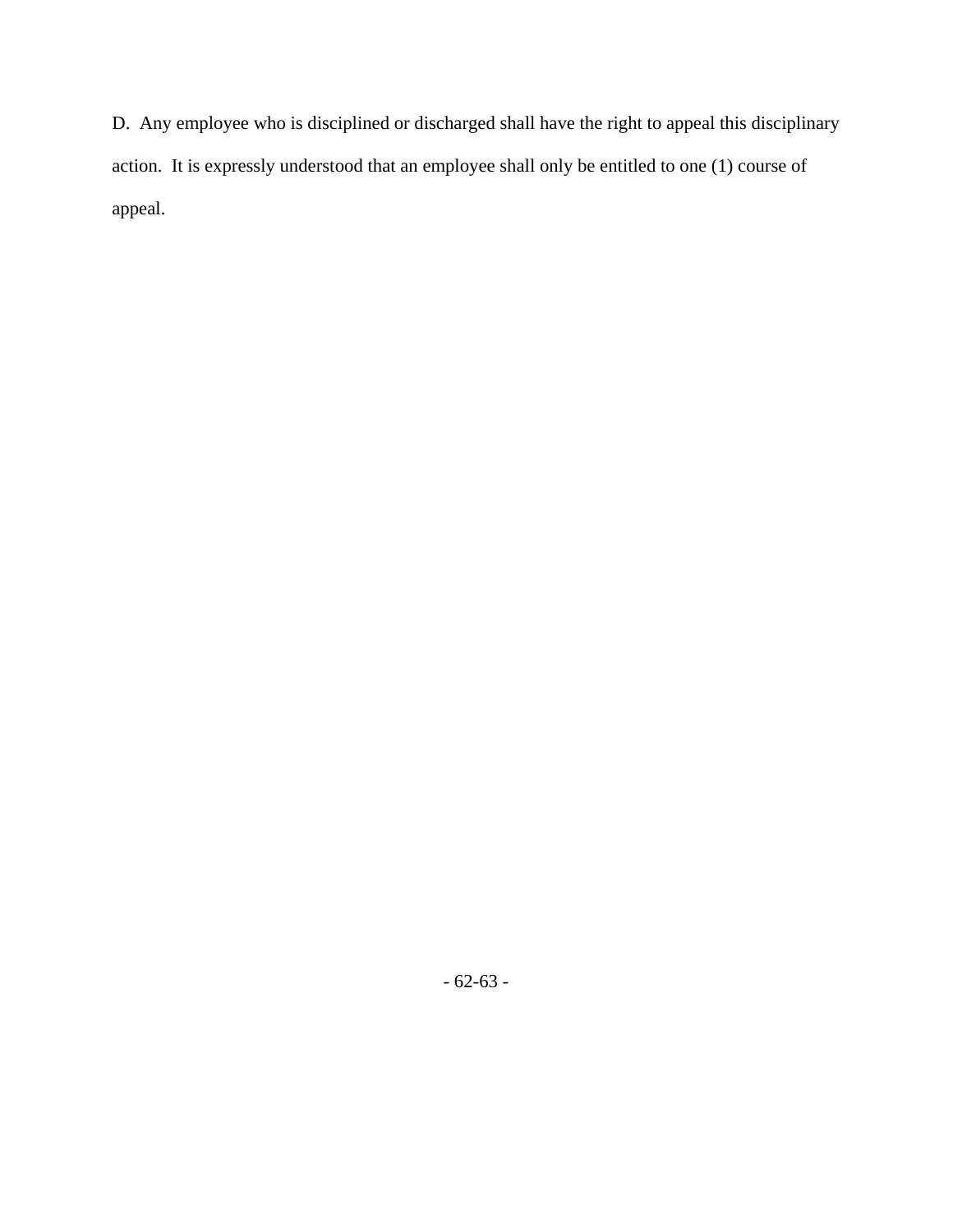# **SAVINGS CLAUSE**

 A. It is mutually agreed that all benefits currently enjoyed by employees shall remain in effect and become part of this Agreement.

 B. Previous benefits existing or alleged to have been existing prior to the effective date of this Agreement shall not be admissible in any judicial or grievance procedure hearing.

C. In order for a benefit to be binding it must be:

1) clearly enunciated and explicitly acted upon; and

 2) readily ascertainable over a reasonable period of time as a fixed and established benefit accepted by both parties.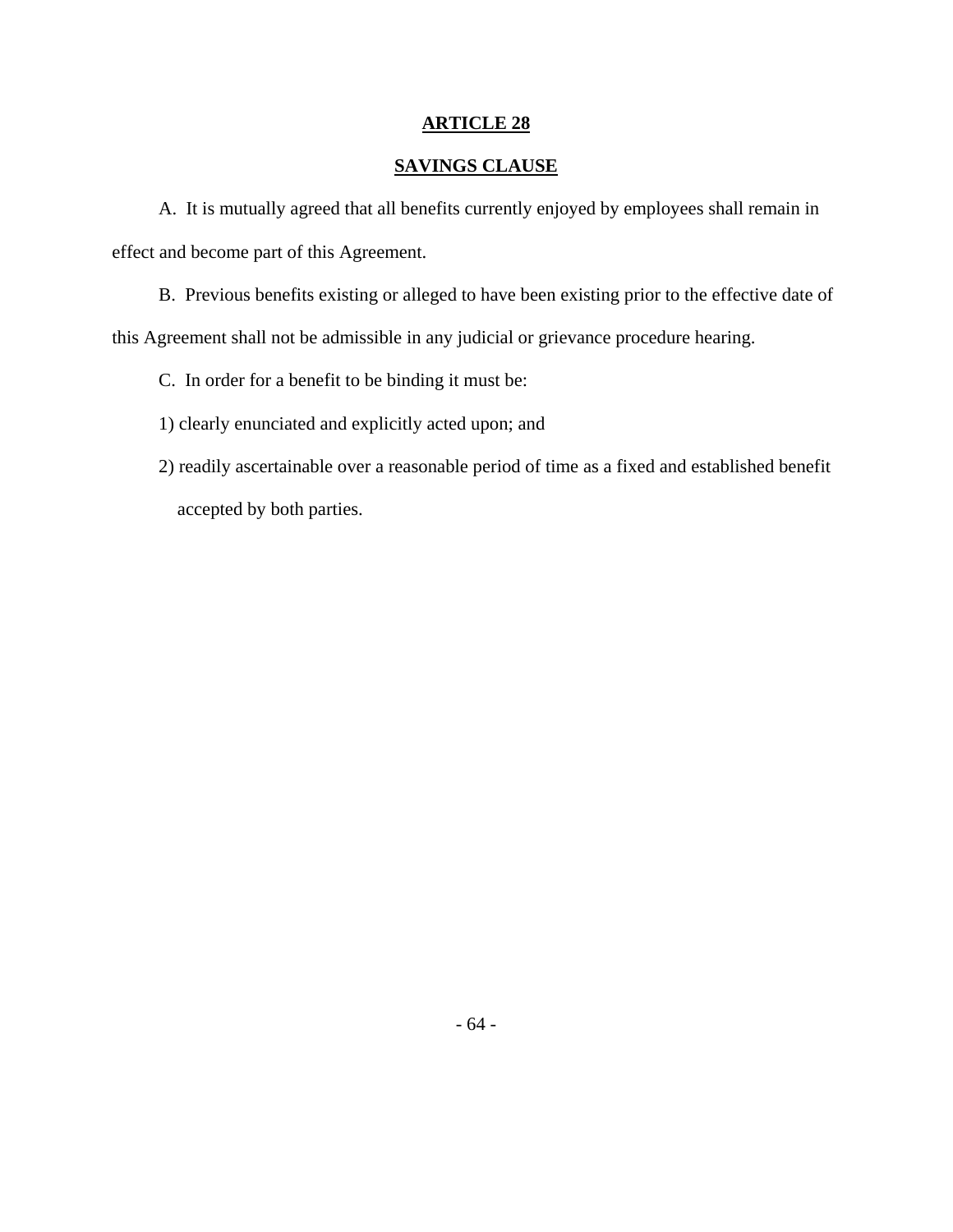#### **UNION SECURITY**

## A. Representative Fee

 Any employee in the bargaining unit on the effective date of this Agreement who does not join the Union within thirty (30) days thereafter or any new employee who does not join within ninety (90) days of initial employment within the Unit, and any employee previously employed within the Unit who does not join within ten (10) days of re-entry into employment within the Unit shall, as a condition of employment, pay a Representation Fee to the Union by automatic payroll deduction. The Representation Fee shall be in the amount equal to no more than eightyfive percent (85%) of the regular Union membership dues, fees, and assessments as certified to the County by the Union, provided that in the event the governing statute is amended so as to either increase or decrease the permissible amount of the Representation Fee, this Agreement shall be deemed to have been automatically amended to conform to such statutory change.

B. Procedure

 1. Notification: Prior to March 1st of each year, the Union will submit to the County a list of those employees who have not become members of the Union for the then current year. The County will deduct from the salaries of such employees, in accordance with Section 2 below, the full amount of the Representation Fee and promptly will transmit the amount so deducted to the Union.

2. Payroll Deduction Schedule: The County will deduct the Representation Fee in equal installments biweekly, as nearly as possible, from the paychecks paid to each employee on the aforesaid list during the remainder of the membership year in question, and will make every

- 65 -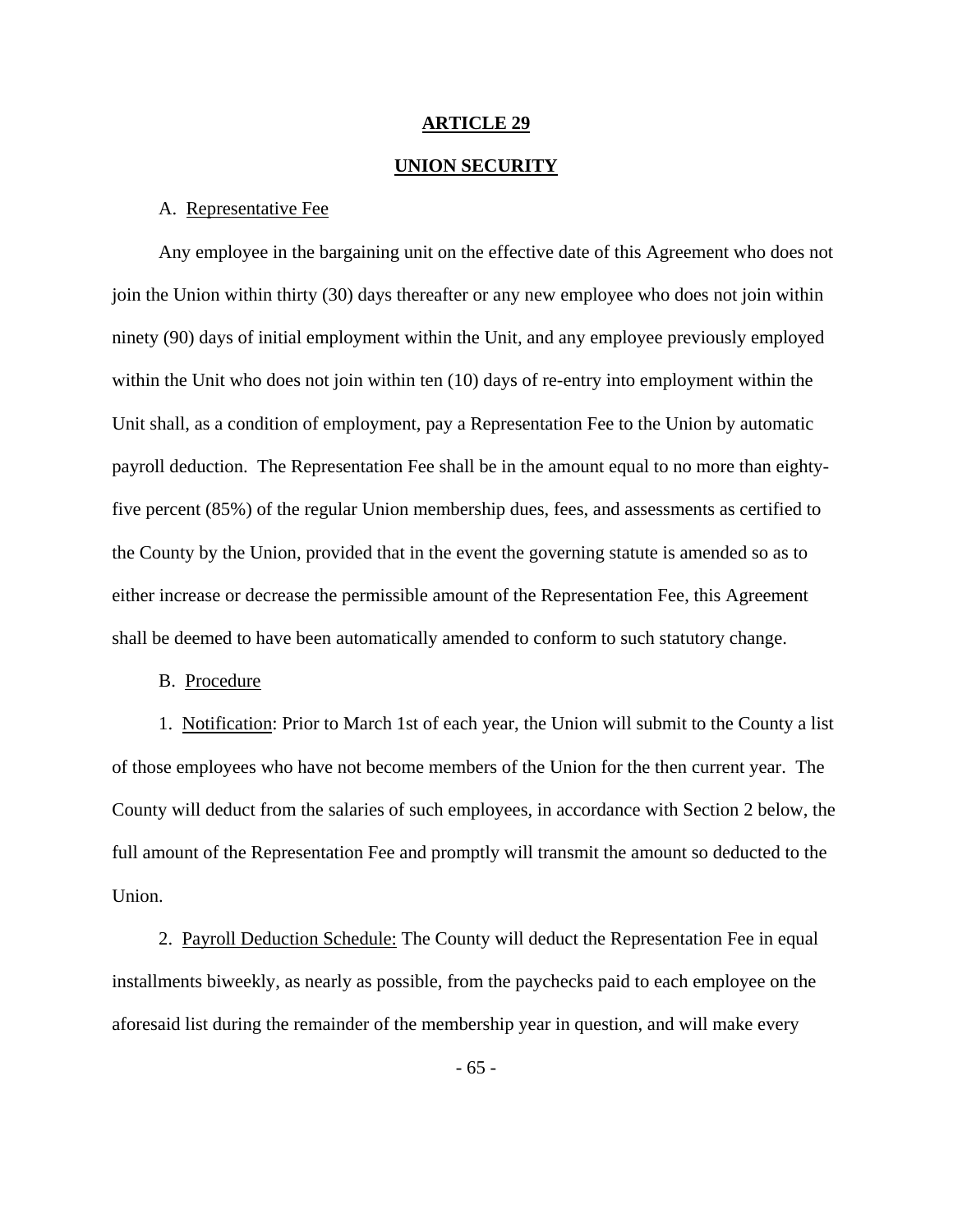effort to transmit the collective monthly dues to Representative Union by the fifteenth (15th) of the following month. The deductions will begin with the first paycheck paid: (a) ten (10) days after receipt of the aforesaid list by the County; or (b) thirty (30) days after the employee begins his/her permanent employment in a bargaining unit position.

 3. Mechanics of Deduction and Transmission of Fees: Except as otherwise provided in this Article, the mechanics of such fees to the Union will be the same as those used for the deduction and transmission of regular monthly membership dues to the Union which shall be deducted on the first pay period of the month.

 4. Changes: The Union will notify the County in writing of any changes in the list provided for in Section one above and/or the amount of the Representative Fee, and such changes will be reflected in any deductions made more than ten (10) days after the County receives said notice.

 C. Indemnification: With respect to dues deductions, Representation Fee deductions, and the Union's demand and return system established pursuant to law, the Union shall indemnify, defend, and hold the County harmless against any and all claims, demands, suits, or other forms of liability that shall arise out of, or by reason of, action taken by the County pursuant to the above provisions concerning dues deductions and Representation Fee. It is furthermore expressly understood that the Representation Fee provision set forth above shall not be effective unless and until the Union shall have notified the County in writing, that it has adopted a demand and return system which fully complies with applicable statutory provisions.

 D. Any Union member desiring to resign from the Union shall be permitted to do so only on two (2) specific occasions during the calendar year; i.e.. on January 1st or July 1st. This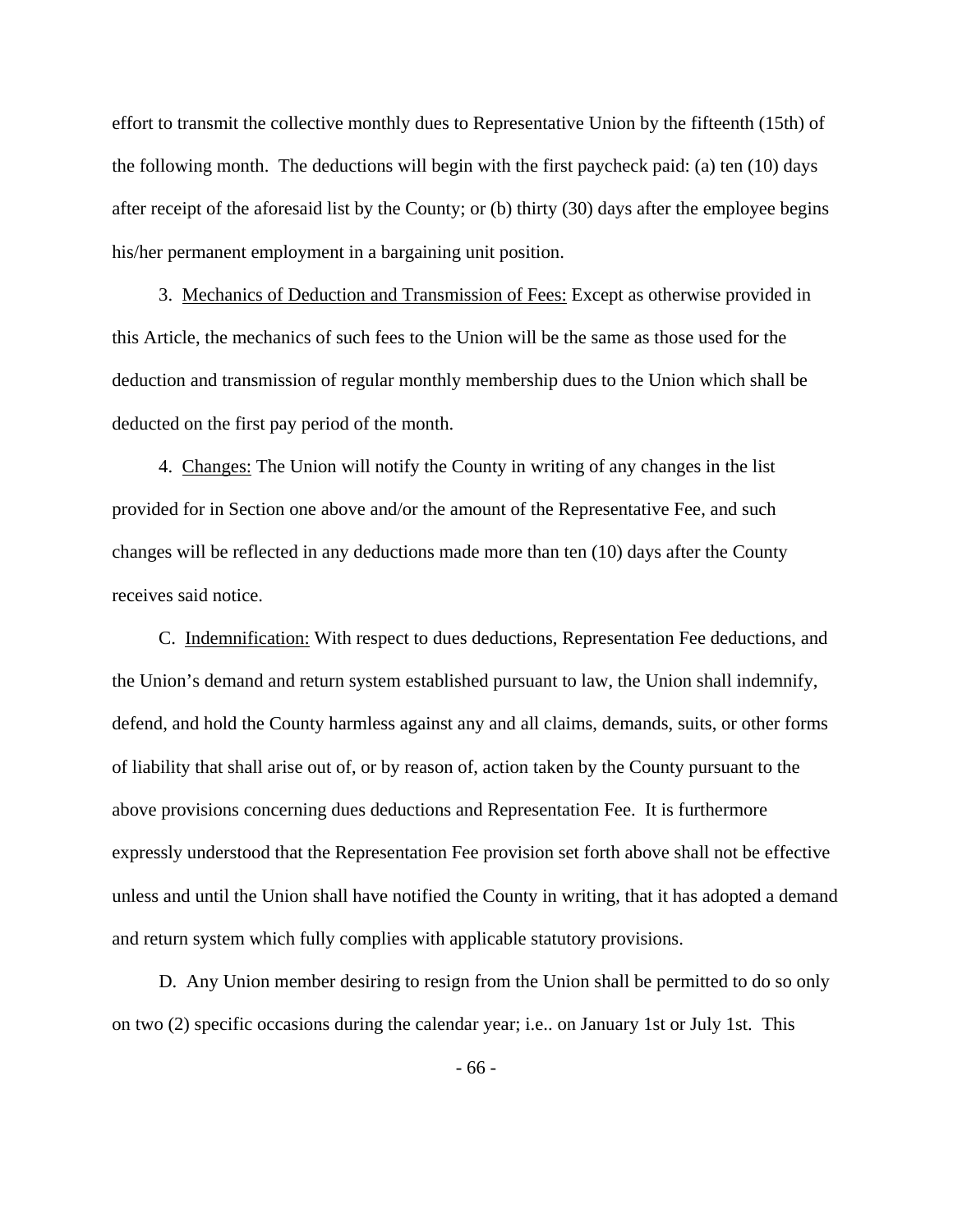request must be in writing to the President of the Union and the Employer's Comptroller.

 E. Upon the receipt of a lawfully executed written authorization from an employee, the County agrees to deduct the regular monthly dues of such employee from his/her pay check and remit such deduction to 3635 Quakerbridge Road, Suite 1, Trenton, New Jersey 08619. The Union will notify the County in writing of the exact amount of such regular membership dues to be deducted.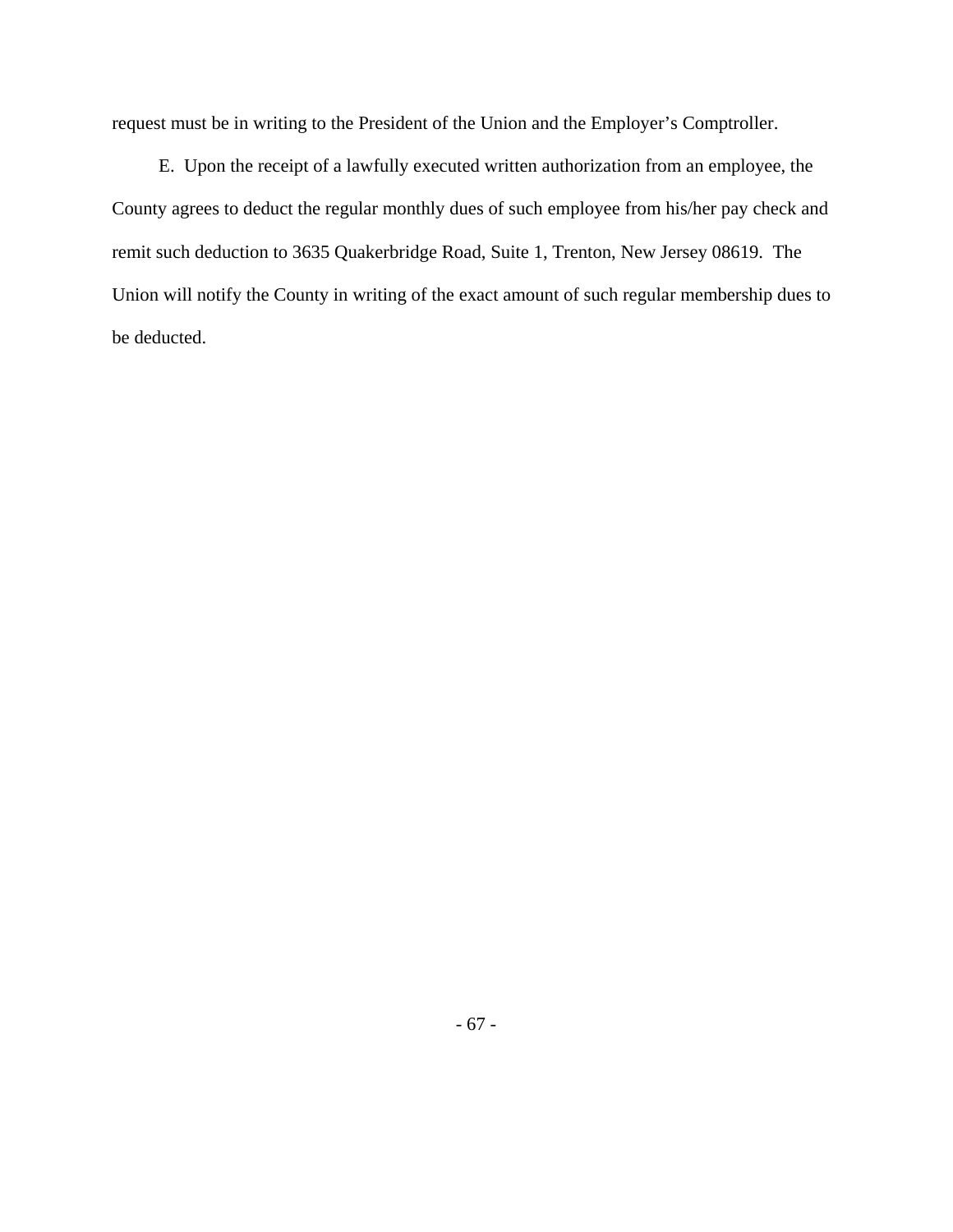#### **UNION REPRESENTATIVES - RIGHTS AND PRIVILEGES**

 A. The Union shall have the right to designate such of its members (which shall not exceed 55) as it, in its sole discretion, deems necessary to act as Stewards. Such Stewards and any other authorized Union representatives shall not be discriminated against due to their legitimate Union activities.

 B. Nothing contained herein shall prohibit the County from transferring and/or reassigning stewards and/or officers, so long as such transfer and/or reassignments are not due to their Union activities.

 C. The Union shall furnish to the Employer a list of duly elected or appointed Stewards within ten  $(10)$  days after their election or appointment.

 D. A Steward may arrange to check time cards, time books, and time sheets at reasonable times, so long as there is no interference with proper service to the public. An employee may arrange with the supervisor to check their time cards, time book, or time sheets, at any reasonable time.

 E. The Employer agrees to promptly make available to the Union all public information concerning the County of Middlesex, including but not limited to financial statements, debt statements, annual audit reports, annual budget pertinent to any particular case, together with all information which may be necessary for the Union to process any grievances, unfair practice charge, disciplinary hearing, arbitration, or complaint. All such information shall be updated upon reasonable request. All requests shall be made through the Personnel Director.

F. Whenever a representative of the Union or any employee is required by the Employer

- 68 -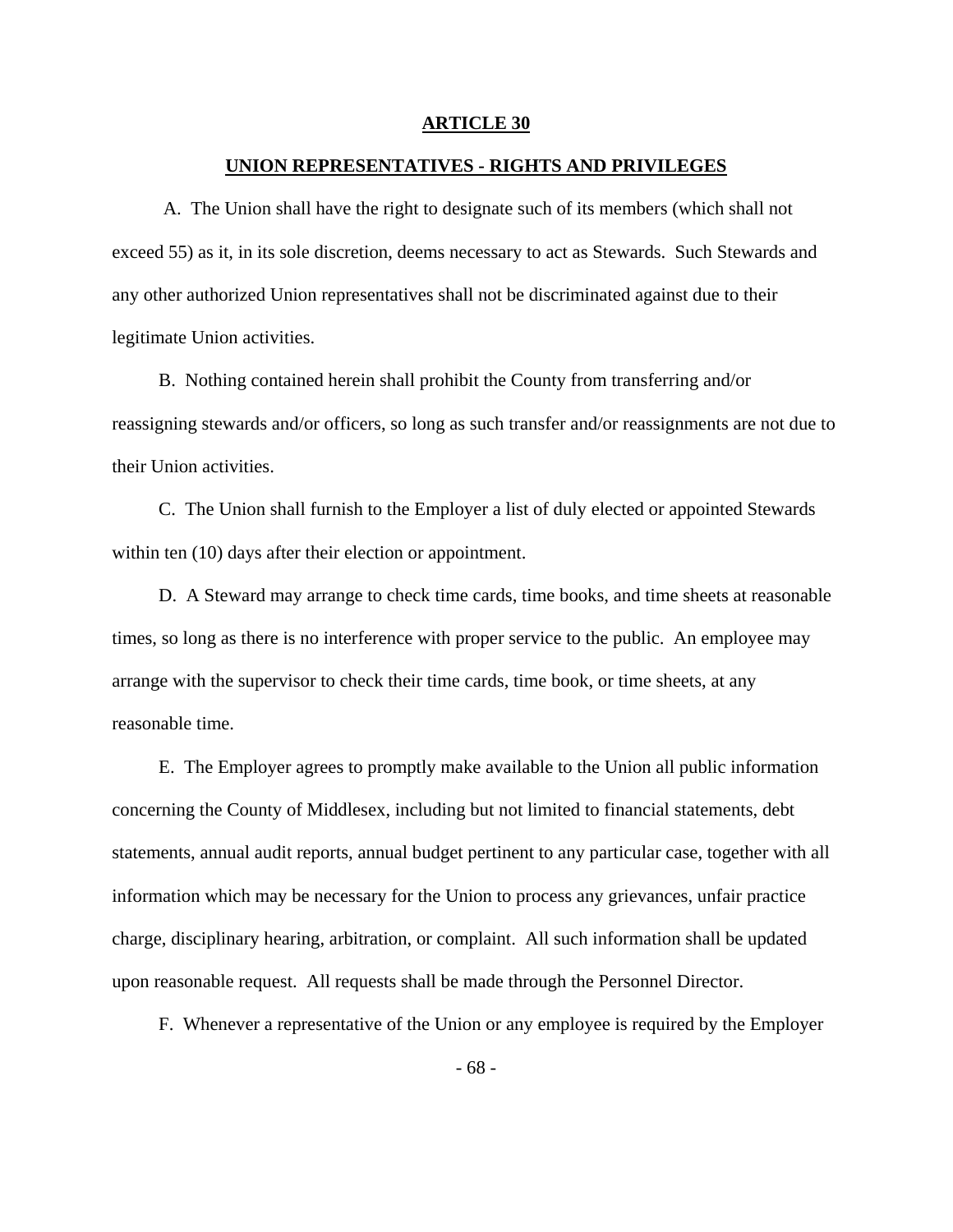or the Union to participate during working hours in contract negotiations, grievance procedures, arbitration hearing, disciplinary hearings, unfair practice charges, or formal conferences within the County complex, the employee shall suffer no loss in pay.

G. PERC attendance shall not exceed three (3) Union representatives with no loss in pay

 H. The Union shall have the use of the bulletin boards and inter-office mail for official Union business.

 I. Union representatives, who are not County employees, will be permitted, with advance notice and approval, to visit with employees during working hours at their work stations for the purpose of assessing Union representation matters only. Such representatives shall also be recognized by the Employer as authorized spokespersons for the Union in meetings between the parties regarding employee representation matters.

 J. Union Officers and Stewards in cooperation with the Employer shall have the right to enter upon the premises of the Employer during working hours, with no loss in pay, for the purpose of conducting normal duties related to the enforcement and policing of this Agreement, so long as such visits do not interfere with proper service to the public, and with prior notice to the Department Head or his/her designee.

 K. Union members to be designated by the Union shall be granted thirty (30) paid days providing these days coincide with their regularly scheduled work days, and thirty (30) unpaid days in the aggregate to attend Union conferences or conventions. It is further understood that these leave days are not cumulative on a year to year basis.

L. The Union shall request these days at least one (1) week in advance.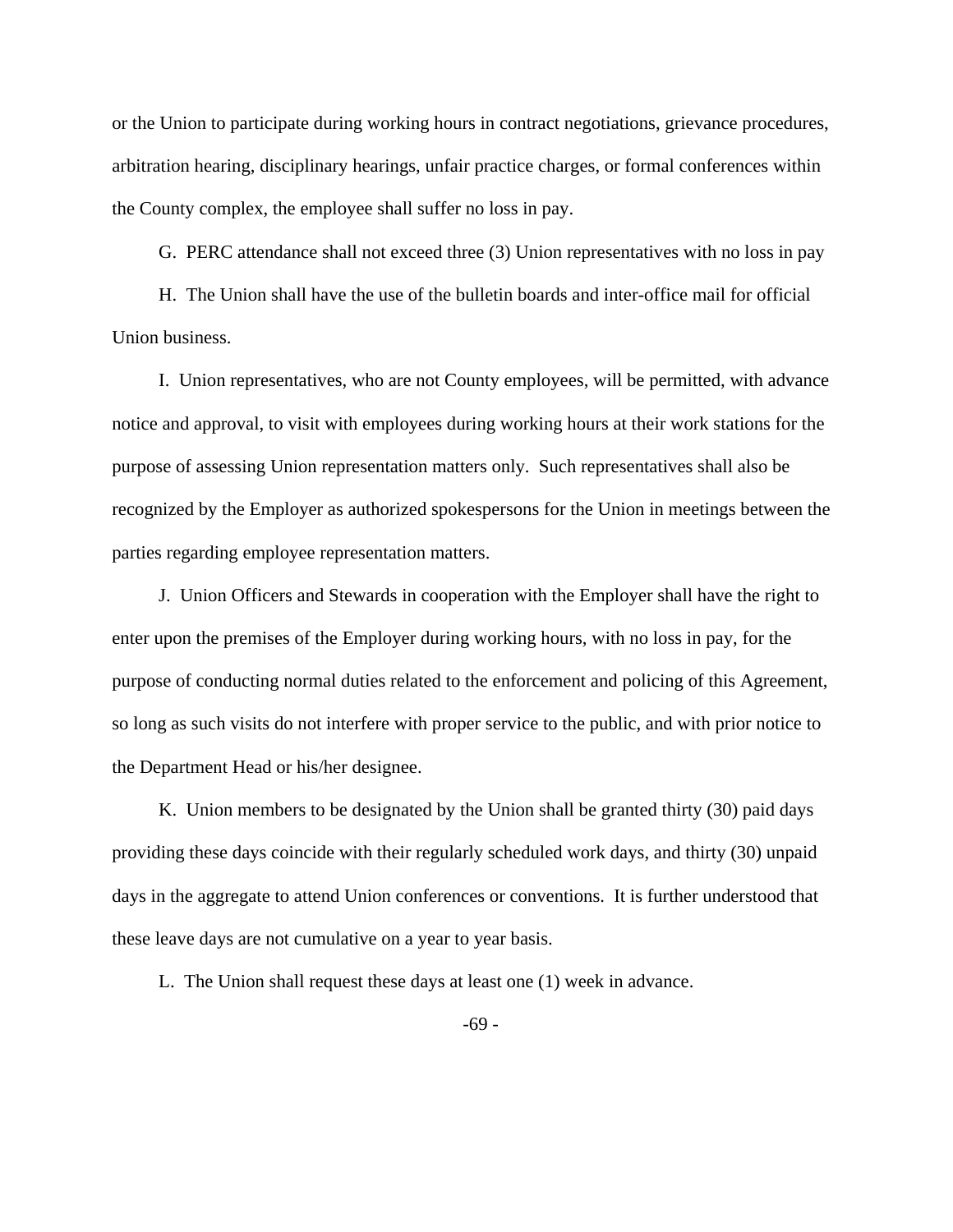#### **PROMOTIONS SENIORITY AND LAYOFF**

 A. All promotions shall be made in accordance with Department of Personnel Rules and Regulations. All eligible employees shall be advised at the earliest possible time that a promotional vacancy is to be filed, and the vacancy shall be posted on all bulletin boards reserved for Union use.

B. No employee shall receive a pay cut on promotion.

 C. All employees promoted by the Department of Personnel certification or provisional appointment shall receive a higher salary calculated in the following manner: (a) the employee's salary under his or her old job title be increased by six (6) percent or the new minimum salary whichever is greater.

 D. An employee whose provisional appointment does not become permanent or who cannot be reached on a certified list of eligibles which names the employee as a provisional, will be returned to his or her next previous lower title and the salary for that title, including any negotiated wage increases for the original title.

 E. All promoted employees who receive a new annual salary pursuant to this section shall also be entitled to receive all other wage increases as provided in the Salary Article.

 F. Seniority is defined as an employee's total continuous length of service with the County beginning with initial date of hire. Any authorized leave of absence is considered to be continuous service with no accrued seniority for that period of time.

 G. The County reserves the right to layoff personnel pursuant to Department of Personnel Rules and Regulations. In the event of layoff, departmental seniority shall prevail, provided the

 $-70-$ 

employee has the necessary qualifications, skills, abilities and job title to perform whatever work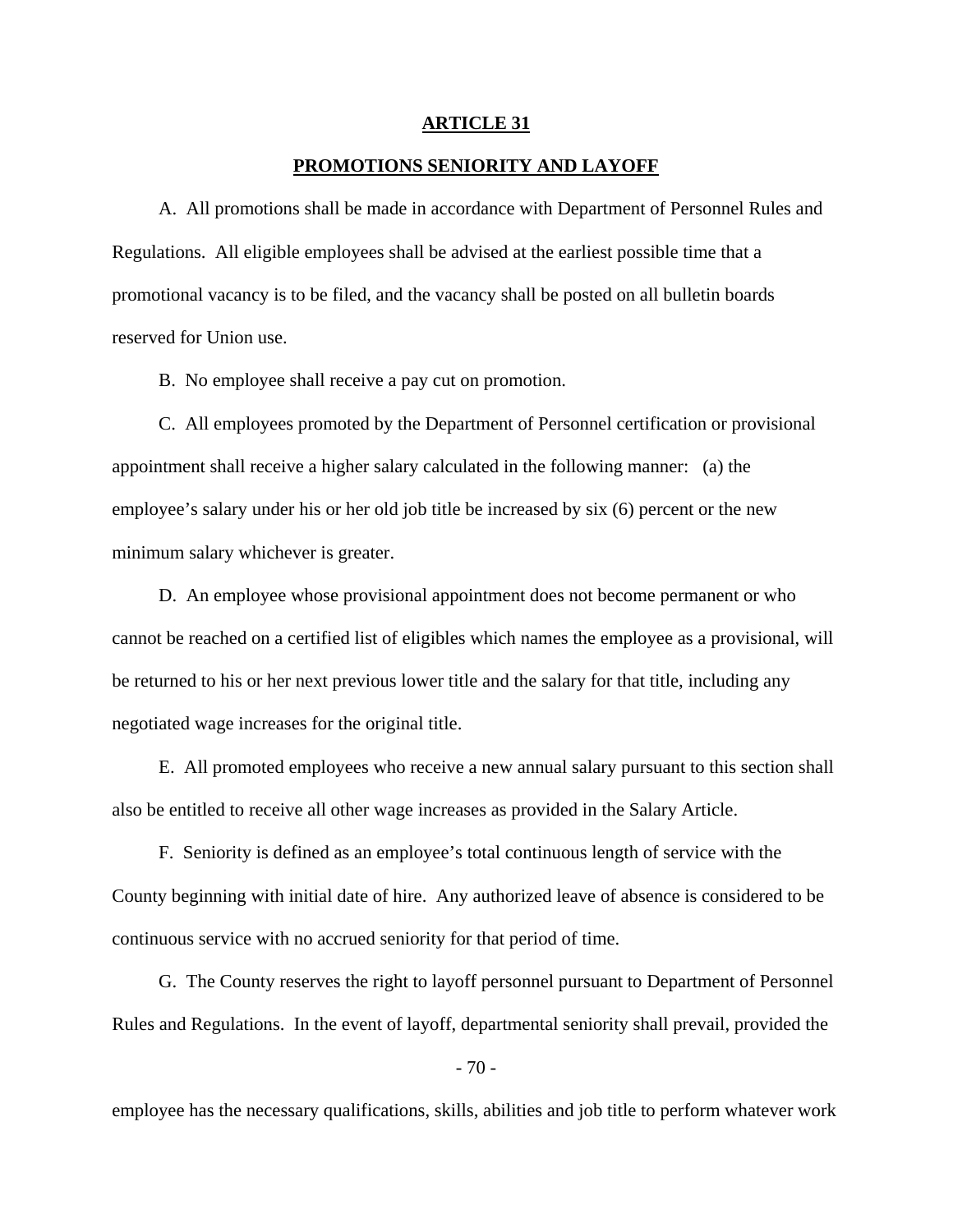may be available as solely determined by management. Employees subject to a layoff according to Department of Personnel Rules and Regulations shall be entitled to a pro-rata share of any retroactive wage increases as enunciated in Article 5 of this Agreement.

 H. Employees on layoff shall be recalled in the inverse order of layoff, provided the employee has the necessary qualifications, skills, abilities and job title for the work available as solely determined by the County. The County will not hire new employees while there are employees qualified to perform the duties of the vacant position on the recall list, unless such employees on recall refuse to accept such employment.

 I. The County shall maintain an accurate, up-to-date seniority roster showing each employee's date of hire, classification and pay rate and shall furnish copies of same to the Union upon reasonable request.

 J. The County shall advise the appropriate Union representative of any changes which necessitate amendments to the seniority list.

 K. Promotional qualifications and procedures for permanent classified employees are governed by the Department of Personnel Rules and Regulations.

 L. For the purposes of promotions only, seniority shall be defined as an employee's continuous length of service within present job title. The County agrees to post a notice regarding any promotional job vacancy except if an existing list exists. Such notice shall be posted at every work site within the department where the vacancy exists. The posting shall list the salary level, hours of work, classification, job description and qualifications. In filling temporary vacancies on an out-of-title basis, the County will appoint an employee currently on the Department of Personnel list for that title to fill the position temporarily vacated. Where a

-71-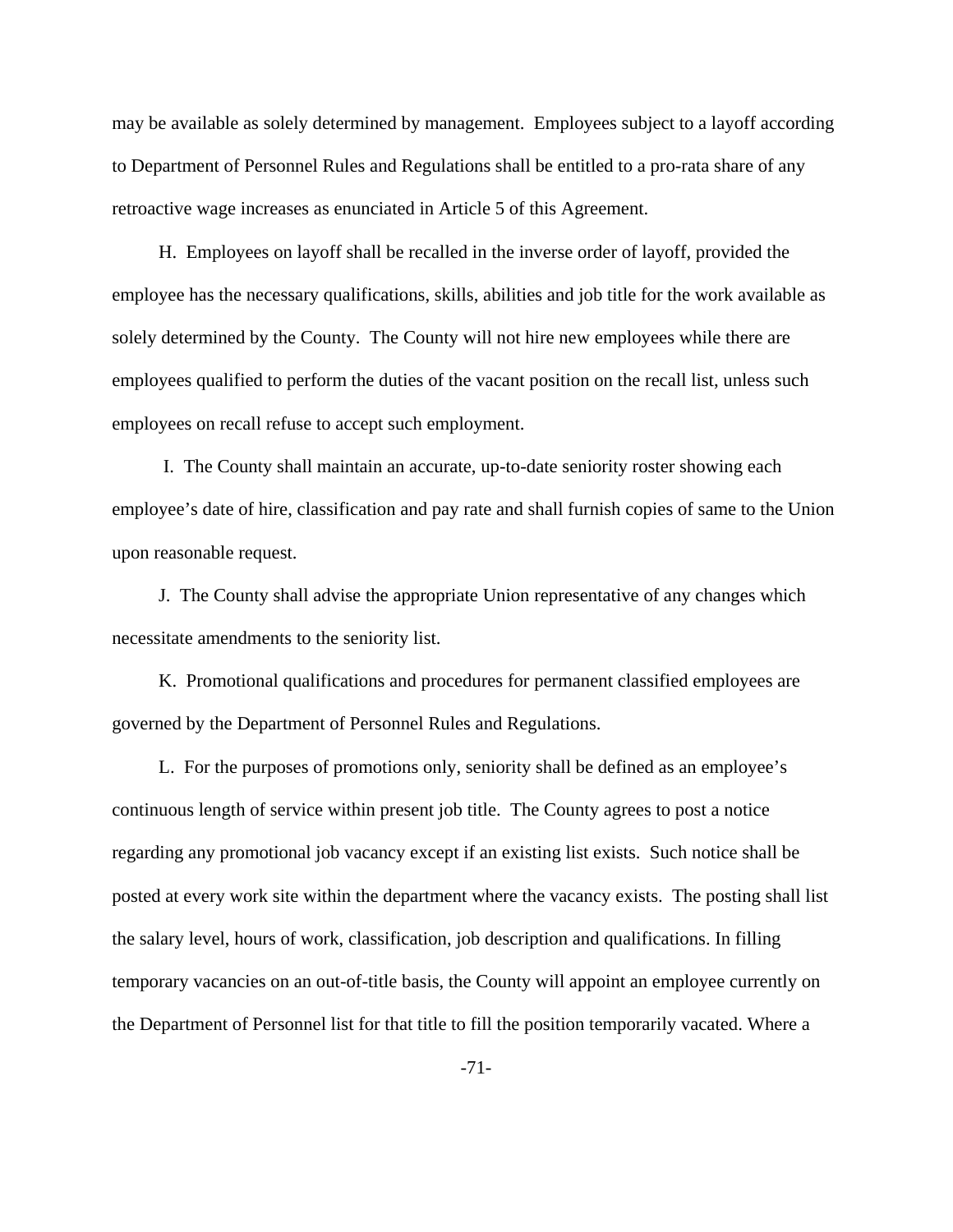current Department of Personnel list is not available, the County will appoint the most qualified employee to the position. Where two (2) or more employees are equally qualified to perform the job, seniority will be given consideration.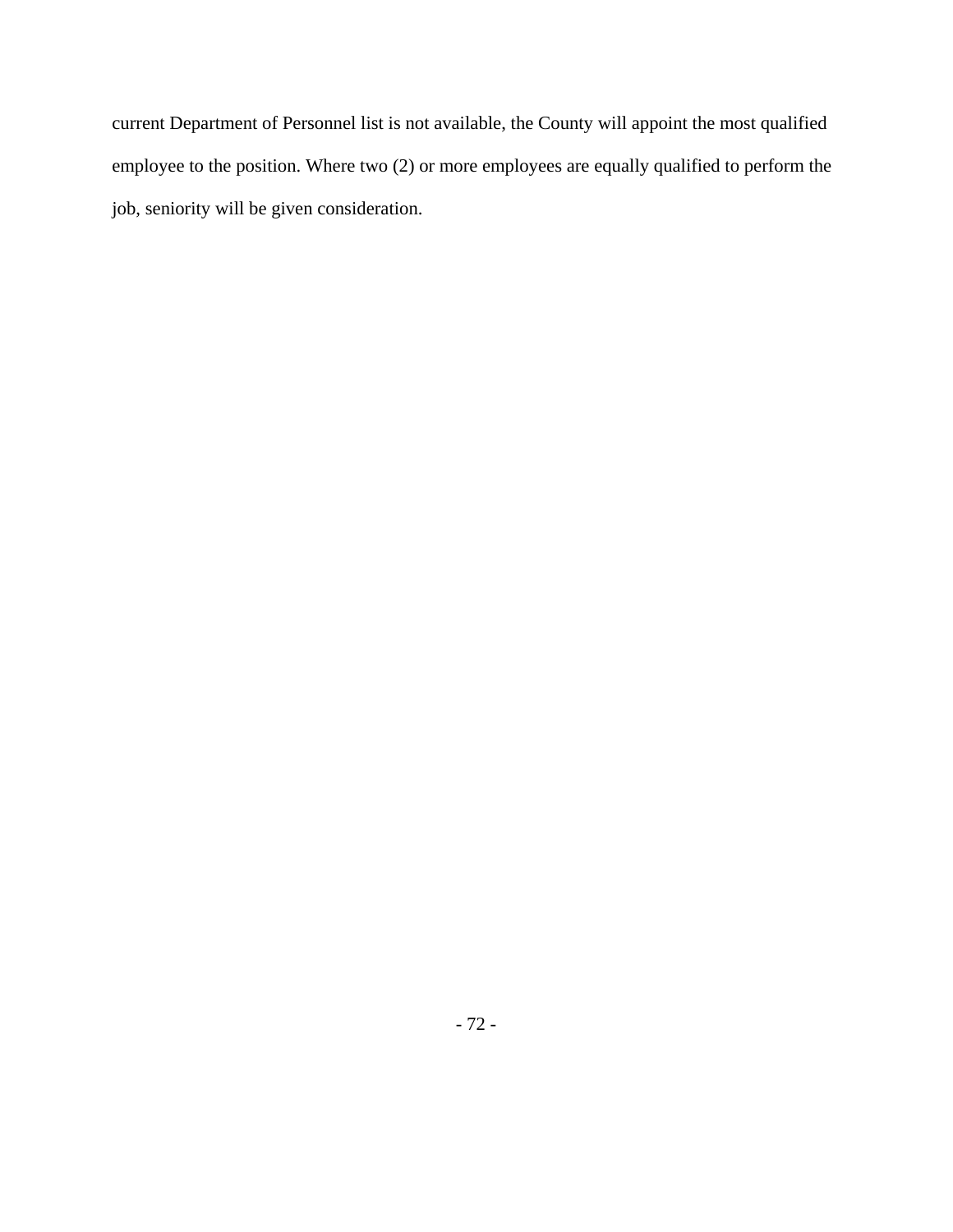#### **CHILD CARE REIMBURSEMENT POLICY**

 **A. The County Personnel Policy on child care reimbursement shall be binding upon the parties upon the following terms.** 

 **The weekly reimbursement for 2009 will be as follows:** 

**a. If the employee's salary is \$18,000 or less per annum the** 

 **reimbursement will be \$40.00 per week.** 

- **b. If the employee's salary is \$18,001 to \$25,000 per annum, the reimbursement will be \$35.00 per week.**
- **c. If the employee's salary is \$25,001 through \$60,000, the**

 **reimbursement will be \$20.00 per week.** 

**Effective 1/1/10, the rates of reimbursement shall be increased by \$10.00 per week for each range as follows:** 

- **d. If the employee's salary is \$18,000 or less per annum the reimbursement will be \$50.00 per week.**
- **e. If the employee's salary is \$18,001 to \$25,000 per annum the reimbursement will be \$45.00 per week.**
- **f. If the employee's salary is \$25,001 through \$60,000, the reimbursement will be \$30.00 per week.**

- 73 -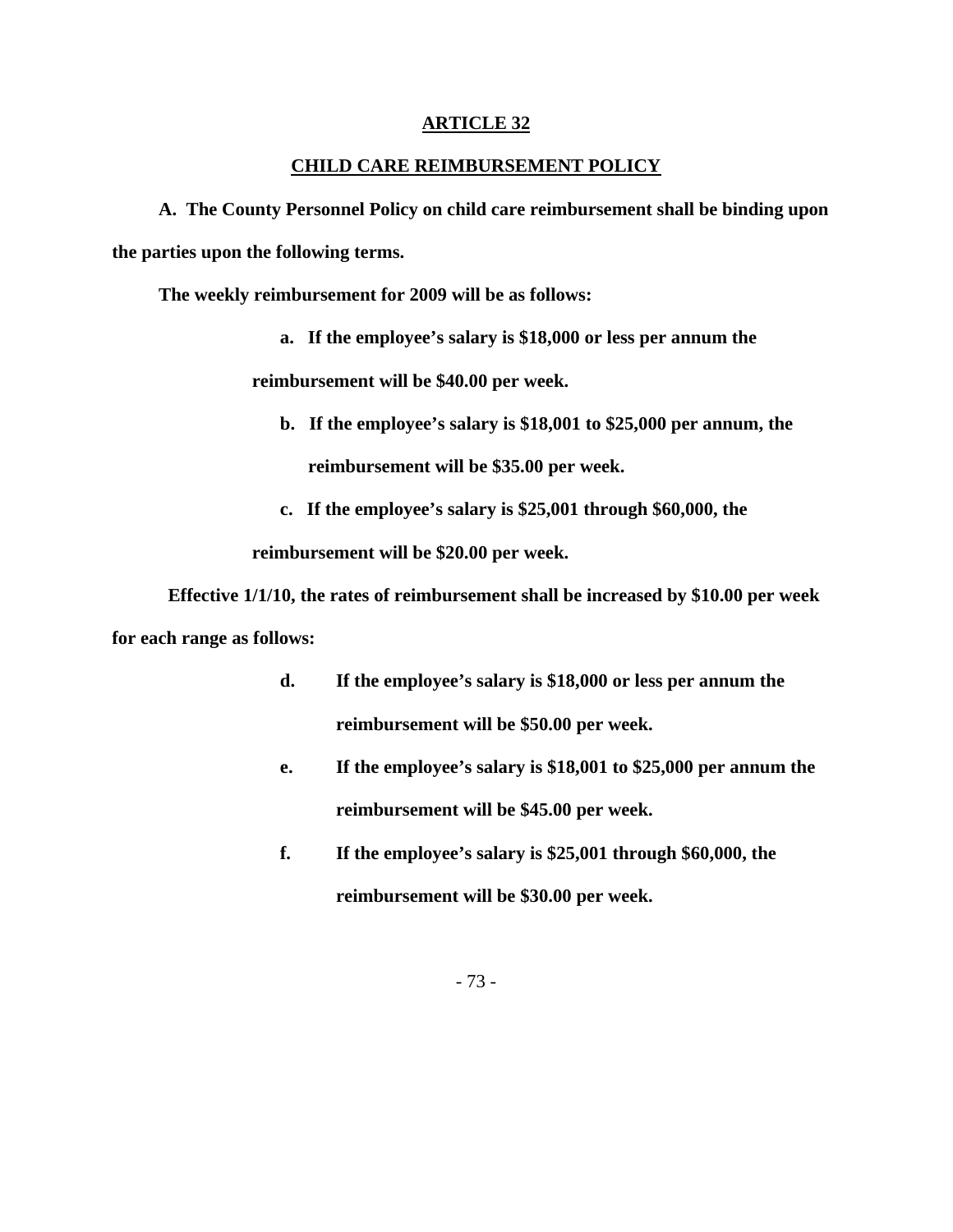## **TUITION AID**

 The Employer agrees to maintain its assistance for employees attending institutions of higher learning in accordance with the policies and procedures established for the Middlesex County Tuition Aid Program, subject to the availability of existing funds.

 Employees will be reimbursed up to eighty percent (80%) of tuition and fees. Maximum reimbursement may not exceed six hundred dollars (\$600.00) per employee during any one twelve (12) month period beginning September 1st and ending August 31st.

- 74 -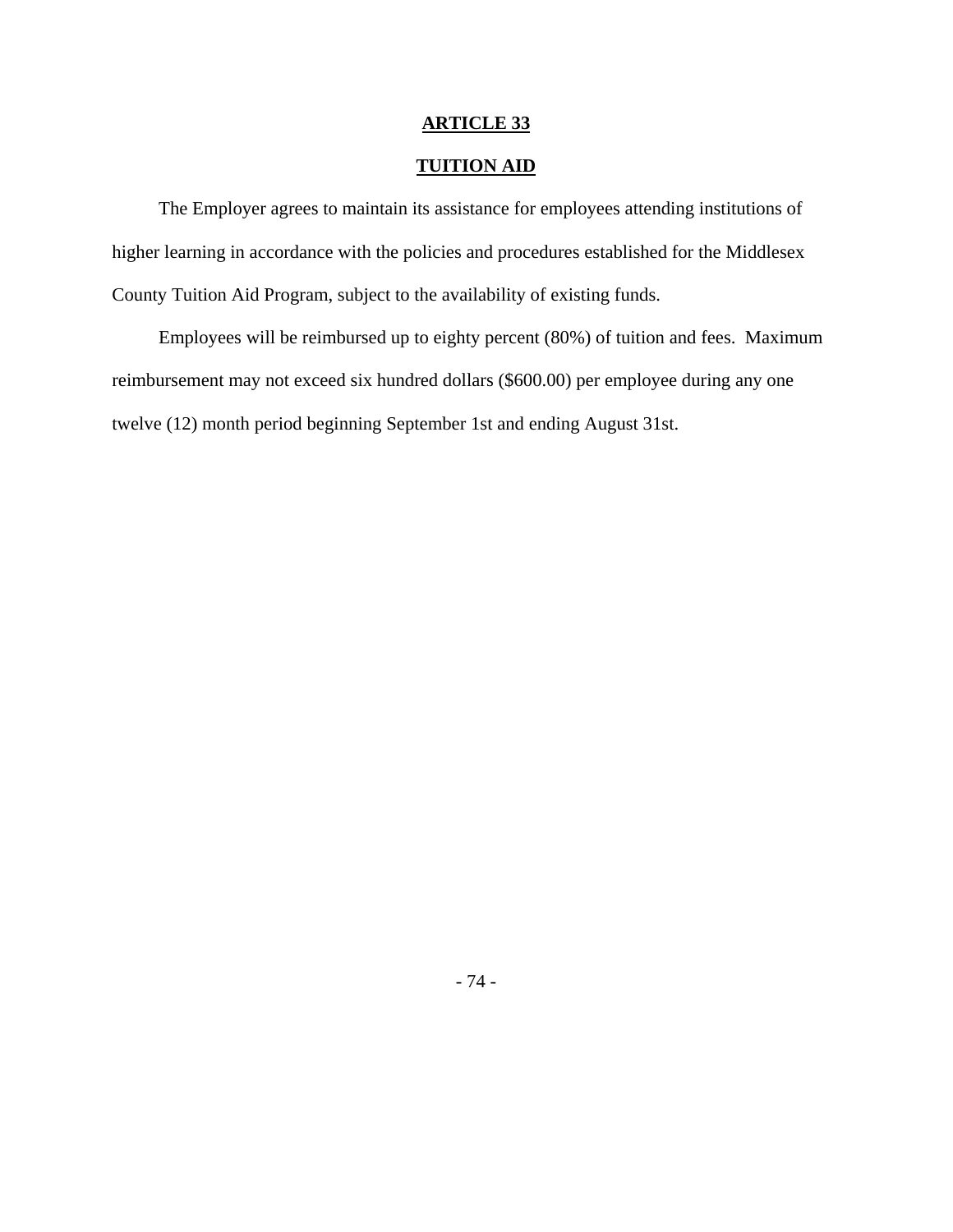#### **JOB POSTING AND VACANCIES**

 A. Employer shall make every effort, when appointing provisional promotions, to select from the job classifications immediately below the position to be filled.

 B. When the Employer creates a new job within this bargaining unit or a vacancy occurs, prior to any public advertisement the Employer shall notify the Union and shall promptly post the job for bid on appropriate bulletin boards. All notices shall contain pertinent information concerning the job, including salary range, and shall remain posted for six (6) working days. Thereupon the bids shall be closed and the job awarded on the basis of ability to perform the job. When two or more employees are equally qualified to perform the job seniority shall be given due consideration.

 C. In the event that a bargaining unit member applies for a vacant position and is rejected or is not chosen from an existing Department of Personnel list, the County upon written request will provide the applicant, within a reasonable time, an oral statement of reasons for not placing said employee in the vacant position.

 D. Current employees shall be given the opportunity to transfer to a new or different shift or job location. All employees requesting and receiving lateral transfers shall receive no loss in pay.

 E. The determination of abilities and qualifications of an employee shall be made by the Employer.

 F. Management shall present to and discuss with an employee, at their request, with and in the presence of the Union representative, the reasons for selecting an employee of lesser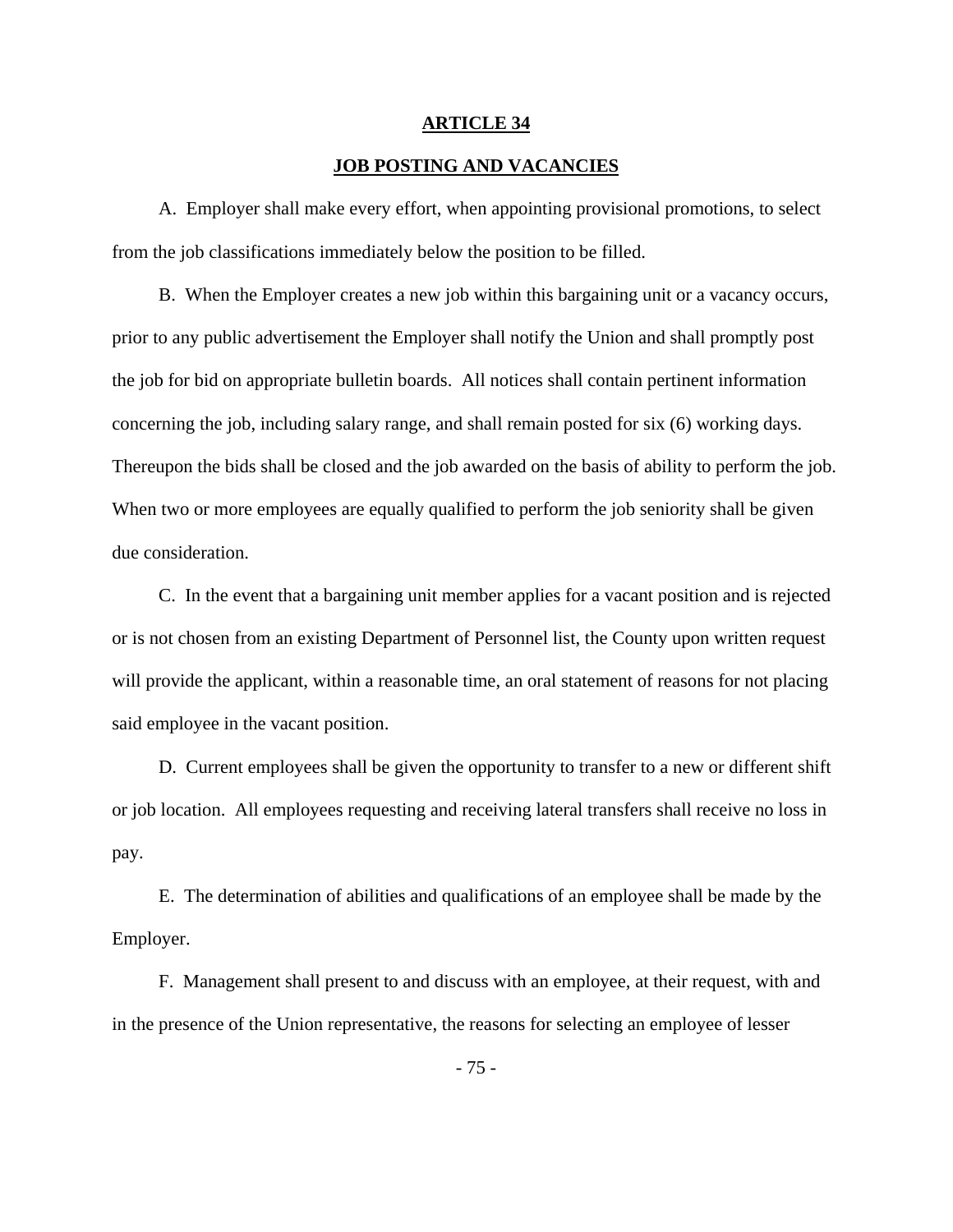seniority.

 G. The County will endeavor to notify the Union within a reasonable period of time regarding vacancies not to be filled.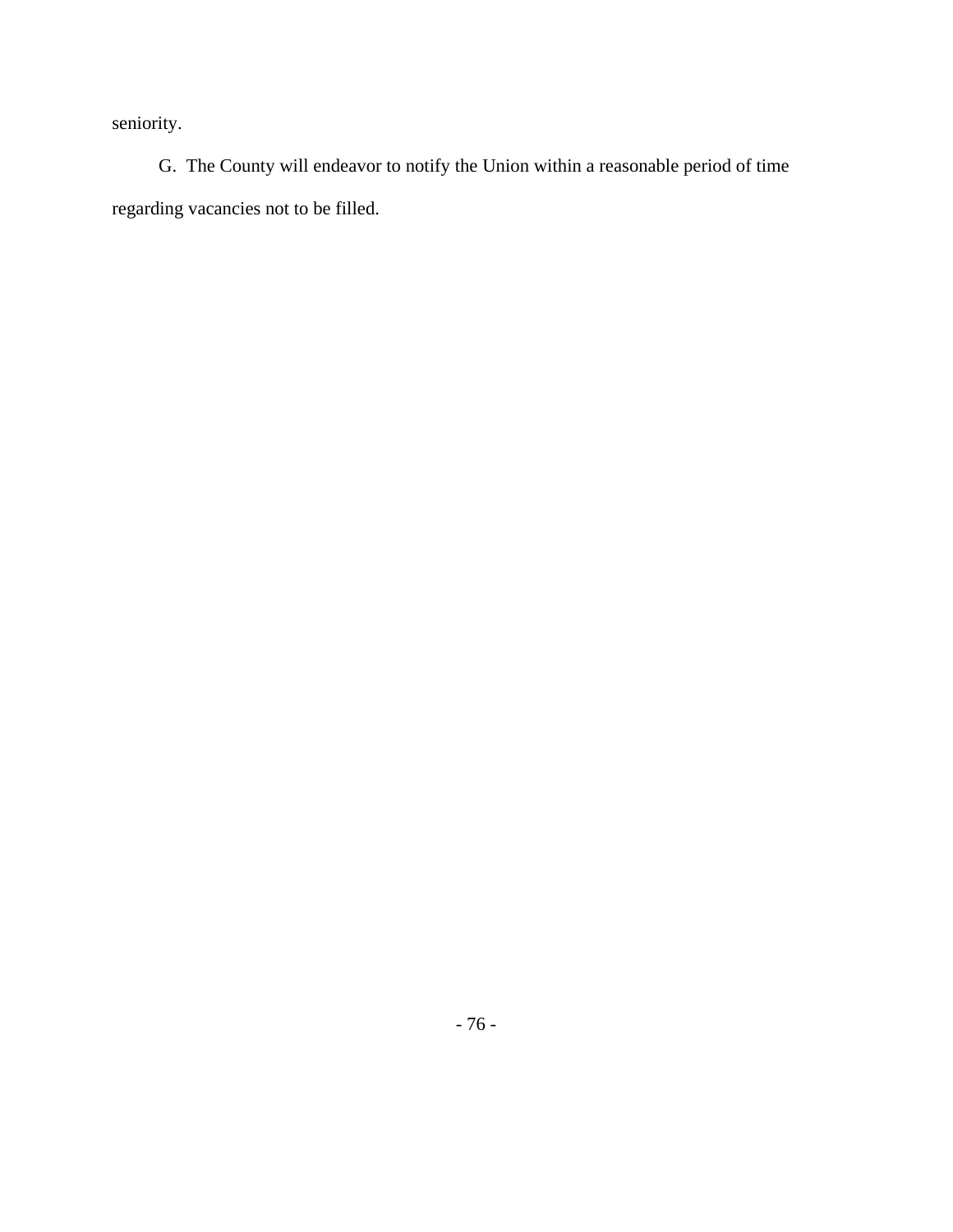# **SEXUAL HARASSMENT**

 The parties will be bound by all the terms and provisions of the Sexual Harassment Policy as promulgated in the County Personnel Policy.

- 77 -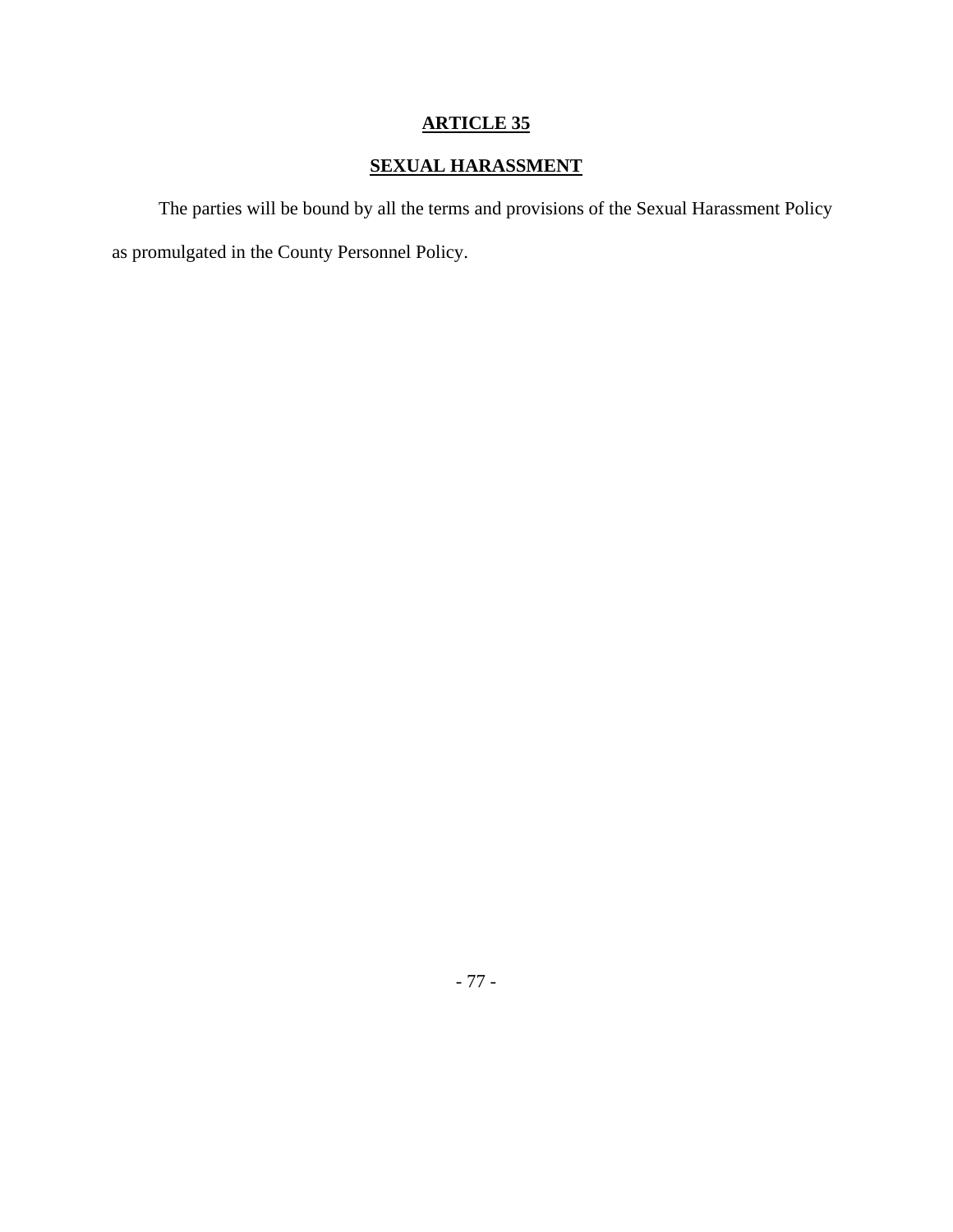#### **COMPUTER/VIDEO WORK STATIONS**

#### A. Video Display Terminals

(1) Training should be provided.

(2) Chairs should be provided that are adjustable in height and the angle of the back support.

 (3) The work station should be designed to provide for independent adjustment of the keyboard height, screen height and position (if available in said equipment).

 (4) Other accessories which are required on an individual basis such as foot and wrist rests, antiglare screens, anti-static pads or spray, etc., should be provided.

 (5) Where practicable, the work station should have direct sunlight shaded, and operators should be seated at right angles to any windows to avoid seating arrangements that have the operator facing the window.

 (6) Where practicable, non-fluorescent lighting should be provided for each work station. All existing fluorescent lighting should be modified to lessen or reduce glare.

 (7) The work space should be free of any potential electrical hazards, including exposed wires or exposed extension cords.

 (8) Break times should be varied for full-time VDT equipment, they should also try to budget for proper furniture to arrive at the same time.

 (9) Upon submission of proof satisfactory to the Personnel Department than an employee is physically incapable from operating a VDT terminal due to injury, disability or pregnancy, the employer should make every effort to assign such employee to appropriate, alternative duties in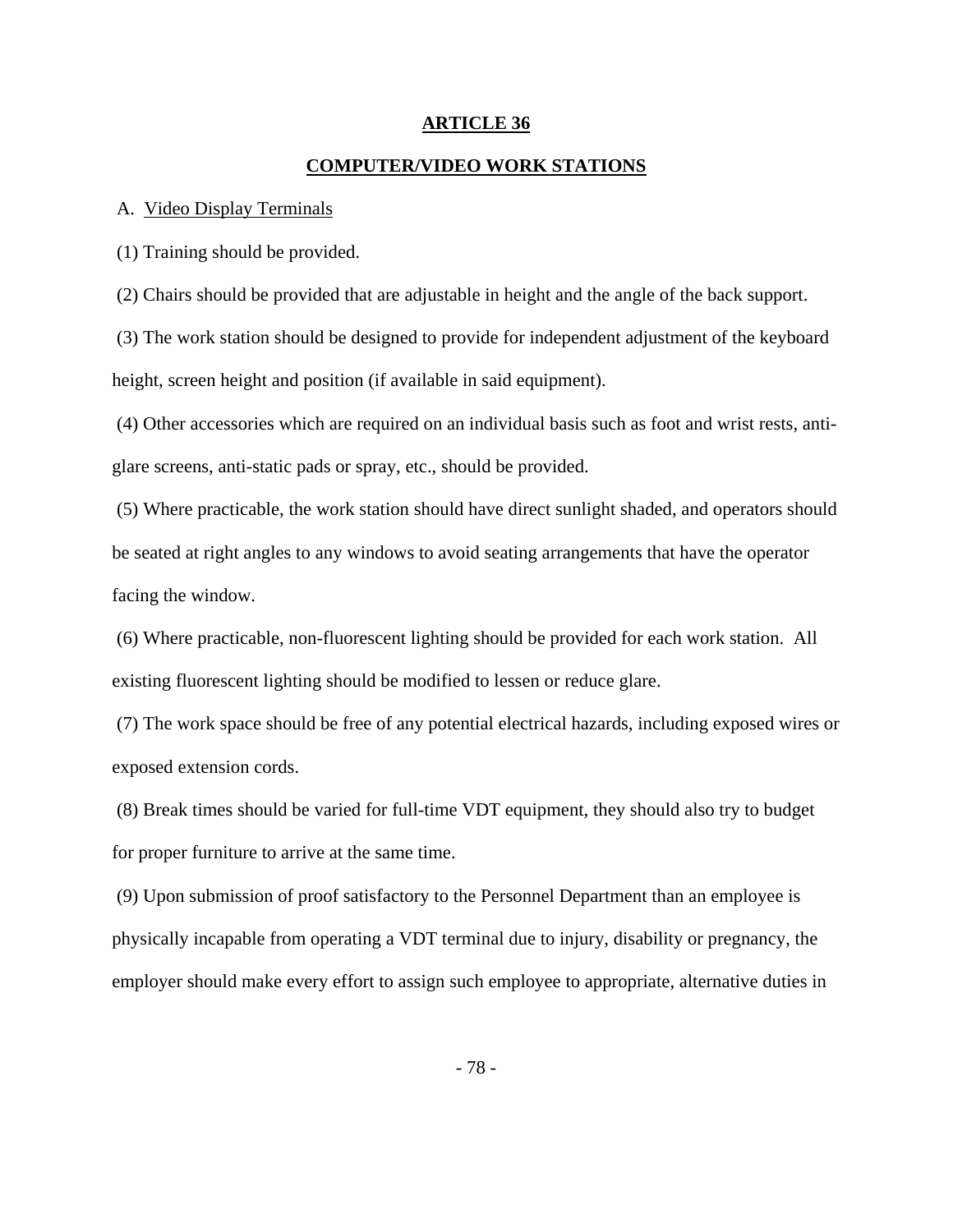the same title for the period of such disability, provided that such temporary assignment shall not exceed one year.

 B. The parties agree that in the event an employee is assigned to a work station requiring utilization of computer/video components it is in the best interest of the County and the employee to provide for the most efficient, user friendly and ergonomically appropriate arrangement of such resources. The County undertakes to exercise its best efforts in providing such a workplace with compatible equipment and furniture. In the event of either incomplete equipment or furniture delivery or other cause if the workstation is defective or its design does not comport with commonly accepted workplace standards the employee and/or the Union representative may bring such complaint to the Department Head's attention either orally or in writing. If the Department Head is unwilling or unable to resolve the problem within two (2) work weeks the employee and/or the Union representative shall refer the matter to the Director of Personnel who will appoint a representative of the Public Property Department to study the matter with the participation of the Union representative. The Public Property representative shall within two (2) weeks of the assignment make a recommendation to the County Administrator who shall promptly render a decision on the matter with notice to the effected employee and Union representative. In the event none of the remedies above resolve the issue the employee/Union may pursue the matter as a grievance under the terms of this contract.

- 79 -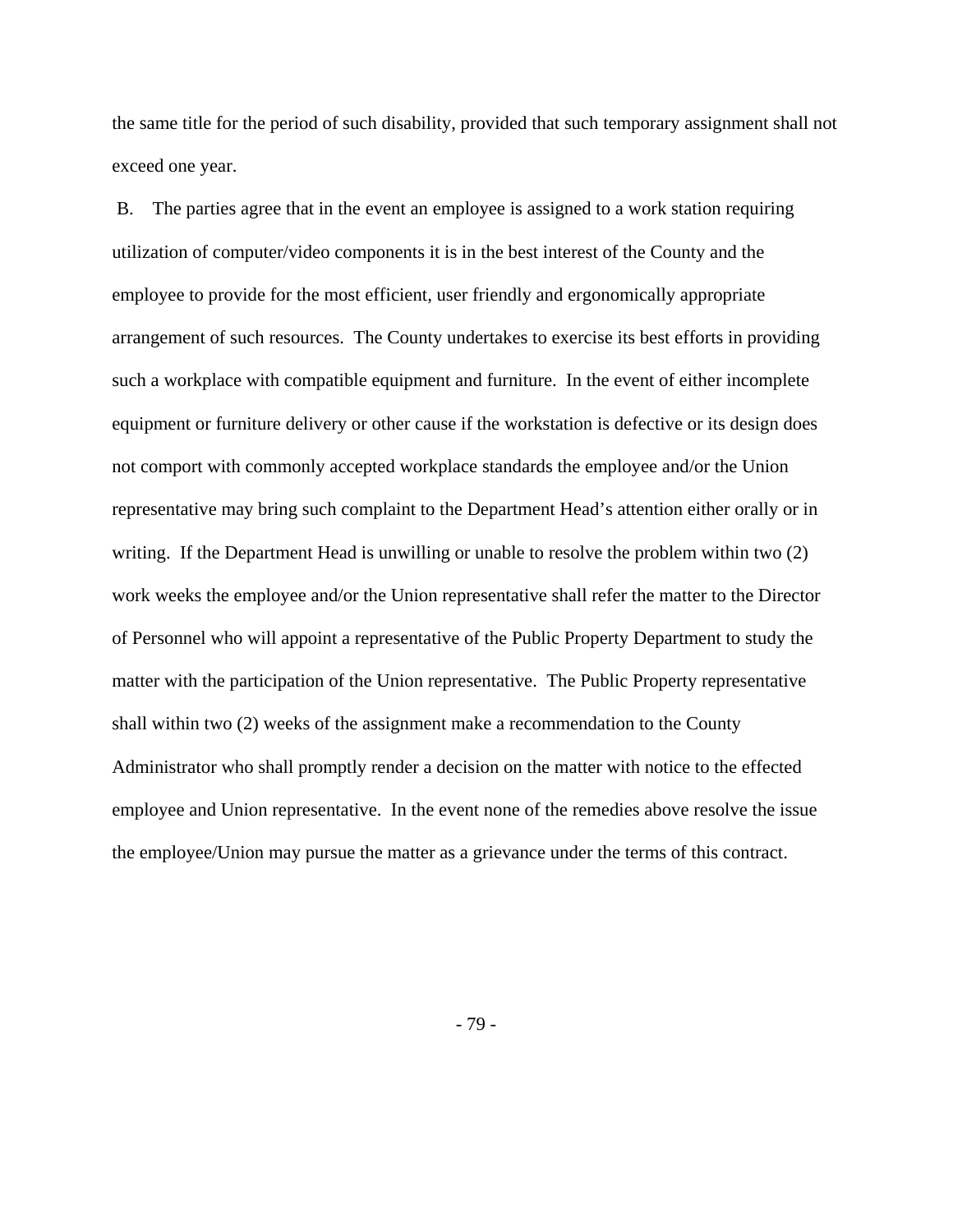# **ARTICLE 37 WMD and Extraordinary Health Emergencies**

A. "**Communicator System" Use on Weekends and Off-Hours**. (1) In view of the events of  $9/11/01$ , and thereafter, concerning incidents

involving Weapons of Mass Destruction ("WMD") (chemical, biological, nuclear, or the like), the threat of a WMD event, and other extraordinary emergencies involving the public health, which events, or credible threats thereof (collectively referred to below a "WMD" event) may require an off-hours response by all employees in this labor unit in the County Public Health Department, as determined by the Director of the Middlesex County Department of Public Health, or designee, (collectively referred to as "WMD response") the foregoing policy and procedures are hereby established.

(2) Upon a determination by the Director of the Middlesex County Department of Public Health, or designee, that all employees in the County Department of Public Health are needed to report-in to assist in dealing with such a WMD event, or the credible threat thereof, the Director or designee, shall cause a call to be placed to each employee in the unit in the County Department of Public Health through the use of the Department's "Communicator System", or its equivalent, and shall thereby direct each employee to report to work, or to take such other action as may be appropriate.

(3) Upon being so called, the employee shall respond by calling in to a telephone number, provided by the Director, or designee, as promptly as is reasonably possible, and absent legitimate extenuating circumstances, within no more thirty (30) minutes after having been contacted by the Communicator System, and each employee shall then report to their assigned location as promptly as is reasonably possible, and absent extenuating circumstances within no more than forty-five (45) minutes after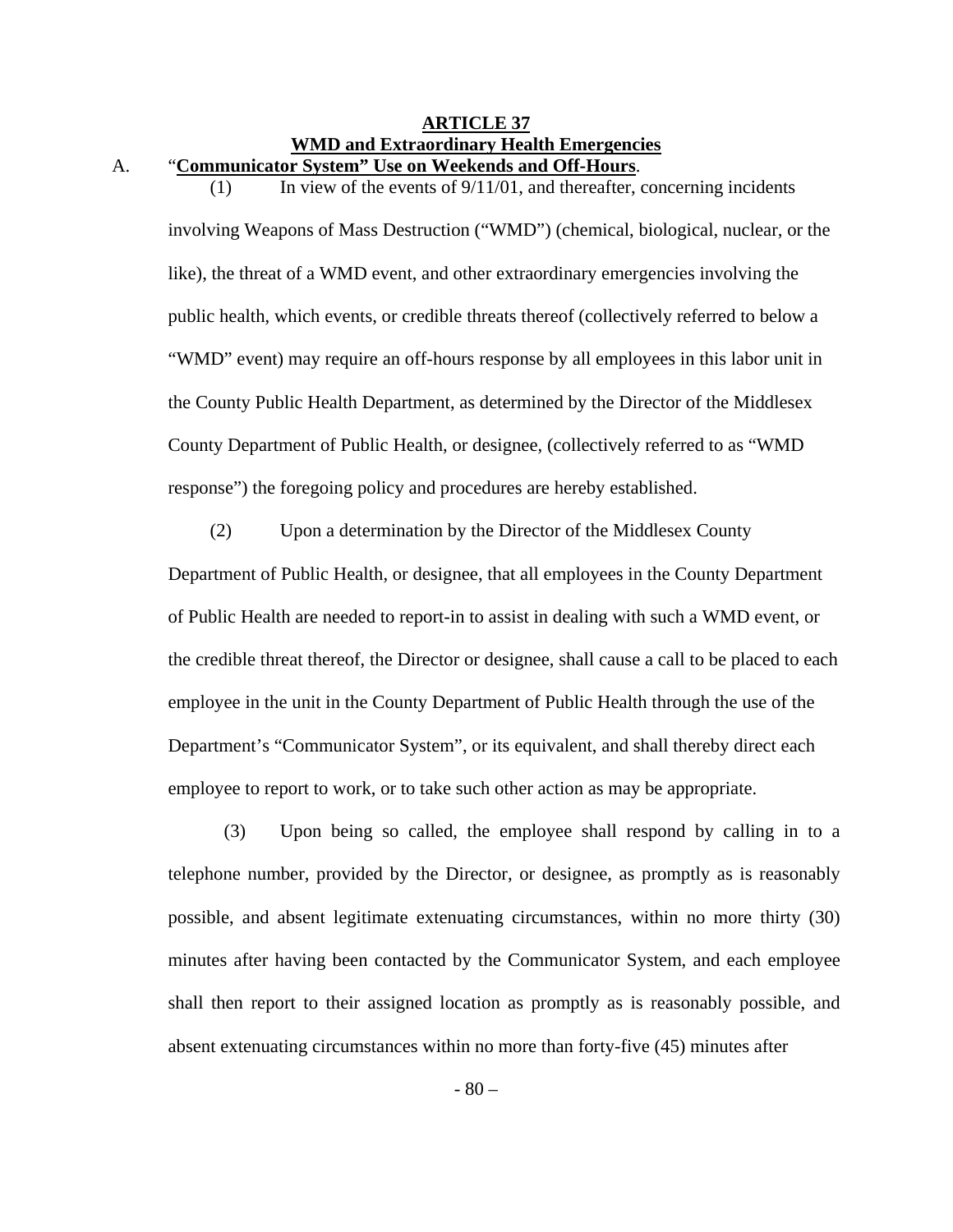having called in.

(4) Employees who respond to the above described "Communicator System" call (hereinafter referred to as "Responders"), within thirty (30) minutes, and then reports in to work where directed within forty five (45) minutes from their response to the call, shall be entitled to a payment of \$100.00 (one hundred dollars).

(5) In the event an employee fails to respond by calling in without good cause, or calls in but fails to report as directed without good cause, discipline may be imposed.

(6) As technology is implemented by management to upgrade the foregoing, the utilization and affect of such advancements on the employees' terms and conditions of employment shall be negotiated between the parties in order to maximize response time and make the Department more efficient.

(7) In order to provide reliable and efficient communication, the Director of Public Health or designee, may test or replace the device used to contact responders without incurring or invoking the contractual obligations of an "Event Response". Written notice to the union and responders shall provide the date, time and duration of any test, upgrade, replacement or change of procedure.

#### **B. Hold Over and Call Backs.**

(1) Due to the events of 9/11/01, in the event of an actual or credible threat of a WMD events, the County, the Director of the Department, or designee, shall be entitled to hold over all employees in this unit within the County Department of Public Health who are at work, or to call them back whenever needed, and to require them to work for such periods of time and pursuant to such schedule, or schedules, as the Director of the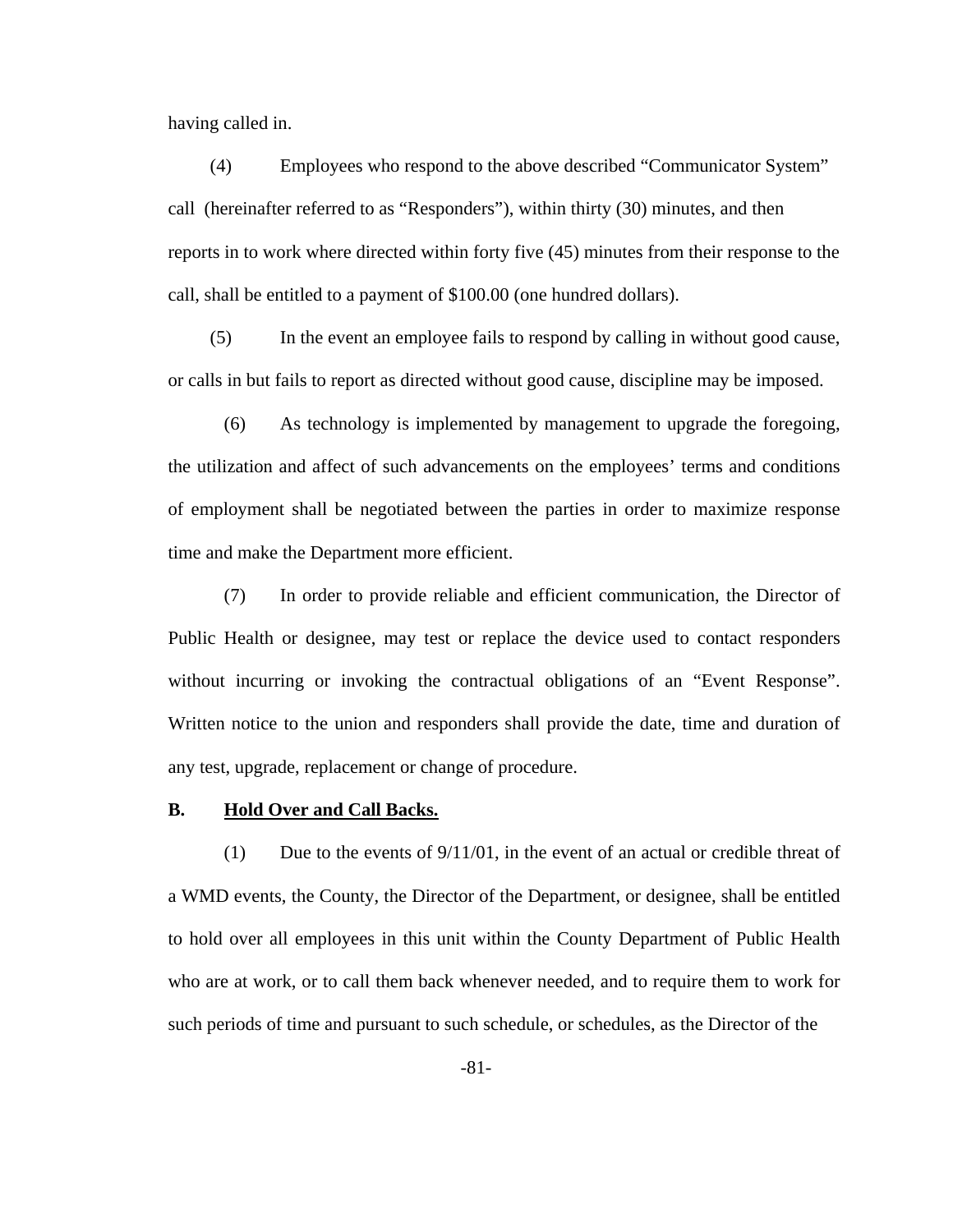Department, shall set to meet the needs of the emergency, the public, the Department and the County.

(2) Responders shall also be paid for responding outside their normal schedule of work at the rate of pay, pursuant to Union Contract's relevant provisions. County Personnel policies shall remain in effect during a WMD event

#### **C. Waiver/Appeal Procedures**

(1) Any Health Department employees who has a bona-fide reason to be exempted from this policy on grounds including, but not necessarily limited to: (1) serving as the sole caregiver for parent, spouse, child or other immediate family member residing in their household, who is an invalid, or otherwise is unable to care for themselves; or (2) has a verifiable medical condition that would cause a serious threat to their health if compelled to respond beyond their regular work schedule; or (3) has other good cause.

(2) An employee may seek and receive a full, or limited, waiver from the requirements of this emergency provision upon promptly submitting a detailed written request for such waiver as soon as is practicable to their Department Head, or designee.

(3) A written decision on the request for a waiver shall be provided to the employee within no greater than five (5) business days from receipt of a written waiver request, provided that the employee's request is properly documented with the necessary and appropriate certification from a medical care provider or other verifiable source or sources, if applicable.

(4) The Director, or designee, shall inform the employee in writing, within five (5) business days from receipt of the written request for a waiver, that the request is

-82-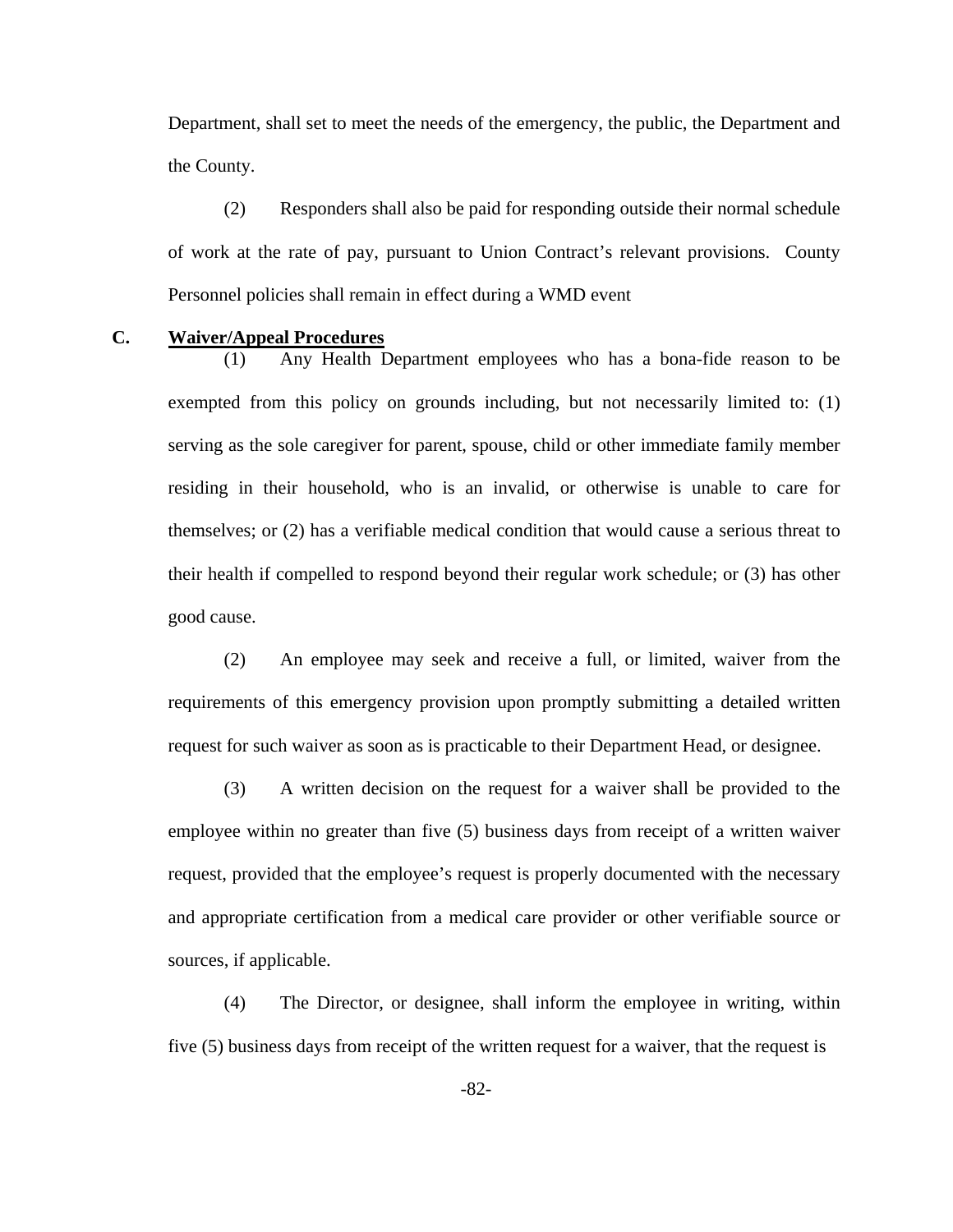granted, denied, or incomplete, on specified grounds and the employee shall have the opportunity to cure the deficiency or deficiencies.

(5) If any deficiency is not cured, then the request shall stand as being denied. If the deficiency is cured, then the Director, or designee, shall issue their written decision within five (5) business days thereafter.

(6) Approvals and denials are subject to reconsideration and reversal if the employee's circumstances change, or additional facts are discovered that would either qualify, or disqualify, or modify, a waiver.

(7) An employee granted a waiver must promptly inform the Department Head, or designee, in writing of any material change in any of the circumstances upon which their waiver request was based. A failure to do so may result in discipline, loss of waiver, or both.

(8) An employee who has been denied a full or partial waiver may reapply in writing for a waiver based upon changed circumstances, or based upon new grounds, which must be set forth in detail in their request.

(9) Requests for a waiver shall be made as soon as circumstances for one exist, if the employee intends to seek a waiver in the event of an emergency, and requests must be renewed for each new calendar year for which it is sought.

(10) Delay in submitting a timely request for a waiver due to a condition or circumstance that has existed for some time, either once an emergency has come into existence, or prior to an imminent emergency arising, shall be viewed with disfavor and may serve as a ground to deny a waiver request.

-83-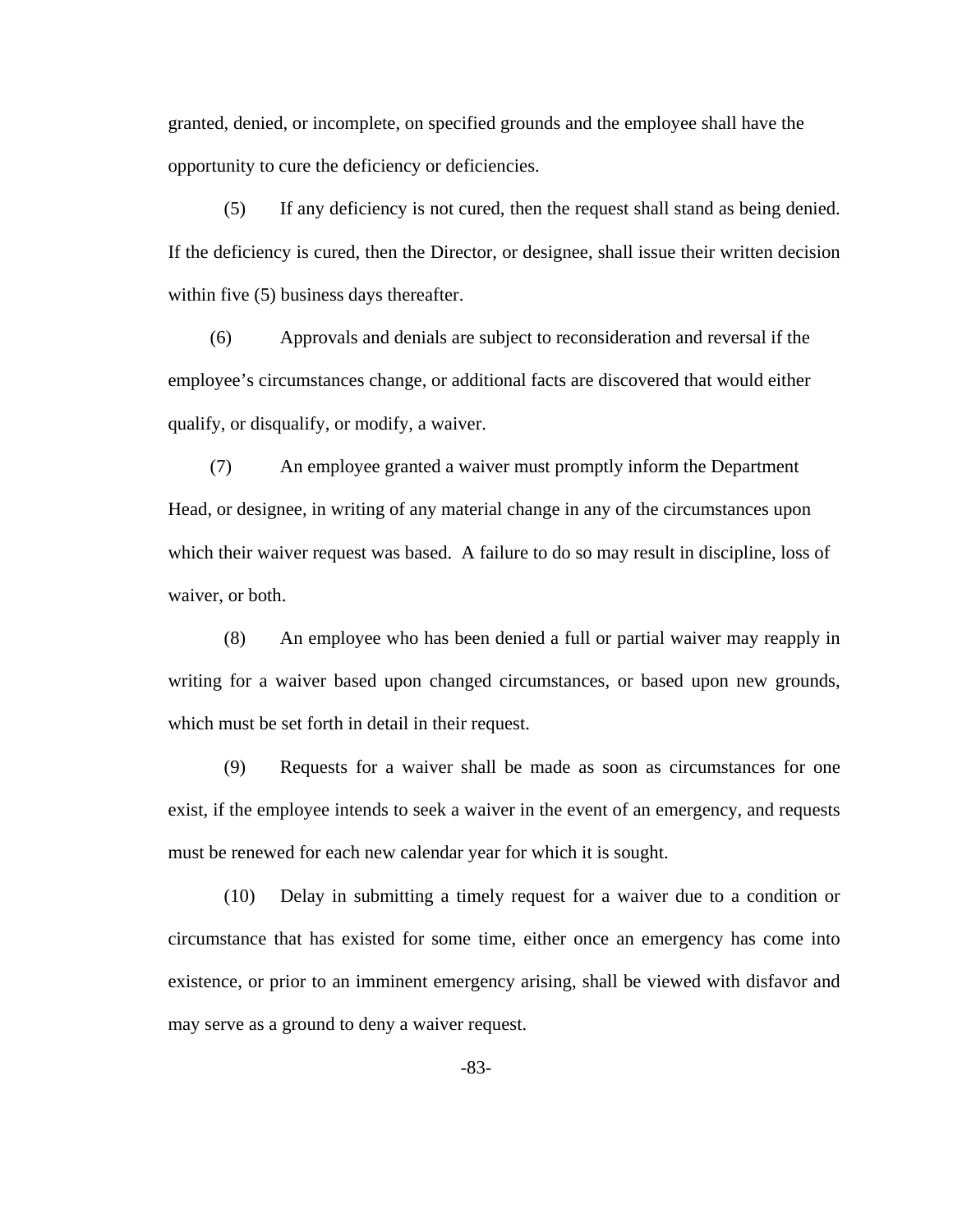(11) By January 1 of each year, a waiver request must be submitted, in writing, by the employee with the Director of Public Health, or designee, and shall not be denied unreasonably. Emergent situations in filing for a waiver will be handled on a case-tocase basis.

(12) Employees denied a waiver may appeal, in writing, to the Director of Personnel, within five (5) business days from their receipt of their denial.

(13) The refusal or failure of an employee to work in an WMD event or to come back to work, when so directed, may result in discipline, absent bona fide good cause.

(14) Employees on authorized vacations, or out on authorized leave, or who have been certified by a medical provider to be unavailable, shall be exempt from discipline if they are unable to return to work when requested to do so.

(15) Employees who fail, or refuse, to make themselves available to work offhours for emergency events covered by this Article when they either are at home, or otherwise not at work, may lose their privilege of having a County vehicle off-hours. The reason employees are permitted to take a County vehicle home is to facilitate their being available if called for an emergency.

(16) Responders shall have an eight (8) hour rest period during each twentyfour (24) shift but may offer to work for additional fixed periods of time in a twenty-four (24) hour shift, which the Director, or designee, may accept or not accept, without any adverse consequence to the employee, or employer.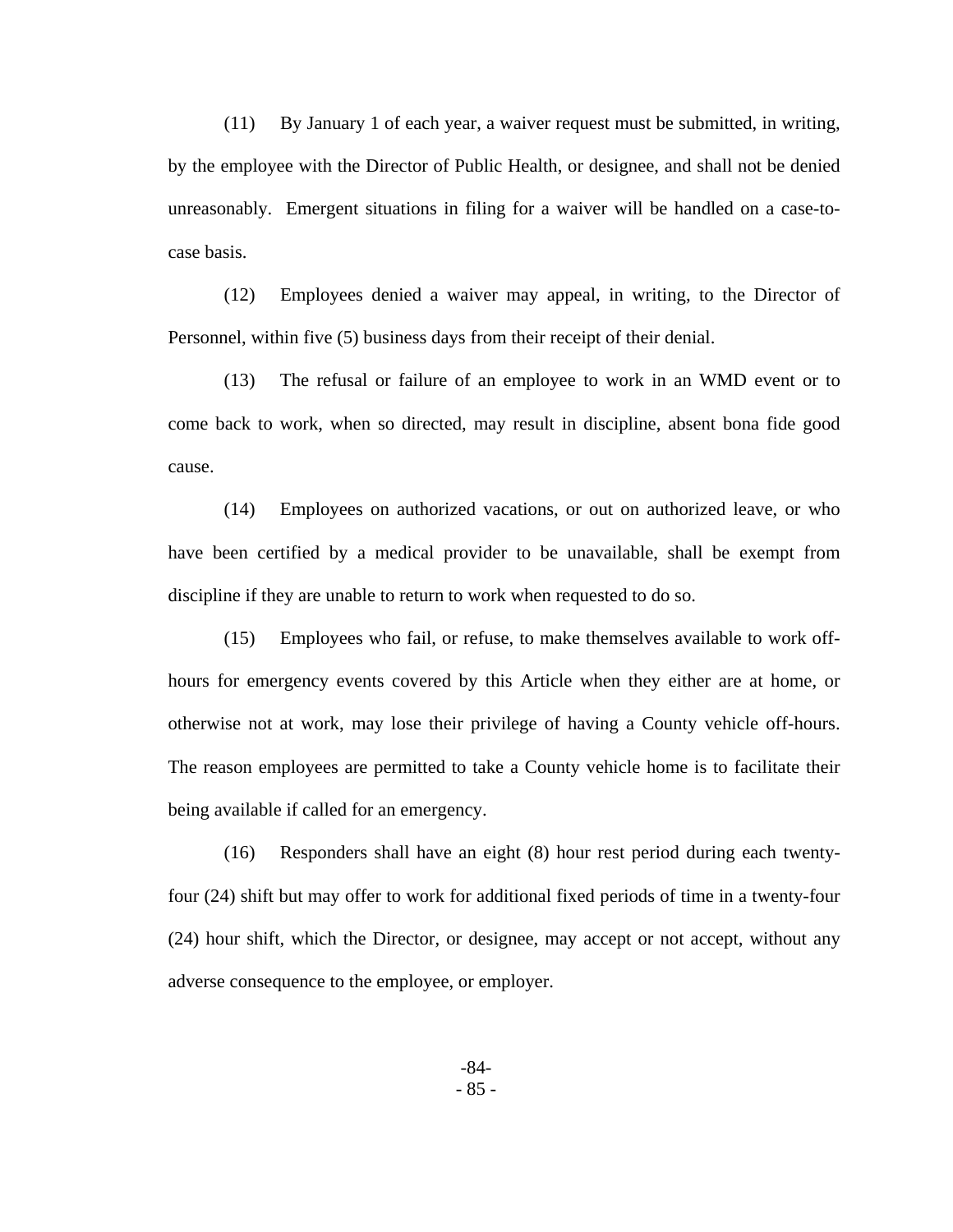#### **FULLY-BARGAINED AGREEMENT**

 A. This Agreement is the complete and final understanding of the parties encompassing all bargaining issues which were or could have been the subject of negotiations. During the term of this contract neither party may be required to negotiate with respect to any matter not covered by this contract whether such matters were within the knowledge or contemplation of either or both parties at the time of the execution of this contract.

B. The annual base salary increase and performance incentive for calendar year 2010 shall be retroactive to January 1, 2010, and the following amendments to the expired labor agreement between the parties hereto shall be prospective from the date the County Board of Chosen Freeholders approve the labor agreement by formal resolution of the Board: prescription co-pay, meal reimbursement, out of title pay, child care reimbursement, proportional paid leave time for jury duty leave and bereavement leave time for part time employees working at least 20 hours per week after two continuous full years of part time employment, notices of minor disciplinary action, payment of unused sick time upon death of a county employee prior to retirement, assigned county cars.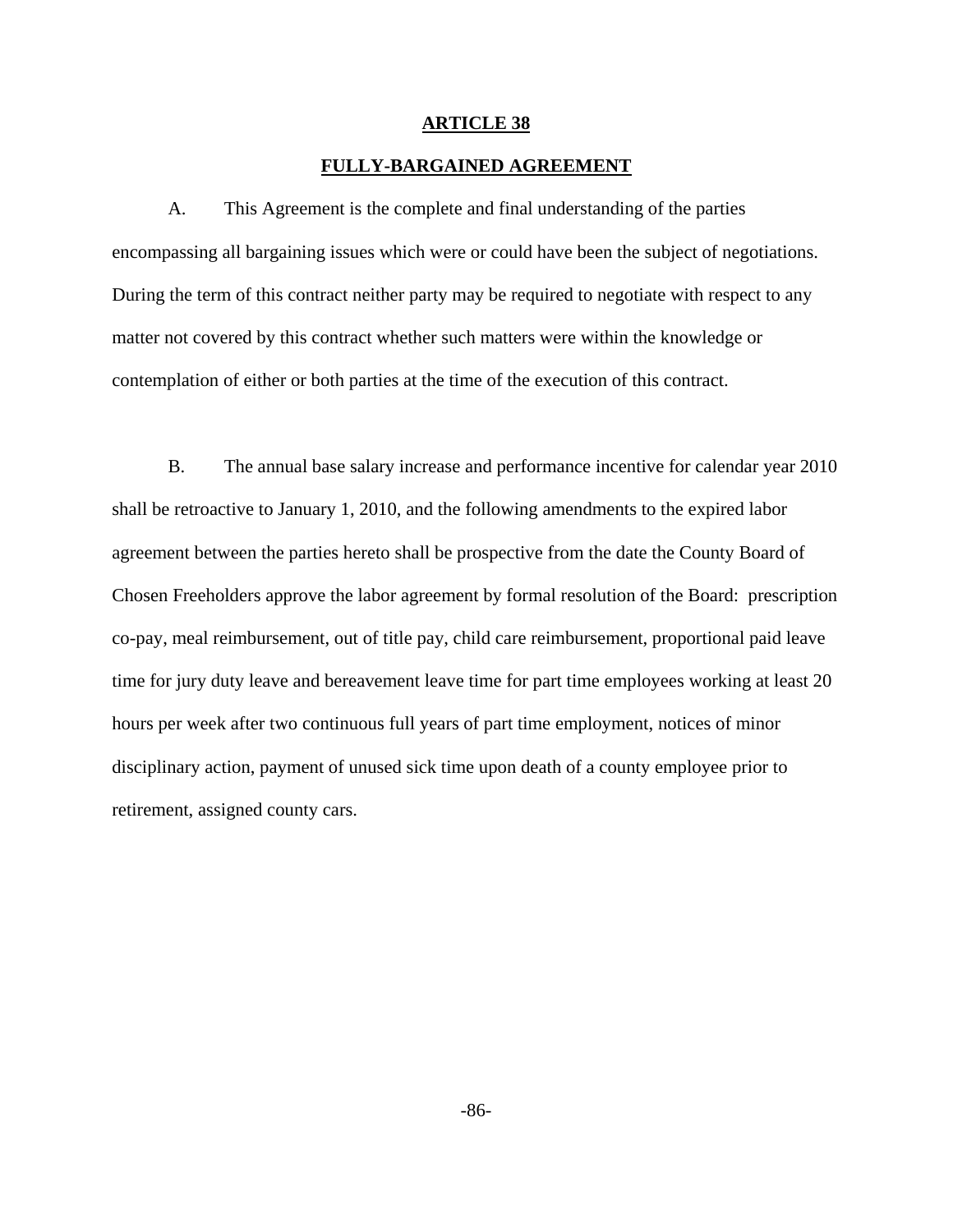## **DURATION**

 A. This Agreement shall be in full force and effect as of the date of signing and remain in effect to and including December 31, 2012. This Agreement shall continue in full force and effect from year to year thereafter, until one party or the other gives notice in writing at least one hundred and twenty (120) days and no more than one hundred and eighty (180) days prior to December 31, 2012.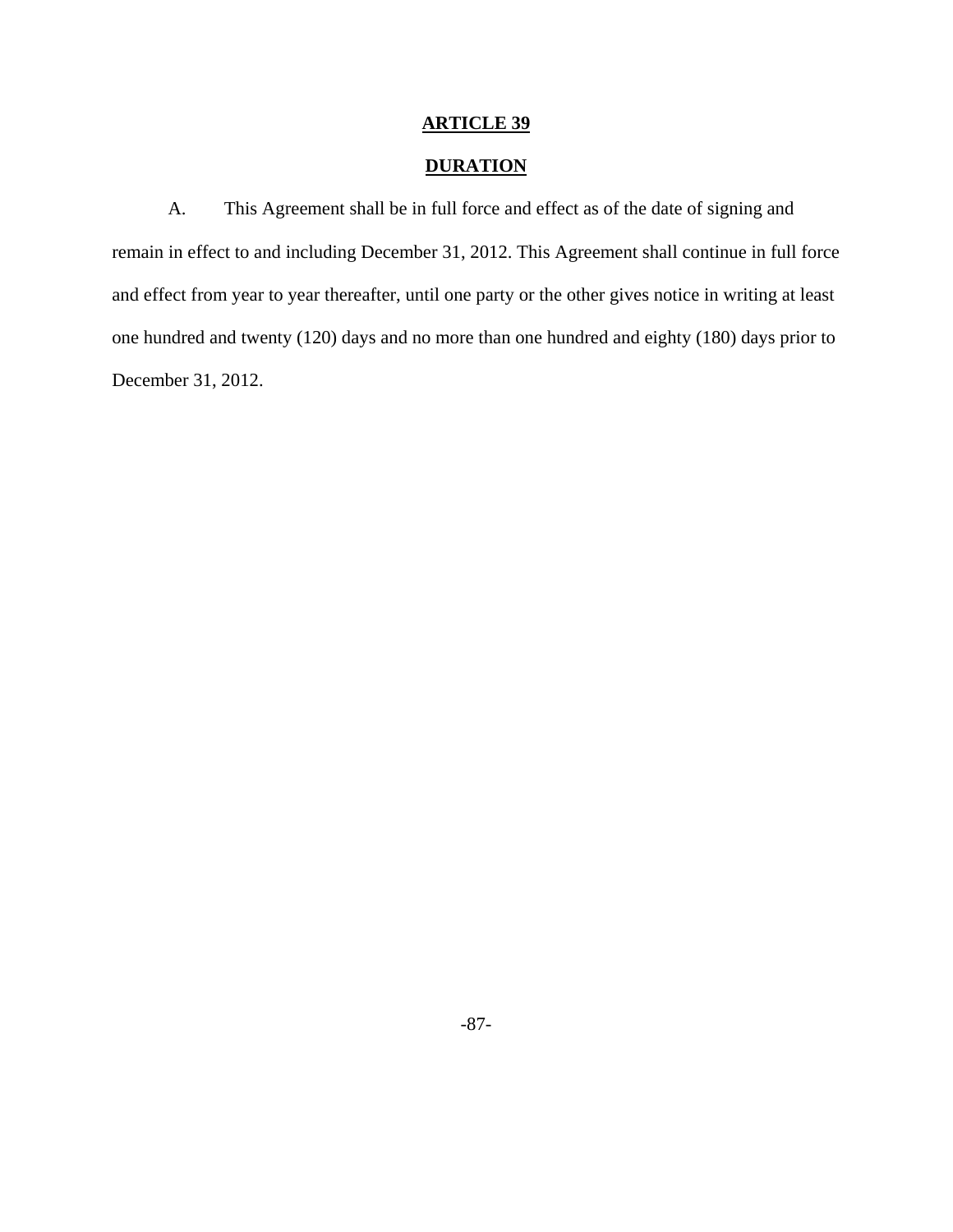IN WITNESS WHEREOF, the parties hereto have caused these presents to be signed by

the parties and caused their proper corporate seal to be affixed the day and year first above

mentioned.

 $\overline{a}$ 

 $\overline{a}$ 

 $\overline{a}$ 

SIGNED, SEALED, AND DELIVERED

IN THE PRESENCE OF:

AMERICAN FEDERATION OF STATE, COUNTY, AND MUNICIPAL EMPLOYEES LOCAL #3841

Union President

Margaret E. Pemberton Christopher D. Rafano, Director Clerk of the Board<br>
Christopher D. Rafano, Director Clerk of the Board Board of Chosen Freeholders

Approved as to form and legality:

Eric M. Aronowitz, Esq. First Deputy County Counsel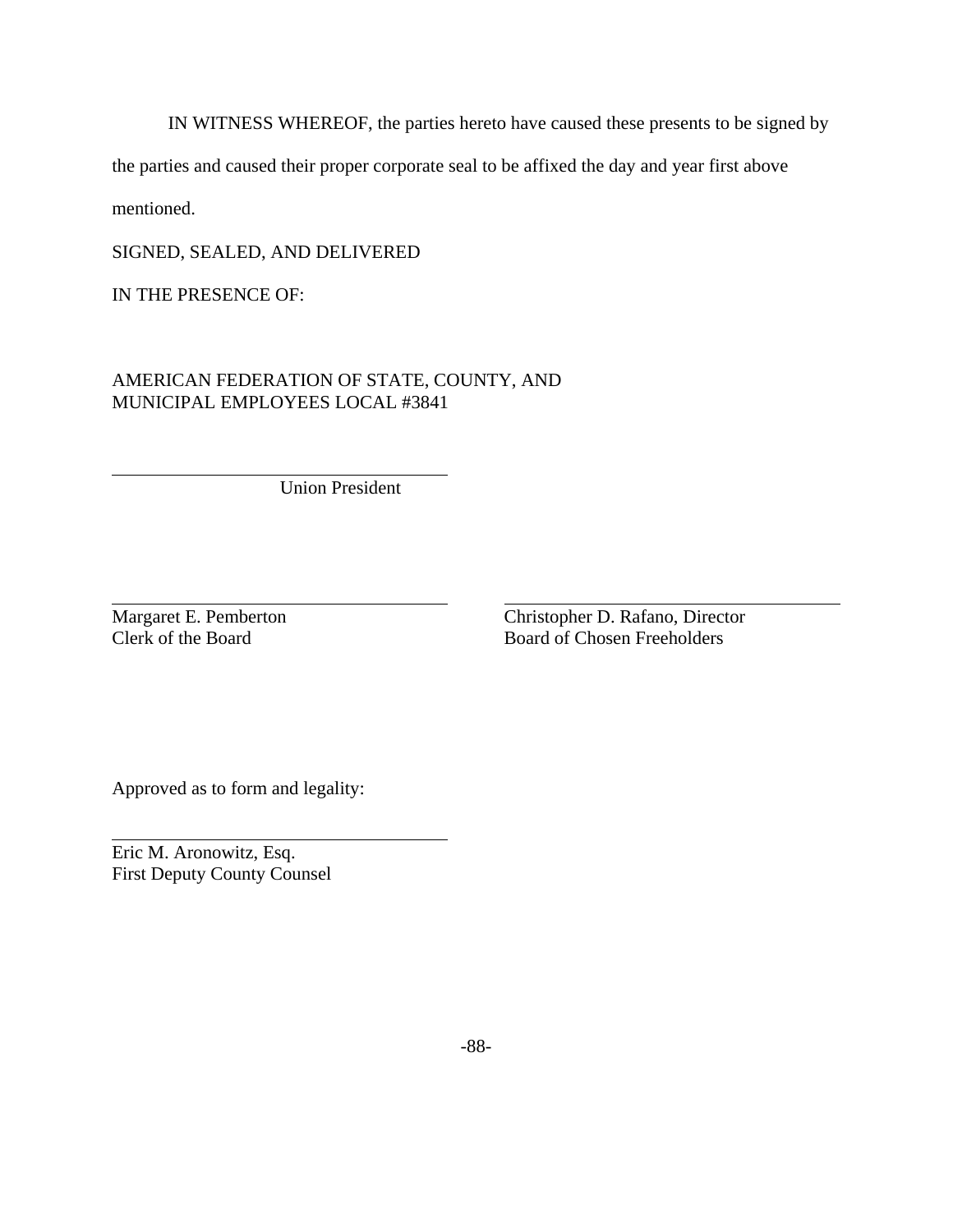#### **APPENDIX "B"**

#### **COUNTY EMERGENCY CLOSING POLICY**

1. EMERGENCY DECLARATION: The policy applies when all or part of County operations are shut due to an official declaration by the Office of the County Administrator. Official announcements will be carried on (radio stations) WCTC (AM) or WCBS (AM) and information can be obtained by calling 745-5695.

2. ESSENTIAL v. NON-ESSENTIAL: When there is an emergency shut-down declared by the County Administrator, the County shall determine the manning requirements of essential personnel. Each department head may determine a list of essential positions in advance of any such emergency, but it remains in the discretion of the County to determine additional essential personnel depending upon the circumstances of a particular emergency shut-down.

3. RESTRICTION ON PAID TIME OFF: In an emergency shut-down, essential personnel will not be permitted to utilize paid time off (including personal and sick days) without the express approval of their department head.

4. PREMIUM TIME: Essential employees will not be paid premium or any additional compensation merely due to the fact that they are required to work during an emergency shutdown. However, other collective bargaining agreement provisions, which apply independent of emergency shut-down situations, will continue to be enforced. It is the policy of the County that employees whose positions are deemed essential shall be required to work during emergency shut-downs as part of their duties as a County employee.

5. NON-ESSENTIAL EMPLOYEES: Non-essential employees ordered not to work as the result of an official emergency shut-down of all or part of County operations shall receive regular

-92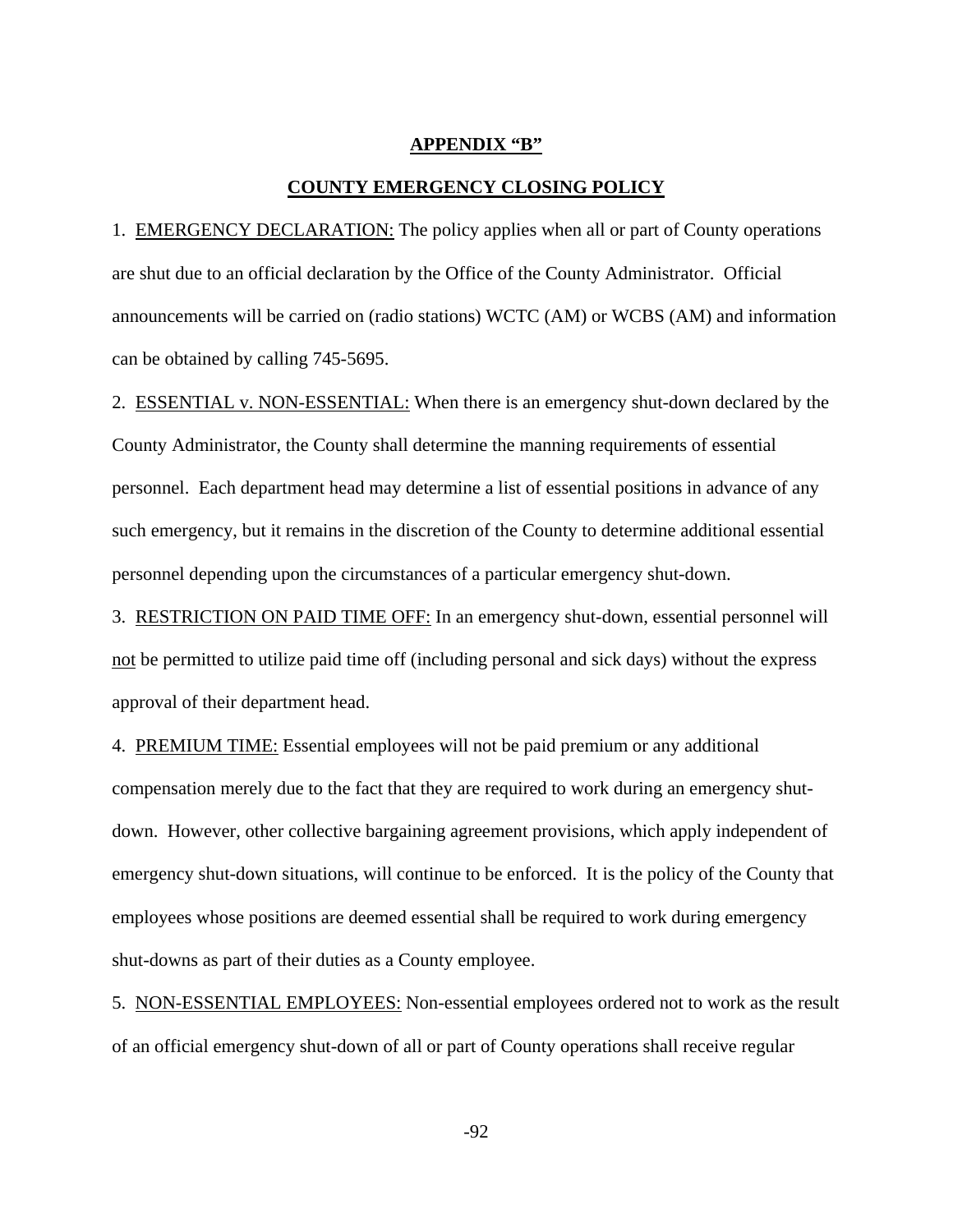compensation for the period of the shut-down not to exceed eight hours regular pay, irrespective of the length of the shut-down. Such limitation is subject to extension in the discretion of the Board of Chosen Freeholders.

6. The County's policy with regard to inclement weather is hereby reaffirmed: it is not the policy of Middlesex County to shut-down merely because of inclement weather conditions. Absent declaration of a state of emergency by County Administrator, all employees will continue to work as in the case of a regular business day.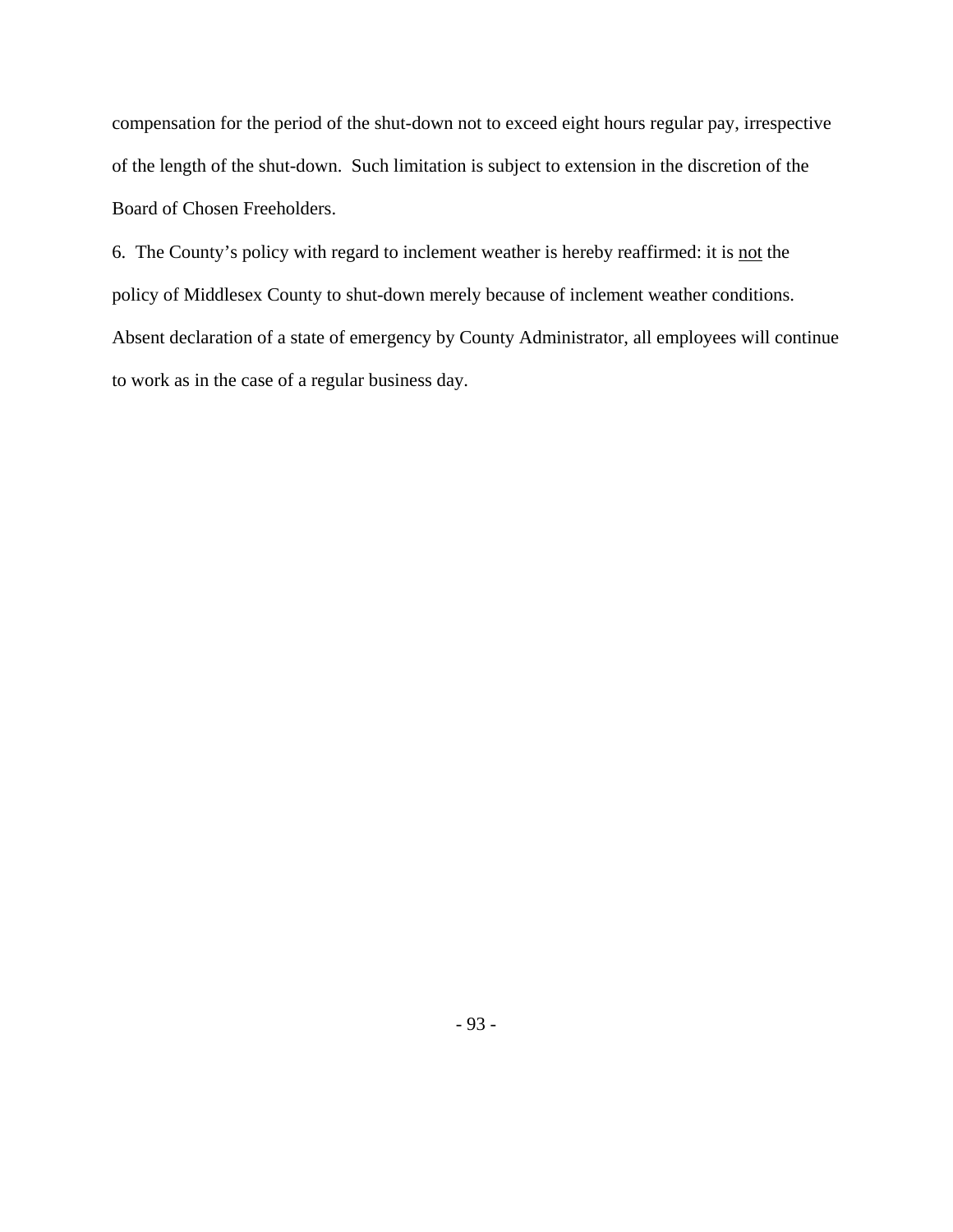#### **APPENDIX "C"**

#### **SICK LEAVE VERIFICATION**

 This provision will apply to sick leave as described in Article 8, Paragraph "N" of this contract. Paid Sick Leave must not be used for purposes other than those permitted by law. An employee on sick leave is being paid by the County and, for that reason, the County may impose certain restrictions on the employee during the employee's scheduled shift. The purpose of this policy is to provide the County with the means to verify that an employee is not using sick leave for other than its intended purpose. The following rules shall apply for the verification of sick leave:

1. The employee must call in at least 2 hours before the start of the scheduled shift.

2. The employee must advise of the nature of the illness.

3. The employee must advise of the expected duration of the illness.

 4. It shall be the responsibility of the employee to be accessible by telephone at the employee's residence for the duration of the employee's shift.

 5. If the employee is not to be at home during sick leave, the employee must so notify, in advance, the employee's supervisor (or their designee) of (a) the address of where the employee will be; (b) the times the employee will be there; (c) a telephone number at which the employee will be personally accessible and (d) the reason for leaving the home.

6. In the case of doctor visits (and to pick up medication), the employee shall advise their supervisor (or supervisor's designee), in advance of the visit, of the name of the doctor, the doctor's telephone number, and the time of the scheduled appointment. The employee must

- 94 -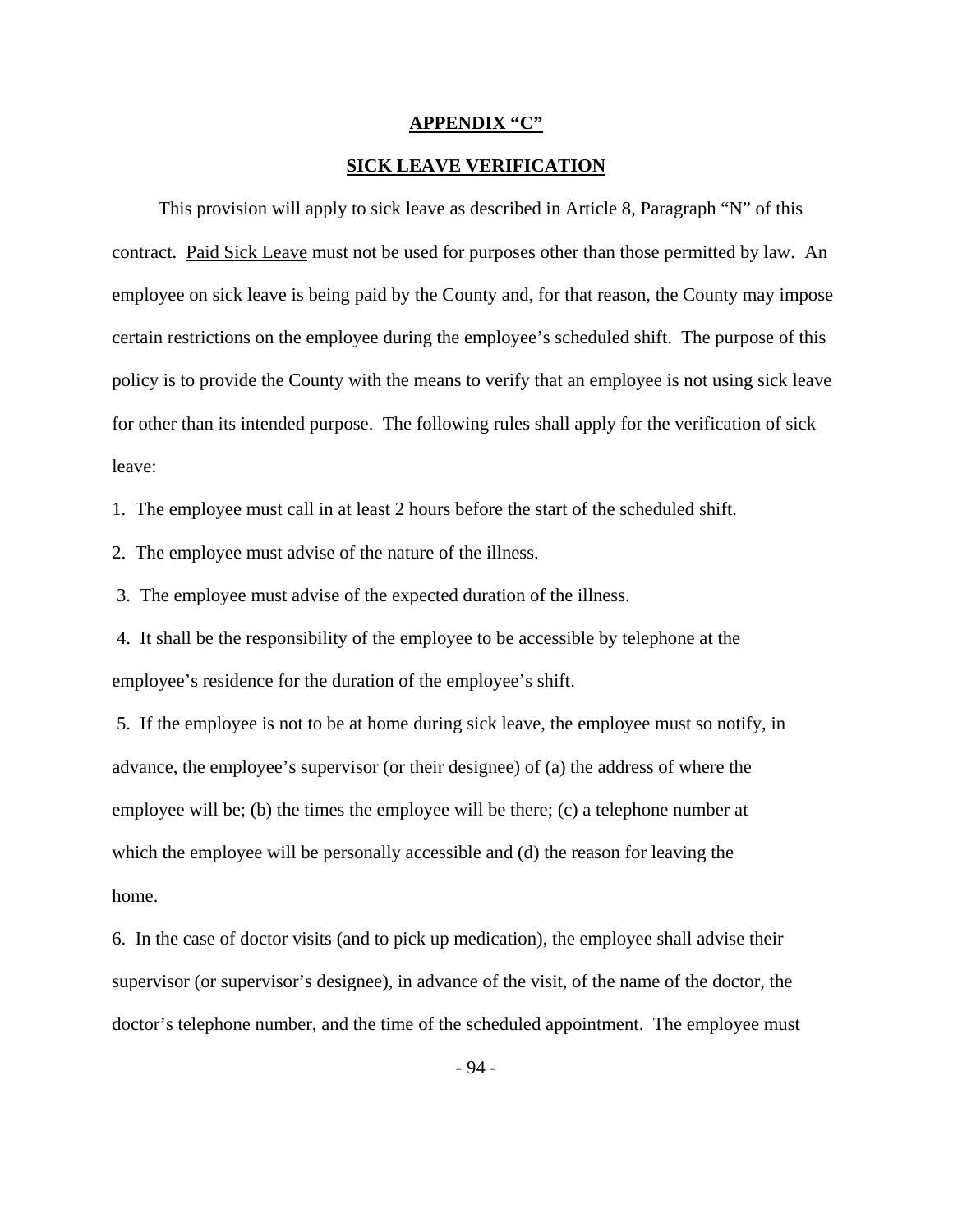contact the supervisor when employee returns home.

 7. The County, in its discretion, may choose to verify sick leave through home visits or telephone contact. IT IS THE RESPONSIBILITY OF THE EMPLOYEE TO COME TO THE TELEPHONE PERSONALLY. An employee is not permitted to use a beeper or answering machine to screen calls.

 8. Medical Documentation: An employee is required to provide verification of sick leave when an employee is out sick more than 15 days in a calendar year or when an employee is out 5 consecutive days. The County will reimburse the employee half the amount toward the cost of obtaining such verification. (NOTE: Documentation can be required form first day of illness. "Verification" means that the employee is required to provide a written statement by a reputable treating physician substantiating any illness. The physician certification must indicate that employee was not physically able to perform any duty connected with their job and must give a diagnosis of illness. The County may require the employee to submit to examination by a physician appointed by the County.

9. Examination By County Physician - Pattern Absence/Suspicion of Abuse: In cases (1) where the County has reasonable suspicion that an employee has abused sick leave; (2) where an employee has demonstrated a pattern in the use of sick leave (for example, the repeated use of sick leave on the first or last day of the work week or on the day before or after a holiday); or (3) where the employee has used 15 sick days in a twelve month period, the County may require verification of illness by a physician selected by the County. In cases where county verification is to be required, the employee will be notified, then the request for sick leave is made, to report during the shift to a designated physician at County expense.

-95-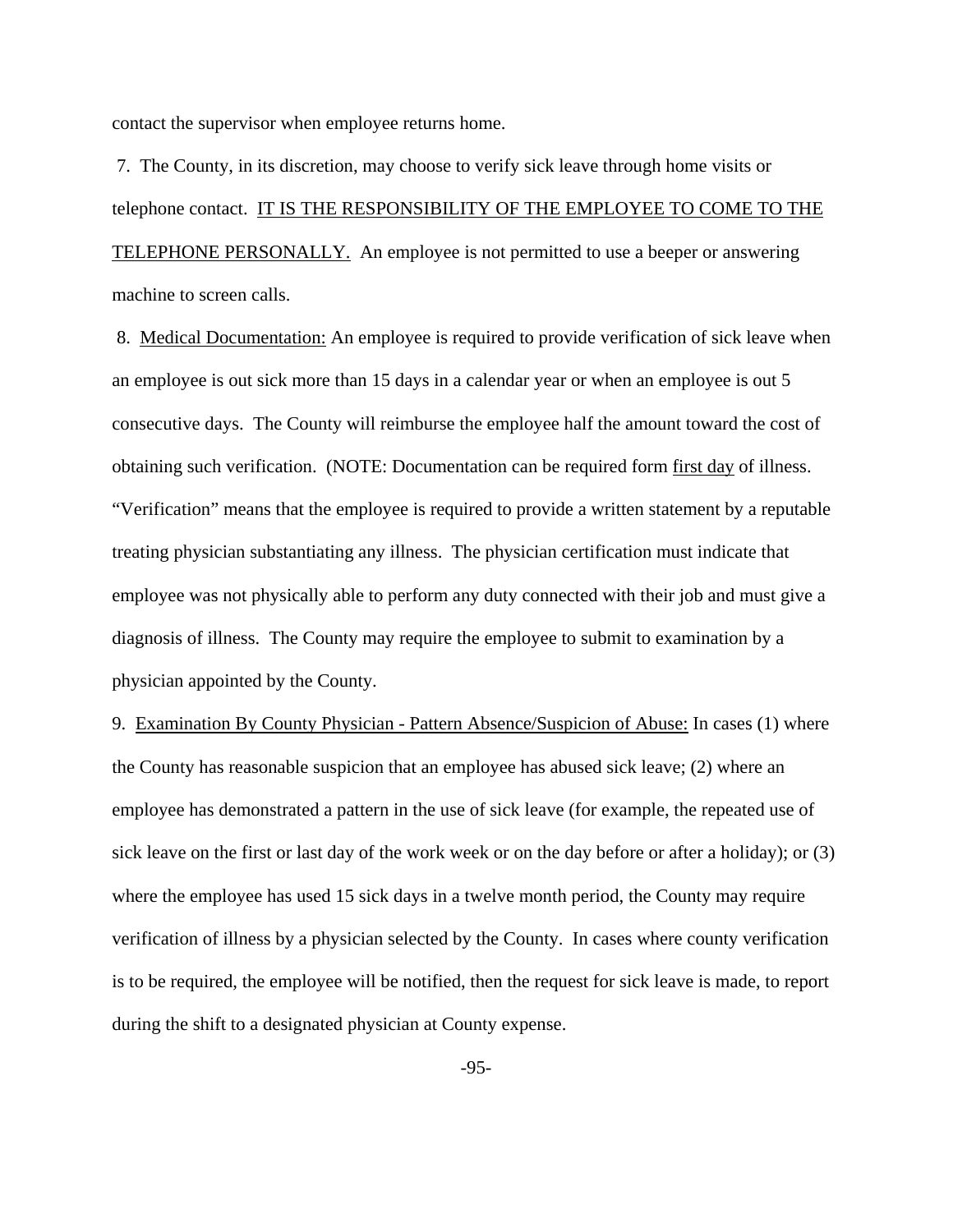10. The County of Middlesex views abuse of sick leave as a serious offense which will result in employee discipline up to, and including, termination of employment.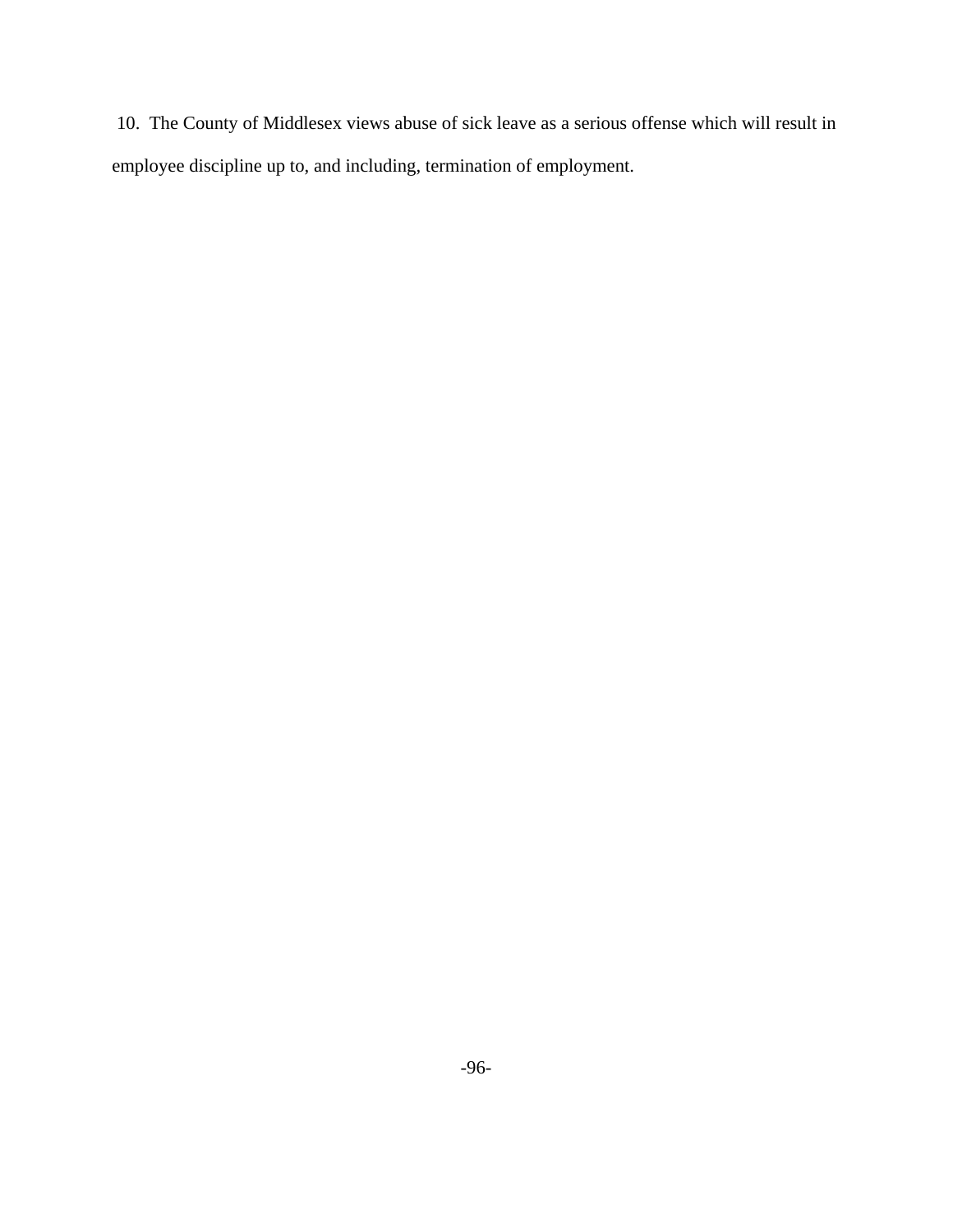### APPENDIX D

#### INTRODUCTION:

The following is a Procedure Manual for investigation. In the final analysis, each investigator is expected to provide the best of judgment to assure that all agencies, families and other involved citizens are helped and are satisfied with our service.

The County Medical Examiner's office is to provide medicolegal investigative service for the citizens of the County. The investigators interact with public and private agencies, hospitals and institutions with varying degree of involvement. It is imperative to always be mindful of the fact that all involved agencies have concurrent interests and jurisdiction towards the case, therefore, interagency cooperation is mandatory.

A Medical Investigator is a prominent representative of the Medical Examiner's Office; therefore, should conduct him/herself with integrity, courtesy and appropriate behavior reflecting the high standards of the organization. All investigators should maintain a professional standard of dress with specific attention to appropriateness.

#### FUNCTION:

For events of unforeseen emergency and mass disaster, the Medical Investigator (MI) must carry a working beeper and should be reachable at all times through the issued beeper.

The MI will be ready to start his/her tour of duty promptly and must report to the office 10 to 15 minutes prior to the beginning of his/her shift enabling a smooth transition of pending cases.

 Incoming calls are answered promptly. A case file is generated on reports of death immediately. Other calls are appropriately transferred or answered in a timely fashion.

-97-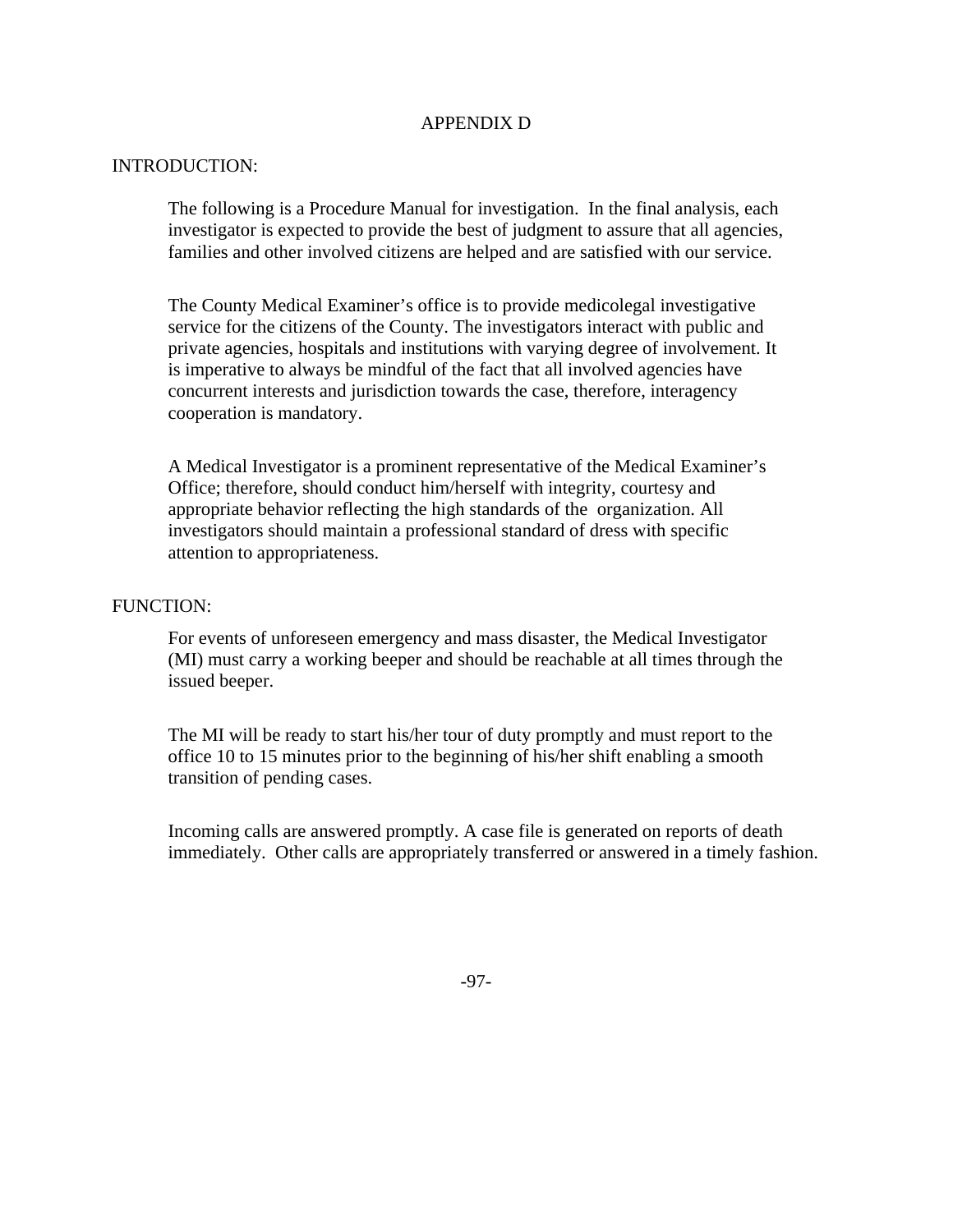Investigation of scenes:

Investigation must include the following interviews at minimum.

- The reporter (R.N., P.O., M.D., etc.)
- The physician who had last been in contact with the decedent.
- All witnesses (family members, passers-by)
- The personal physician of subject (PMD)

The MI shall, after obtaining all pertinent information, then make an assessment of the case and the decision to release such case or claim jurisdiction in consultation with the CME\* and/or ACME\* as needed.

 \*CME – County Medical Examiner \*ACME-Assistant County Medical Examiner

The MI shall visit and conduct a scene investigation on all accepted cases when death occurs outside a medical facility. Scene visitation is also required before releasing a case where the decedent has not been seen or spoken to within 24 hours of death. Scenes must also be visited in all cases of SIDS and other pertinent cases even after the body is removed to a medical facility. (See attached guidelines for scene visitation).

The MI shall follow-up and complete his/her investigation by contacting all agencies involved, securing and retrieving all material and reports that are necessary for the completion of the case (P.D., F.D., P.M.D., Hospital records, SIDS, NJ DYFS,). Clothing, blood and urine samples should be requested from hospital deaths when applicable and documented on RIME as to type of specimens obtained.

The MI, at the end of his/her shift, shall brief the relieving MI, in person regarding cases that are under active investigation and cases awaiting completion or requiring additional information. Any pending information should be obtained as early as possible for completions of cases.

The MI shall conduct his/her investigation in a timely manner and report all such findings in the prescribed forms for permanent record keeping. All reports should be completed and typed with all available information prior to the end of the shift. Computer entry of your information must be completed (See exhibit 1).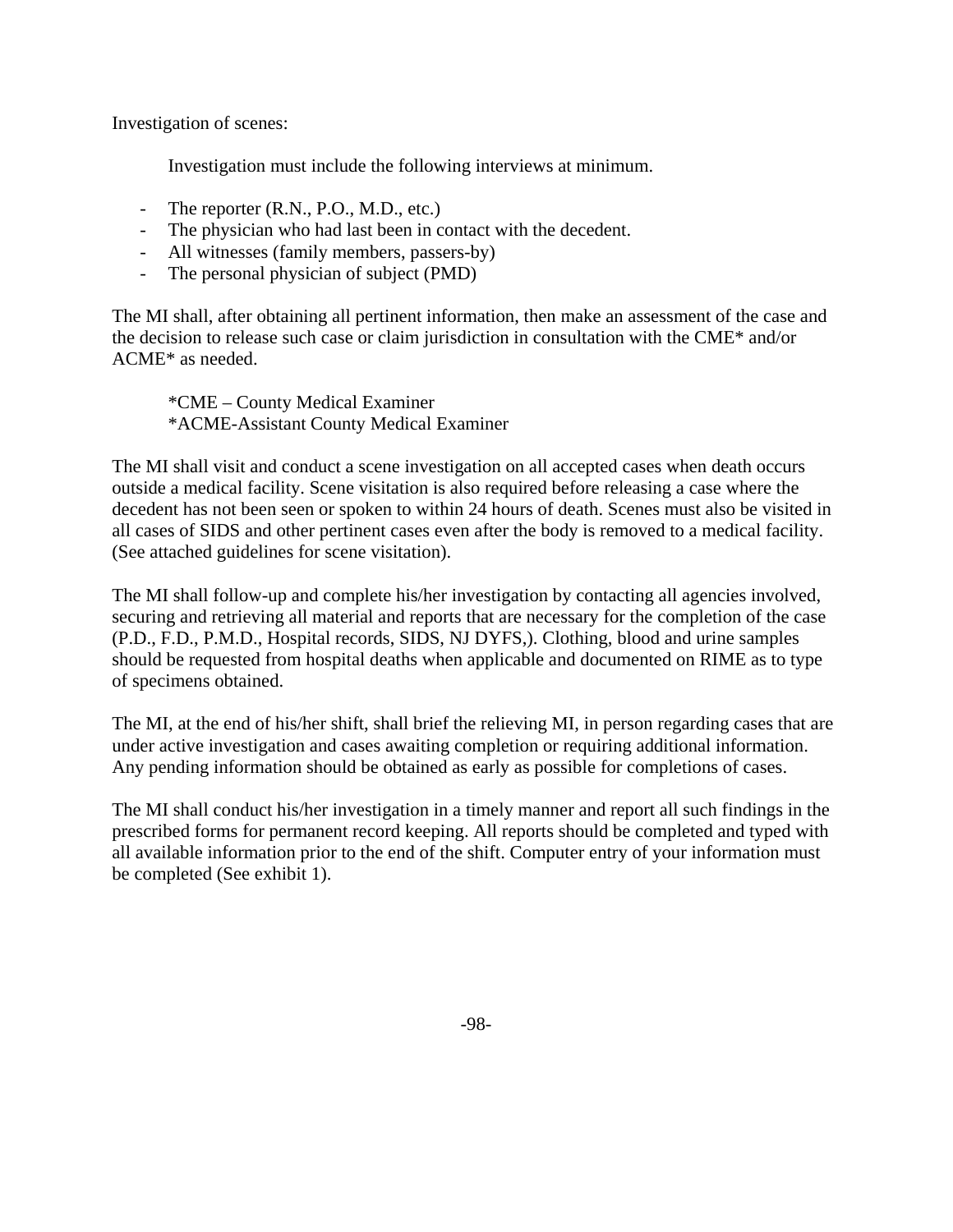The MI will ensure the photographic documentation of the different scenes (Polaroid and 35 mm., all to labeled appropriately) and make such photographs available for review and record keeping. All MVA fatalities with the exception of delayed deaths in hospitals will include photographs of all vehicles involved. It is the sole responsibility of the MI to ensure that Polaroid and 35 mm. cameras are in proper working condition. MI's must use either office issued cameras or personal cameras that are approved by CMI regarding quality and performance.

The MI shall review all his/her findings immediately upon completion of a scene with CME or ACME for immediate handling of such cases. Cases that are brought in after normal business hours are reviewed with on call physicians according to prescribed scene visitation guidelines. See exhibit 2.

MI shall refrain from discussing cases with anyone other than physician or CME or ACME and maintain confidentiality at all times.

In case of homicide and suspicious death the MI shall retrieve all pertinent evidence from scene and appropriately label such items. Appropriate receipts should be completed with personal belongings or other items are turned over to other agencies.

The MI shall notify the CME or ACME concerning religious and secular objections to autopsy. In addition, such objections should be documented conspicuously on the RIME and the prescribed form to be completed.

Upon initial contact from the New Jersey Organ and Tissue Sharing Network, the MI shall prioritize such cases and perform all initial investigations immediately, and report such case to CME or ACME immediately. Case report must include relevant time (time of initial call from NJO&TS Network or notification time of a potential donor)